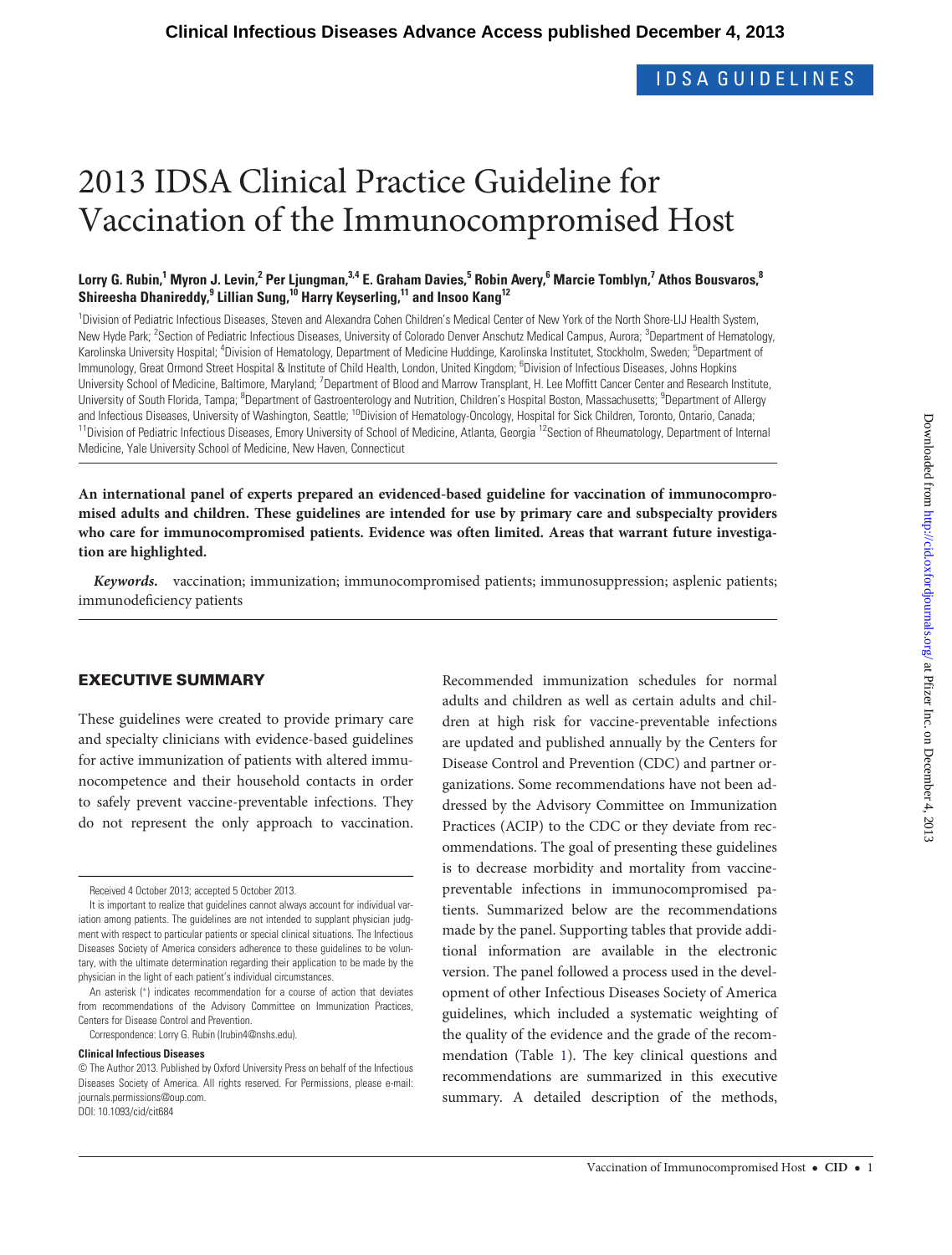| Strength of<br>Recommendation and<br>Quality of Evidence                           | Clarity of Balance Between<br>Desirable and Undesirable<br><b>Effects</b>                                                                                     | Methodological Quality of<br>Supporting Evidence (Examples)                                                                                                                                               | Implications                                                                                                                                                                                                                                            |
|------------------------------------------------------------------------------------|---------------------------------------------------------------------------------------------------------------------------------------------------------------|-----------------------------------------------------------------------------------------------------------------------------------------------------------------------------------------------------------|---------------------------------------------------------------------------------------------------------------------------------------------------------------------------------------------------------------------------------------------------------|
| Strong recommendation,<br>high-quality evidence                                    | Desirable effects clearly<br>outweigh undesirable effects,<br>or vice versa                                                                                   | Consistent evidence from well-<br>performed<br>RCTs or exceptionally strong<br>evidence from unbiased<br>observational studies                                                                            | Recommendation can apply to most<br>patients in most circumstances.<br>Further research is unlikely to<br>change our confidence in the<br>estimate of effect.                                                                                           |
| Strong recommendation,<br>moderate-quality<br>evidence                             | Desirable effects clearly<br>outweigh undesirable effects,<br>or vice versa                                                                                   | Evidence from RCTs with<br>important limitations<br>(inconsistent results,<br>methodological flaws, indirect, or<br>imprecise) or exceptionally<br>strong evidence from unbiased<br>observational studies | Recommendation can apply to most<br>patients in most circumstances.<br>Further research (if performed) is<br>likely to have an important impact on<br>our confidence in the estimate of<br>effect and may change the<br>estimate.                       |
| Strong recommendation,<br>low-quality evidence                                     | Desirable effects clearly<br>outweigh undesirable effects,<br>or vice versa                                                                                   | Evidence for at least 1 critical<br>outcome from observational<br>studies, RCTs with serious flaws<br>or indirect evidence                                                                                | Recommendation may change when<br>higher-quality evidence becomes<br>available. Further research (if<br>performed) is likely to have an<br>important impact on our confidence<br>in the estimate of effect and is likely<br>to change the estimate.     |
| Strong recommendation,<br>very low-quality<br>evidence (very rarely<br>applicable) | Desirable effects clearly<br>outweigh undesirable effects,<br>or vice versa                                                                                   | Evidence for at least 1 critical<br>outcome from unsystematic<br>clinical observations or very<br>indirect evidence                                                                                       | Recommendation may change when<br>higher-quality evidence becomes<br>available; any estimate of effect for<br>at least 1 critical outcome is very<br>uncertain.                                                                                         |
| Weak recommendation,<br>high-quality evidence                                      | Desirable effects closely<br>balanced with undesirable<br>effects                                                                                             | Consistent evidence from well-<br>performed<br>RCTs or exceptionally strong<br>evidence from unbiased<br>observational studies                                                                            | The best action may differ depending<br>on circumstances, patients, or<br>societal values. Further research is<br>unlikely to change our confidence in<br>the estimate of effect.                                                                       |
| Weak recommendation,<br>moderate-quality<br>evidence                               | Desirable effects closely<br>balanced with undesirable<br>effects                                                                                             | Evidence from RCTs with<br>important limitations<br>(inconsistent results,<br>methodological flaws, indirect, or<br>imprecise) or exceptionally<br>strong evidence from unbiased<br>observational studies | Alternative approaches likely to be<br>better for some patients under<br>some circumstances. Further<br>research (if performed) is likely to<br>have an important impact on our<br>confidence in the estimate of effect<br>and may change the estimate. |
| Weak recommendation,<br>low-quality evidence                                       | Uncertainty in the estimates of<br>desirable effects, harms, and<br>burden; desirable effects,<br>harms, and burden may be<br>closely balanced                | Evidence for at least 1 critical<br>outcome from observational<br>studies, RCTs with serious flaws<br>or indirect evidence                                                                                | Other alternatives may be equally<br>reasonable. Further research is very<br>likely to have an important impact on<br>our confidence in the estimate of<br>effect and is likely to change the<br>estimate.                                              |
| Weak recommendation,<br>very low-quality<br>evidence                               | Major uncertainty in the estimates<br>of desirable effects, harms, and<br>burden; desirable effects may<br>or may not be balanced with<br>undesirable effects | Evidence for at least 1 critical<br>outcome from unsystematic<br>clinical observations or very<br>indirect evidence                                                                                       | Other alternatives may be equally<br>reasonable. Any estimate of effect,<br>for at least 1 critical outcome, is very<br>uncertain.                                                                                                                      |

#### <span id="page-1-0"></span>Table 1. Classification System for Assessing Strength of Recommendations and Quality of the Supporting Evidence

Abbreviation: RCT, randomized controlled trial.

background, and evidence summaries that support each recommendation can be found in the full text of the guidelines.

# RECOMMENDATIONS FOR RESPONSIBILITY FOR VACCINATION

I. Who Is Responsible for Vaccinating Immunocompromised Patients and Members of Their Household?

- 1. Specialists who care for immunocompromised patients share responsibility with the primary care provider for ensuring that appropriate vaccinations are administered to immunocompromised patients (strong, low).
- 2. Specialists who care for immunocompromised patients share responsibility with the primary care provider for recommending appropriate vaccinations for members of immunocompromised patients' household (strong, very low).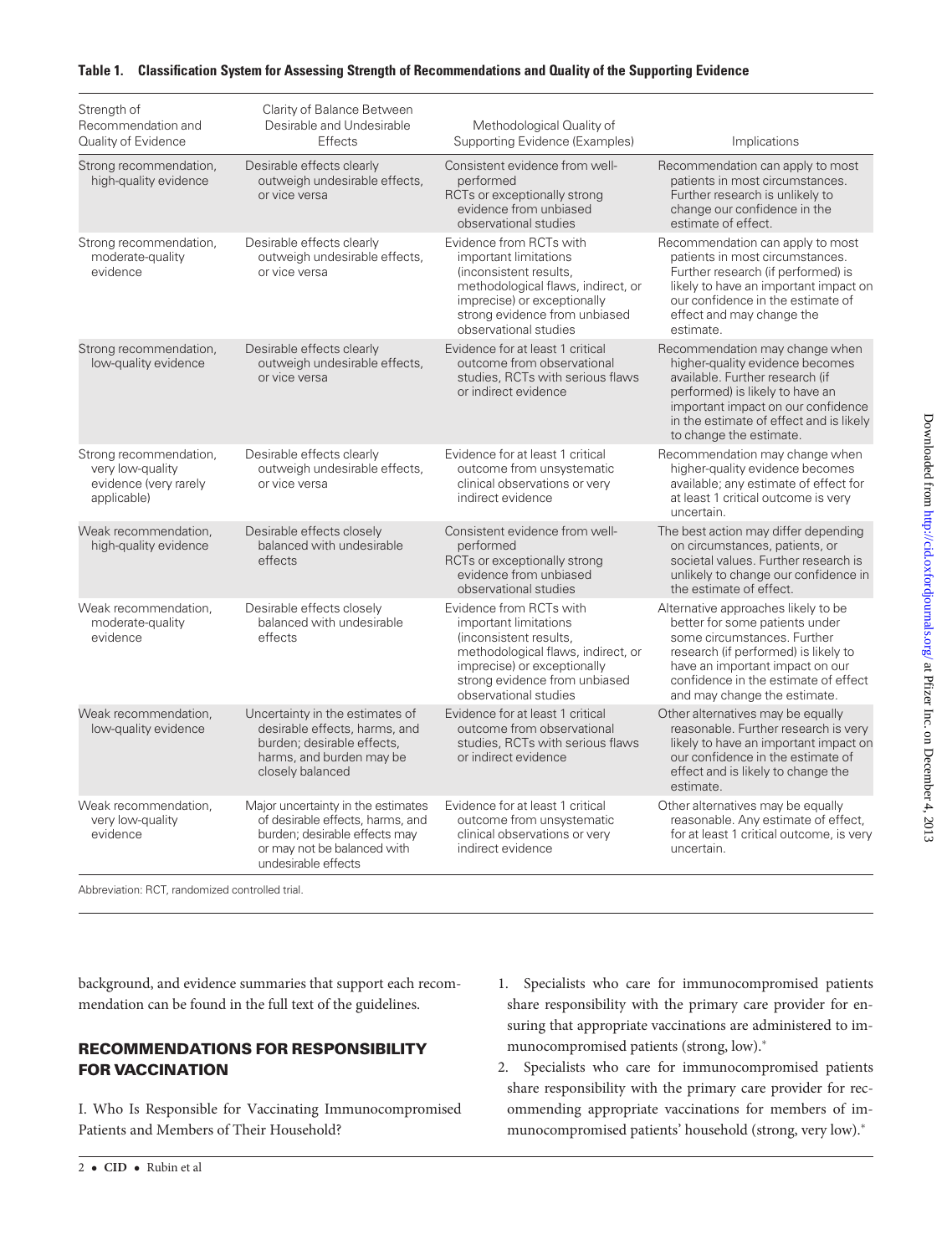# RECOMMENDATIONS FOR TIMING OF **VACCINATION**

II. When Should Vaccines Be Administered to Immunocompetent Patients in Whom Initiation of Immunosuppressive Medications Is Planned?

- 3. Vaccines should be administered prior to planned immunosuppression if feasible (strong, moderate).
- 4. Live vaccines should be administered ≥4 weeks prior to immunosuppression (strong, low) and should be avoided within 2 weeks of initiation of immunosuppression (strong, low).
- 5. Inactivated vaccines should be administered ≥2 weeks prior to immunosuppression (strong, moderate).

# RECOMMENDATIONS FOR VACCINES FOR HOUSEHOLD MEMBERS OF IMMUNOCOMPROMISED PATIENTS

III. Which Vaccines Can Be Safely Administered to Individuals Who Live in a Household With Immunocompromised Patients? What Precautions Should Immunocompromised Patients Observe After Vaccination of Household Members?

- 6. Immunocompetent individuals who live in a household with immunocompromised patients can safely receive inactivated vaccines based on the CDC–ACIP's annually updated recommended vaccination schedules for children and adults (hereafter, CDC annual schedule; strong, high) or for travel (strong, moderate).
- 7. Individuals who live in a household with immunocompromised patients age ≥6 months should receive influenza vaccine annually (strong, high). They should receive either:
- (a) Inactivated influenza vaccine (IIV; strong, high) or
- (b) Live attenuated influenza vaccine (LAIV) provided they are healthy, not pregnant, and aged 2–49 years (strong, low). Exceptions include individuals who live in a household with an immunocompromised patient who was a hematopoietic stem cell transplant (HSCT) recipient within 2 months after transplant or with graft vs host disease (GVHD) or is a patient with severe combined immune deficiency (SCID).<sup>\*</sup> In these exceptions, LAIV should not be administered (weak, very low) or, if administered, contact between the immunocompromised patient and household member should be avoided for 7 days (weak, very low).
- 8. Healthy immunocompetent individuals who live in a household with immunocompromised patients should receive the following live vaccines based on the CDC annual schedule: combined measles, mumps, and rubella (MMR) vaccines (strong, moderate); rotavirus vaccine in infants aged 2–7 months (strong, low); varicella vaccine (VAR; strong, moderate); and zoster vaccine (ZOS; strong, moderate). Also, these individuals can safely receive the following

vaccines for travel: yellow fever vaccine (strong, moderate) and oral typhoid vaccine (strong, low).

- 9. Oral polio vaccine (OPV) should not be administered to individuals who live in a household with immunocompromised patients (strong, moderate).
- 10. Highly immunocompromised patients should avoid handling diapers of infants who have been vaccinated with rotavirus vaccine for 4 weeks after vaccination (strong, very low).
- 11. Immunocompromised patients should avoid contact with persons who develop skin lesions after receipt VAR or ZOS until the lesions clear (strong, low).

# VACCINES FOR INTERNATIONAL TRAVEL

IV. Which Vaccines Can Be Administered to Immunocompromised Persons Contemplating International Travel?

- 12. Clinicians may administer inactivated vaccines indicated for travel based on the CDC annual schedule for immunocompetent adults and children (strong, low).
- 13. Yellow fever vaccine generally should not be administered to immunocompromised persons (strong, moderate). If travel to an endemic area cannot be avoided, vaccination can be considered in the following minimally immunocompromised human immunodeficiency virus (HIV)–infected individuals:
- (a) asymptomatic HIV-infected adults with CD4 T-cell lymphocyte count  $\geq$ 200 cells/mm<sup>3</sup> (weak, low)
- (b) asymptomatic HIV-infected children aged 9 months–5 years with CD4 T-cell lymphocyte percentages of  $\geq$ 15 (weak, very low).
- 14. With certain exceptions (eg, yellow fever vaccine and MMR vaccine in certain HIV-infected patients [see recommendation 13 and "Recommendations for vaccination of HIVinfected adults, adolescents, and children" section] and in certain HSCT patients [see "Recommendations for vaccination of hematopoietic stem cell transplant patients"]), live vaccines should not be given to immunocompromised persons (strong, low).

# RECOMMENDATIONS FOR VARICELLA AND ZOSTER VACCINES IN IMMUNOCOMPROMISED PATIENTS

# VAR

V. Should Immunocompromised Patients or Those Scheduled to Receive Immune Suppressive Therapy Receive VAR?

15. VAR should be given to immunocompetent patients without evidence of varicella immunity (ie, age-appropriate varicella vaccination, serologic evidence of immunity, clinician-diagnosed or -verified history of varicella or zoster, or laboratory-proven varicella or zoster; strong, moderate) if it can be administered  $\geq$ 4 weeks before initiating immunosuppressive therapy (strong, low).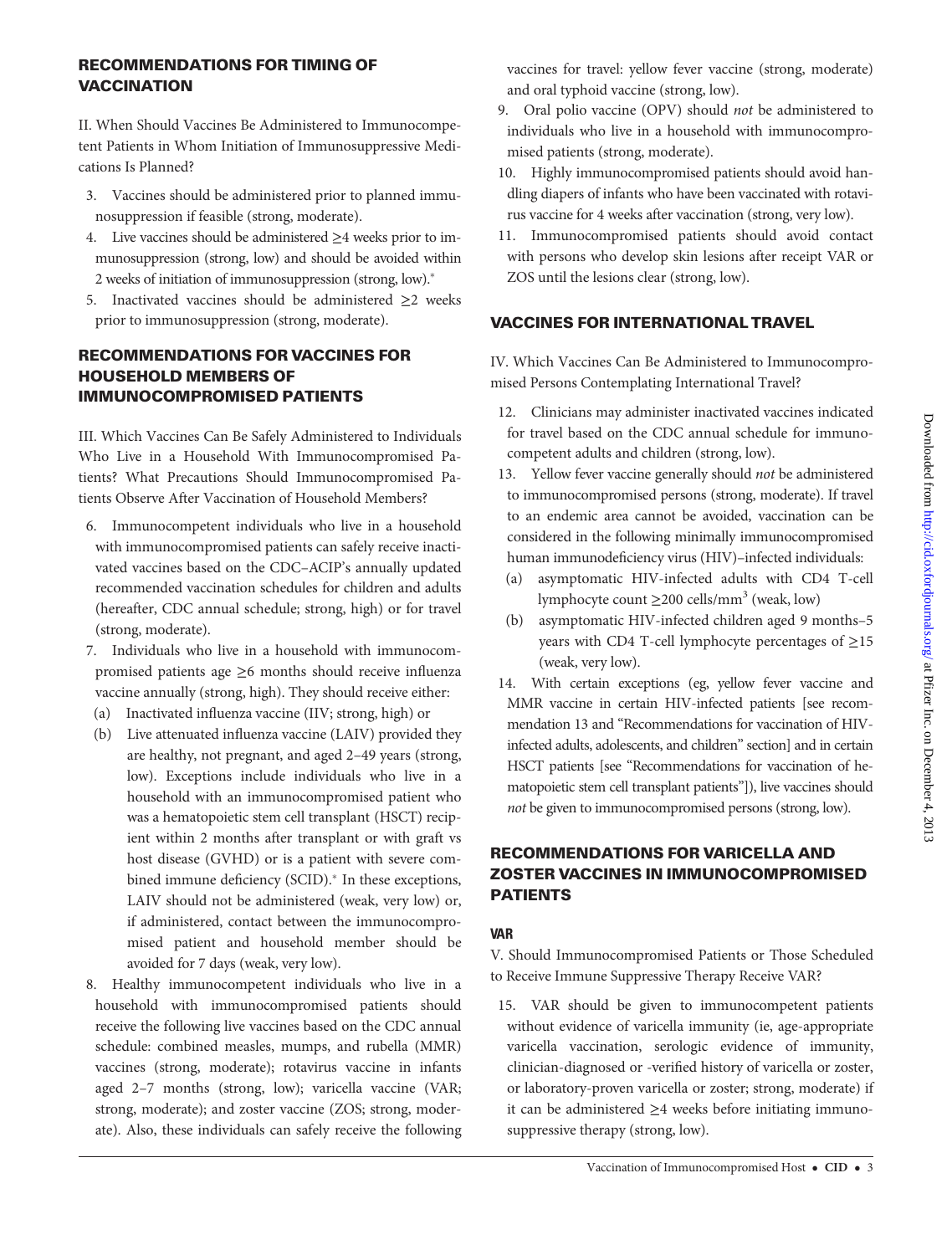- 16. A 2-dose schedule of VAR, separated by >4 weeks for patients aged  $\geq$ 13 years and by  $\geq$ 3 months for patients aged 1–12 years, is recommended if there is sufficient time prior to initiating immunosuppressive therapy (strong, low).
- 17. VAR should not be administered to highly immunocompromised patients. However, certain categories of patients (eg, patients with HIV infection without severe immunosuppression or with a primary immune deficiency disorder without defective T-cell–mediated immunity, such as primary complement component deficiency disorder or chronic granulomatous disease [CGD]) should receive VAR, adhering to a 2 dose schedule separated by a 3-month interval (strong, moderate).
- 18. VAR can be considered for patients without evidence of varicella immunity (defined in recommendation 16) who are receiving long-term, low-level immunosuppression (weak, very  $low).$
- 19. VAR should be administered to eligible immunocompromised patients as the single antigen product, not VAR combined with MMR vaccine (strong, low).

VI. Should Immunocompromised Patients or Those Who Will Undergo Immunosuppression Receive Herpes Zoster Vaccine?

- 20. ZOS should be given to patients aged  $\geq 60$  years if it can be administered ≥4 weeks before beginning highly immunosuppressive therapy (strong, low).
- 21. ZOS should be considered for varicella-positive patients (ie, persons with a history of varicella or zoster infection or who are varicella–zoster virus [VZV] seropositive with no previous doses of VAR) aged 50–59 years if it can be administered ≥4 weeks before beginning immunosuppressive therapy (weak, low).
- 22. ZOS should be administered to patients aged  $\geq 60$  years who are receiving therapy considered to induce a low level of immunosuppression (strong, low).
- 23. ZOS should not be administered to highly immunocompromised patients (strong, very low).

# RECOMMENDATIONS FOR INFLUENZAVACCINE IN THE IMMUNOCOMPROMISED HOST

VII. Should Immunocompromised Persons Receive Influenza Vaccine?

- 24. Annual vaccination with IIV is recommended for immunocompromised patients aged ≥6 months (strong, moderate) except for patients who are very unlikely to respond (although unlikely to be harmed by IIV), such as those receiving intensive chemotherapy\* (strong, low) or those who have received anti-B-cell antibodies within 6 months<sup>\*</sup> (strong, moderate).
- 25. LAIV should not be administered to immunocompromised persons (weak, very low).

# RECOMMENDATIONS FOR VACCINATION OF PATIENTS WITH PRIMARY IMMUNODEFICIENCY DISORDERS

VIII. Which Vaccines Should Be Administered to Patients With Primary (Congenital) Complement Deficiencies?

- 26. Patients with primary complement deficiencies should receive all routine vaccines based on the CDC annual schedule; none are contraindicated (strong, low).
- 27. Patients with primary complement deficiencies and who are
- (a) aged 2–5 years should receive 1 dose of 13-valent pneumococcal conjugate vaccine (PCV13) if they have received 3 doses of PCV (either 7-valent PCV [PCV7] or PCV13) before age 24 months and 2 doses of PCV13 (8 weeks apart) if they have received an incomplete schedule of  $≤$ 2 doses of PCV7 (PCV7 or PCV13) before age 24 months (strong, low).
- (b) aged 6–18 years with a classic pathway (C1, C2, C3, C4), alternate pathway, or severe mannan-binding lectin (MBL) deficiency who have not received PCV13 should receive a single dose of PCV13 (strong, very low).
- (c) aged  $\geq$ 19 years with a classic pathway (C1, C2, C3, C4), alternate pathway, or severe MBL deficiency who are PCV13 naive should receive a single dose of PCV13 (strong, very low). For those who received pneumococcal polysaccharide vaccine-23 (PPSV23), PCV13 should be administered  $\geq$ 1 year after the last PPSV23 dose (weak, low)
- 28. Patients aged  $\geq$ 2 years with an early classic pathway, alternate pathway, or severe MBL deficiency should receive PPSV23 ≥8 weeks after PCV13, and a second dose of PPSV23 should be given 5 years later (strong, low).
- 29. Patients with primary complement deficiencies should receive conjugate meningococcal vaccine. A 4-dose series of bivalent meningococcal conjugate vaccine and Haemophilus influenzae type b conjugate vaccine (HibMenCY; MenHibrix, GlaxoSmithKline) should be administered at age 2, 4, 6, and 12–15 months for children aged 6 weeks–18 months (strong, low) or a 2-dose primary series of meningococcal conjugate vaccine, quadrivalent (MCV4) should be administered to patients with primary complement component deficiency at age 9 months–55 years (MCV4-D [Menactra, Sanofi Pasteur] for those aged 9–23 months; MCV4-D or MCV4-CRM [Menveo, Novartis; CRM, diphtheria CRM<sub>197</sub> protein] for those aged 2–54 years; strong, low). For persons aged >55 years, MPSV4 (meningococcal polysaccharide vaccine, quadrivalent) should be administered if they have not received MCV4 and MCV4 should be administered if they have received MCV4 (strong, low). For patients aged 9–23 months, the doses should be administered 3 months apart; for patients aged  $\geq$ 2 years, the doses should be administered 2 months apart. MCV4-D should be administered  $\geq$ 4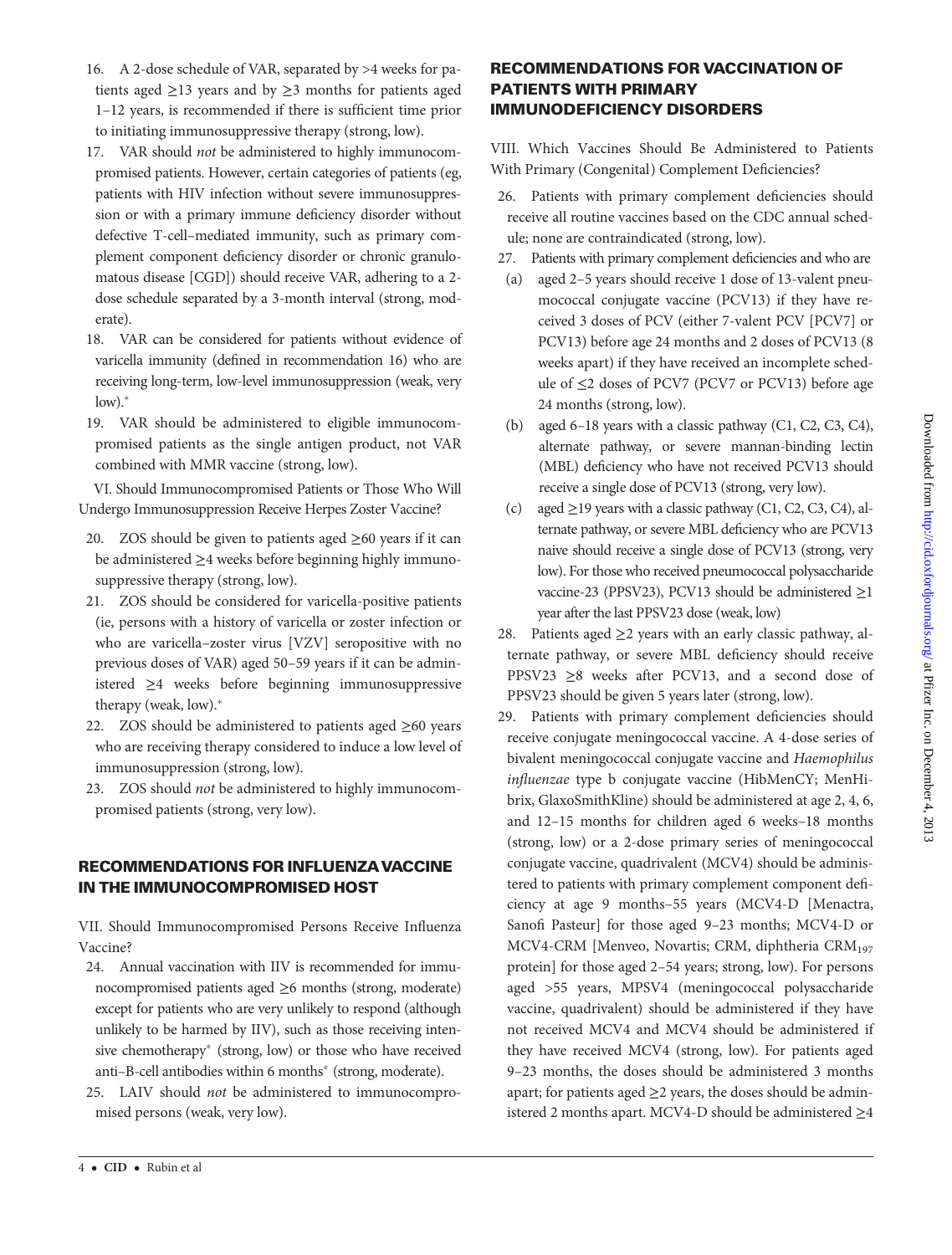weeks after a dose of PCV13 because of a reduced antibody response to some pneumococcal serotypes when MCV4-D and PCV7 are administered simultaneously (strong, low).

30. Patients with a primary complement component deficiency should be revaccinated with MCV4 (or MPSV4 for those aged >55 years who have not received MCV4) every 5 years (strong, low).

IX. Which Vaccines Should Be Administered to Patients With Phagocytic Cell Deficiencies (eg, CGD, Leukocyte Adhesion Deficiency, Chediak–Higashi Syndrome)?

- 31. Patients with phagocytic cell deficiencies should receive all inactivated vaccines based on the CDC annual schedule (strong, low). Children aged 2–5 years should receive PCV13 as in recommendation 27a (weak, very low).
- 32. Patients aged  $\geq 6$  years with phagocytic cell deficiencies other than CGD (unless patient with CGD is receiving immunosuppressive medication) should receive PCV13 as in recommendations 27b and 27c (weak, very low).
- 33. Patients aged ≥2 years with phagocytic cell deficiencies other than CGD (unless patient with CGD is receiving immunosuppressive medication) should receive PPSV23  $\geq$ 8 weeks after receipt of PCV13, and a second dose of PPSV23 should be given 5 years later (weak, low).
- 34. Live bacterial vaccines, such as bacillus Calmette–Guérin (BCG) or oral typhoid vaccine, should not be administered to patients with a phagocytic cell defect (strong, moderate).
- 35. Live viral vaccines should be administered to patients with CGD and to those with congenital or cyclical neutropenia (weak, low).
- 36. Live viral vaccines should not be administered to patients with leukocyte adhesion deficiency, defects of cytotoxic granule release such as Chediak–Higashi syndrome, question XIII, recommendations 50-or any other undefined phagocytic cell defect (strong, low).

X. Which Vaccines Should Be Administered to Patients With Innate Immune Defects that Result in Defects of Cytokine Generation/Response or Cellular Activation (eg, Defects of the Interferon-gamma/Interleukin-12 Axis)?

- 37. Patients with innate immune defects that result in defects of cytokine generation/response or cellular activation should receive all inactivated vaccines based on the CDC annual schedule (strong, very low).
- 38. For patients with innate immune defects that result in defects of cytokine generation/response or cellular activation, PCV13 should be administered as in recommendations 27a–c (weak to strong, very low to low).
- 39. The advice of a specialist should be sought regarding individual conditions concerning use of live vaccines in patients with innate immune defects that result in defects of

cytokine generation/response or cellular activation/inflammation generation (strong, low).

- 40. Live bacterial vaccines should not be administered to patients with defects of the interferon-gamma/interleukin-12 (IFN-γ/IL-12) pathways (strong, moderate).
- 41. Live viral vaccines should not be administered to patients with defects of IFN (alpha or gamma) production (strong, low).

XI. Which Vaccines Should Be Administered to Patients With Minor Antibody Deficiencies?

- 42. Patients with immunoglobulin (Ig)A deficiency or specific polysaccharide antibody deficiency (SPAD) should receive all routine vaccinations based on the CDC annual schedule, provided that other components of their immune systems are normal (strong, low).
- 43. Children with SPAD or ataxia–telangiectasia should receive PCV13 as described in recommendations 27a–c (weak to strong, very low to low). Those aged  $\geq$ 2 years should receive PPSV23 ≥8 weeks after indicated doses of PCV13, and a second dose should be given 5 years later (strong, low).
- 44. Monitoring of vaccine responses can be useful for assessing the degree of immunodeficiency of patients with minor antibody deficiencies and level of protection (weak, moderate).
- 45. OPV should not be administered to IgA-deficient patients (strong, low).

XII. Which Vaccines Should Be Administered to Patients With Major Antibody Deficiencies Who are Receiving Immunoglobulin Therapy?

- 46. Inactivated vaccines other than IIV are not routinely administered to patients with major antibody deficiencies during immunoglobulin therapy (strong, low).
- (a) For patients with suspected major antibody deficiencies, all inactivated vaccines can be administered as part of immune response assessment prior to immunoglobulin therapy (strong, low).
- 47. IIV can be administered to patients with major antibody deficiencies and some residual antibody production (weak, low).
- 48. Live OPV should not be administered to patients with major antibody deficiencies (strong, moderate).
- 49. Live vaccines (other than OPV) should not be administered to patients with major antibody deficiencies (weak, low).

XIII. Which Vaccines Should Be Administered to Patients With Combined Immunodeficiencies?

50. For patients with suspected combined immunodeficiencies, all inactivated vaccines can be administered as part immune response assessment prior to commencement of immunoglobulin therapy (strong, low).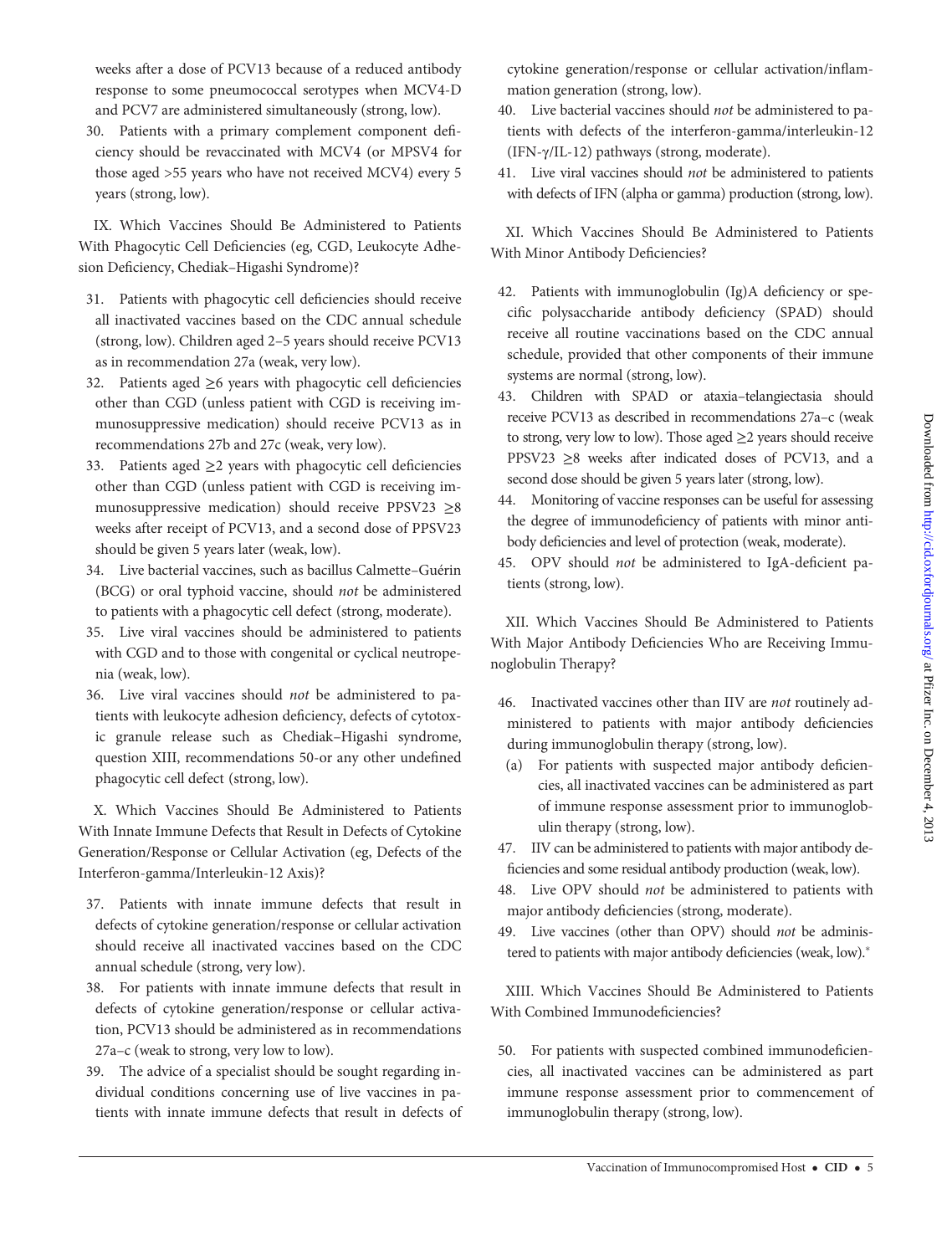- (a) For patients with combined immunodeficiencies who are receiving immunoglobulin therapy, inactivated vaccines should not be routinely administered (strong, low).
- 51. For patients with combined immunodeficiencies and residual antibody production potential, IIV can be administered (weak, very low).
- 52. Children with partial DiGeorge syndrome ( pDGS) should undergo immune system assessment with evaluation of lymphocyte subsets and mitogen responsiveness in order to determine whether they should be given live viral vaccines. Those with  $\geq$ 500 CD3 T cells/mm<sup>3</sup>,  $\geq$ 200 CD8 T cells/mm<sup>3</sup>, and normal mitogen response should receive MMR vaccine and VAR (weak, low).
- 53. Patients with SCID, DGS with a CD3 T-cell lymphocyte count <500 cells/mm<sup>3</sup>, other combined immunodeficiencies with similar CD3 T-cell lymphocyte counts, Wiskott–Aldrich syndrome, or X-linked lymphoproliferative disease and familial disorders that predispose them to hemophagocytic lymphohistiocytosis should avoid all live vaccines (strong, moderate).

# RECOMMENDATIONS FOR VACCINATION OF HIV-INFECTED ADULTS, ADOLESCENTS, AND CHILDREN

XIV. Which Inactivated Vaccines Should Be Administered to HIV-Infected Patients?

- 54. HIV-infected patients should be vaccinated according to the CDC annual schedule for the following inactivated vaccines: IIV (strong, high); PCV13 in patients aged <2 years (strong, moderate); H. influenzae type b conjugate (Hib) vaccine (strong, high); diphtheria toxoid, tetanus toxoid, acellular pertussis (DTaP) vaccine (strong, moderate); tetanus toxoid, reduced diphtheria toxoid, and reduced acellular pertussis (Tdap) vaccine (strong, very low); tetanus toxoid, reduced diphtheria toxoid (Td) vaccine (strong, low); hepatitis B (HepB) vaccine (strong, moderate); hepatitis A (HepA) vaccine (strong, moderate); inactivated poliovirus (IPV) vaccine (strong, moderate); and quadrivalent human papillomavirus (HPV4) vaccine\* in females and males aged 11–26 years (strong, very low) with additions noted below.
- 55. PCV13 should be administered to HIV-infected patients aged  $\geq$ 2 years as in recommendations 27a–c (strong, low to moderate).
- 56. PPSV23 should be administered to HIV-infected children aged  $\geq$ 2 years of age who have received indicated doses of PCV (strong, moderate), HIV-infected adults with CD4 T-lymphocyte counts of  $\geq$ 200 cells/mm<sup>3</sup> (strong, moderate), and HIV-infected adults with CD4 T-lymphocyte counts of <200 cells/mm<sup>3</sup> (weak, low). PPSV23 should be given  $\geq$ 8 weeks after indicated dose(s) of PCV13, and a second dose of PPSV23 should be given 5 years later (strong, low).
- 57. HIV-infected children who are aged >59 months and have not received Hib vaccine should receive 1 dose of Hib vaccine (strong, low). Hib vaccine is not recommended for HIV-infected adults (weak, low).
- 58. HIV-infected children aged 11–18 years should receive a 2-dose primary series of MCV4 2 months apart (strong, moderate). A single booster dose (third dose) should be given at age 16 years if the primary series was given at age 11 or 12 years and at age 16–18 years if the primary series was given at age 13–15 years (strong, low). If MCV4 is administered to HIV-infected children aged 2–10 years because of risk factors for meningococcal disease, a 2-dose primary series of MCV4 should be administered with a 2-month interval between doses, and a booster dose should be given 5 years later (strong, very low).
- 59. HIV-infected patients should receive the HepB vaccine series (strong, moderate), with consideration of high-dose HepB vaccine (40 µg/dose) for adults (weak, moderate) and adolescents<sup>\*</sup> (weak, low). One to 2 months after completion, patients should be tested for anti-HBs (antibodies to HepB surface antigen; strong, low). If a postvaccination anti-HB concentration of ≥10 mIU/mL is not attained, a second 3-dose series of HepB vaccine (strong, low; alternative: 1 dose of HepB vaccine after which anti-HBs is tested<sup>\*</sup>), using standard dose (strong, moderate) or high dose  $(40 \mu g^*;$ weak, low) for children and high dose for adolescents<sup>\*</sup> and adults (strong, low), should be administered.
- 60. HepB vaccine containing 20 µg of HepB surface antigen (HBsAg) combined with HepA vaccine (HepA–HepB; Twinrix), 3-dose series, can be used for primary vaccination of HIV-infected patients aged ≥12 years (strong, moderate).
- 61. Internationally adopted HIV-infected children who have received doses of OPV should receive a total of 4 doses of a combination of OPV and IPV vaccine (strong, low).
- 62. HPV4 vaccine is recommended over bivalent human papillomavirus (HPV2) vaccine because HPV4 vaccine prevents genital warts (strong, low),\* although there are no data on differences between the vaccines for preventing cervical dysplasia in HIV-infected women.

XV. Should Live Vaccines Be Administered to HIV-Infected Patients?

- 63. HIV-exposed or -infected infants should receive rotavirus vaccine according to the schedule for uninfected infants (strong, low).
- 64. HIV-infected patients should not receive LAIV (weak, very low).
- 65. MMR vaccine should be administered to clinically stable HIV-infected children aged 1–13 years without severe immunosuppression (strong, moderate) and HIV-infected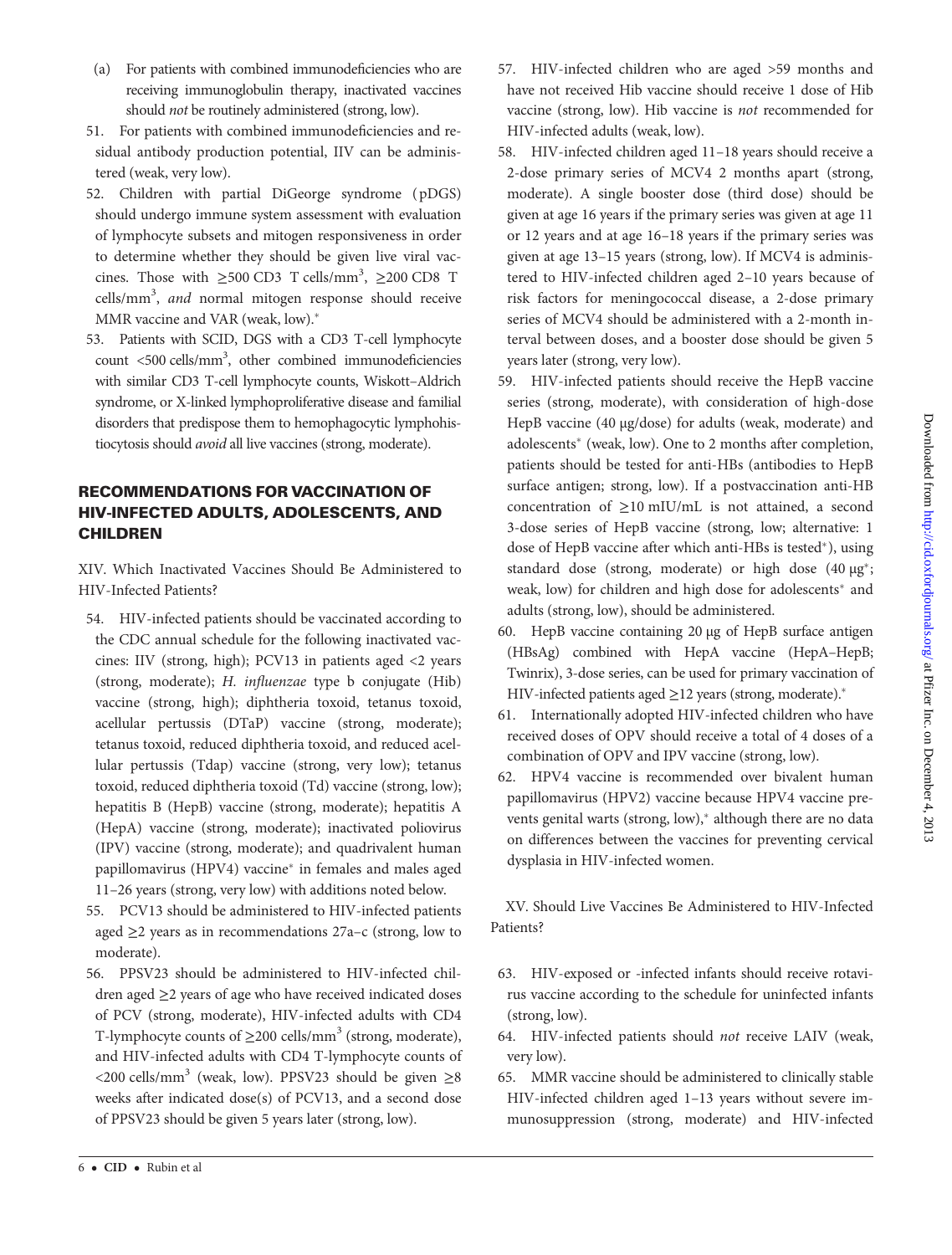patients aged  $\geq$ 14 years without measles immunity and with a CD4 T-cell lymphocyte count  $\geq$ 200/mm<sup>3</sup> (weak, very low).

- 66. HIV-infected children with a CD4 T-cell percentage <15 (strong, moderate) or patients aged ≥14 years with a CD4 Tcell lymphocyte count  $\langle 200 \text{ cells/mm}^3 \rangle$  should *not* receive MMR vaccine (strong, moderate).
- 67. HIV-infected patients should not receive quadrivalent MMR-varicella (MMRV) vaccine (strong, very low).
- 68. Varicella-nonimmune, clinically stable HIV-infected patients aged 1–8 years with ≥15% CD4 T-lymphocyte percentage (strong, high), aged 9–13 years with ≥15% CD4 T-lymphocyte percentage (strong, very low), and aged  $\geq$ 14 years with CD4 T-lymphocyte counts  $\geq 200$  cells/mm<sup>3</sup> should receive VAR (strong, very low). The 2 doses should be separated by  $\geq$ 3 months (strong, moderate).

# RECOMMENDATIONS FOR VACCINATION IN PATIENTS WITH CANCER

XVI. What Vaccines Should Be Given to Patients With Cancer?

- 69. Patients aged  $\geq$ 6 months with hematological malignancies (strong, moderate) or solid tumor malignancies (strong, low) except those receiving anti-B-cell antibodies\* (strong, moderate) or intensive chemotherapy, such as for induction or consolidation chemotherapy for acute leukemia (weak, low), should receive IIV annually.
- 70. PCV13 should be administered to newly diagnosed adults with hematological (strong, very low) or solid malignancies (strong, very low) and children with malignancies (strong, very low) as described in recommendations 27a-c. PPSV23 should be administered to adults and children aged  $\geq$ 2 years (strong, low) at least 8 weeks after the indicated dose(s) of PCV13.
- 71. Inactivated vaccines (other than IIV) recommended for immunocompetent children in the CDC annual schedule can be considered for children who are receiving maintenance chemotherapy (weak, low). However, vaccines administered during cancer chemotherapy should not be considered valid doses (strong, low) unless there is documentation of a protective antibody level (strong, moderate).
- 72. Live viral vaccines should not be administered during chemotherapy (strong, very low to moderate).
- 73. Three months after cancer chemotherapy, patients should be vaccinated with inactivated vaccines (strong, very low to moderate) and the live vaccines for varicella (weak, very low); measles, mumps, and rubella (strong, low); and measles, mumps, and rubella– varicella (weak, very low) according to the CDC annual schedule that is routinely indicated for immunocompetent persons. In regimens that included anti–B-cell antibodies, vaccinations should be delayed at least 6 months (strong, moderate).

# RECOMMENDATIONS FOR VACCINATION OF HEMATOPOIETIC STEM CELL TRANSPLANT PATIENTS

XVII. Should HSCT Donors and Patients Be Vaccinated Before Transplantation?

- 74. The HSCT donor should be current with routinely recommended vaccines based on age, vaccination history, and exposure history according to the CDC annual schedule (strong, high). However, administration of MMR, MMRV, VAR, and ZOS vaccines should be avoided within 4 weeks of stem cell harvest (weak, very low). Vaccination of the donor for the benefit of the recipient is not recommended (weak, moderate).
- 75. Prior to HSCT, candidates should receive vaccines indicated for immunocompetent persons based on age, vaccination history, and exposure history according to the CDC annual schedule if they are not already immunosuppressed (strong, very low to moderate) and when the interval to start of the conditioning regimen is  $\geq 4$  weeks for live vaccines (strong, low) and ≥2 weeks for inactivated vaccines (strong, moderate).
- 76. Nonimmune HSCT candidates aged ≥12 months should receive VAR (as a 2-dose regimen if there is sufficient time) if they are not immunosuppressed and when the interval to start the conditioning regimen is ≥4 weeks (strong, low).

XVIII. Which Vaccines Should Be Administered to Adults and Children After HSCT?

- 77. One dose of IIV should be administered annually (strong, moderate) to persons aged  $\geq$ 6 months starting 6 months after HSCT (strong, moderate) and starting 4 months after if there is a community outbreak of influenza as defined by the local health department (strong, very low). For children aged 6 months–8 years who are receiving influenza vaccine for the first time, 2 doses should be administered (strong, low).
- 78. Three doses of PCV13 should be administered to adults and children starting at age 3–6 months after HSCT (strong, low). At 12 months after HSCT, 1 dose of PPSV23 should be given provided the patient does not have chronic GVHD (strong, low). For patients with chronic GVHD, a fourth dose of PCV13 can be given at 12 months after HSCT (weak, very low).
- 79. Three doses of Hib vaccine should be administered 6–12 months after HSCT (strong, moderate).
- 80. Two doses of MCV4 should be administered 6–12 months after HSCT to persons aged 11–18 years, with a booster dose given at age 16–18 years for those who received the initial post-HSCT dose of vaccine at age 11–15 years (strong, low).
- 81. Three doses of tetanus/diphtheria–containing vaccine should be administered 6 months after HSCT (strong, low). For children aged <7 years, 3 doses of DTaP should be administered (strong, low). For patients aged ≥7 years, administration of 3 doses of DTaP should be considered (weak, very low).\* Alternatively, a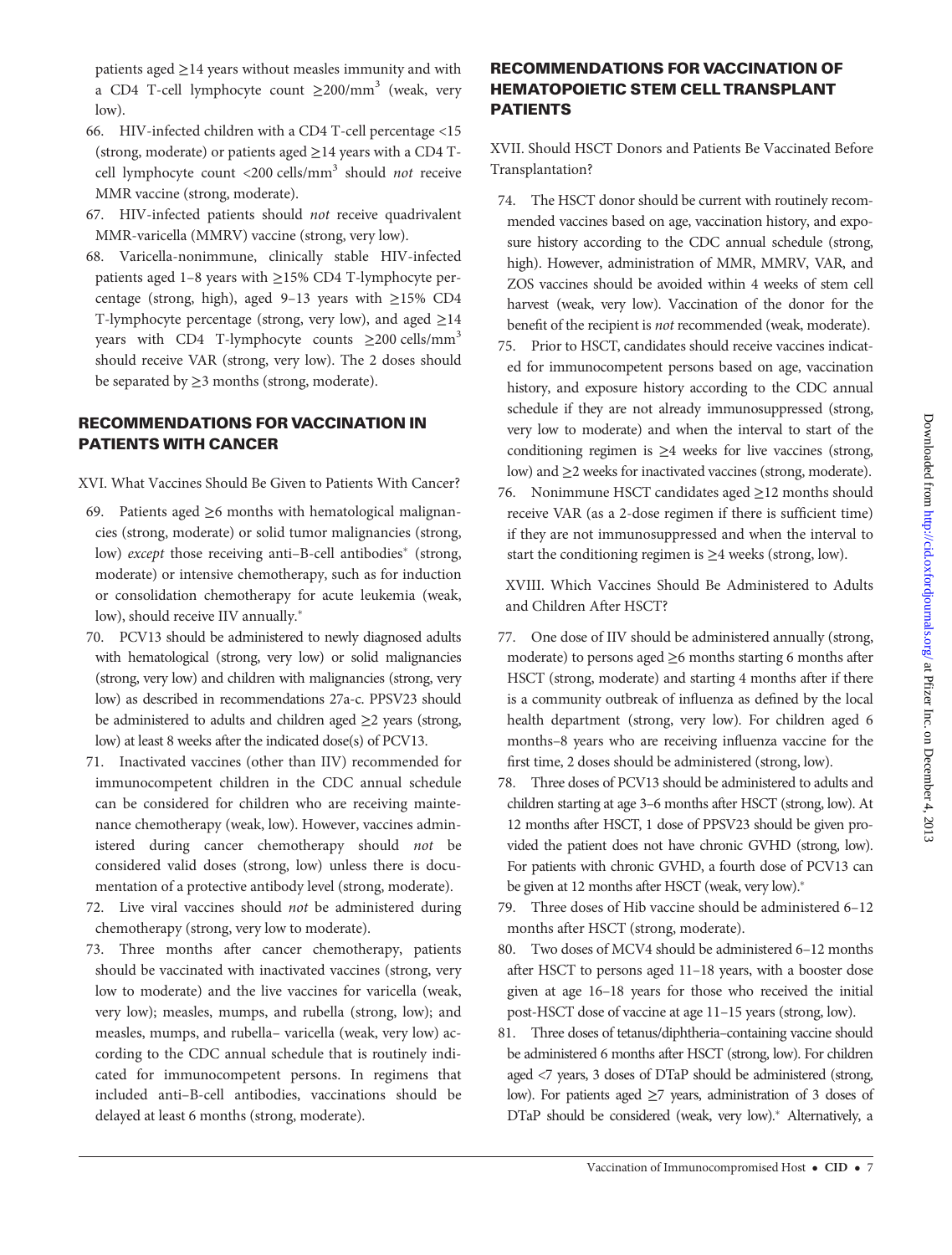dose of Tdap vaccine should be administered followed by either 2 doses of diphtheria toxoid combined with tetanus toxoid (DT) (weak, moderate) $*$  or 2 doses of Td vaccine (weak, low).

- 82. Three doses of HepB vaccine should be administered 6– 12 months after HSCT (strong, moderate). If a postvaccination anti-HBs concentration of ≥10 mIU/mL is not attained, a second 3-dose series of HepB vaccine (strong, low; alternative: 1 dose of HepB vaccine after which anti-HBs is tested\*), using standard dose (strong, moderate) or high dose (40 µg<sup>\*</sup>; weak, low) for children and high dose for adolescents<sup>\*</sup> and adults (strong, low), should be administered.
- 83. Three doses of IPV vaccine should be administered 6–12 months after HSCT (strong, moderate).
- 84. Consider administration of 3 doses of HPV vaccine 6–12 months after HSCT for female patients aged 11–26 years and HPV4 vaccine for males aged 11–26 years (weak, very low).
- 85. Do not administer live vaccines to HSCT patients with active GVHD or ongoing immunosuppression (strong, low).
- 86. A 2-dose series of MMR vaccine should be administered to measles-seronegative adolescents and adults (strong, low) and to measles-seronegative children (strong, moderate) 24 months after HSCT in patients with neither chronic GVHD nor ongoing immunosuppression and 8–11 months (or earlier if there is a measles outbreak) after the last dose of immune globulin intravenous (IGIV).
- 87. A 2-dose series of VAR should be administered 24 months after HSCT to varicella-seronegative patients with neither GVHD nor ongoing immunosuppression and 8–11 months after the last dose of IGIV (strong, low).

# RECOMMENDATIONS FOR VACCINATION OF SOLID ORGAN TRANSPLANT RECIPIENTS

XIX. For Adult and Child Solid Organ Transplant Candidates and Living Donors, Which Vaccines Should Be Administered During Pretransplant Evaluation?

- 88. Living donors should be current with vaccines based on age, vaccination history, and exposure history according to the CDC annual schedule (strong, high); MMR, MMRV, VAR, and ZOS vaccine administration should be avoided within 4 weeks of organ donation (weak, very low). Vaccination of donors solely for the recipient's benefit is generally not recommended (weak, low).
- 89. Adults and children with chronic or end-stage kidney, liver, heart, or lung disease, including solid organ transplant (SOT) candidates, should receive all age-, exposure history-, and immune status-appropriate vaccines based on the CDC annual schedule for immunocompetent persons (strong, moderate).
- 90. Adult SOT candidates; adults with end-stage kidney disease; and pediatric patients who are SOT candidates; are

aged <6 years and have end-stage kidney, heart, or lung disease; or are aged 6–18 years and have end-stage kidney disease should receive PCV13 as in recommendations 27a-c (strong, very low).

- 91. Adults and children aged ≥2 years who are SOT candidates or have end-stage kidney disease should receive PPSV23 if they have not received a dose within 5 years and have not received 2 lifetime doses (strong, moderate). Patients with endstage kidney disease should receive 2 lifetime doses 5 years apart (strong, low). Adults and children aged  $\geq$ 2 years with end-stage heart or lung disease as well as adults with chronic liver disease, including cirrhosis, should receive a dose of PPSV23 if they have never received a dose (strong, low). When both PCV13 and PPSV23 are indicated, PCV13 should be completed 8 weeks prior to PPSV23 (strong, moderate).
- 92. Anti-HBs–negative SOT candidates should receive the HepB vaccine series (strong, moderate) and, if on hemodialysis and aged  $\geq$ 20 years, they should receive the high-dose (40 µg) HepB vaccine series (strong, moderate). If a postvaccination anti-HBs concentration of  $\geq$ 10 mIU/mL is not attained, a second 3-dose series of HepB vaccine (strong, low; alternative: 1 dose of HepB vaccine after which anti-HBs is tested) should be administered, using standard dose (strong, moderate) or high dose\* for children (weak, low) and high dose for adolescents<sup>\*</sup> and adults (strong, low). HepA-unvaccinated, -undervaccinated, or -seronegative SOT candidates ( particularly liver transplant candidates) aged 12–23 months (strong, moderate) and  $\geq$ 2 years (strong, moderate) should receive a HepA vaccine series.
- 93. Combined HepA–HepB vaccine can be used for SOT candidates aged  $\geq$ 12 years of age<sup>\*</sup> in whom both vaccines are indicated (strong, moderate).
- 94. The HPV vaccine series should be administered to SOT candidates aged 11–26 years (strong, low-moderate).
- 95. SOT candidates aged 6–11 months can receive MMR vaccine if they are not receiving immunosuppression and if transplantation is not anticipated within 4 weeks (weak, very low). If transplantation is delayed (and the child is not receiving immunosuppression), the MMR vaccine should be repeated at 12 months (strong, moderate).
- 96. The VAR should be administered to SOT candidates without evidence of varicella immunity (as defined in recommendation 16) if they are not receiving immunosuppression and if transplantation is not anticipated within 4 weeks (strong, moderate). The VAR can be administered to varicella-naive SOT candidates aged 6–11 months who are not immunosuppressed provided the timing is ≥4 weeks prior to transplant (weak, very low).\* Optimally, 2 doses should be administered ≥3 months apart (strong, low).
- 97. SOT candidates aged ≥60 years (strong, moderate) and varicella-positive candidates (as defined in recommendation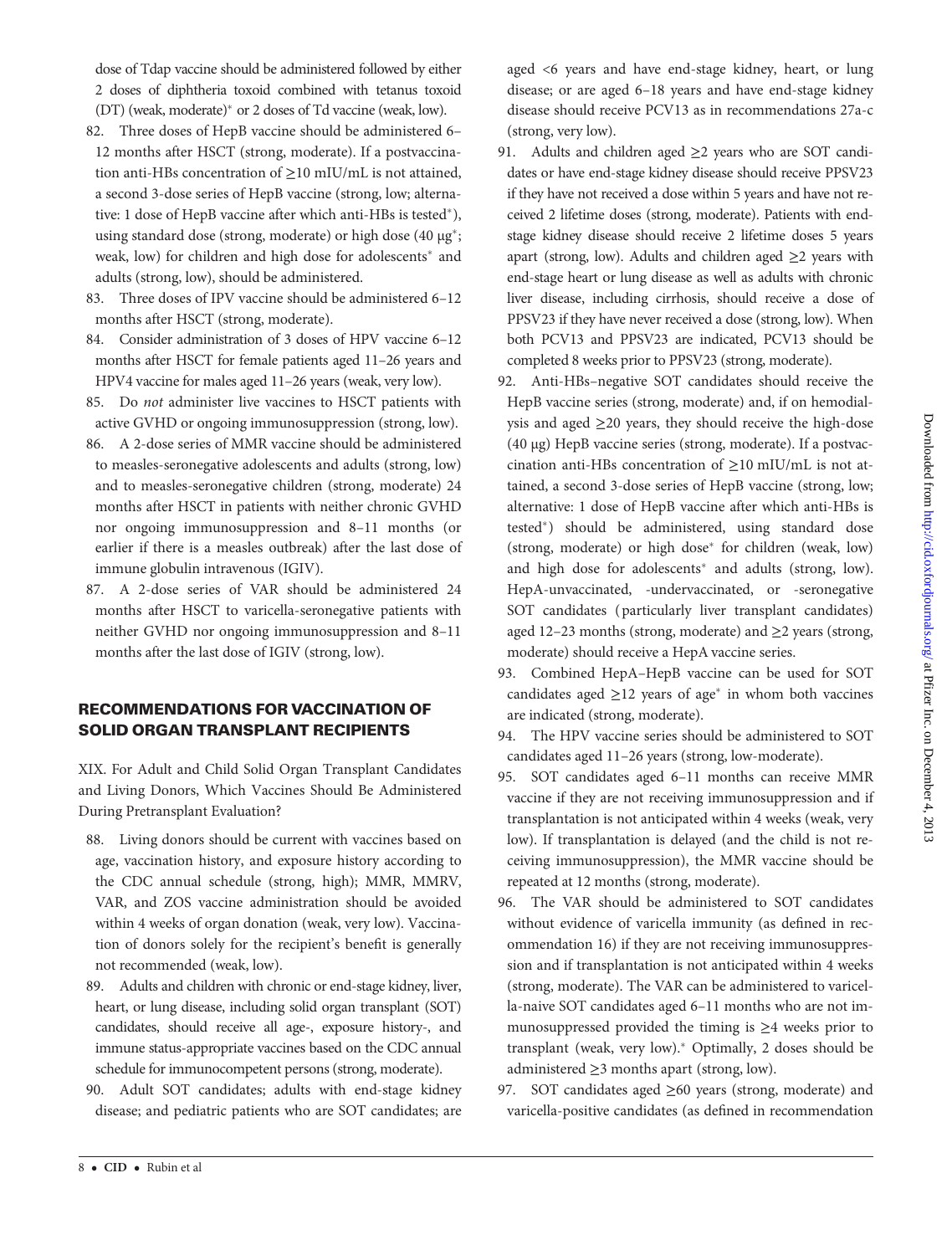22) aged 50–59 years (weak, low)\* who are not severely immunocompromised should receive ZOS if transplantation is not anticipated within 4 weeks.

XX. Which Vaccines Should Be Administered to SOT Recipients?

- 98. Vaccination should be withheld from SOT recipients during intensified immunosuppression, including the first 2-month posttransplant period, because of the likelihood of inadequate response (strong, low). However, IIV can be administered ≥1 month after transplant during a community influenza outbreak (weak, very low).
- 99. Standard age-appropriate inactivated vaccine series should be administered 2 to 6 months after SOT based on the CDC annual schedule (strong, low to moderate), including IIV (strong, moderate).
- 100. PCV13 should be administered 2 to 6 months after SOT if not administered before SOT, with the timing based on the patient's degree of immunosuppression, as described in recommendations 27a–c (strong, very low to moderate).
- 101. For SOT patients aged  $\geq$ 2 years, 1 dose of PPSV23 should be administered 2 to 6 months after SOT, with the timing based on the patient's degree of immunosuppression, and ≥8 weeks after indicated doses of PCV13, if not given within 5 years and if the patient has received no more than 1 previous lifetime dose (strong, moderate).
- 102. HepB vaccine should be considered for chronic HepBinfected recipients 2 to 6 months after liver transplant in an attempt to eliminate the lifelong requirement for HepB immune globulin (HBIG; weak, low).
- 103. MMR vaccine and VAR should generally not be administered to SOT recipients because of insufficient safety and effectiveness data (strong, low), except for varicella in children without evidence of immunity (as defined in recommendation 15) who are renal or liver transplant recipients, are receiving minimal or no immunosuppression, and have no recent graft rejection (weak, moderate).
- 104. Vaccination should not be withheld because of concern about transplant organ rejection (strong, moderate).

# RECOMMENDATIONS FOR VACCINATION OF PATIENTS WITH CHRONIC INFLAMMATORY DISEASES ON IMMUNOSUPPRESSIVE MEDICATIONS

XXI. Which Vaccines Should Be Administered to Patients With Chronic Inflammatory Diseases Maintained on Immunosuppressive Therapies?

105. Inactivated vaccines, including IIV, should be administered to patients with chronic inflammatory illness treated (strong, low-moderate) or about to be treated (strong, moderate) with immunosuppressive agents as for immunocompetent persons based on the CDC annual schedule.

- 106. PCV13 should be administered to adults and children with a chronic inflammatory illness that is being treated with immunosuppression as described in the standard schedule for children and in recommendations 27a–c (strong, very low-moderate).
- 107. PPSV23 should be administered to patients aged  $\geq$ 2 years with chronic inflammatory illnesses with planned initiation of immunosuppression (strong, low), low-level immunosuppression (strong, low), and high-level immunosuppression (strong, very low). Patients should receive PPSV23 ≥8 weeks after PCV13, and a second dose of PPSV23 should be given 5 years later (strong, low).
- 108. VAR should be administered to patients with chronic inflammatory diseases without evidence of varicella immunity (defined in recommendation 15; strong, moderate)  $\geq 4$ weeks prior to initiation of immunosuppression (strong, low) if treatment initiation can be safely delayed.
- 109. VAR should be considered for patients without evidence of varicella immunity (defined in recommendation 15) being treated for chronic inflammatory diseases with long-term, low-level immunosuppression (weak, very low).
- 110. ZOS should be administered to patients with chronic inflammatory disorders who are aged  $\geq 60$  years prior to initiation of immunosuppression (strong, low) or being treated with low-dose immunosuppression (strong, very low) and those who are aged 50–59 years and varicella positive prior to initiation of immunosuppression (weak,  $low$ ) $*$  or being treated with low-dose immunosuppression (weak, very low).
- 111. Other live vaccines should not be administered to patients with chronic inflammatory diseases on maintenance immunosuppression: LAIV (weak, very low), MMR vaccine in patients receiving low-level (weak, very low) and highlevel immunosuppression (weak, very low); and MMRV vaccine in patients receiving low-level (weak, very low) and high-level immunosuppression (strong, very low).
- 112. Other recommended vaccines, including IIV and HepB vaccine, should not be withheld because of concerns about exacerbation of chronic immune-mediated or inflammatory illness (strong, moderate).

# RECOMMENDATIONS FOR VACCINATION OF PATIENTS WITH ASPLENIA OR SICKLE CELL DISEASES

XXII. Which Vaccines Should Be Administered to Asplenic Patients and Those With Sickle Cell Diseases?

113. Asplenic patients and those with sickle cell diseases should receive vaccines including PCV13 for children aged <2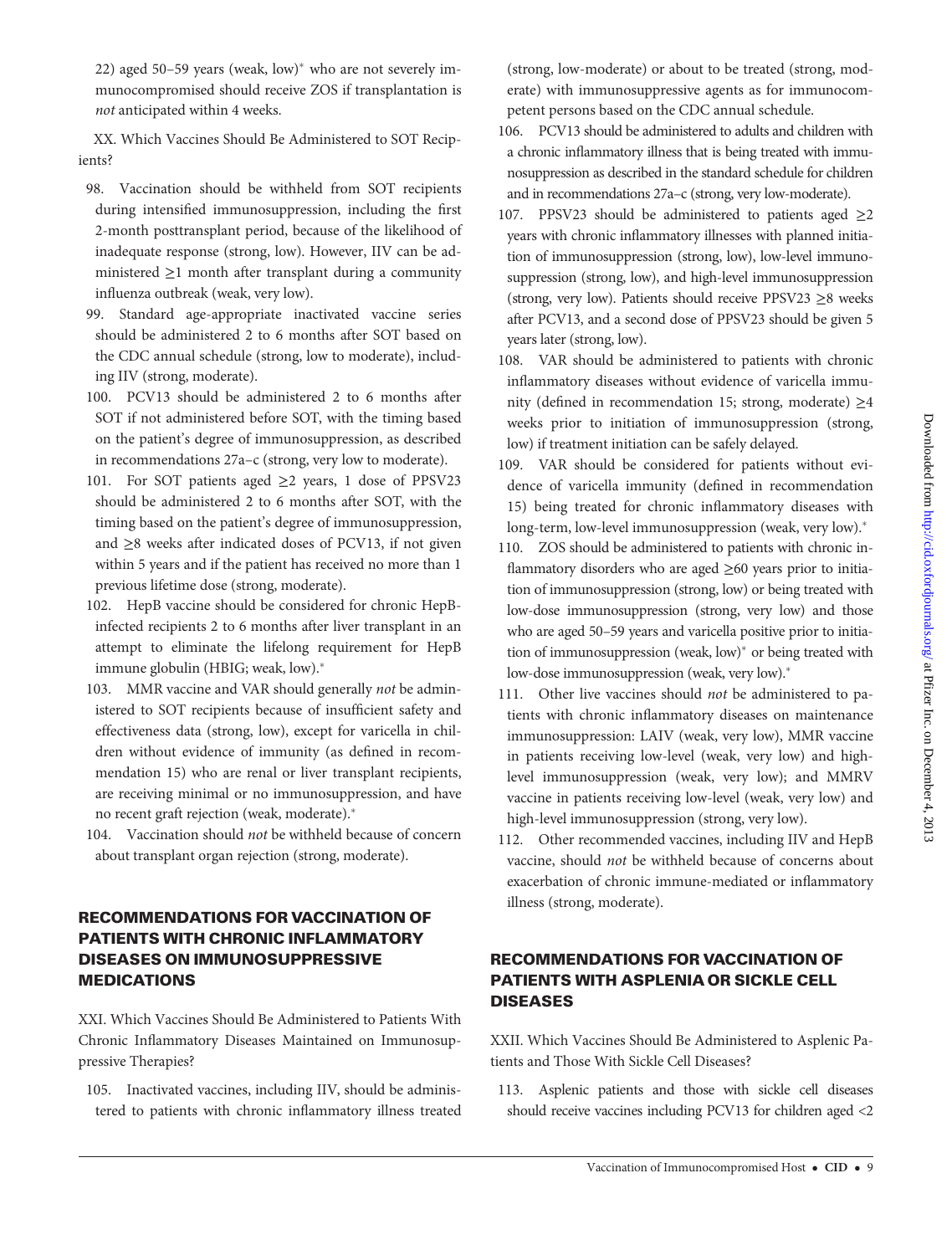years, as recommended routinely for immunocompetent persons based on the CDC annual schedule. No vaccine is contraindicated (strong, moderate) except LAIV (weak, very low).

- 114. PCV13 should be administered to asplenic patients and patients with sickle cell diseases aged ≥2 years based on the CDC annual schedule for children and in recommendations 27a–c (strong, very low-moderate).
- 115. PPSV23 should be administered to asplenic patients and patients with a sickle cell disease aged  $\geq$ 2 years (strong, low) with an interval of ≥8 weeks after PCV13, and a second dose of PPSV23 should be administered 5 years later (strong, low).
- 116. For PPSV23-naive patients aged ≥2 years for whom a splenectomy is planned, PPSV23 should be administered ≥2 weeks prior to surgery (and following indicated dose(s) of PCV13; strong, moderate) or  $\geq$ 2 weeks following surgery (weak, low).<sup>\*</sup>
- 117. One dose of Hib vaccine should be administered to unvaccinated persons aged ≥5 years who are asplenic or have a sickle cell disease (weak, low).
- 118. Meningococcal vaccine should be administered to patients aged ≥2 months who are asplenic or have a sickle cell disease (strong, low), as in recommendation 29. However, MCV4-D should not be administered in patients aged <2 years because of a reduced antibody response to some pneumococcal serotypes when both MCV4 and PCV are administered simultaneously (strong, low). Revaccination with MCV4 (or MPSV4 for those aged >55 years who have not received MCV4) is recommended every 5 years (strong, low).

# RECOMMENDATIONS FOR VACCINATION OF PATIENTS WITH ANATOMIC BARRIER DEFECTS AT RISK FOR INFECTIONS WITH VACCINE-PREVENTABLE PATHOGENS

XXIII. Which Vaccinations Should Be Given to Individuals With Cochlear Implants or Congenital Dysplasias of the Inner Ear or Persistent Cerebrospinal Fluid Communication With the Oropharynx or Nasopharynx?

- 119. Adults and children with profound deafness scheduled to receive a cochlear implant, congenital dysplasias of the inner ear, or persistent cerebrospinal fluid (CSF) communication with the oropharynx or nasopharynx should receive all vaccines recommended routinely for immunocompetent persons based on the CDC annual schedule. No vaccine is contraindicated (strong, moderate).
- 120. Patients with a cochlear implant, profound deafness and scheduled to receive a cochlear implant, or persistent communications between the CSF and oropharynx or nasopharynx should receive PCV13 as described in the standard schedule for children and recommendations 27a–c (strong, low-moderate).
- 121. Patients aged  $\geq$  24 months with a cochlear implant, profound deafness and scheduled to receive a cochlear implant, or persistent communications between the CSF and oropharynx or nasopharynx should receive PPSV23, preferably ≥8 weeks after receipt of PCV13 (strong, moderate).
- 122. PCV13 and PPSV23 should be administered ≥2 weeks prior to cochlear implant surgery, if feasible (strong, low).

## INTRODUCTION

Vaccination of immunocompromised patients is important because impaired host defenses predispose patients to an increased risk or severity of vaccine-preventable infection. These patients may also have greater exposure to pathogens due to frequent contact with medical environments [\[1](#page-43-0)]; however, vaccination rates are frequently low [[2](#page-43-0)–[4\]](#page-43-0). Undervaccination of immunocompromised patients may occur because clinicians have insufficient or inaccurate information concerning the safety, efficacy, and contraindication to vaccination of such patients. Specialty clinicians may lack the infrastructure needed to administer vaccines to their at-risk patient populations.

Data on safety, immunogenicity, and efficacy/effectiveness of vaccines for immunocompromised populations are limited. Prelicensure studies often exclude immunocompromised persons, and postlicensure studies examine small numbers of immunocompromised patients. These small numbers are problematic when assessing adverse effects [\[5\]](#page-43-0). Furthermore, immune defects vary among and within categories of patients with immune deficiencies (eg, degree of immune deficiency, nutritional status, immunosuppressive regimen), which may limit the generalizability of study findings.

The objective of this guideline is to provide primary care and specialty clinicians with evidence-based recommendations for active vaccination of immunocompromised patients and members of their household in order to safely prevent vaccinepreventable infections, with the ultimate goal of decreasing associated morbidity and mortality. Recommended vaccination schedules for immunocompetent adults and children as well as certain groups at high risk for vaccine-preventable infections are updated and published annually by the Centers for Disease Control and Prevention (CDC), the American Academy of Pediatrics (AAP), and the American Association of Family Physicians [\[5](#page-43-0)]. Additional information on vaccination of immunocompromised patients is also available, for example, guidelines for use of specific vaccines and guidelines for particular populations [[6](#page-43-0)–[14\]](#page-43-0), but comprehensive guidelines are not.

## SCOPE OF GUIDELINE

This guideline addresses children and adults with primary (congenital) immune deficiencies; patients with secondary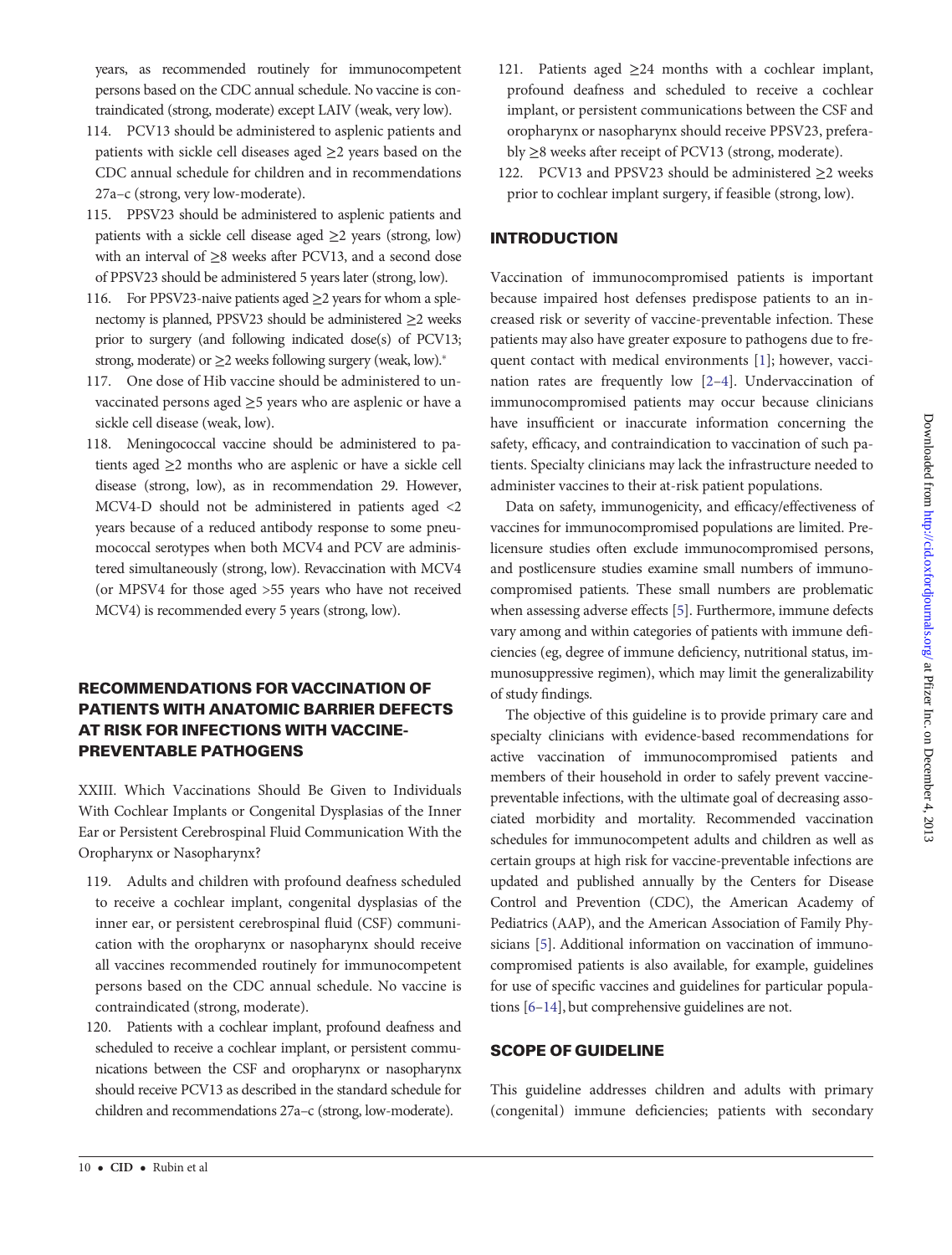immune deficiencies due to HIV infection, cancers associated with immune deficiency, cancer chemotherapy, stem cell or solid organ transplant (SOT), sickle cell diseases, and surgical asplenia; and patients with chronic inflammatory diseases treated with systemic corticosteroid therapy, immunomodulator medications, and/or biologic agents. Vaccination of immunocompetent patients who have an anatomic host defense abnormality (eg, cerebrospinal fluid [CSF] leak) associated with vaccine-preventable infections and of individuals living in a household with immunocompromised patients is also addressed. Vaccination of neonates (including premature neonates), the elderly, burn patients, and pregnant women is beyond the scope of this guideline.

This guideline addresses vaccines routinely recommended on the basis of patient age, social or occupational history, increased risk of infection related to underlying disease or treatment of disease, and travel. Vaccines for bioterrorism are not addressed. Immunobiological agents administered for active vaccination are addressed; immune globulin preparations and monoclonal antibodies used for passive vaccination are not. This guideline focuses on vaccines available in the United States, which are often relevant to other areas. Informed consent prior to vaccination, including provision of a CDC vaccine information statement, documentation of the vaccination, communication about vaccination to the patient ( parent) or to clinicians involved in the patient's care, and discussion of vaccination registries, is beyond the scope of this document. The following 23 clinical questions are answered:

1. Who is responsible for vaccinating immunocompromised patients and members of their household?

2. When should vaccines be administered to immunocompetent patients in whom initiation of immunosuppressive medications is planned?

3. Which vaccines can be safely administered to individuals living in a household with immunocompromised patients, and what precautions should immunocompromised patients observe after vaccination of household members?

4. Which vaccines can be administered to immunocompromised patients contemplating international travel?

5. Should immunocompromised patients or those scheduled to receive immunosuppressive therapy receive varicella vaccine (VAR)?

6. Should immunocompromised patients or those who will undergo immunosuppression receive zoster vaccine (ZOS)?

7. Should immunocompromised patients receive influenza vaccine?

8. Which vaccines should be administered to patients with primary (congenital) complement deficiencies?

9. Which vaccines should be administered to patients with phagocytic cell deficiencies (eg, chronic granulomatous disease [CGD], leukocyte adhesion deficiency, Chediak–Higashi syndrome)?

10. Which vaccines should be administered to patients with innate immune defects that result in defects of cytokine generation/response or cellular activation (eg, defects of the interferon-gamma/interleukin-12 [IFN-γ/IL-12] axis)?

11. Which vaccines should be administered to patients with minor antibody deficiencies?

12. Which vaccines should be administered to patients with major antibody deficiencies who are receiving immunoglobulin therapy?

13. Which vaccines should be administered to patients with combined immunodeficiencies?

14. Which inactivated vaccines should be administered to human immunodeficiency virus (HIV)-infected patients?

15. Should live vaccines be administered to HIV-infected patients?

16. Which vaccines should be given to patients with cancer?

17. Should hematopoietic stem cell transplant (HSCT) donors and patients be vaccinated before transplantation?

18. Which vaccines should be administered to adults and children after HSCT?

19. For adult and child SOT candidates and living donors, which vaccines should be administered during pretransplant evaluation?

20. Which vaccines should be administered to SOT recipients? 21. Which vaccines should be administered to patients with

chronic inflammatory diseases maintained on immunosuppressive therapies?

22. Which vaccines should be administered to asplenic patients and those with sickle cell diseases?

23. Which vaccines should be given to individuals with cochlear implants or congenital dysplasias of the inner ear or persistent CSF communication with the oropharynx or nasopharynx?

# **METHODOLOGY**

#### Practice Guidelines

"Practice guidelines are systematically developed statements to assist practitioners and patients in making decisions about appropriate healthcare for specific clinical circumstances" [\[6\]](#page-43-0). Attributes of good guidelines include validity, reliability, reproducibility, clinical applicability, clinical flexibility, clarity, multidisciplinary process, review of evidence, and documentation [[6\]](#page-43-0).

## Panel Composition

The Infectious Diseases Society of America (IDSA) Standards and Practice Guidelines Committee (SPGC) collaborated with partner organizations and convened a panel of 12 experts in vaccination of immunocompromised patients with a goal of devising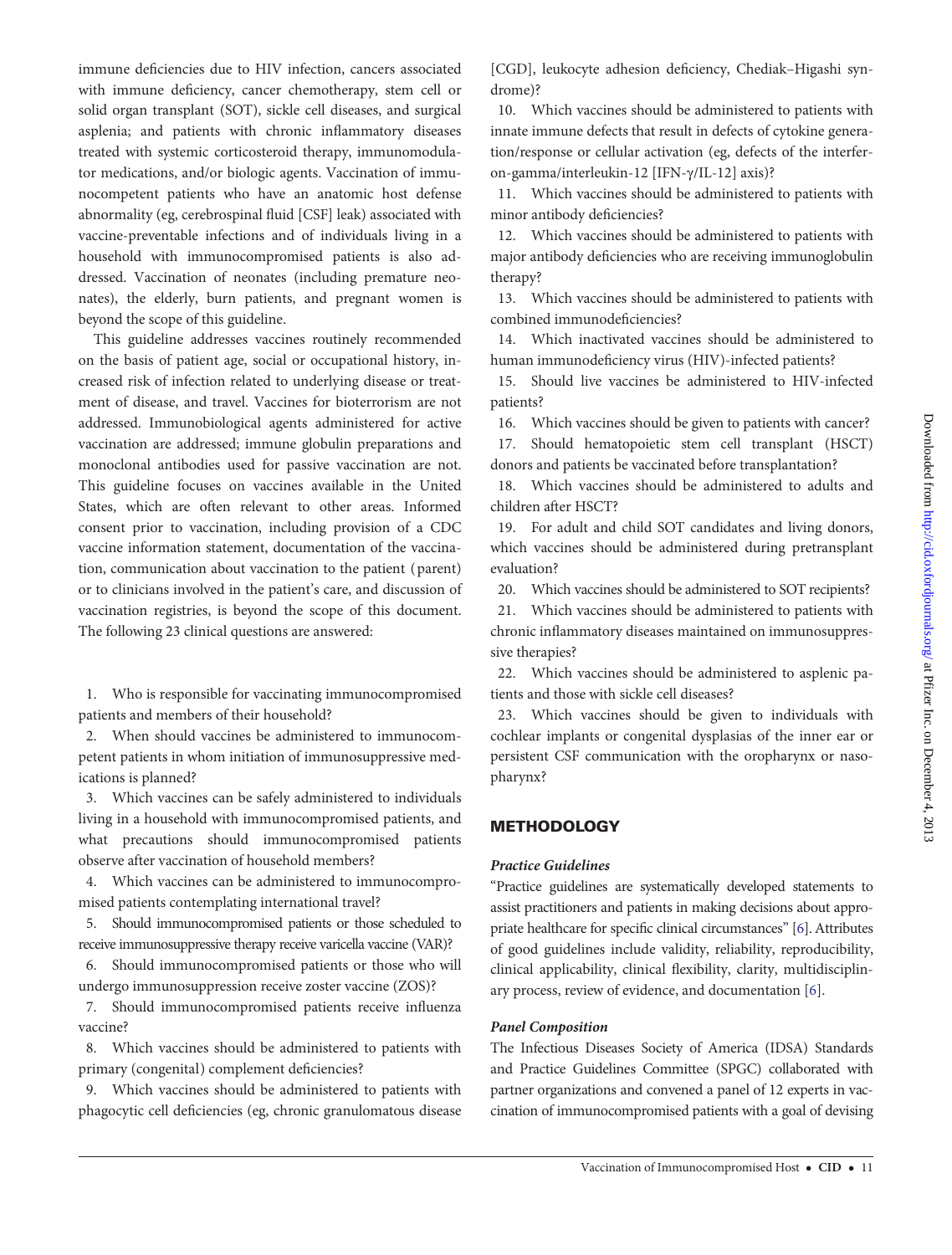recommendations for clinical practice. The panel represented diverse geographic areas, pediatric and adult practitioners, and a wide breadth of specialties (gastroenterology, immunology, infectious diseases, hematology and oncology, rheumatology, and stem cell and solid organ transplantation) and organizations (CDC; American College of Rheumatology; North American Society for Pediatric Gastroenterology, Hepatology, and Nutrition; AAP; Pediatric Infectious Diseases Society; and European Group for Blood and Marrow Transplantation).

# Process Overview and Consensus Development Based on Evidence

Panel subgroups reviewed the initial literature search, selected references, evaluated evidence, drafted recommendations, and summarized the evidence for each section. Published guidelines [\[7,](#page-43-0) [8](#page-43-0), [15](#page-43-0)] formed the basis for recommendations on vaccination of patients with HIV or HSCT, with modifications based on newer references and discussion among panel members. The evidence evaluation process was based on the IDSA Handbook on Clinical Practice Guideline Development, which involves a systematic weighting of the quality of evidence and the grade of recommendation using the Grading of Recommendations Assessment, Development and Evaluation (GRADE) system (Table [1\)](#page-1-0) [[9](#page-43-0)].

Drafts were circulated among panel members for commentary and discussed on 14 occasions by teleconference or inperson meeting. Feedback from 3 external peer reviews and endorsing organizations was obtained and used to modify the document. The guideline was reviewed and endorsed by AAP; American Society of Hematology; American Society of Pediatric Hematology/Oncology; European Group for Blood and Marrow Transplantation; North American Society for Pediatric Gastroenterology, Hepatology, and Nutrition; and Pediatric Infectious Diseases Society. The guideline was reviewed and approved by the IDSA SPGC and board of directors.

## Literature Review and Analysis

The expert panel reviewed and analyzed literature published from January 1 1966 plus some more recent publications. Computerized English-language literature searches of the National Library of Medicine PubMed database were performed using the terms "vaccination," "vaccine," "immunization," and names of specific vaccines for each patient population or disorder under consideration. Selected references in selected publications were also reviewed. The literature was limited for many vaccines and patient populations and primarily comprised case series evaluating vaccine immunogenicity and safety in particular populations of immunocompromised patients. There were few comparative or efficacy trials described in the literature.

# RESULTS

The results are organized into general sections (vaccine safety, vaccine efficacy, timing of vaccination, vaccination of individuals living in a household with immunocompromised patients, vaccine administration, travel vaccines, varicella and zoster vaccination of immunocompromised patients, influenza vaccination of immunocompromised patients) and sections on vaccines for specific immunocompromising conditions ( primary immune deficiency, HIV infection, oncology, HSCT, SOT, patients with chronic inflammatory diseases on immunosuppressive medications, asplenia, and patients with CSF leaks or cochlear implants). Each section on immunocompromising conditions addresses both inactivated and live vaccines. Recommendations for vaccination of patients with immunocompromising conditions are provided in Tables [2](#page-12-0)–[7.](#page-17-0) Recommendations not addressed by the CDC ACIP or the AAP Committee on Infectious Diseases or that deviate from their recommendations are marked with an asterisk.

# General Principles

#### Definitions of High- and Low-Level Immunosuppression

The degree of immune impairment in patients with primary or secondary immunodeficiency is variable. For this guideline, certain generalizations have been made. Patients with highlevel immunosuppression include those:

• with combined primary immunodeficiency disorder (eg, severe combined immunodeficiency),

- receiving cancer chemotherapy,
- within 2 months after solid organ transplantation,

• with HIV infection with a CD4 T-lymphocyte count <200 cells/mm<sup>3</sup> for adults and adolescents and percentage <15 for infants and children,

• receiving daily corticosteroid therapy with a dose  $\geq$ 20 mg (or >2 mg/kg/day for patients who weigh <10 kg) of prednisone or equivalent for ≥14 days, and

• receiving certain biologic immune modulators, that is, a tumor necrosis factor-alpha (TNF-α) blocker or rituximab [[14\]](#page-43-0).

After HSCT, duration of high-level immunosuppression is highly variable and depends on type of transplant (longer for allogeneic than for autologous), type of donor and stem cell source, and posttransplant complications such as graft vs host disease (GVHD) and their treatments.

## Patients with low-level immunosuppression include:

• asymptomatic HIV-infected patients with CD4 T-lymphocyte counts of  $200-499$  cells/mm<sup>3</sup> for adults and adolescents and percentage 15–24 for infants and children,

• those receiving a lower daily dose of systemic corticosteroid than for high-level immunosuppression for ≥14 days or receiving alternate-day corticosteroid therapy, and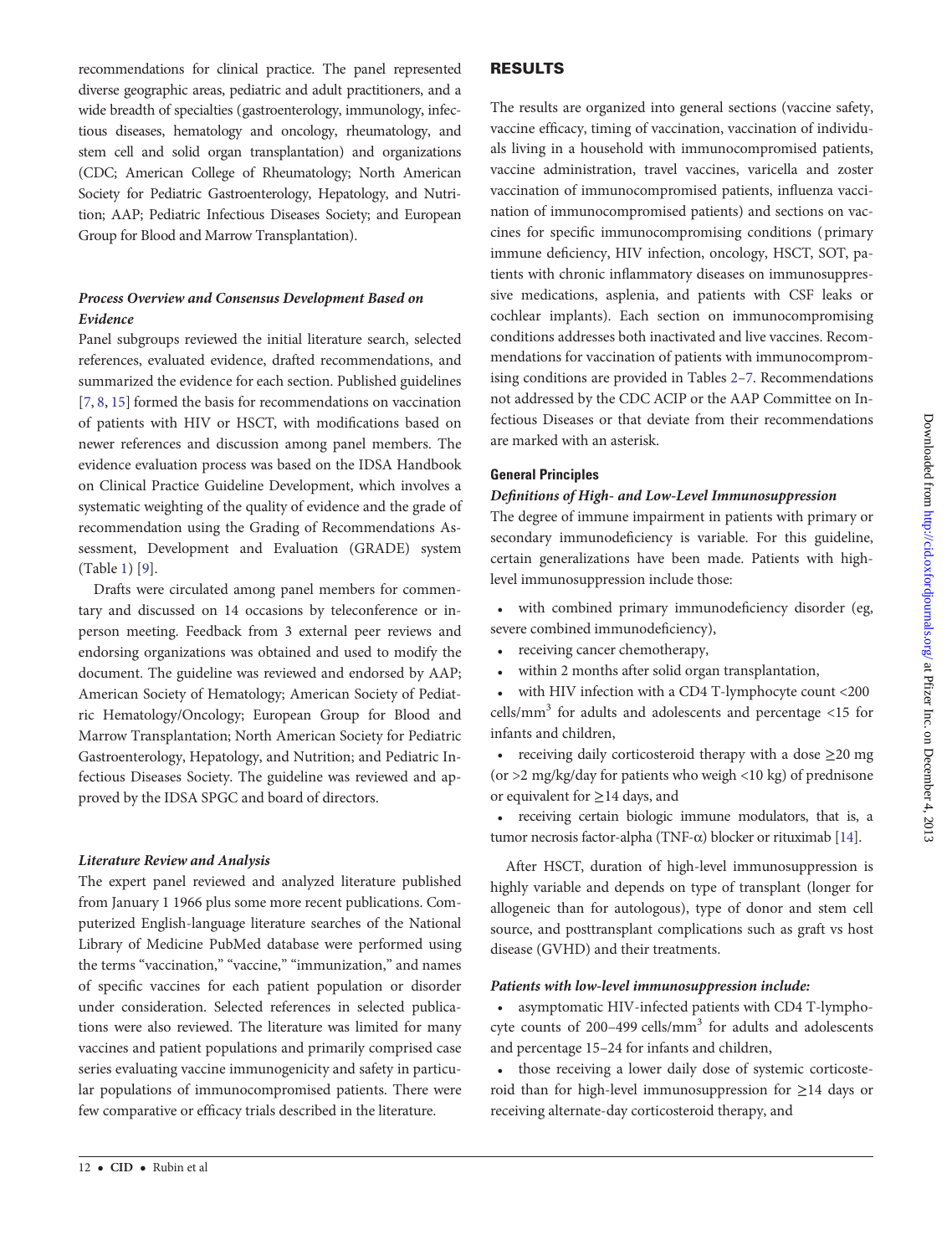<span id="page-12-0"></span>

|                                                                               |                                                                          | Low-Level or No Immunosuppression <sup>a</sup>                     | High-Level Immunosuppression <sup>b</sup>                                       |                                                                         |
|-------------------------------------------------------------------------------|--------------------------------------------------------------------------|--------------------------------------------------------------------|---------------------------------------------------------------------------------|-------------------------------------------------------------------------|
| Vaccine                                                                       | Recommendation                                                           | Strength,<br>Evidence Quality                                      | Recommendation                                                                  | Strength,<br><b>Evidence Quality</b>                                    |
| Haemophilus influenzae b conjugate                                            | U: age $< 5y$<br>R: age $5-18y$ <sup>c</sup>                             | Strong, high<br>Strong, low                                        | U: age $< 5v$<br>R: age $5-18y$ <sup>c</sup>                                    | Strong, high<br>Strong, low                                             |
| Hepatitis A                                                                   | U                                                                        | Strong, moderate                                                   | U: age $1y$                                                                     | Strong, moderate                                                        |
| Hepatitis B <sup>d</sup>                                                      | $\overline{R}$                                                           | Strong, moderate                                                   | $\mathsf{R}$                                                                    | Strong, moderate                                                        |
| Diphtheria toxoid, tetanus toxoid, acellular<br>pertussis                     | $\cup$                                                                   | Strong, moderate                                                   | U                                                                               | Strong, moderate                                                        |
| Tetanus toxoid, reduced diphtheria toxoid,<br>and reduced acellular pertussis | $\cup$                                                                   | Strong, very low                                                   | U                                                                               | Strong, very low                                                        |
| Tetanus toxoid, reduced diphtheria toxoid                                     | $\cup$                                                                   | Strong, low                                                        | U                                                                               | Strong, low                                                             |
| Human papillomavirus (HPV4) <sup>e</sup>                                      | $U: 11 - 26y$                                                            | Strong, very low                                                   | $U: 11 - 26$ y                                                                  | Strong, very low                                                        |
| Influenza-inactivated (inactivated influenza<br>vaccine)                      | U                                                                        | Strong, high                                                       | U                                                                               | Strong, high                                                            |
| Influenza-live attenuated (live attenuated<br>influenza vaccine)              | $X^f$                                                                    | Weak, very low                                                     | $\times$                                                                        | Weak, very low                                                          |
| Measles, mumps, and rubella-live                                              | U: age 12 mo-13 y<br>U: age $\geq$ 14 y                                  | Strong, moderate<br>Weak, very low                                 | X: age 12 mo-13 y<br>X: age $\geq$ 14 y                                         | Strong, moderate<br>Strong, moderate                                    |
| Measles, mumps, and rubella-varicella-live                                    | $\times$                                                                 | Strong, very low                                                   | $\times$                                                                        | Strong, very low                                                        |
| Meningococcal conjugate <sup>9</sup>                                          | U: age 11-18 y                                                           | Strong, moderate                                                   | U: age 11-18 y                                                                  | Strong, moderate                                                        |
| Pneumococcal conjugate (PCV13)                                                | U: age $< 5y$<br>R: age $5y^h$<br>R: age 6-18 $yn$<br>R: age $\geq$ 19 y | Strong, moderate<br>Strong, moderate<br>Strong, low<br>Strong, low | U: age $< 5v$<br>R:age 5 y<br>R: age 6-18 y<br>R: age $\geq$ 19 y <sup>i</sup>  | Strong, moderate<br>Strong, moderate<br>Strong, low<br>Strong, very low |
| Pneumococcal polysaccharide (PPSV23) <sup>1</sup>                             | R: age $\geq$ 2 y                                                        | Strong, moderate                                                   | R: age 2-18 y<br>R: adult (CD4 T lymphocytes<br>$<$ 200 cells/mm <sup>3</sup> ) | Strong, moderate<br>Weak, low                                           |
| Polio-inactivated (inactivated poliovirus<br>vaccine)                         | U                                                                        | Strong, moderate                                                   | U                                                                               | Strong, moderate                                                        |
| Rotavirus-live                                                                | U                                                                        | Strong, low                                                        | U                                                                               | Weak, very low                                                          |
| Varicella-live                                                                | U: age $1-8y$<br>U: age $\geq 9$ y                                       | Strong, high<br>Strong, very low                                   | $\times$                                                                        | Strong, moderate                                                        |
| Zoster-live                                                                   | X                                                                        | Strong, low                                                        | X                                                                               | Strong, moderate                                                        |

Abbreviations: R, recommended—administer if not previously administered or not current; such patients may be at increased risk for this vaccine-preventable infection; U, usual—administer if patient not current with recommendations for dose(s) of vaccine for immunocompetent persons in risk and age categories; X, contraindicated.

<sup>a</sup> Asymptomatic human immunodeficiency virus (HIV) infection with CD4 T-cell lymphocyte counts of 200-499 cells/mm<sup>3</sup> for adults and adolescents and percentages of 15–24 for infants and children.

 $b$  CD4 T-cell lymphocyte count <200 cells/mm<sup>3</sup> for adults and adolescents and percentage <15 for infants and children.

<sup>c</sup> One dose.

 $d$  High-dose hepatitis B vaccine (40 µg) should be considered for adults (weak, moderate) and adolescents (weak, low) with HIV infection. The latter recommendation deviates from recommendations of the Advisory Committee on Immunization Practices, Centers for Disease Control and Prevention.

e Quadrivalent human papillomavirus vaccine (HPV4) is preferred over HPV2 vaccine because of its activity against genital warts. This recommendation deviates from recommendations of the Advisory Committee on Immunization Practices, Centers for Disease Control and Prevention.

f Live attenuated influenza vaccine may be considered in otherwise healthy HIV-infected patients aged 5–17 years on combination antiretroviral therapy regimen for ≥16 weeks with CD4 T-lymphocyte percentage ≥15 and HIV plasma RNA <60 000 copies.

<sup>g</sup> For HIV-infected patients, meningococcal conjugate vaccine, quadrivalent is administered as a 2-dose primary series separated by ≥2 months. A booster dose (third dose) should be administered at age 16 years if the initial series was given at 11–12 years and at age 16–18 years if the initial series was given at age 13–15 years.

h For patients not fully vaccinated with PCV13 by previous administration.

i For patients aged ≥19 years with HIV who have received PPSV23, PCV13 should be administered after an interval of ≥1 year after the last PPSV23 dose (weak, low).

j PPSV23 should be administered 8 weeks or longer after indicated dose(s) of PCV13. A second dose of PPSV23 should be administered 5 years after the initial dose.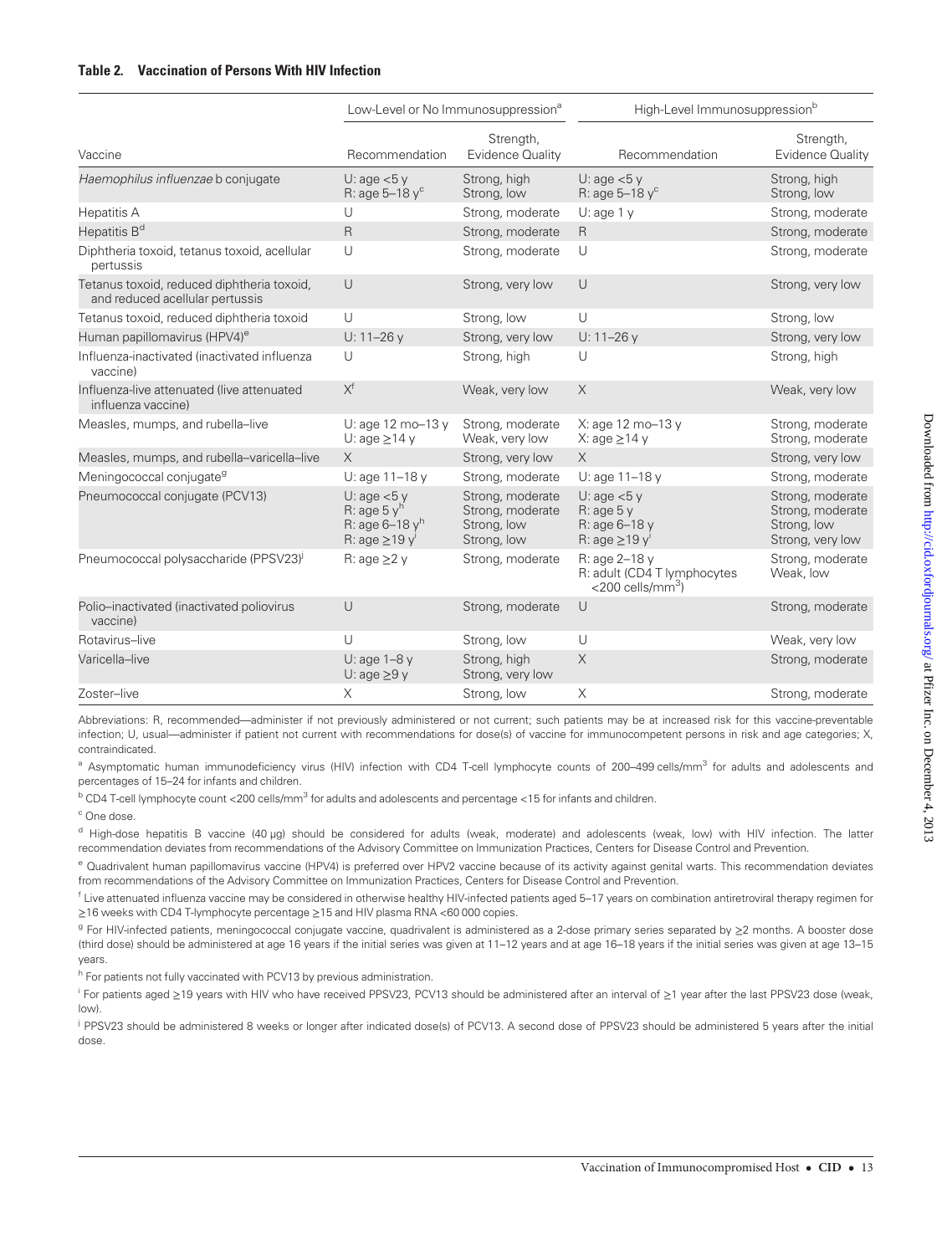<span id="page-13-0"></span>

|                                                                                                                                             |                                           | Prior to or During Chemotherapy      | Starting ≥3 mo Postchemotherapy and ≥6 mo Post<br>Anti-B-Cell Antibodies for Inactivated Vaccines;<br>See Each Live Vaccine for Interval |                                      |  |
|---------------------------------------------------------------------------------------------------------------------------------------------|-------------------------------------------|--------------------------------------|------------------------------------------------------------------------------------------------------------------------------------------|--------------------------------------|--|
| Vaccine                                                                                                                                     | Recommendation                            | Strength,<br><b>Evidence Quality</b> | Recommendation                                                                                                                           | Strength,<br><b>Evidence Quality</b> |  |
| Haemophilus influenzae b conjugate                                                                                                          | $U^a$                                     | Weak, low                            | $\cup$                                                                                                                                   | Strong, moderate                     |  |
| Hepatitis A                                                                                                                                 | $\mathsf{L}^{\mathsf{a}}$                 | Weak, low                            | U                                                                                                                                        | Strong, very low                     |  |
| Hepatitis B                                                                                                                                 | $U^a$                                     | Weak, low                            | $\cup$<br>R: adults                                                                                                                      | Strong, moderate<br>Strong, very low |  |
| Diphtheria toxoid, tetanus toxoid,<br>acellular pertussis; tetanus toxoid,<br>reduced diphtheria toxoid, and<br>reduced acellular pertussis | $U^a$                                     | Weak, low                            | U: age $0-18y$<br>R: adults with acute lymphoblastic<br>leukemia or lymphoma                                                             | Strong, moderate<br>Weak, very low   |  |
| Human papillomavirus                                                                                                                        | U: $11 - 26y^a$                           | Weak, very low                       | $\cup$                                                                                                                                   | Strong, very low                     |  |
| Influenza-inactivated (inactivated<br>influenza vaccine)                                                                                    | $U^a$                                     | Strong, low-moderate <sup>a</sup>    | U <sup>b</sup>                                                                                                                           | Strong, moderate                     |  |
| Influenza-live attenuated (live<br>attenuated influenza vaccine)                                                                            | $\times$                                  | Weak, very low                       | $\cup$                                                                                                                                   | Strong, low                          |  |
| Measles, mumps, and rubella-live                                                                                                            | $X^c$                                     | Strong, moderate                     | Starting at 3 mo: U                                                                                                                      | Strong, low                          |  |
| Measles, mumps, and rubella-<br>varicella-live                                                                                              | $X^c$                                     | Strong, moderate                     | Starting at 3 mo: U                                                                                                                      | Weak, very low                       |  |
| Meningococcal conjugate                                                                                                                     | $U^a$                                     | Weak, low                            | U                                                                                                                                        | Strong, low                          |  |
| Pneumococcal conjugate-13 (PCV13)                                                                                                           | R: < 6V<br>R: age $\geq 6$ y <sup>d</sup> | Strong, low<br>Strong, very low      | $\cup$                                                                                                                                   | Strong, low                          |  |
| Pneumococcal polysaccharide<br>(PPSV23)                                                                                                     | R: age $\geq$ 2 y                         | Strong, low                          | $\cup$                                                                                                                                   | Strong, low                          |  |
| Polio-inactivated (inactivated<br>poliovirus vaccine)                                                                                       | $U^a$                                     | Weak, low                            | $\cup$                                                                                                                                   | Strong, low                          |  |
| Rotavirus-live                                                                                                                              | $\times$                                  | Strong, very low                     | Not applicable                                                                                                                           |                                      |  |
| Varicella-live                                                                                                                              | $X^c$                                     | Strong, moderate                     | Starting at 3 mo: U <sup>e</sup>                                                                                                         | Weak, very low                       |  |
| Zoster-live                                                                                                                                 | $X^c$                                     | Strong, very low                     | Starting at 3 mo: U <sup>e</sup>                                                                                                         | Weak, very low                       |  |

Abbreviations: R, recommended—administer if not previously administered or not current; such patients may be at increased risk for this vaccine-preventable infection; U, usual—administer if patient not current with recommendations for dose(s) of vaccine for immunocompetent persons in risk and age categories; X, contraindicated.

<sup>a</sup> Administer inactivated influenza vaccine (IIV) annually to patients with hematological malignancies (strong, moderate) or solid tumor malignancies (strong, low) except those receiving anti–B-cell antibodies such as rituximab or alemtuzumab or intensive chemotherapy such as for induction or consolidation chemotherapy for acute leukemia (weak, low). Administration of inactivated vaccines other than IIV, which are routinely recommended for healthy children in the annually updated CDC recommendations, can be considered for children with malignancies who are receiving maintenance chemotherapy (weak, low). However, vaccines administered while receiving cancer chemotherapy should not be considered valid doses (strong, low). Administration of indicated inactivated vaccines 2 or more weeks prior to chemotherapy is preferred.

<sup>b</sup> IIV can be administered ≤3 months after chemotherapy, but response rate may be low.

<sup>c</sup> These live vaccines should not be administered unless the vaccine is otherwise indicated based on the annually updated Centers for Disease Control and Prevention recommendations AND the patient is not immunosuppressed AND there will be an interval of ≥4 weeks prior to initiation of chemotherapy.

<sup>d</sup> For patients aged ≥19 years with human immunodeficiency virus who have received PPSV23, PCV13 should be administered after an interval of ≥1 year after the last PPSV23 dose (weak, low).

<sup>e</sup> Although measles, mumps, and rubella vaccine has been given safely 3 months after completion of chemotherapy, data on the safety, immunogenicity, and efficacy of varicella or zoster vaccine after completion of chemotherapy are not available.

• those receiving methotrexate (MTX)  $\leq$ 0.4 mg/kg/week, azathioprine  $\leq$ 3 mg/kg/day, or 6-mercaptopurine  $\leq$ 1.5 mg/kg/ day [[10\]](#page-43-0).

#### Safety of Vaccination of Immunocompromised Persons

Vaccines are categorized as live or inactivated (ie, nonlive vaccines include toxoids and other purified proteins, purified polysaccharide, protein–polysaccharide conjugate or oligosaccharide, inactivated whole or partially purified viruses, and proteins in virus-like particles). Limited evidence indicates that inactivated vaccines generally have the same safety profile in immunocompromised patients as in immunocompetent individuals [[11\]](#page-43-0). However, the magnitude, breadth, and persistence of the immune response to vaccination may be reduced or absent in immunocompromised persons.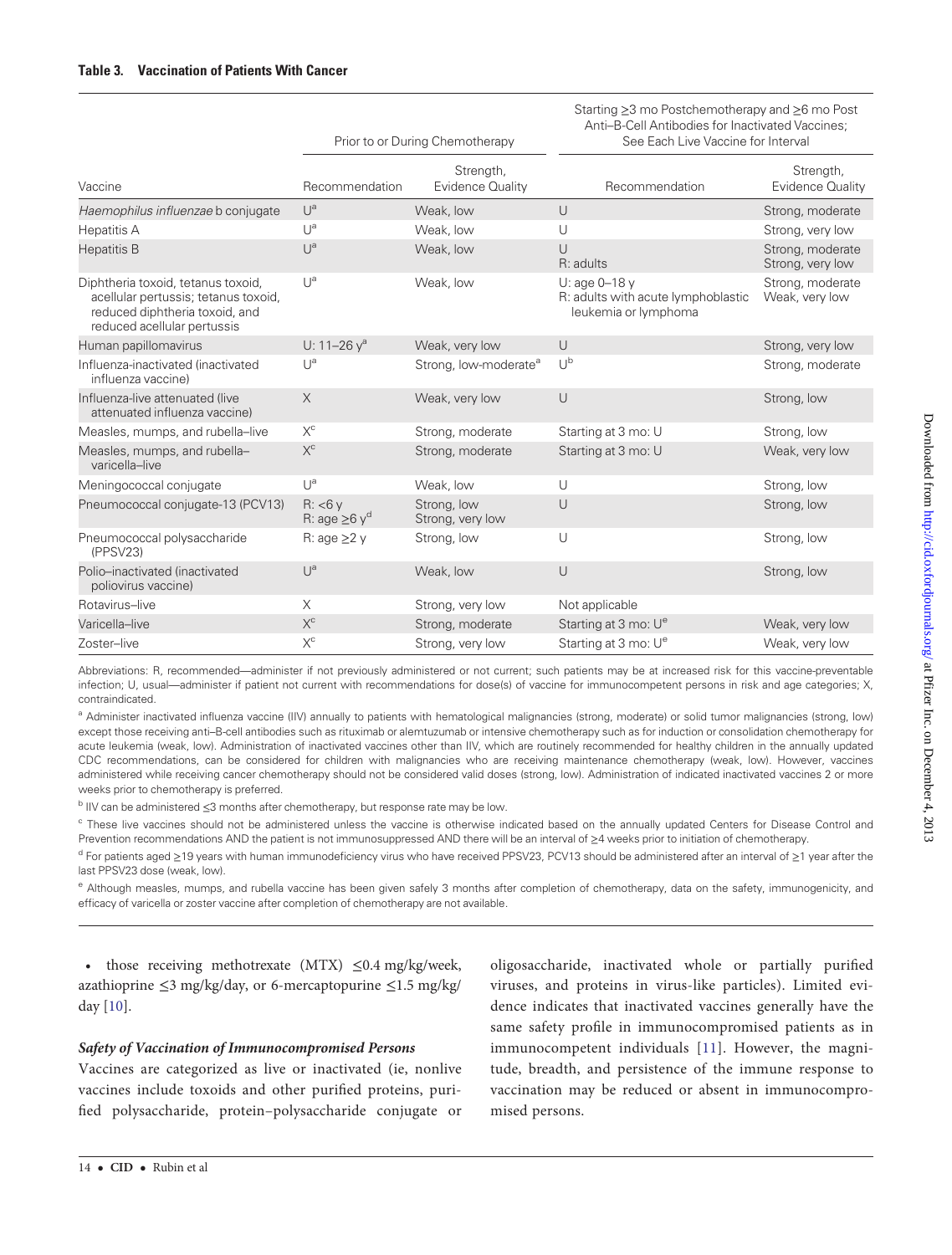#### <span id="page-14-0"></span>Table 4. Vaccinations Prior to or After Allogeneic or Autologous Hematopoietic Stem Cell Transplant

|                                                                  |                                                            | Pre-HSCT                      | Post-HSCT                                                                                                                                                     |                                                                               |  |
|------------------------------------------------------------------|------------------------------------------------------------|-------------------------------|---------------------------------------------------------------------------------------------------------------------------------------------------------------|-------------------------------------------------------------------------------|--|
| Vaccine                                                          | Recommendation                                             | Strength, Evidence<br>Quality | Recommendation; Earliest Time<br>Posttransplant; Number of Doses                                                                                              | Strength, Evidence<br>Quality                                                 |  |
| Haemophilus influenzae b<br>conjugate                            | $\cup$                                                     | Strong, moderate              | R; 3 mo; 3 doses                                                                                                                                              | Strong, moderate                                                              |  |
| <b>Hepatitis A</b>                                               | U                                                          | Strong, very low              | R; 6 mo; 2 doses                                                                                                                                              | Weak, low                                                                     |  |
| <b>Hepatitis B</b>                                               | $\cup$                                                     | Strong, low                   | R; 6 mo; 3 doses                                                                                                                                              | Strong, moderate                                                              |  |
| DTaP, DT, Td, Tdap                                               | U                                                          | Strong, low                   | R; age $<$ 7 y: DTaP; 6 mo; 3 doses<br>R; age $\geq$ 7 y: DTaP <sup>*</sup> ; 6 mo; 3 doses<br>OR<br>1 dose Tdap, then 2 doses DT <sup>*</sup> or<br>Td; 6 mo | Strong, low<br>Weak, very low<br>DTaP: weak,<br>moderate<br>DT, Td: weak, low |  |
| Human papillomavirus                                             | $U: 11 - 26y$                                              | Strong, very low              | $U$ ; 6 mo; 3 doses                                                                                                                                           | Weak, very low                                                                |  |
| Influenza-inactivated (inactivated<br>influenza vaccine)         | U                                                          | Strong, low                   | $R:4$ mo                                                                                                                                                      | Strong, moderate                                                              |  |
| Influenza-live attenuated (live<br>attenuated influenza vaccine) | $\times$                                                   | Weak, very low                | $\times$                                                                                                                                                      | Weak, very low                                                                |  |
| Measles, mumps, and rubella-live                                 | $U^a$                                                      | Strong, very low              | $\mathsf{X}^{\mathsf{b}}$                                                                                                                                     | Strong, low                                                                   |  |
| Measles, mumps, and rubella-<br>varicella-live                   | $U^a$                                                      | Weak, very low                | $\mathsf X$                                                                                                                                                   | Strong, very low                                                              |  |
| Meningococcal conjugate                                          | U                                                          | Strong, very low              | R; age 11-18 y; 6 mo; 2 doses                                                                                                                                 | Strong, low                                                                   |  |
| Pneumococcal conjugate (PCV13)                                   | R <sup>c</sup>                                             | Strong, low                   | R: 3 mo: 3 doses                                                                                                                                              | Strong, low                                                                   |  |
| Pneumococcal polysaccharide<br>(PPSV23)                          | R <sup>c</sup>                                             | Strong, very low              | $R$ ; $\geq$ 12 mo post if no GVHD                                                                                                                            | Strong, low                                                                   |  |
| Polio-inactivated (inactivated<br>poliovirus vaccine)            | U                                                          | Strong, very low              | R; 3 mo; 3 doses                                                                                                                                              | Strong, moderate                                                              |  |
| Rotavirus-live                                                   | $\times$                                                   | Weak, very low                | $\times$                                                                                                                                                      | Weak, very low                                                                |  |
| Varicella-live                                                   | $U^a$                                                      | Strong, low                   | $X^d$                                                                                                                                                         | Strong, low                                                                   |  |
| Zoster-live                                                      | R <sup>a,e</sup> ; age 50-59 v*<br>$U^a$ : age $\geq 60$ y | Weak, very low<br>Strong, low | Χ<br>$\times$                                                                                                                                                 | Strong, low<br>Strong, low                                                    |  |

Abbreviations: DT, diphtheria toxoid, tetanus toxoid, DTaP, diphtheria toxoid, tetanus toxoid, acellular pertussis; GVHD, graft-vs-host disease; HSCT, hematopoietic stem cell transplant; R, recommended—administer if not previously administered or current; such patients may be at increased risk for this vaccine-preventable infection; Td, tetanus toxoid, reduced diphtheria toxoid; Tdap, Tetanus toxoid, reduced diphtheria toxoid, and reduced acellular pertussis; U, usual—administer if patient not current with recommendations for dose(s) of vaccine for immunocompetent persons in risk and age categories; X, contraindicated.

a These live vaccines should not be administered unless the vaccine is otherwise indicated based on the annually updated Centers for Disease Control and Prevention recommendations AND the patient is not immunosuppressed AND there will be an interval of ≥4 weeks prior to transplant.

<sup>b</sup> Administer to adolescents and adults (strong, low) and to children (strong, moderate) if measles seronegative, the timing is ≥24 months after transplant, no GVHD is present, and the patient is not receiving immunosuppressive medication. Two doses should be administered.

<sup>c</sup> If not previously administered.

 $d$  Administer if varicella seronegative, the timing is  $\geq$ 24 months after transplant, no GVHD is present, and the patient is not receiving immunosuppressive medication. Two doses should be administered (strong, low).

e Consider if the patient is not severely immunosuppressed AND the patient is varicella immune as defined by documentation of age-appropriate varicella vaccination, serologic evidence of immunity, documentation of varicella or zoster infection, or birth in the United States before 1980 [[45\]](#page-44-0) AND there will be an interval of ≥4 weeks prior to transplant.

Indicates recommendation for a course of action that deviates from recommendations of the Advisory Committee on Immunization Practices, Centers for Disease Control and Prevention.

Live vaccines are generally contraindicated in immunodeficient patients because attenuation is relative. However, there are important evidence-based exceptions, such as administration of VAR or MMR vaccine to HIV-infected children with mild to moderate immune deficiency (Tables [2](#page-12-0)–[7\)](#page-17-0) [[7\]](#page-43-0). It is important to distinguish between contraindications based on clinical evidence and contraindications based on theoretical considerations. Oral polio vaccine (OPV) is contraindicated for patients with severe combined immune deficiency (SCID) because paralytic poliomyelitis has occurred after vaccination. In contrast, VAR is generally considered contraindicated for children with inflammatory bowel disease (IBD) who are receiving 6-mercaptopurine. Also, live, attenuated, cold-adapted intranasal influenza vaccine is not administered to immunocompromised patients based on insufficient clinical data to support these judgments. The decision to administer or withhold a vaccine should be based on balancing the burden of the vaccine-preventable disease and risk of developing severe or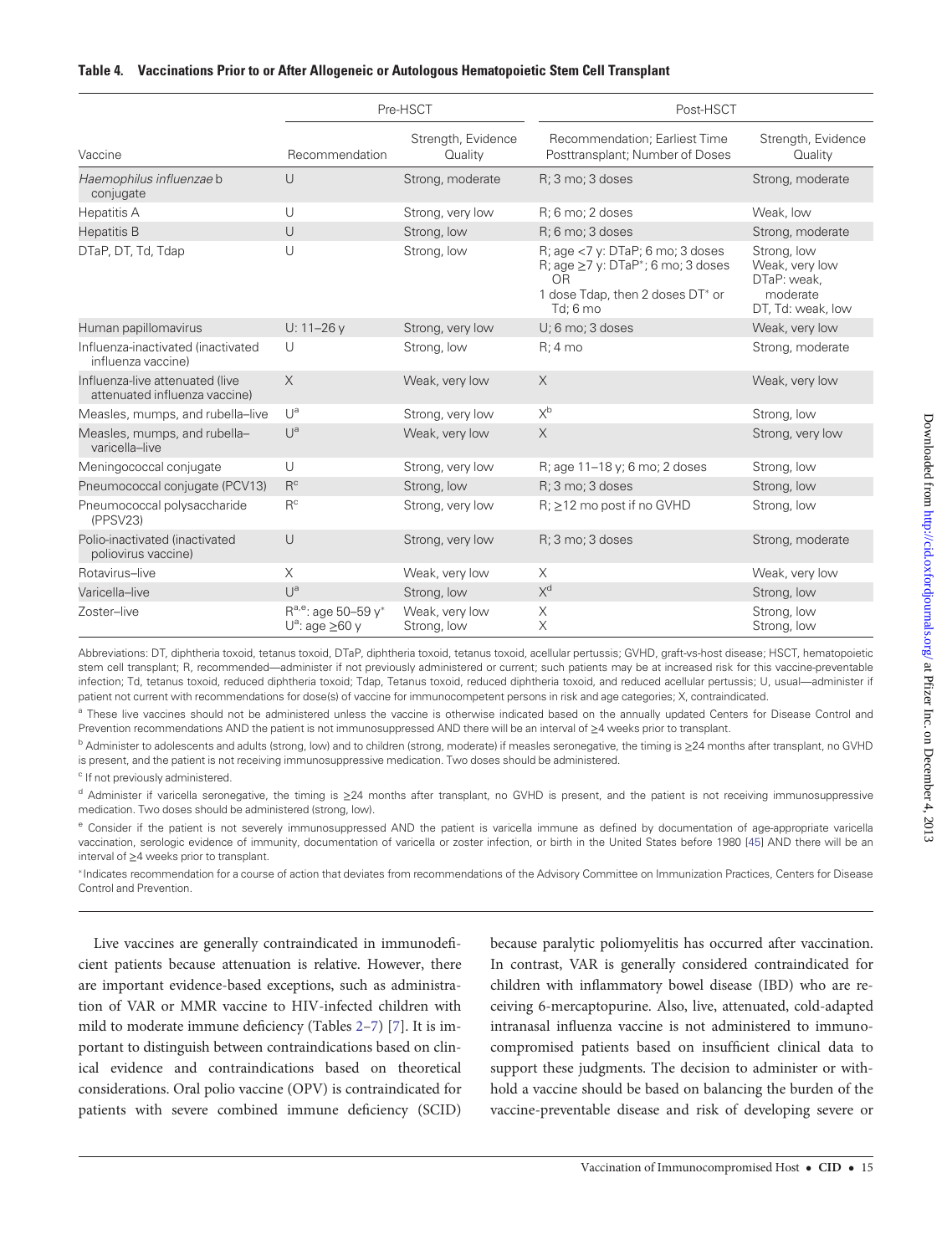#### <span id="page-15-0"></span>Table 5. Vaccinations Prior to or After Solid Organ Transplant

|                                                                                                                                                | Pretransplant                                                    |                                      | Starting 2-6 mo Posttransplant                                                       |                                      |  |
|------------------------------------------------------------------------------------------------------------------------------------------------|------------------------------------------------------------------|--------------------------------------|--------------------------------------------------------------------------------------|--------------------------------------|--|
| Vaccine                                                                                                                                        | Recommendation                                                   | Strength,<br><b>Evidence Quality</b> | Recommendation                                                                       | Strength,<br><b>Evidence Quality</b> |  |
| Haemophilus influenzae b<br>conjugate                                                                                                          | U                                                                | Strong, moderate                     | $\cup$                                                                               | Strong, moderate                     |  |
| <b>Hepatitis A</b>                                                                                                                             | U: age 12-23 mo<br>$R: \geq 2$ y                                 | Strong, moderate<br>Strong, moderate | R, if not completed pretransplant                                                    | Strong, moderate                     |  |
| <b>Hepatitis B</b>                                                                                                                             | U: age 1-18 y<br>$R: \geq 18$ y                                  | Strong, moderate<br>Strong, moderate | R, if not completed pretransplant <sup>a</sup>                                       | Strong, moderate                     |  |
| Diphtheria toxoid, tetanus toxoid,<br>acellular pertussis; tetanus<br>toxoid, reduced diphtheria<br>toxoid, and reduced acellular<br>pertussis | $\cup$                                                           | Strong, moderate                     | U, if not completed pretransplant                                                    | Strong, moderate                     |  |
| Human papillomavirus                                                                                                                           | U: females $11-26y$<br>U: males 11-26 y                          | Strong, moderate<br>Strong, low      | U: females $11-26y$<br>U: males 11-26 y                                              | Strong, moderate<br>Strong, low      |  |
| Influenza-inactivated (inactivated<br>influenza vaccine)                                                                                       | U                                                                | Strong, moderate                     | U <sup>b</sup>                                                                       | Strong, moderate                     |  |
| Influenza-live attenuated (live<br>attenuated influenza vaccine)                                                                               | $\times$                                                         | Weak, low                            | $\times$                                                                             | Weak, low                            |  |
| Measles, mumps, and rubella-live                                                                                                               | $R^c: 6-11$ mo<br>$U^{d}$ : age $\geq$ 12 mo                     | Weak, very low<br>Strong, moderate   | $\times$                                                                             | Strong, low                          |  |
| Measles, mumps, and rubella-<br>varicella-live                                                                                                 | $U^d$                                                            | Strong, moderate                     | $\times$                                                                             | Strong, low                          |  |
| Meningococcal conjugate                                                                                                                        | U                                                                | Strong, moderate                     | U                                                                                    | Strong, moderate                     |  |
| Pneumococcal conjugate (PCV13)                                                                                                                 | U: age $\leq 5$ y<br>R: age $\geq 6$ y <sup>e</sup>              | Strong, moderate<br>Strong, very low | U: Age $2-5y$<br>R: age $\geq$ 6 y if not administered<br>pretransplant <sup>e</sup> | Strong, moderate<br>Strong, very low |  |
| Pneumococcal polysaccharide<br>(PPSV23)                                                                                                        | R: age $\geq$ 2 y                                                | Strong, moderate                     | R: age $\geq$ 2 y, if not administered<br>pretransplant                              | Strong, moderate                     |  |
| Polio-inactivated (inactivated<br>poliovirus vaccine)                                                                                          | U                                                                | Strong, moderate                     | $\cup$                                                                               | Strong, moderate                     |  |
| Rotavirus-live                                                                                                                                 | $U^c$                                                            | Strong, moderate                     | Χ                                                                                    | Strong, low                          |  |
| Varicella-live                                                                                                                                 | $R^f$ : 6-11 mo<br>$\mathsf{U}^{\mathsf{d}}$                     | Weak, very low<br>Strong, low        | $X^g$                                                                                | Strong, low                          |  |
| Zoster-live                                                                                                                                    | R <sup>h</sup> : age 50-59 y<br>U <sup>i</sup> : age $\geq$ 60 y | Weak, low<br>Strong, moderate        | $\times$                                                                             | Strong, low                          |  |

Abbreviations: R, recommended—administer if not previously administered or not current; such patients may be at increased risk for this vaccine-preventable infection; U, usual—administer if patient not current with annually updated Centers for Disease Control and Prevention recommendations for immunocompetent persons in risk and age categories; X, contraindicated.

<sup>a</sup> Consider hepatitis B vaccine for hepatitis B-infected liver transplant patients (weak, low).

<sup>b</sup> Inactivated influenza vaccine may be administered to solid organ transplant recipients despite intensive immunosuppression (eg, during the immediate posttransplant period), particularly in an outbreak situation (weak, low).

 $c$  Administer only if patient is not immunosuppressed and the timing is  $\geq$ 4 weeks prior to transplant.

<sup>d</sup> Administer only if patient is nonimmune, not severely immunosuppressed, and the timing is ≥4 weeks prior to transplant.

<sup>e</sup> For patients aged ≥19 years who have received PPSV23, PCV13 should be administered after an interval of ≥1 year after the last PPSV23 dose (weak, low).

<sup>f</sup> Administer only if patient is not immunosuppressed and the timing is ≥4 weeks prior to transplant. This recommendation deviates from recommendations of the Advisory Committee on Immunization Practices, Centers for Disease Control and Prevention.

<sup>g</sup> Selected seronegative patients with renal or liver transplant have been safely vaccinated. This recommendation deviates from recommendations of the Advisory Committee on Immunization Practices, Centers for Disease Control and Prevention.

<sup>h</sup> Administer only if patient is not severely immunosuppressed, the timing is ≥4 weeks prior to transplant, and the patient is varicella immune as defined by documentation of age-appropriate varicella vaccination, serologic evidence of immunity, documentation of varicella or zoster infection, or birth in the United States before 1980 [[45,](#page-44-0) [375](#page-52-0)]. This recommendation deviates from recommendations of the Advisory Committee on Immunization Practices, Centers for Disease Control and Prevention.

i Administer only if patient is not severely immunosuppressed and the timing is ≥4 weeks prior to transplant.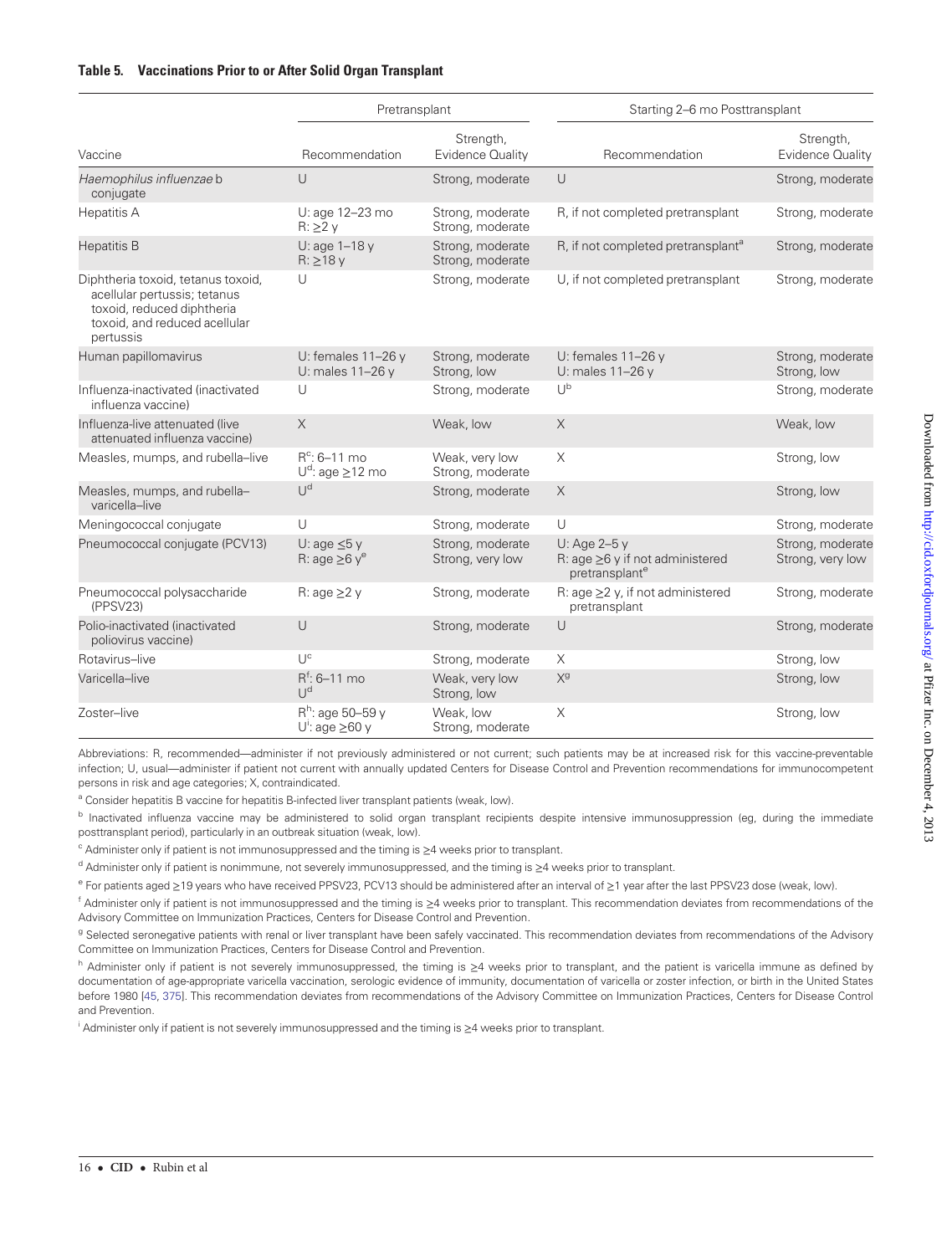|                                                                                                                                                                                              | Planned Immunosuppression                 |                               | Low-level Immunosuppression <sup>a</sup>  |                                    | High-level Immunosuppression <sup>a</sup> |                                 |
|----------------------------------------------------------------------------------------------------------------------------------------------------------------------------------------------|-------------------------------------------|-------------------------------|-------------------------------------------|------------------------------------|-------------------------------------------|---------------------------------|
| Vaccine                                                                                                                                                                                      | Recommendation                            | Strength, Evidence<br>Quality | Recommendation                            | Strength, Evidence<br>Quality      | Recommendation                            | Strength, Evidence<br>Quality   |
| Haemophilus influenzae b<br>conjugate                                                                                                                                                        | $\cup$                                    | Strong, moderate              | $\cup$                                    | Strong, low                        | U                                         | Strong, low                     |
| <b>Hepatitis A</b>                                                                                                                                                                           | U                                         | Strong, moderate              | U                                         | Strong, low                        | U                                         | Strong, low                     |
| <b>Hepatitis B</b>                                                                                                                                                                           | U                                         | Strong, moderate              | $\cup$                                    | Strong, low                        | U                                         | Strong, low                     |
| Diphtheria toxoid, tetanus toxoid,<br>acellular pertussis; tetanus<br>toxoid, reduced diphtheria<br>toxoid: tetanus toxoid, reduced<br>diphtheria toxoid, and reduced<br>acellular pertussis | $\cup$                                    | Strong, moderate              | U                                         | Strong, low                        | U                                         | Strong, low                     |
| Human papillomavirus                                                                                                                                                                         | $U: 11 - 26$ y                            | Strong, moderate              | $U: 11 - 26$ v                            | Strong, low                        | $U: 11 - 26y$                             | Strong, very low                |
| Influenza-inactivated (inactivated<br>influenza vaccine)                                                                                                                                     | U                                         | Strong, moderate              | U                                         | Strong, moderate                   | U                                         | Strong, moderate                |
| Influenza-live attenuated (live<br>attenuated influenza vaccine)                                                                                                                             | $\times$                                  | Weak, very low                | $\times$                                  | Weak, very low                     | $\times$                                  | Weak, very low                  |
| Measles, mumps, and rubella-live                                                                                                                                                             | $U^{\rm b}$                               | Strong, moderate              | $\times$                                  | Weak, very low                     | $\times$                                  | Weak, very low                  |
| Measles, mumps, and rubella-<br>varicella-live                                                                                                                                               | $U^b$                                     | Strong, low                   | $\times$                                  | Weak, very low                     | $\mathsf X$                               | Strong, very low                |
| Meningococcal conjugate                                                                                                                                                                      | U                                         | Strong, moderate              | U                                         | Strong, moderate                   | U                                         | Strong, low                     |
| Pneumococcal conjugate (PCV13)                                                                                                                                                               | R <sup>c</sup>                            | Strong, moderate              | U: < 6V<br>$R: \geq 6$ y <sup>c</sup>     | Strong, low<br>strong, very low    | U: <6y<br>$R: \geq 6$ y <sup>c</sup>      | Strong, low<br>strong, very low |
| Pneumococcal polysaccharide<br>(PPSV23)                                                                                                                                                      | R: age $\geq$ 2 y                         | Strong, low                   | R: age $\geq$ 2 y                         | Strong, low                        | R: age $\geq$ 2 y                         | Strong, very low                |
| Polio-inactivated (inactivated<br>poliovirus vaccine)                                                                                                                                        | U                                         | Strong, moderate              | $\cup$                                    | Strong, moderate                   | $\cup$                                    | Strong, low                     |
| Rotavirus-live                                                                                                                                                                               | U                                         | Strong, moderate              | Χ                                         | Weak, very low                     | X                                         | Weak, very low                  |
| Varicella-live                                                                                                                                                                               | 1 <sup>b</sup>                            | Strong, moderate              | $X^d$                                     | Weak, very low                     | $\times$                                  | Strong, moderate                |
| Zoster-live                                                                                                                                                                                  | R: age $50 - 59y^e$<br>U: age $\geq 60$ y | Weak, low<br>strong, low      | R: age $50 - 59y^e$<br>U: age $\geq 60$ y | Weak, very low<br>Strong, very low | X                                         | Weak, very low                  |

## <span id="page-16-0"></span>Table 6. Vaccination of Persons With Chronic Inflammatory Diseases on Immunosuppressive Medications

Abbreviations: R, recommended—administer if not previously administered or not current; such patients may be at increased risk for this vaccine-preventable infection; U, usual—administer if patient not current with recommendations for dose(s) of vaccine for immunocompetent persons in risk and age categories; X, contraindicated.

<sup>a</sup> Low-level immunosuppression includes treatment with prednisone <2 mg/kg with a maximum of ≤20 mg/day; methotrexate ≤0.4 mg/kg/week; azathioprine ≤3 mg/kg/day; or 6-mercaptopurine ≤1.5 mg/kg/day. High-level immunosuppression regimens include treatment with doses higher than those listed for low-dose immunosuppression and biologic agents such as tumor necrosis factor antagonists or rituximab.

b Administer only if patient is nonimmune, not severely immunosuppressed, and the timing is ≥4 weeks prior to initiation of immunosuppressive medications.

c For patients aged ≥19 years who have received PPSV23, PCV13 should be administered after an interval of ≥1 year after the last PPSV23 dose (weak, low).

<sup>d</sup> Administration of varicella vaccine can be considered for nonvaricella-immune patients treated for chronic inflammatory disease who are receiving long-term low-dose immunosuppression (weak, very low). This recommendation deviates from recommendations of the Advisory Committee on Immunization Practices, Centers for Disease Control and Prevention.

e This recommendation deviates from recommendations of the Advisory Committee on Immunization Practices, Centers for Disease Control and Prevention [[10](#page-43-0)].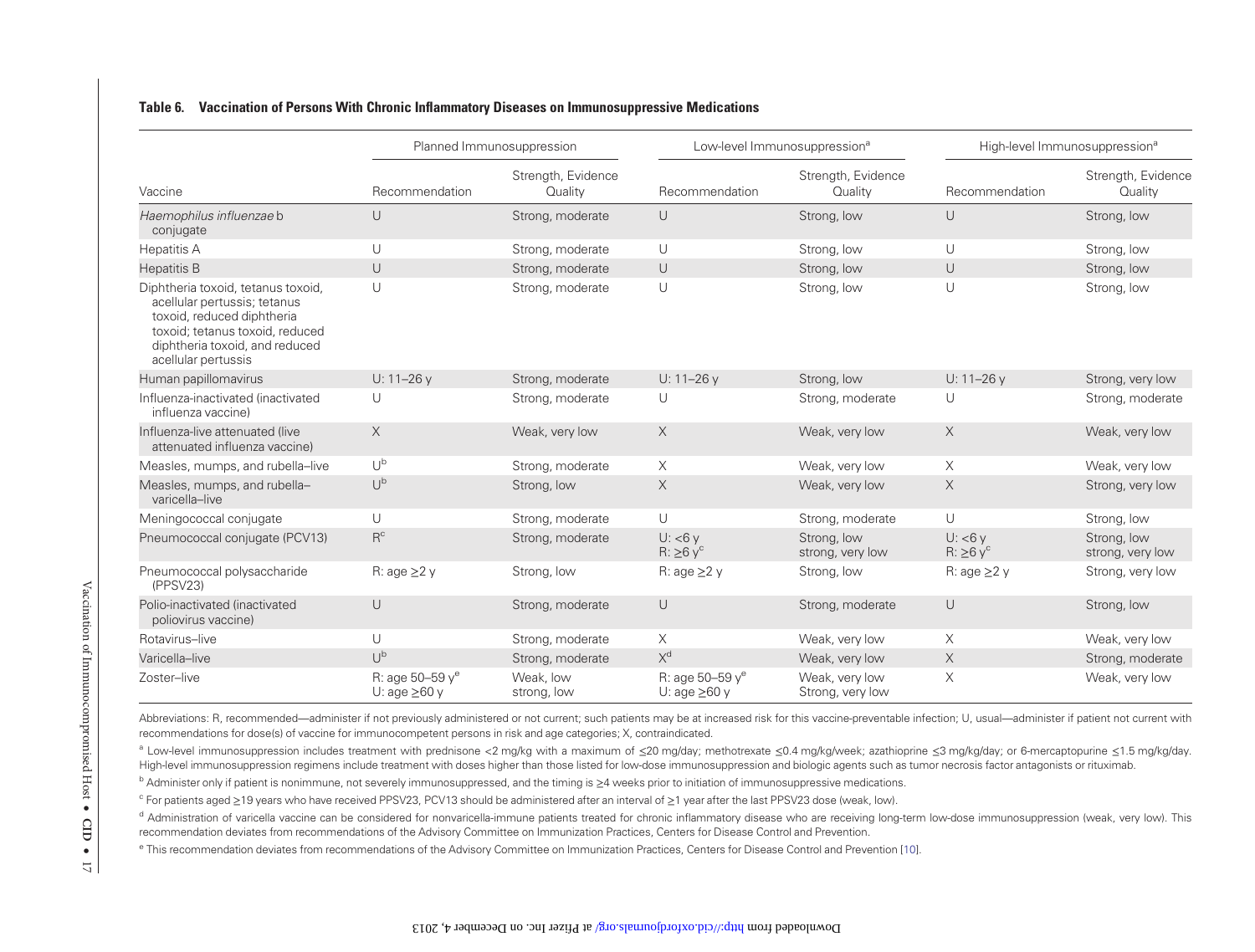#### <span id="page-17-0"></span>Table 7. Vaccination of Persons With Asplenia or a Sickle Cell Disease, Cochlear Implants, or Cerebrospinal Fluid Leak

|                                                                                                                                                                                              |                                                               | Asplenia or a Sickle Cell Disease    | Cochlear Implants <sup>a</sup> or Cerebrospinal Fluid Leak      |                                 |
|----------------------------------------------------------------------------------------------------------------------------------------------------------------------------------------------|---------------------------------------------------------------|--------------------------------------|-----------------------------------------------------------------|---------------------------------|
| Vaccine                                                                                                                                                                                      | Recommendation                                                | Strength, Evidence<br>Quality        | Recommendation                                                  | Strength, Evidence<br>Quality   |
| Haemophilus influenzae b<br>conjugate                                                                                                                                                        | U: age $< 5v$<br>R: age $\geq 5$ y                            | Strong, moderate<br>weak, low        | $\cup$                                                          | Strong, moderate                |
| <b>Hepatitis A</b>                                                                                                                                                                           | U                                                             | Strong, moderate                     | $\cup$                                                          | Strong, moderate                |
| <b>Hepatitis B</b>                                                                                                                                                                           | $\cup$                                                        | Strong, moderate                     | $\cup$                                                          | Strong, moderate                |
| Diphtheria toxoid, tetanus toxoid,<br>acellular pertussis; tetanus<br>toxoid, reduced diphtheria<br>toxoid; tetanus toxoid, reduced<br>diphtheria toxoid, and reduced<br>acellular pertussis | U                                                             | Strong, moderate                     | U                                                               | Strong, moderate                |
| Human papillomavirus                                                                                                                                                                         | $\cup$                                                        | Strong, moderate                     | $\cup$                                                          | Strong, moderate                |
| Influenza-inactivated (inactivated<br>influenza vaccine)                                                                                                                                     | U                                                             | Strong, moderate                     | U                                                               | Strong, moderate                |
| Influenza-live attenuated (live<br>attenuated influenza vaccine)                                                                                                                             | $\times$                                                      | Weak, very low                       | U                                                               | Strong, moderate                |
| Measles, mumps, and rubella-live                                                                                                                                                             | $\cup$                                                        | Strong, moderate                     | U                                                               | Strong, moderate                |
| Measles, mumps, and rubella-<br>varicella-live                                                                                                                                               | $\cup$                                                        | Strong, moderate                     | $\cup$                                                          | Strong, moderate                |
| Meningococcal conjugate                                                                                                                                                                      | R: age $2-55y^b$                                              | Strong, low                          | U                                                               | Strong, moderate                |
| Meningococcal polysaccharide                                                                                                                                                                 | R: age $>55 y^b$                                              | Strong, low                          | $\cup$                                                          | Strong, moderate                |
| Pneumococcal conjugate (PCV13)                                                                                                                                                               | U: age $<$ 6 y <sup>c</sup><br>R: age $\geq 6$ y <sup>d</sup> | Strong, moderate<br>Strong, very low | U: age $<$ 6 $y$ <sup>c</sup><br>R: age $\geq 6$ y <sup>d</sup> | Strong, moderate<br>strong, low |
| Pneumococcal polysaccharide<br>(PPSV23)                                                                                                                                                      | R: age $\geq$ 2 $v^e$                                         | Strong, low                          | R: age $\geq$ 2 $y^e$                                           | Strong, moderate                |
| Polio-inactivated (inactivated<br>poliovirus vaccine)                                                                                                                                        | U                                                             | Strong, moderate                     | U                                                               | Strong, moderate                |
| Rotavirus-live                                                                                                                                                                               | $\cup$                                                        | Strong, moderate                     | $\cup$                                                          | Strong, moderate                |
| Varicella-live                                                                                                                                                                               | U                                                             | Strong, moderate                     | U                                                               | Strong, moderate                |
| Zoster-live                                                                                                                                                                                  | U                                                             | Strong, moderate                     | U                                                               | Strong, moderate                |

Abbreviations: R, recommended—administer if not previously administered or not current; such patients may be at increased risk for this vaccine-preventable infection; U, usual—administer if patient not current with recommendations for dose(s) of vaccine for immunocompetent persons in risk and age categories; X, contraindicated.

a Includes patients with profound hearing loss who are scheduled to receive a cochlear implant or have inner ear–cerebrospinal fluid communication.

b A 2-dose primary series should be administered with an additional dose every 5 years.

<sup>c</sup> Two doses of PCV13 for children aged 2–5 years who have not received doses of PCV or received <3 doses of PCV7.

<sup>d</sup> If PCV13 has not been administered. For patients aged ≥19 years who have received PPSV23, PCV13 should be administered after an interval of ≥1 year after the last PPSV23 dose (weak, low).

e Administer 8 or more weeks after indicated dose(s) of PCV13 with a single revaccination with PPSV23 5 years after the initial dose (strong, moderate).

life-threatening infection with the wild-type pathogen and the risks of adverse effects from vaccination.

Concerns have been expressed that antigenic stimulation of vaccination could trigger a flare or onset of chronic inflammatory disease. The Institute of Medicine recently assessed the relationships between vaccines (MMR, acellular pertussiscontaining, DT, tetanus toxoid, influenza, HepB, HepA, and HPV vaccines) and adverse effects [\[5\]](#page-43-0). Evidence was inadequate to establish or refute a causal relationship between each vaccine and onset or exacerbation of multiple sclerosis, systemic lupus erythematosus (SLE), vasculitis, rheumatoid arthritis (RA), or juvenile idiopathic arthritis. Overall, the preponderance of clinical evidence indicates that vaccines are not important triggers of disease flares in such patients and should not be withheld for that reason (see "Recommendations for Vaccination of Patients with Chronic Inflammatory Diseases of Immunosuppressive Medications" section).

For SOT patients, concerns have been raised that vaccination might trigger rejection. However, the preponderance of clinical evidence, most relating to trivalent inactivated influenza vaccine (IIV), indicates that vaccines are not important triggers of rejection episodes and should not be withheld for that reason (see "Recommendations for Vaccination of Solid Organ Transplant Recipients" section).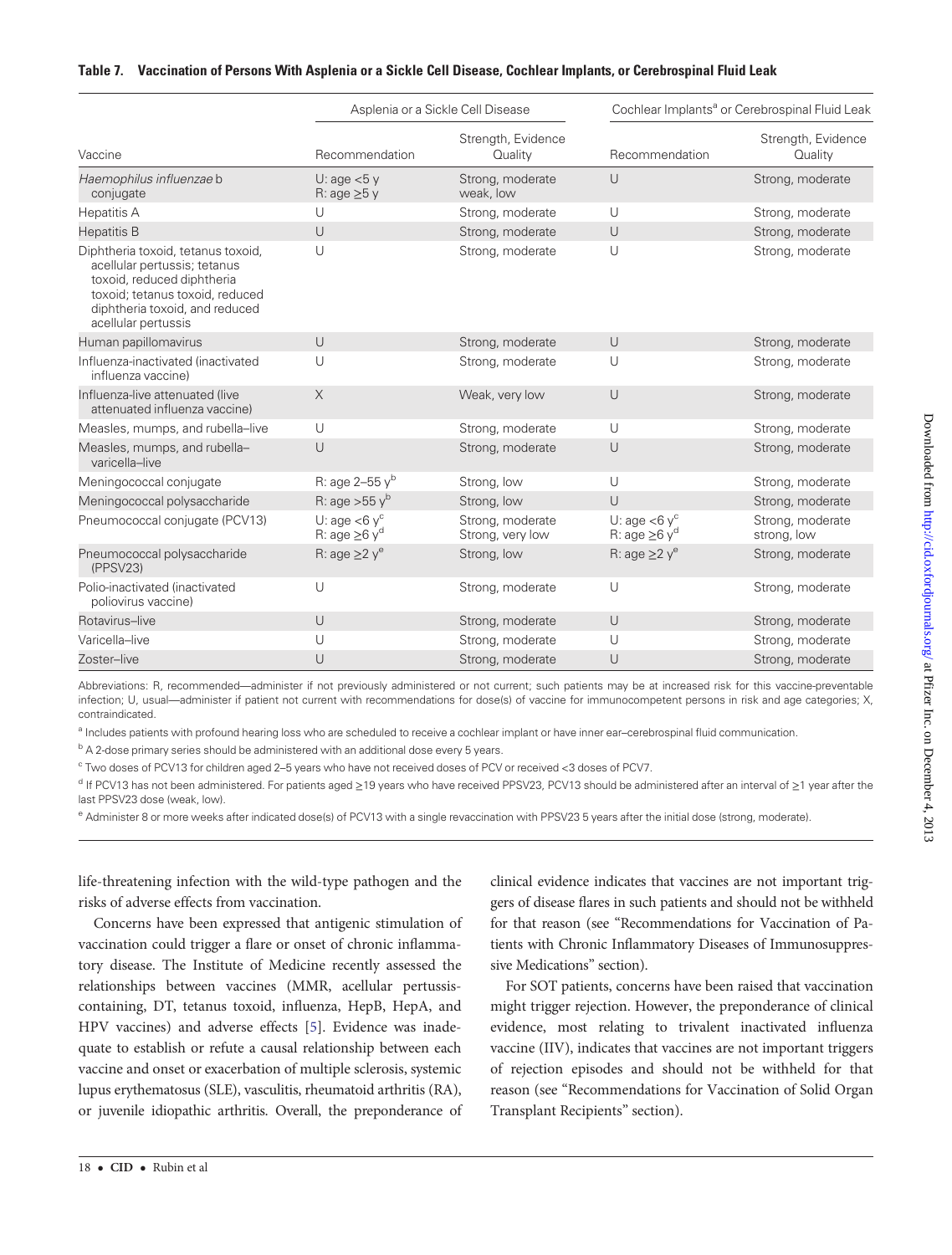# Vaccine Efficacy and Effectiveness

There are few data on vaccine efficacy or effectiveness in immunocompromised patients. In children with sickle cell disease, there was a 93% reduction in the rate of invasive pneumococcal disease caused by vaccine serotypes after routine administration of 7-valent pneumococcal conjugate vaccine (PCV7) [\[12\]](#page-43-0); however, herd-type immunity may have contributed to vaccine effectiveness. Other examples are the demonstrated efficacy of IIV in HIV-infected adults [\[13\]](#page-43-0) and cardiac transplant patients, and the efficacy of VAR against severe varicella in renal and liver transplant recipients [[16](#page-43-0)–[18\]](#page-43-0), children with leukemia [\[19\]](#page-43-0), and children with HIV [\[20](#page-44-0)].

The estimate of effectiveness of most vaccines in immunocompromised patients is based on a surrogate marker, typically serum antibodies against the pathogen. However, there are limitations to the use of antibody measurements for determination of the adequacy of preexisting immunity or a response to vaccination. For many pathogens, a serum antibody concentration that correlates with protection (eg, a protective concentration of antibodies to  $\geq$ 1 proteins of *Bordetella pertussis*) has yet to be established [\[21](#page-44-0), [22](#page-44-0)]. Asplenic patients may require a higher antibody concentration than immunocompetent persons in order to protect against invasive infection with Streptococcus pneumoniae and Haemophilus influenzae type b [[23](#page-44-0), [24](#page-44-0)]. The correlation of antibody concentration with protection may be imperfect because such assays do not measure antibody functional activity [\[25](#page-44-0)]. Assays of functional antibodies [\[26](#page-44-0)] or antibody avidity [\[27\]](#page-44-0) may be more predictive of protection. For prevention of zoster, cell-mediated immunity (CMI) is more closely associated with protection than are serum antibody concentrations [\[28](#page-44-0)].

## Guideline and Conflict of Interest

All panel members complied with the IDSA's policy on conflict of interest, which requires disclosure of any financial or other interest that might be construed as constituting an actual, potential, or apparent conflict. They were provided IDSA's conflict-of-interest disclosure statement and asked to identify ties to companies that develop products that might be affected by promulgation of the guideline. Information was requested regarding employment, consultancies, stock ownership, honoraria, research funding, expert testimony, and membership on company advisory committees. The panel decided on a case-by-case basis whether conflict should limit member participation. Potential conflicts are listed in the Acknowledgments section.

## Revision Dates

At annual intervals, the panel chair, SPGC liaison advisor, and SPGC chair will determine the need for guideline revisions by reviewing the current literature. If necessary, the entire panel will be reconvened. When appropriate, the panel will

recommend revisions to the IDSA SPGC, board, and other collaborating organizations for review and approval.

# RECOMMENDATIONS FOR RESPONSIBILITY FOR VACCINATIONS

I. Who Is Responsible for Vaccinating Immunocompromised Patients and Members of Their Household?

## Recommendations

- 1. Specialists who care for immunocompromised patients share responsibility with the primary care provider for ensuring that appropriate vaccinations are administered to immunocompromised patients (strong, low).
- 2. Specialists who care for immunocompromised patients share responsibility with the primary care provider for recommending appropriate vaccinations for members of immunocompromised patients' households (strong, very low).

## Evidence Summary

In many cases, immunocompromised patients visit specialists more frequently than they do their primary care clinician, providing opportunities for vaccination. For example, vaccination rates were higher among pregnant women offered influenza vaccine by their obstetrician or other specialty provider compared with those not offered vaccine (70.8% vs 14.4%) [\[29\]](#page-44-0). Therefore, specialists are in a pivotal position to ensure vaccination by administering vaccines or providing specific advice to patients and primary care providers. Specialists should educate patients and members of their household on the importance of vaccination of household members for the protection of the immunocompromised patient.

# RECOMMENDATIONS FOR TIMING OF **VACCINATION**

II. When Should Vaccines Be Administered to Immunocompetent Patients in Whom Initiation of Immunosuppressive Medications is Planned?

## Recommendations

- 3. Vaccines should be administered prior to planned immunosuppression if feasible (strong, moderate).
- 4. Live vaccines should be administered ≥4 weeks prior to immunosuppression (strong, low) and should be avoided within 2 weeks of initiation of immunosuppression (strong, low).
- 5. Inactivated vaccines should be administered  $\geq$ 2 weeks prior to immunosuppression (strong, moderate).

## Evidence Summary

Certain immunocompromised patients have a window of opportunity before initiation of immunosuppressive medications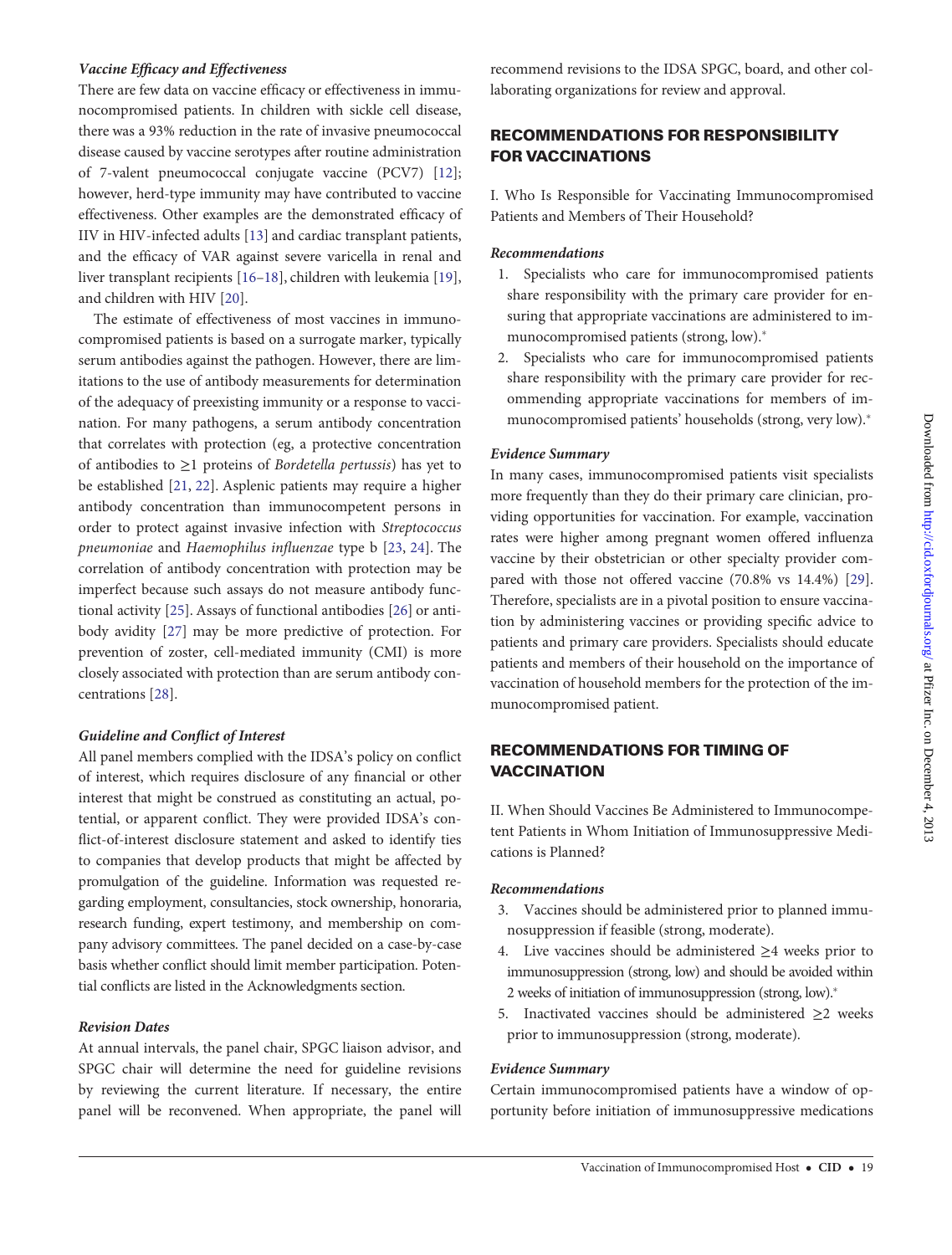| Table 8. Safety of Administration of Live Vaccines to Contacts of Immunocompromised Persons |  |
|---------------------------------------------------------------------------------------------|--|
|                                                                                             |  |

| Live Vaccine                         | Shedding of Agent? (site)                                                            | Transmissibility from Vaccinated<br>Immunocompetent Person?                                | Recommendation for Administering<br>Vaccines (When Indicated) to Healthy<br>Immunocompetent Contacts of<br>Immunocompromised Patients                                                                         |
|--------------------------------------|--------------------------------------------------------------------------------------|--------------------------------------------------------------------------------------------|---------------------------------------------------------------------------------------------------------------------------------------------------------------------------------------------------------------|
| Influenza, live,<br>attenuated nasal | Yes (nasal secretions)                                                               | Rare (from 1 vaccinated toddler)                                                           | Administer (strong, low); vaccinated<br>persons to avoid close contact with<br>persons with hematopoietic stem cell<br>transplant or severe combined<br>immune deficiency for 7 d (weak, very<br>$ ow\rangle$ |
| Measles, mumps,<br>and rubella       | Measles: no<br>Mumps: no<br>Rubella: yes (nasopharynx, in low<br>titer; breast milk) | No, except mother-to-infant<br>transmission of rubella vaccine<br>virus via breast milk    | Administer (strong, moderate)                                                                                                                                                                                 |
| Polio, oral                          | Yes (stool)                                                                          | Yes, with rare cases of vaccine-<br>associated paralytic poliomyelitis                     | Do not administer (strong, high)                                                                                                                                                                              |
| Rotavirus, oral                      | Yes (stool)                                                                          | Yes, but no reported cases of<br>symptomatic infection in contacts                         | Administer (strong, low)                                                                                                                                                                                      |
| Typhoid, oral                        | <b>No</b>                                                                            | <b>No</b>                                                                                  | Administer (strong, low)                                                                                                                                                                                      |
| Varicella                            | Yes (skin lesions)                                                                   | Rare, limited to vaccinees with skin<br>lesions                                            | Administer (strong, moderate); if skin<br>lesions develop, avoid close contact<br>with immunocompromised persons                                                                                              |
| Yellow fever                         | No, except possibly shed in<br>breast milk                                           | Yes (at least 3 cases of encephalitis in<br>infants exposed to the vaccine via<br>nursing) | Administer (strong, moderate) except to<br>women who are nursing                                                                                                                                              |
| Zoster                               | Yes (rarely recovered from<br>injection site vesicles)                               | Not reported                                                                               | Administer to those aged $\geq 60$ y (strong,<br>moderate); if skin lesions develop,<br>avoid close contact with<br>immunocompromised persons                                                                 |

during which indicated vaccines can be administered while the patient is immunocompetent (or more immunocompetent than following initiation of immunosuppression). However, indicated treatment of underlying disease should not be delayed to achieve vaccination goals. Response to vaccination and safety of live vaccines is higher prior to initiation of immunosuppression. After administration of live viral vaccines, the period of viral replication and development of immunologic response is generally <3 weeks, so vaccination ≥4 weeks prior to immunosuppression (2 weeks prior for inactivated vaccines) is likely to be safe [\[16](#page-43-0)]. Development of a robust immune response may take longer than these time intervals, however, particularly if the vaccination is for primary vaccination rather than as a booster.

# RECOMMENDATIONS FOR VACCINATION OF HOUSEHOLD MEMBERS OF IMMUNOCOMPROMISED PATIENTS

Reduction of exposure to vaccine-preventable infections is important for risk reduction. This can be accomplished by educating immunocompromised patients and members of their household on infection control practices and by vaccinating household members and healthcare contacts to provide a "circle of protection." For example, influenza vaccination of healthcare personnel at a long-term care facility for elderly patients reduced mortality more than vaccination of the patients [\[30](#page-44-0), [31](#page-44-0)]. All members of the immunocompromised patient's household as well as all healthcare contacts should be vaccinated. Requiring annual influenza vaccination of healthcare personnel can increase vaccination rates [[32\]](#page-44-0). However, data supporting the effectiveness of vaccinating adults to protect young infants from pertussis are limited [[33\]](#page-44-0). Household members should be up-to-date with all routinely recommended vaccinations including annual influenza vaccine [\[34](#page-44-0)].

III. Which Vaccines Can Be Safely Administered to Household Members of Immunocompromised Patients, and What Precautions Should Immunocompromised Patients Observe After Vaccination of Household Members?

# Recommendations (Table 8)

- 6. Immunocompetent individuals who live in a household with immunocompromised patients can safely receive inactivated vaccines based on the CDC–ACIP's annually updated recommended vaccination schedules for children and adults (hereafter, CDC annual schedule; strong, high) or for travel (strong, moderate).
- 7. Individuals who live in a household with immunocompromised patients age ≥6 months should receive influenza vaccine annually (strong, high). They should receive either: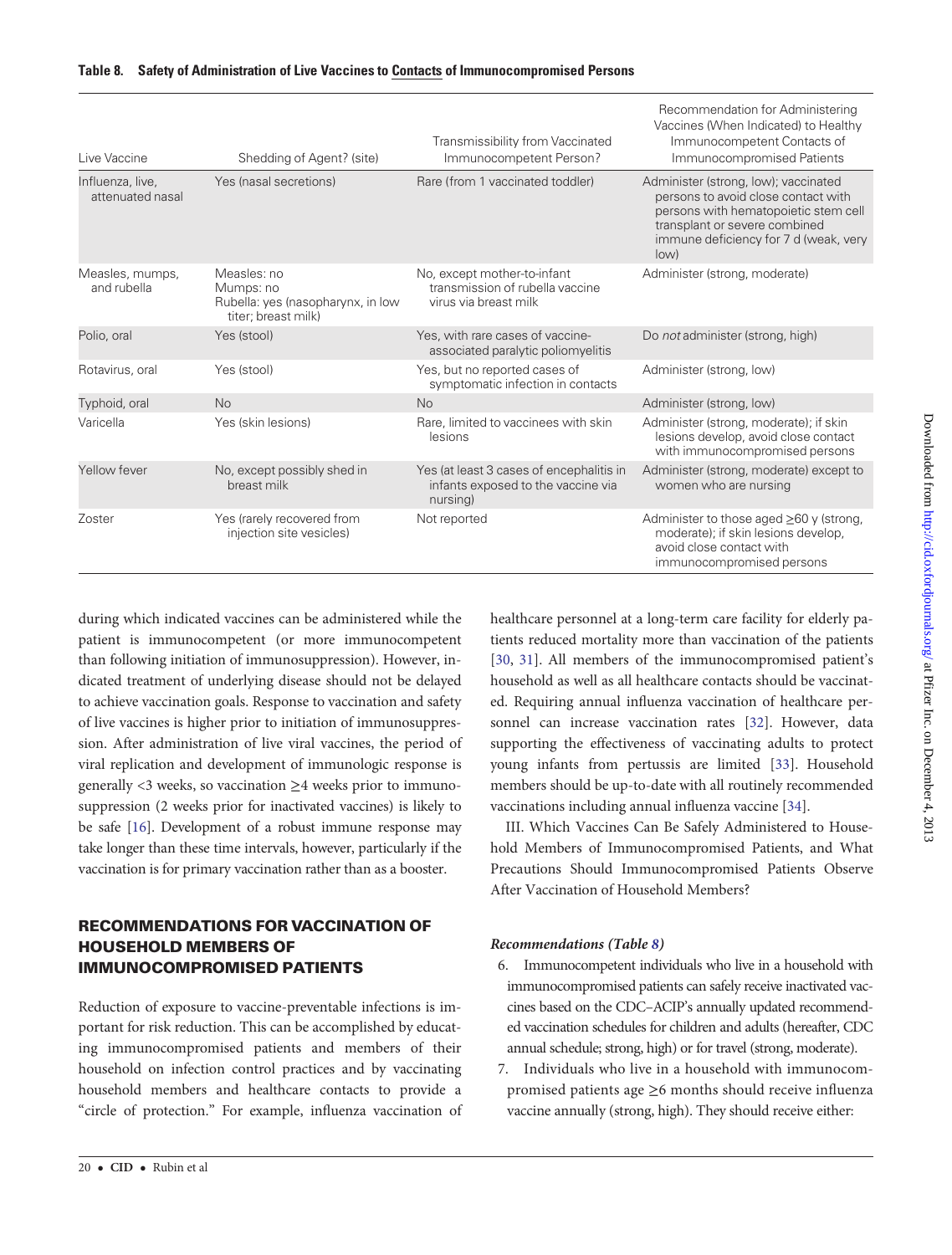- (b) Live attenuated influenza vaccine (LAIV) provided they are healthy, not pregnant, and aged 2–49 years (strong, low). Exceptions include individuals who live in a household with an immunocompromised patient who was a hematopoietic stem cell transplant (HSCT) recipient within 2 months after transplant or with graft vs host disease (GVHD) or is a patient with severe combined immune deficiency (SCID).<sup>\*</sup> In these exceptions, LAIV should not be administered (weak, very low) or, if administered, contact between the immunocompromised patient and household member should be avoided for 7 days (weak, very low).
- 8. Healthy immunocompetent individuals who live in a household with immunocompromised patients should receive the following live vaccines based on the CDC annual schedule: combined measles, mumps, and rubella (MMR) vaccine (strong, moderate); rotavirus vaccine in infants aged 2–7 months (strong, low); varicella vaccine (VAR; strong, moderate); and zoster vaccine (ZOS; strong, moderate). Also, these individuals can safely receive the following vaccines for travel: yellow fever vaccine (strong, moderate) and oral typhoid vaccine (strong, low).
- 9. OPV should not be administered to individuals who live in a household with immunocompromised patients (strong, moderate).
- 10. Highly immunocompromised patients should avoid handling diapers of infants who have been vaccinated with rotavirus vaccine for 4 weeks after vaccination (strong, very low).
- 11. Immunocompromised patients should avoid contact with persons who develop skin lesions after receipt VAR or ZOS until the lesions clear (strong, low).

#### Evidence Summary

When transmission of live vaccine from a vaccine recipient occurs, illness from an attenuated vaccine strain is likely to be less severe than from wild-type virus or bacteria. Studies of vaccine virus shedding after vaccination with LAIV have demonstrated that 80% of healthy recipients aged 8–36 months shed vaccine virus strains for a mean duration of 7.6 days [[35](#page-44-0)– [40](#page-44-0)]. Among 345 patients aged 5–49 years, 30% had detectable virus in nasal secretions after receiving LAIV. Duration and amount of shedding correlated inversely with age, and maximal shedding occurred within 2 days of vaccination [\[36](#page-44-0), [41\]](#page-44-0). LAIV virus was transmitted in a day-care center to 1 healthy toddler who remained asymptomatic. Based on this single case, the estimated frequency of transmission is 0.6%–2.9% among toddlers attending a day-care center [\[40\]](#page-44-0). Transmission of LAI virus to an immunocompromised person has not been demonstrated despite nonrestrictive recommendations for LAIV

administration to household members. Although data are limited, it is considered safe to administer LAIV to individuals who live with immunocompromised persons except for HSCT recipients in protected environments with positive air pressure and hepa-filtered air [\[41](#page-44-0)]. HSCT patients within 2 months after transplant or with GVHD and patients with a primary SCID are likely to be severely immunocompromised; therefore, in the opinion of the panel, household members should not receive LAIV.

The only report of transmission of MMR viruses from immunocompetent vaccinees involved transmission to nursing neonates of rubella vaccine virus via breast milk [[42](#page-44-0)]. Yellow fever encephalitis developed in at least 3 nursing infants following yellow fever vaccination of their mothers [\[43\]](#page-44-0).

Transmission of varicella virus from immunocompetent persons has been limited to vaccinees who developed a rash, and the risk appears to be low [[44,](#page-44-0) [45\]](#page-44-0). Therefore, susceptible household members should receive VAR to protect immunocompromised persons from potential exposure to wild-type disease. Household members aged ≥60 years who qualify for zoster vaccination should be vaccinated. Individuals with a VAR- or ZOS-associated rash may be contagious and should avoid close contact with immunocompromised persons until the lesions have resolved [[45](#page-44-0)–[47\]](#page-44-0).

Children receiving rotavirus vaccines may shed live virus in stool for 2–4 weeks and transmit vaccine virus, but symptomatic disease is rare [[48](#page-44-0), [49\]](#page-44-0). In a study of 110 pairs of infant twins in which 1 twin was given a 2-dose monovalent rotavirus vaccine (RV1; Rotarix, GlaxoSmithKline) series and the other placebo, the transmission rate was 18.8% (95% confidence interval [CI], 10.9%–29.0%), but none of the affected infants became symptomatic [\[50](#page-44-0)]. The risk of transmission and the theoretical risk of developing rotavirus disease as a result of the contact are lower than the risk of an unimmunized infant developing rotavirus diarrhea with wild-type virus with resultant rotavirus disease in the immunocompromised contact.

Healthcare personnel should receive influenza vaccine annually and receive HepB, VAR, MMR, and Tdap vaccines or provide documentation of immunity to minimize exposure of immunocompromised persons in healthcare facilities. Mandatory annual influenza vaccination, recommended by multiple professional organizations, has been implemented in certain healthcare facilities, resulting in very high influenza vaccine coverage [[36,](#page-44-0) [51](#page-44-0)–[53\]](#page-44-0).

OPV, which is administered internationally, but not in the United States, is associated with a risk of transmission to household members, with a small risk of vaccine-associated paralytic poliomyelitis (VAPP) in those household members. The risk is higher in immunocompromised individuals living with a vaccinee [\[54,](#page-44-0) [55](#page-44-0)].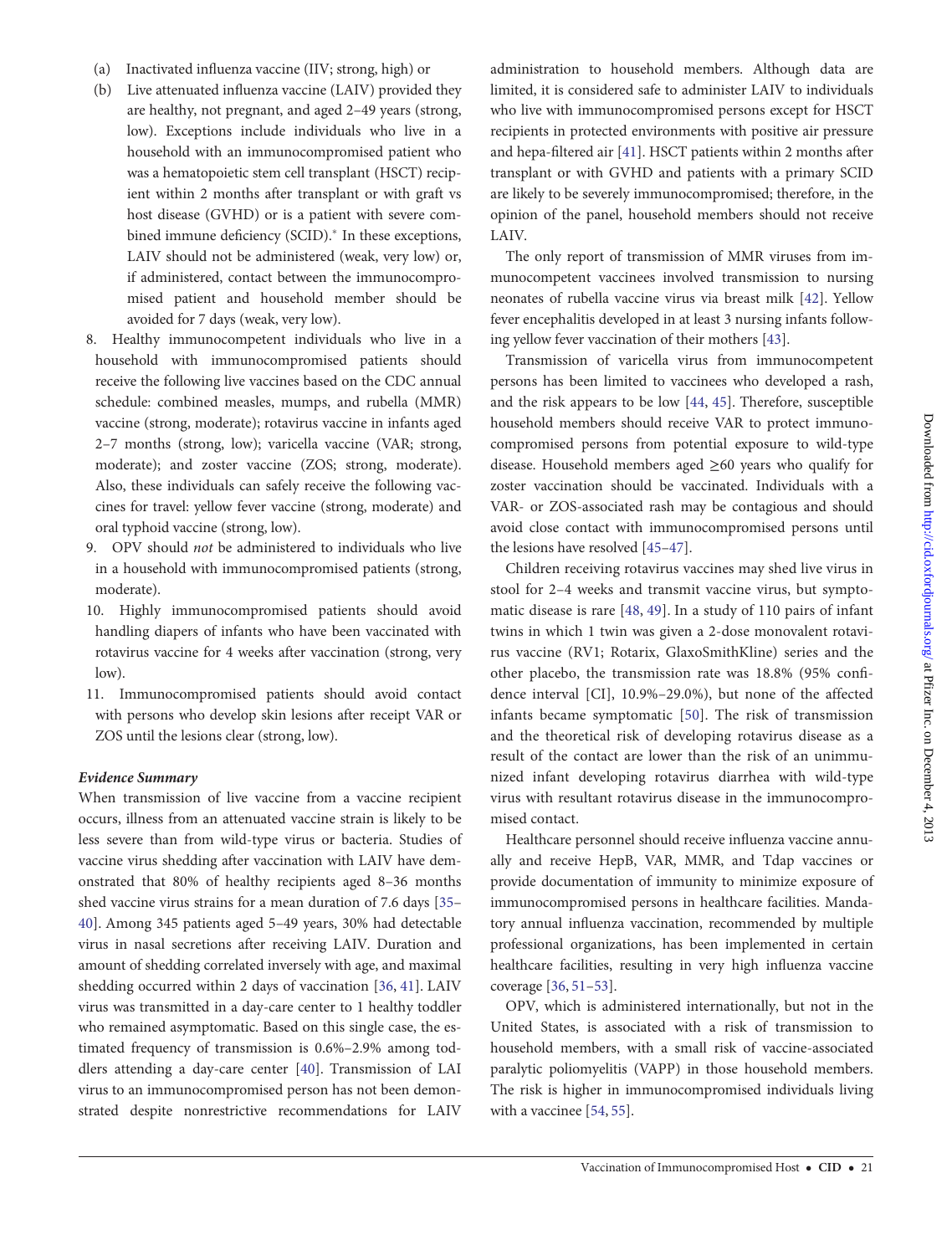#### Vaccine Administration

Most vaccine doses and routes are the same for immunocompromised and immunocompetent persons. An exception is HepB vaccine for adult hemodialysis patients whose regimen is 3 or 4 40-µg doses vs 3 10- or 20-µg doses for immunocompetent adults receiving Recombivax (Merck) or Engerix (GlaxoSmithKline), respectively [[56\]](#page-44-0), or for certain HIV-infected patients not responding to standard regimens [[57,](#page-44-0) [58\]](#page-44-0) (see HIV section). Certain immunocompromised patients may have thrombocytopenia that may be a relative contraindication to an intramuscular injection. Clinical experience suggests that intramuscular injections are safe if the platelet count is ≥30 000– 50 000 cells/mm<sup>3</sup>, a  $\leq$ 23-gauge needle is used, and constant pressure is maintained at the injection site for 2 minutes [\[59\]](#page-44-0). Inactivated poliovirus (IPV) vaccine and pneumococcal polysaccharide vaccine-23 (PPSV23) may be administered subcutaneously. An intradermal IIV is licensed. Multiple indicated vaccines can be administered simultaneously, with the same recommendations as for immunocompetent persons.

# VACCINES FOR INTERNATIONAL TRAVEL

IV. Which Vaccines Can Be Administered to Immunocompromised Persons Contemplating International Travel?

#### Recommendations

- 12. Clinicians may administer inactivated vaccines indicated for travel based on the CDC annual schedule for immunocompetent adults and children (strong, low).
- 13. Yellow fever vaccine generally should not be administered to immunocompromised persons (strong, moderate). If travel to an endemic area cannot be avoided, vaccination can be considered in the following minimally immunocompromised human immunodeficiency virus (HIV)–infected individuals:
- (a) asymptomatic HIV-infected adults with CD4 T-cell lymphocyte count  $\geq$ 200 cells/mm<sup>3</sup> (weak, low)
- (b) asymptomatic HIV-infected children aged 9 months–5 years with CD4 T-cell lymphocyte percentages of ≥15 (weak, very low).
- 14. With certain exceptions (eg, yellow fever vaccine and MMR vaccine in certain HIV-infected patients [see recommendation 13 and HIV section] and in certain HSCT patients [see HSCT section]), live vaccines should not be given to immunocompromised persons (strong, low).

## Evidence Summary

The immunocompromised person's vaccination status should be assessed and vaccinations updated as needed before travel [\[60](#page-44-0), [61\]](#page-45-0). Helpful information can be found at the CDC Travelers' Health website and in the "Yellow Book—CDC Information for International Travel" (both at [http://wwwnc.](http://wwwnc.cdc.gov/travel) [cdc.gov/travel](http://wwwnc.cdc.gov/travel)).

Immunocompromised persons should avoid travelling to areas where yellow fever is endemic [[62\]](#page-45-0). Data are very limited on yellow fever vaccine in immunocompromised persons. Investigators recently studied the effect of yellow fever vaccine in 70 patients with rheumatic diseases including RA, SLE, and spondyloarthropathies who were treated with immunosuppressive drugs [[63\]](#page-45-0). Mild adverse effects (eg, rash, myalgia, elevated hepatic transaminases) occurred in 22.5% of vaccinees, suggesting a reasonably safety profile. However, sample size was inadequate for detecting rare serious complications, and cases of yellow fever vaccine–associated viscerotropic disease have been reported in this population [\[62](#page-45-0)]. Yellow fever vaccine has been safely administered to a limited number of post-HSCT patients [\[64](#page-45-0)-[66](#page-45-0)] and to more than 200 HIV-infected adults, the majority of whom had CD4 T-cell lymphocyte counts >200 cells/mm<sup>3</sup> [\[62](#page-45-0), [67,](#page-45-0) [68\]](#page-45-0). An increase in relapse of multiple sclerosis was noted in 7 yellow fever vaccine recipients [\[69](#page-45-0)].

# RECOMMENDATIONS FOR VAR AND ZOS IN IMMUNOCOMPROMISED PATIENTS

## VAR

V. Should Immunocompromised Patients or Those Scheduled to Receive Immunosuppressive Therapy Receive VAR?

## Recommendations

- 15. VAR should be given to immunocompetent patients without evidence of varicella immunity (ie, age-appropriate varicella vaccination, serologic evidence of immunity, clinician-diagnosed or -verified history of varicella or zoster, or laboratory-proven varicella or zoster; strong, moderate) if it can be administered ≥4 weeks before initiating immunosuppressive therapy (strong, low).
- 16. A 2-dose schedule of VAR, separated by >4 weeks for patients aged  $\geq$ 13 years and by  $\geq$ 3 months for patients aged 1– 12 years, is recommended if there is sufficient time prior to initiating immunosuppressive therapy (strong, low).
- 17. VAR should *not* be administered to highly immunocompromised patients. However, certain categories of patients (eg, patients with HIV infection without severe immunosuppression or with a primary immune deficiency disorder without defective T-cell–mediated immunity, such as primary complement component deficiency disorder or chronic granulomatous disease [CGD]) should receive VAR, adhering to a 2-dose schedule separated by a 3-month interval (strong, moderate).
- 18. VAR can be considered for patients without evidence of varicella immunity (defined in recommendation 16) who are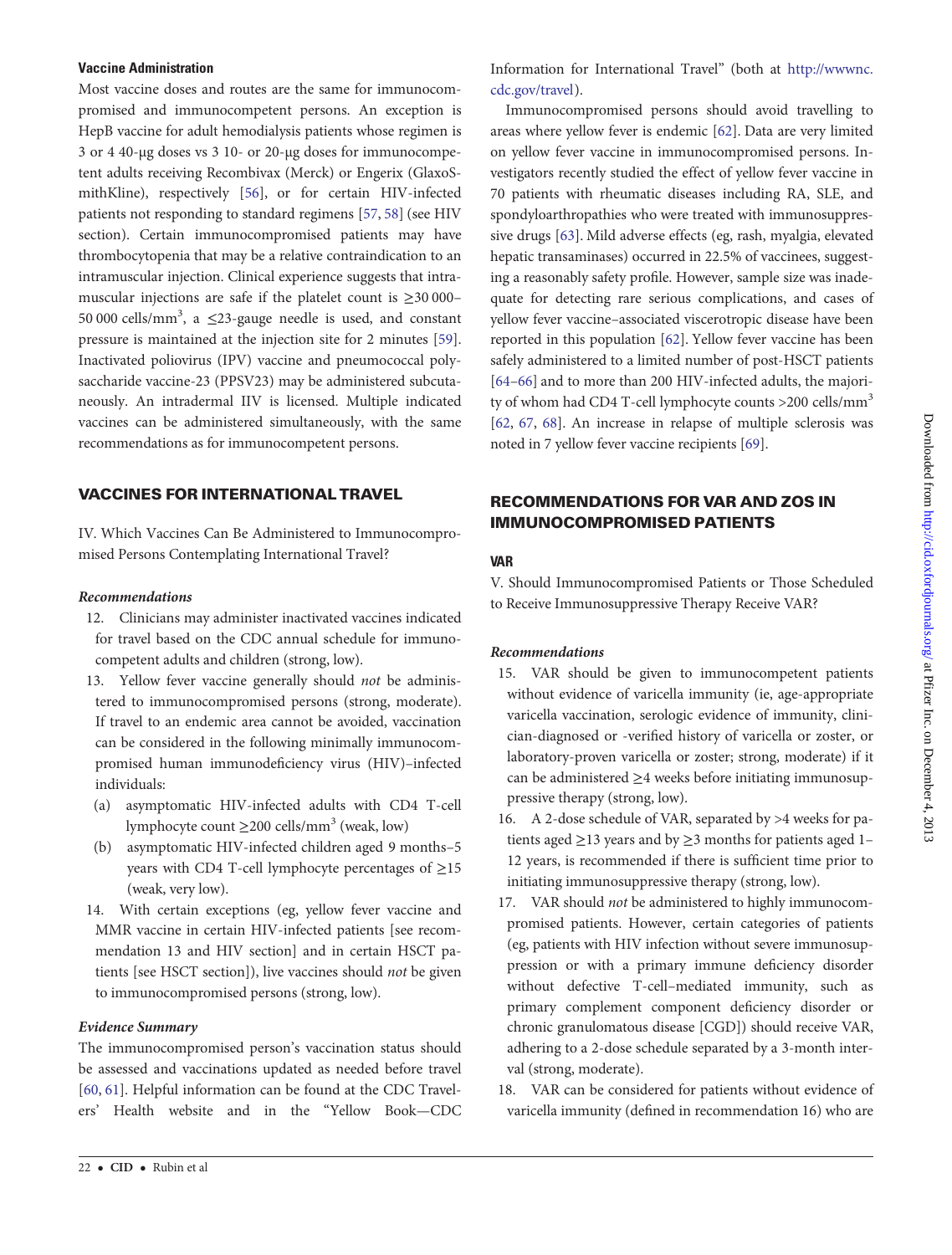receiving long-term, low-level immunosuppression (weak, very low).

19. VAR should be administered to eligible immunocompromised patients as the single antigen product, not VAR combined with MMR vaccine (strong, low).

#### Evidence Summary

Varicella severity and mortality are increased in children and adults for many conditions associated with immune compromise and immunosuppressive therapy [[70,](#page-45-0) [71](#page-45-0)]. VAR, which contains live-attenuated VZV (Oka strain), is not licensed for use in immunocompromised patients because of its potential to cause severe disease in patients who lack sufficient T-cell– mediated immune responses [\[72](#page-45-0)–[74](#page-45-0)].

Varicella vaccination with sufficient time prior to immunosuppression is useful in patients without evidence of varicella immunity (defined in recommendation 16). Immune response is nearly optimal in 2 to 3 weeks, and replicating VZV should be cleared after 3 weeks. Vaccine-related rash, which has occurred up to 42 days after vaccination, is uncommon after 21 days in immunocompetent vaccinees [[46](#page-44-0), [75\]](#page-45-0). Vaccine virus given in the week before starting therapy for malignancy was associated with 1 death and has resulted in reactivation of VZV that subsequently became resistant to antiviral drugs [\[73,](#page-45-0) [76,](#page-45-0) [77](#page-45-0)]. A 2-dose schedule that is separated by  $\geq$  28 days for those aged  $\geq$ 13 years and by  $\geq$ 3 months for children aged 12 months–12 years is desirable for maximal protection. Most VAR studies of immunocompromised children used a single dose; therefore, the potential for protection is likely greater than what has been reported to date. Some immunocompromised patients had lower immune response to VAR than that observed in immunocompetent persons [\[78](#page-45-0), [79](#page-45-0)].

Malignancy. Leukemic children on maintenance chemotherapy were vaccinated within a specific window for timing of chemotherapy and lymphocyte concentration threshold. Two doses induced either VZV-specific humoral immunity or CMI, or both, in >90% of vaccinees [[19,](#page-43-0) [80](#page-45-0), [81](#page-45-0)] and resulted in >85% efficacy after household exposure. VAR was safely administered to >50 Japanese children with nonlymphoma tumors with clinical and immunological outcomes similar to those for acute leukemia [[82,](#page-45-0) [83](#page-45-0)]. The results of >10 other small vaccination studies in approximately 150 children with solid tumors closely replicated the Japanese experience.

Varicella vaccination in children with leukemia was often complicated, however, by systemic reactions (eg, fever and disseminated rash in 40%) that affected the chemotherapy schedule and required treatment with acyclovir [\[73](#page-45-0), [82,](#page-45-0) [84\]](#page-45-0). Severe reactions have occurred in children with other malignancies [\[82](#page-45-0)]. Additional arguments against the use of VAR in children with malignancies include the following: (1) children who received VAR prior to immunosuppression may retain protective immunity, (2) risk of exposure to varicella has diminished, (3) antiviral agents are available for treatment, (4) chemotherapy regimens change frequently and often are more immunosuppressive than those under which varicella vaccination was studied, and (5) protection will likely be superior if vaccination occurs after significant immune recovery.

The CDC ACIP recommends that patients on chemotherapy or radiation for hematopoietic malignancies receive live virus vaccines when in remission and off therapy for ≥3 months with evidence of substantial CMI recovery [[11,](#page-43-0) [45\]](#page-44-0).

HSCT. Safety and immunogenicity were satisfactory when VAR was administered to a small number of HSCT recipients (allogeneic and autologous) at 12–24 months posttransplantation when they were not immunosuppressed and met criteria similar to those for other immunocompromised children [\[85\]](#page-45-0). More than 30 additional allogeneic HSCT recipients safely received 2 doses of VAR 24 months after transplant when they were off therapy, had no GVHD, had a normal phytohemagglutinin or mitogen response, and had a CD4 T-cell lymphocyte count  $\geq$ 200 cells/mm<sup>3</sup> [[86\]](#page-45-0). At least 85% developed specific antibody, generally in association with VZV-specific CMI. Similarly, VAR was safely administered  $\geq$ 2 years after HSCT to 46 children who were off immunosuppression, had a CD4 T-cell lymphocyte count  $\geq$ 200 cells/mm<sup>3</sup>, and had responded to  $\geq$ 1 other vaccine [\[87\]](#page-45-0). VAR is commonly safely administered ≥24 months after successful HSCT. The clinical efficacy of VAR in this situation has not been established. The presence or absence of anti-varicella antibody is not likely an accurate predictor of protection, since VZV-specific CMI is essential for recovery from VZV infections. Patients receiving VAR must not be receiving prophylactic anti-herpes viral therapy or immune globulin therapy because these treatments interfere with vaccine effect.

Renal transplant. Varicella vaccination after renal transplantation, within carefully controlled limits of maintenance immunosuppression and immunologic specifications, was well tolerated. At 6–12 months after vaccination, 75%–85% had VZV antibody. Mild varicella occurred 2–4 years after vaccination in 3 of 34 patients [\[17](#page-43-0)].

Liver transplant. VAR was administered after liver transplantation to 15 varicella-naive children and to 7 previously vaccinated children who had lost their VZV antibody. These patients were ≥6 months posttransplantation, were on limited dosages of immunosuppressive medications, and had not been treated for rejection episodes during the prior month. No safety issues were identified. Immune responses were good, and 10 varicella exposures occurred without subsequent varicella [[16,](#page-43-0) [18](#page-43-0)].

HIV infection. Approximately 100 children aged <8 years with HIV safely received VAR without alterations in their CD4 T-cell lymphocyte percentage or count or in their plasma viral load [\[79](#page-45-0), [88\]](#page-45-0). They had a baseline CD4 T-cell lymphocyte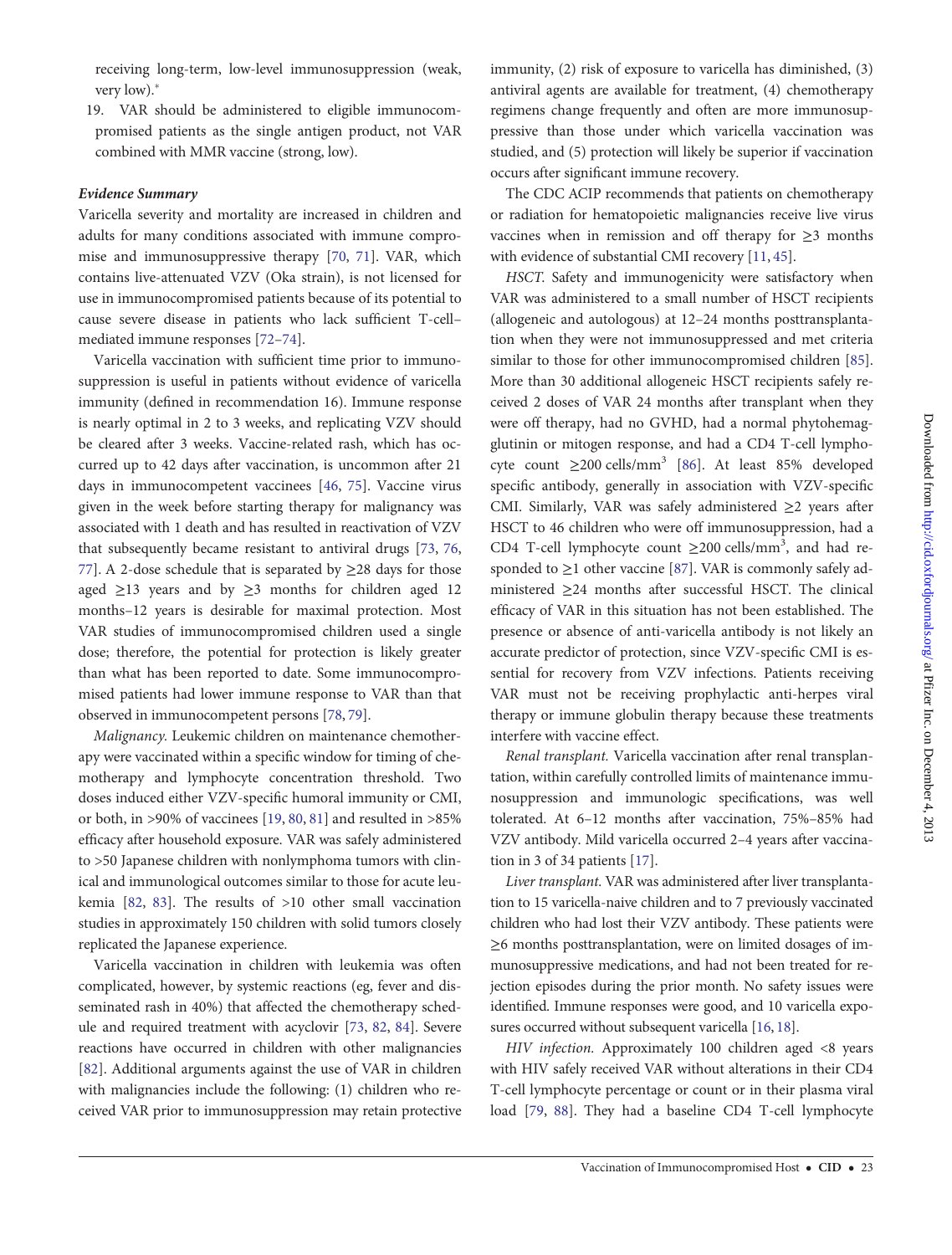percentage ≥15 and most were on combination antiretroviral therapy (cART). Two doses administered 3 months apart resulted in good immune responses similar to those in HIVinfected children convalescing from natural varicella, which appeared not to pose risk for repeat infection. Effectiveness of VAR in HIV-infected children is suggested by several longterm follow-up studies with effectiveness in preventing varicella (82%) and zoster (100%) [\[20](#page-44-0), [89\]](#page-45-0). Optimal timing for vaccination is after  $\geq$ 3 months of successful cART [\[79](#page-45-0)].

Other immunosuppressive conditions. Patients with cellular immune deficiencies, patients receiving immunosuppressive drugs similar in type and dose to those used for the conditions mentioned above, and patients receiving high-dose steroid therapy should not receive VAR [[90](#page-45-0), [91](#page-45-0)]. VAR was safe and immunogenic in 25 pediatric patients with rheumatic diseases who were receiving MTX, and no disease flares were associated with vaccination [\[92](#page-45-0), [93](#page-45-0)]. Six pediatric patients with IBD on immunosuppressive therapy who received VAR tolerated it and had good immune responses; however, 5 of them received their initial dose of VAR prior to immunosuppression [[92\]](#page-45-0). There are no data on VAR in patients receiving biological immunosuppressants, patients receiving drugs that deplete B cells or antagonize costimulatory molecules, or varicella-naive immunocompromised adults. Since adults are less responsive to VZV antigens and more susceptible to varicella complications than children, there is additional uncertainty about vaccination timing for adults who have been severely immunosuppressed. Most advisory groups indicate that adult vaccination should be guided by recommendations for children; however, VAR should be administered only when an immunocompromised adult has substantially recovered from immunosuppression.

MMRV vaccine has not been evaluated in immunocompromised patients and should not be administered to persons with primary or secondary immunodeficiency because it contains ≥7-fold more VZV than monovalent VAR. When administered as a first dose to immunocompetent children aged <4 years, it is significantly more likely to cause fever and febrile seizures than MMR vaccine and VAR administered separately [\[94](#page-45-0), [95](#page-45-0)].

#### Herpes Zoster Vaccine

The incidence and severity of herpes zoster (HZ) increase with age and also with degree of immune compromise. ZOS is not licensed for use in highly immunocompromised patients for the same reasons as those against administration of VAR to these patients. Two differences that may be relevant are that ZOS contains 14-fold more (at expiry) live VZV than does VAR and most immunocompromised patients at risk for HZ (except allogeneic HSCT patients) had previously developed primary VZV immunity and should have residual VZV-specific immune memory, even with immunosuppression.

VI. Should Immunocompromised Patients or Those Who Will Undergo Immunosuppression Receive ZOS?

## Recommendations

- 20. ZOS should be given to patients aged  $\geq 60$  years if it can be administered ≥4 weeks before beginning highly immunosuppressive therapy (strong, low).
- 21. ZOS should be considered for varicella-positive patients (ie, persons with a history of varicella or zoster infection or who are varicella–zoster virus [VZV] seropositive with no previous doses of VAR) aged 50–59 years if it can be administered ≥4 weeks before beginning immunosuppressive therapy (weak, low).
- 22. ZOS should be administered to patients aged  $\geq 60$  years who are receiving therapy considered to induce a low level of immunosuppression (strong, low).
- 23. ZOS should not be administered to highly immunocompromised patients (strong, very low).

#### Evidence Summary

Persons with varicella immunity that was induced by VAR are at lower risk for HZ than those with a history of varicella disease and should not receive ZOS. In some clinical situations, immunosuppression that results in increased risk for zoster can be delayed for a significant period of time (eg, prior to organ transplantation, chemotherapy, use of biological modifiers); however, urgent treatments should not be delayed. ACIP suggests administering  $ZOS \geq 2$  weeks prior to immunosuppression [[10](#page-43-0)]; the panel suggests 4 weeks for all live vaccines. A strong VZV-specific response to ZOS occurs within 2 weeks in immunocompetent persons [[96\]](#page-45-0).

ZOS should be considered in varicella-positive patients (ie, persons with a history of varicella or zoster infection or are VZV seropositive with no previous doses of VAR) who will undergo immunosuppressive therapy and are aged 50–59 years. Some vaccine-boosted immunity may persist during immunosuppression and attenuate, if not prevent, subsequent HZ.

ZOS will likely be well tolerated in patients receiving lowdose immunosuppressive therapies defined by the ACIP as "not sufficiently immunosuppressive to cause concerns for vaccine safety" [\[10\]](#page-43-0), such as low-dose prednisone (<2 mg/kg; maximum ≤20 mg/day), MTX (≤0.4 mg/kg/week), azathioprine (≤3 mg/ kg/day), and 6-mercaptopurine  $(\leq1.5 \text{ mg/kg/day})$ . ZOS was well tolerated in a cohort of 62 adults with hematological malignancies, including 31 with stem cell transplant (autologous, 26; allogeneic, 5), except for 1 patient who experienced trigeminal zoster 3 weeks after vaccination [[97\]](#page-45-0). Vaccine efficacy in these patient populations is unknown.

Absence of safety and efficacy data precludes ZOS in patients on biological immunosuppressants. However, clinical features of HZ that developed in >100 patients receiving TNF-α modulators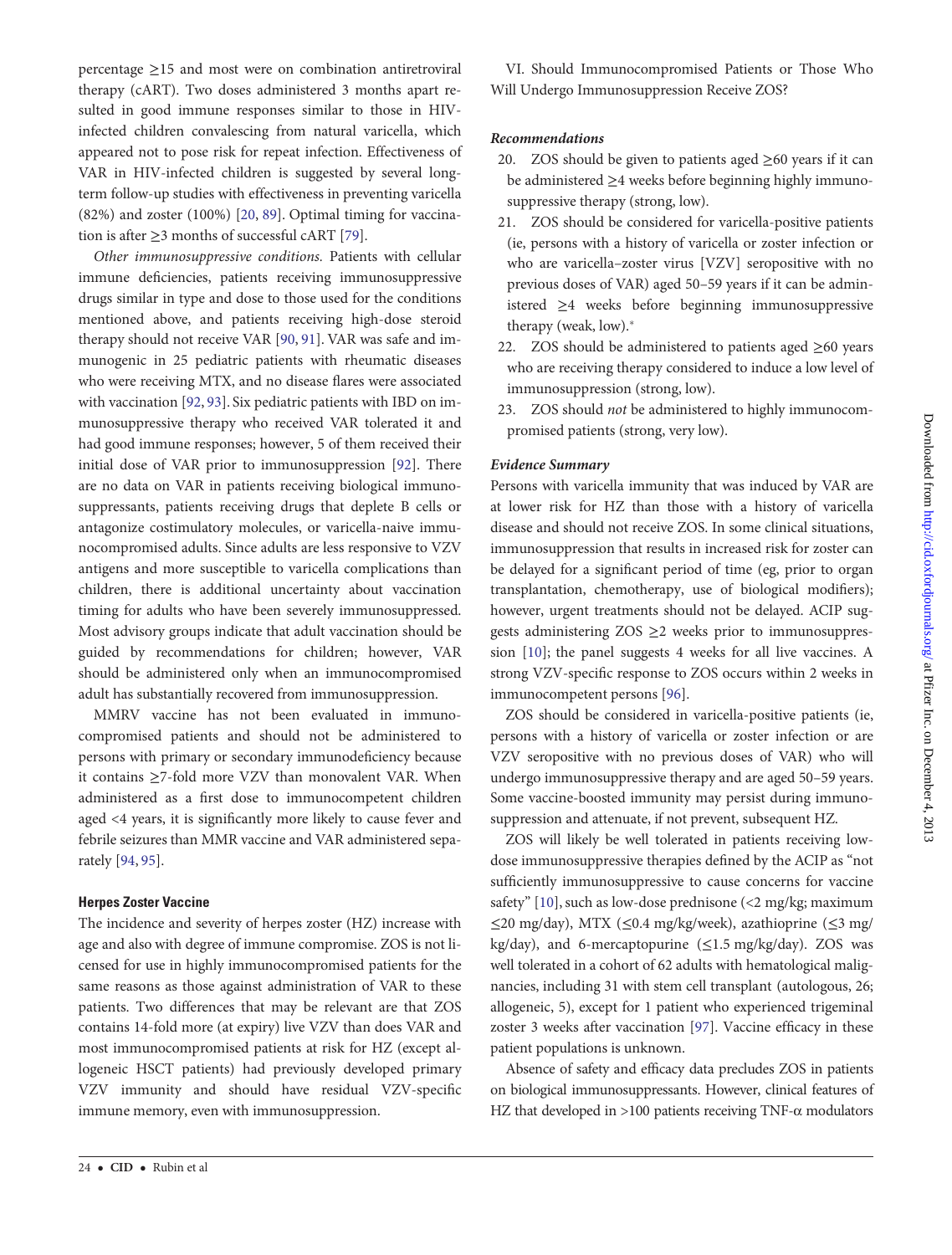for RA resulted in acceptable severity, suggesting that such patients could tolerate the less-pathogenic VZV in ZOS [[98,](#page-45-0) [99\]](#page-45-0). Risk of zoster is higher for patients receiving anti–TNF-α antibodies than for those receiving TNF- $\alpha$ -antagonists [\[98](#page-45-0)]. Data on zoster vaccination of varicella-immune immunocompromised patients aged <50 years are limited. Preliminary results of zoster vaccination in 286 HIV-infected adults on stable antiretroviral therapy showed safety and immunogenicity.

# RECOMMENDATIONS FOR INFLUENZA VACCINE IN THE IMMUNOCOMPROMISED **HOST**

VII. Should Immunocompromised Patients Receive Influenza Vaccine?

#### Recommendations

- 24. Annual vaccination with IIV is recommended for immunocompromised patients aged ≥6 months (strong, moderate) except for patients who are very unlikely to respond (although unlikely to be harmed by IIV), such as those receiving intensive chemotherapy<sup>\*</sup> (strong, low) or those who have received anti-B-cell antibodies within 6 months<sup>\*</sup> (strong, moderate).
- 25. LAIV should not be administered to immunocompromised persons (weak, very low).

#### Evidence Summary

IIV can be safely administered to and is indicated annually for all immunocompromised patients aged ≥6 months including patients receiving immunosuppressive therapy for chronic inflammatory disease, oncology patients receiving chemotherapy, immunosuppressed transplant patients, HIV patients, and primary immunodeficiency patients (eg, common variable immune deficiency [CVID]) [\[100](#page-45-0)–[104\]](#page-45-0). Patients aged <9 years who have never received influenza vaccine or received only 1 dose in the previous season should be vaccinated with 2 doses given 1 month apart [\[41](#page-44-0)]. Relatively small observational studies support the immunogenicity of IIV in all these groups except primary immunodeficiency patients. Data summarized elsewhere in this guideline emphasize the safety of IIV in immunocompromised populations. Immune response to IIV is good in most children with IBD or rheumatologic inflammatory illnesses, except those receiving anti–TNF-α antibodies. Immune response is often poor in cancer chemotherapy patients; in adults receiving azathioprine, infliximab, or rituximab; and in SOT recipients receiving mycophenolate. A single study of antibodydeficient patients on immunoglobulin therapy showed poor immunogenicity but no safety issues [\[105\]](#page-45-0).

LAIV is contraindicated in immunocompromised patients because the risks are unknown in most populations. It has been studied in HIV-infected patients and 28 children with malignancies, among whom no safety issues were identified [\[38,](#page-44-0) [39,](#page-44-0) [106](#page-46-0), [107\]](#page-46-0). LAIV and IIV were compared in 243 pediatric patients with HIV infection aged 5–17 years on a stable cART regimen [\[39\]](#page-44-0). Safety and immunogenicity of both vaccines were similar to those reported in immunocompetent children.

# RECOMMENDATIONS FOR VACCINATION OF PATIENTS WITH PRIMARY IMMUNODEFICIENCY DISORDERS

Primary immunodeficiency disorders are a heterogeneous group that includes genetic congenital disorders that affect the functioning of either the innate or adaptive immune systems [\[108\]](#page-46-0). Defects of the adaptive immune system are divided into defects in antibody production alone or defects in T cells that result in combined (cell- and antibody-mediated) immunodeficiency. Depending on the type of disorder, the impaired immune response may result in vaccine failure or, with live vaccines, vaccine-associated disease. However, vaccination can be safe and effective in many situations. Vaccination of asplenic patients is addressed in question XXII.

VIII. Which Vaccines Should Be Administered to Patients With Primary (Congenital) Complement Deficiencies?

#### Recommendations

- 26. Patients with primary complement deficiencies should receive all routine vaccines based on the CDC annual schedule; none are contraindicated (strong, low).
- 27. Patients with primary complement deficiencies and who are:
- (a) aged 2–5 years should receive 1 dose of pneumococcal conjugate vaccine (PCV)13 if they have received 3 doses of PCV (either 7-valent PCV [PCV7] or PCV13) before age 24 months and 2 doses of PCV13 (8 weeks apart) if they have received an incomplete schedule of ≤2 doses of PCV7 (PCV7 or PCV13) before age 24 months (strong, low).
- (b) aged 6–18 years with a classic pathway (C1, C2, C3, C4), alternate pathway, or severe mannan-binding lectin (MBL) deficiency who have not received PCV13 should receive a single dose of PCV13 (strong, very low).
- (c) aged  $\geq$ 19 years with a classic pathway (C1, C2, C3, C4), alternate pathway, or severe MBL deficiency who are PCV13 naive should receive a single dose of PCV13 (strong, very low). For those who have received PPSV23, PCV13 should be administered ≥1 year after the last PPSV23 dose (weak, low).
- 28. Patients aged  $\geq$ 2 years with an early classic pathway, alternate pathway, or severe MBL deficiency should receive PPSV23  $\geq$ 8 weeks after PCV13, and a second dose of PPSV23 should be given 5 years later (strong, low).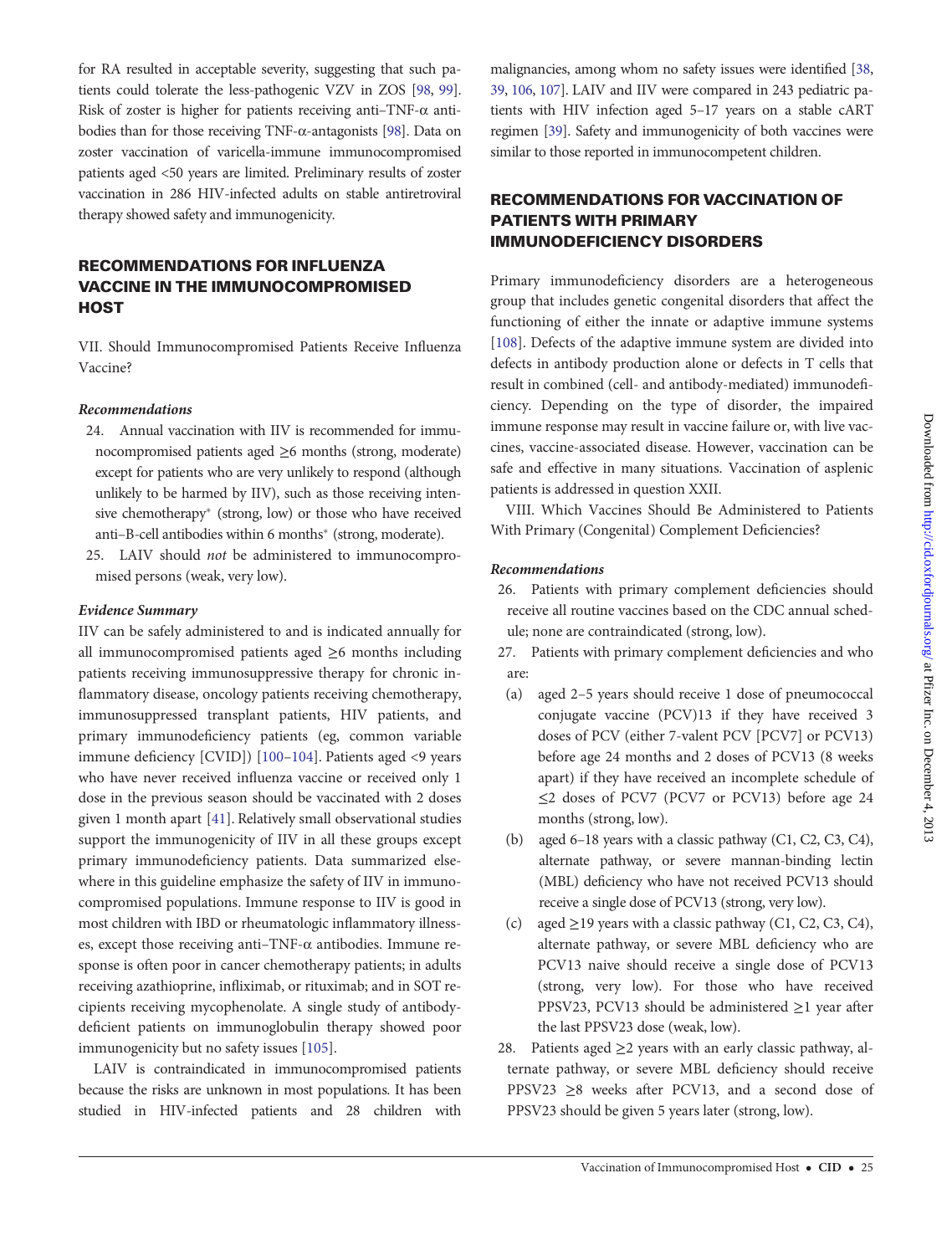- 29. Patients with primary complement deficiencies should receive conjugate meningococcal vaccine. A 4-dose series of bivalent meningococcal conjugate vaccine and Haemophilus influenzae type b conjugate vaccine (HibMenCY; MenHibrix, GlaxoSmithKline) should be administered at age 2, 4, 6, and 12–15 months for children aged 6 weeks–18 months (strong, low) or a 2-dose primary series of meningococcal conjugate vaccine, quadrivalent (MCV4) should be administered to patients with primary complement component deficiency at age 9 months–55 years (MCV4-D [Menactra, Sanofi Pasteur] for those aged 9–23 months; MCV4-D or MCV4-CRM [Menveo, Novartis] for those aged 2–54 years; strong, low). For persons aged >55 years, MPSV4 should be administered if they have not received MCV4 and MCV4 should be administered if they have received MCV4 (strong, low). For patients aged 9–23 months, the doses should be administered 3 months apart; for patients aged ≥2 years, the doses should be administered 2 months apart. MCV4-D should be administered ≥4 weeks after a dose of PCV13 because of a reduced antibody response to some pneumococcal serotypes when MCV4-D and PCV7 are administered simultaneously (strong, low).
- 30. Patients with a primary complement component deficiency should be revaccinated with MCV4 (or MPSV4 for those aged >55 years who have not received MCV4) every 5 years (strong, low) [\[109\]](#page-46-0).

#### Evidence Summary

Immunogenicity of MPSV4 has been demonstrated in patients with complement deficiencies [\[110](#page-46-0)-[116\]](#page-46-0). Revaccination is needed to maintain levels of antibody to both MPSV4 [\[113,](#page-46-0) [115\]](#page-46-0) and MCV4 [[117](#page-46-0)–[119\]](#page-46-0). Occasional reports of poor or aberrant antibody responses in patients with early classic complement component deficiency [[120](#page-46-0)–[123\]](#page-46-0) support the potential (not established) importance of monitoring antibody responses in this subset. CDC's ACIP recommends routine use of PCV13 for immunocompromised persons [\[109](#page-46-0), [124\]](#page-46-0). MCV4-D can interfere with the response to some serotypes of PCV7 when both are administered simultaneously [\[481](#page-55-0)].

Since influenza may predispose to invasive bacterial respiratory infection [[125](#page-46-0), [126](#page-46-0)], annual influenza vaccination is important in this group. Influenza vaccine has not been studied in patients with complement deficiencies, but safety is likely similar to that in immunocompetent persons.

IX. Which Vaccines Should Be Administered to Patients With Phagocytic Cell Deficiencies (eg, CGD, Leukocyte Adhesion Deficiency, Chediak–Higashi Syndrome)?

## Recommendations

31. Patients with phagocytic cell deficiencies should receive all inactivated vaccines based on the CDC annual schedule

(strong, low). Children aged 2–5 years should receive PCV13 as in recommendation 27a (weak, very low).

- 32. Patients aged  $\geq$ 6 years with phagocytic cell deficiencies other than CGD (unless patient with CGD is receiving immunosuppressive medication) should receive PCV13 as in recommendations 27b and 27c (weak, very low).
- 33. Patients aged  $\geq$ 2 years with phagocytic cell deficiencies other than CGD (unless patient with CGD is receiving immunosuppressive medication) should receive PPSV23 ≥8 weeks after receipt of PCV13, and a second dose of PPSV23 should be given 5 years later (weak, low).
- 34. Live bacterial vaccines, such as bacillus Calmette–Guérin (BCG) or oral typhoid vaccine, should not be administered to patients with a phagocytic cell defect (strong, moderate).
- 35. Live viral vaccines should be administered to patients with CGD and to those with congenital or cyclical neutropenia (weak, low).
- 36. Live viral vaccines should not be administered to patients with leukocyte adhesion deficiency, defects of cytotoxic granule release such as Chediak–Higashi syndrome (see section on combined immunodeficiencies), or any other undefined phagocytic cell defect (strong, low).

#### Evidence Summary

For inactivated vaccines, but not for live viral vaccines except in CGD patients, patients with phagocytic cell defects should have normal immune responses and the same adverse effects as immunocompetent individuals. Patients with CGD are not at increased risk for infections with pneumococcus [\[127](#page-46-0), [128\]](#page-46-0), and there is limited data on the risk of invasive pneumococcal infection in patients with other phagocytic cell defects [[127](#page-46-0), [128\]](#page-46-0). There are no data on which to base a recommendation for live, oral rotavirus vaccine in CGD patients with IBD. Staphylococcus aureus is a major pathogen in individuals with phagocytic defects. Because influenza infection may predispose to respiratory infection with this organism [\[129](#page-46-0)], annual influenza vaccination is important.

Live vaccines, especially viruses, should be avoided in patients with leukocyte adhesion deficiency or cytotoxic granulerelease defects (eg, Chediak–Higashi syndrome) because the defective cytotoxicity of T and natural killer (NK) cells results in abnormal immune response [[130,](#page-46-0) [131](#page-46-0)]. Since some defects that affect neutrophil function may also affect lymphocyte function and potentially depress response to live vaccines, individuals with phagocytic defects undefined at a molecular level should not receive live vaccines. Dissemination of BCG can occur in CGD patients [[132](#page-46-0)–[135](#page-46-0)]. There are no reported cases of vaccine-associated disease caused by live oral typhoid vaccine in CGD patients. However, nontyphoidal salmonella infection is the most common cause of bacteremia [[127](#page-46-0)], confirming poor control of this group of organisms. Therefore, live oral typhoid vaccine should be avoided in CGD patients.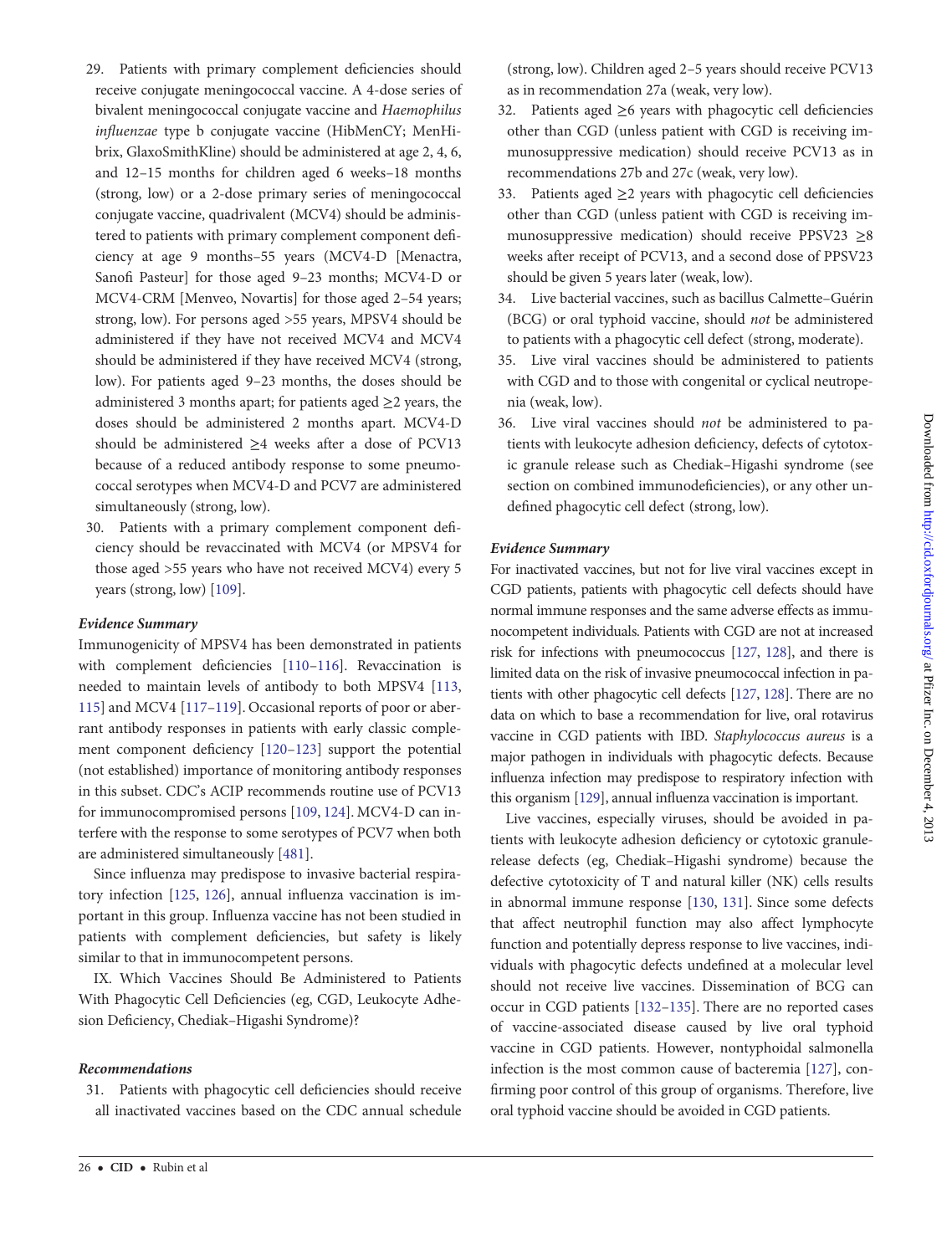X. Which Vaccines Should Be Administered to Patients With Innate Immune Defects Resulting in Defects of Cytokine Generation/Response or Cellular Activation (eg, Defects of the Interferon-gamma/Interleukin-12 Axis)?

# Recommendations

- 37. Patients with innate immune defects that result in defects of cytokine generation/response or cellular activation should receive all inactivated vaccines based on the CDC annual schedule (strong, very low).
- 38. For patients with innate immune defects that result in defects of cytokine generation/response or cellular activation, PCV13 should be administered as in recommendations 27a–c (weak to strong, very low to low).
- 39. The advice of a specialist should be sought regarding individual conditions concerning use of live vaccines in patients with innate immune defects that result in defects of cytokine generation/response or cellular activation/inflammation generation (strong, low).
- 40. Live bacterial vaccines should not be administered to patients with defects of the interferon-gamma/interleukin-12 (IFN-γ/IL-12) pathways (strong, moderate).
- 41. Live viral vaccines should not be administered to patients with defects of IFN (alpha or gamma) production (strong, low).

## Evidence Summary

There is a group of heterogeneous defects of innate immunity in which cytokine generation or response and resultant cellular activation and inflammation are abnormal. In some cases, functioning of the adaptive immune response may also be affected. Inactivated vaccines often induce adequate immune responses without serious adverse events in patients with defects of cytokine generation/response or cellular activation (eg, defects of the IFN-γ/IL-12 axis). However, given the increasing variety of newly recognized disorders, an immunologist should be consulted. Many have increased susceptibility to mycobacterial infections including disseminated BCG [[136](#page-46-0)–[140](#page-46-0)]. Many molecular defects can result in defects of antiviral immunity [\[141,](#page-46-0) [142](#page-46-0)], contraindicating the use of live viral vaccines.

XI. Which Vaccines Should Be Administered to Patients With Minor Antibody Deficiencies?

#### Recommendations

- 42. Patients with immunoglobulin (Ig)A deficiency or specific polysaccharide antibody deficiency (SPAD) should receive all routine vaccinations based on the CDC annual schedule, provided that other components of their immune systems are normal (strong, low).
- 43. Children with SPAD or ataxia–telangiectasia should receive PCV13 as described in recommendations 27a–c

(weak to strong, very low to low). Those aged  $\geq 2$  years should receive PPSV23 ≥8 weeks after indicated doses of PCV13, and a second dose should be given 5 years later (strong, low).

- 44. Monitoring of vaccine responses can be useful for assessing the degree of immunodeficiency of patients with minor antibody deficiencies and level of protection (weak, moderate).
- 45. OPV should not be administered to IgA-deficient patients (strong, low).

## Evidence Summary

Patients with minor antibody deficiencies are likely to be able to mount at least partial antibody responses to vaccines, which may aid in the assessment of the degree of immunodeficiency. In some instances, apparently minor antibody deficiencies are associated with a CMI defect (eg, DiGeorge syndrome [\[143,](#page-46-0) [144\]](#page-46-0)), which is an important consideration before giving live vaccines. In SPAD [[145\]](#page-46-0), protein–polysaccharide conjugate vaccines will, to some extent, overcome the defect and produce some antibody response [\[146\]](#page-47-0).

In ataxia–telangiectasia, response to PPSV23 is, for the most part, poor. In small studies, PCV7 was immunogenic in most patients, although not comparable to immunocompetent controls [[147](#page-47-0)–[149](#page-47-0)]. OPV should not be administered to IgA-deficient patients [[150](#page-47-0)–[152\]](#page-47-0).

XII. Which Vaccines Should Be Administered to Patients With Major Antibody Deficiencies Receiving Immunoglobulin Therapy?

## Recommendations

- 46. Inactivated vaccines other than IIV are not routinely administered to patients with major antibody deficiencies during immunoglobulin therapy (strong, low).
- (a) For patients with suspected major antibody deficiencies, all inactivated vaccines can be administered as part of immune response assessment prior to immunoglobulin therapy (strong, low).
- 47. IIV can be administered to patients with major antibody deficiencies and some residual antibody production (weak, low).
- 48. Live OPV should not be administered to patients with major antibody deficiencies (strong, moderate).
- 49. Live vaccines (other than OPV) should not be administered to patients with major antibody deficiencies (weak,  $low).$

#### Evidence Summary

Most patients with major antibody deficiency disorders will be on immunoglobulin replacement therapy in order to receive continual passive immunity. Vaccination with live or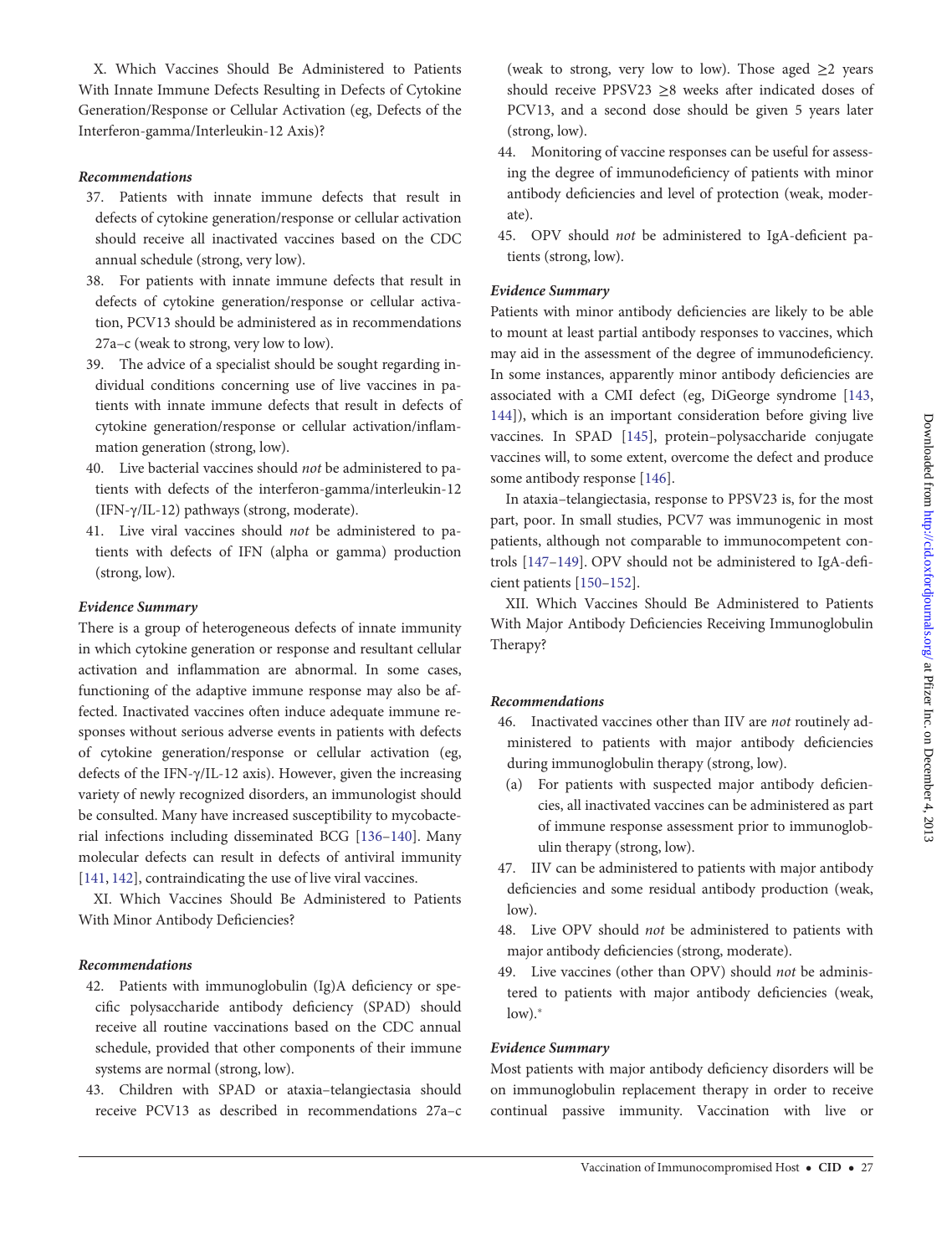inactivated vaccines is rarely undertaken in patients receiving immunoglobulin for complete agammaglobulinemia. These patients will not have antibody response, although a T-cell response that aids recovery from some viral infections is possible.

IIV can be useful in patients with an incomplete deficiency of antibody production who are receiving immunoglobulin replacement therapy. In these patients, it is possible that the immunoglobulin does not contain antibodies against circulating strains of influenza, and T-cell–mediated responses are likely to contribute to protection from severe disease. Some patients with CVID responded to polysaccharide and protein vaccine antigens; the magnitude of response may have correlated with clinical severity of the immunodeficiency [\[153](#page-47-0)–[155](#page-47-0)]. Adults with major humoral immunodeficiencies, mainly on immunoglobulin therapy, had very poor responses to IIV, particularly those with CVID, but had some response to the A (H1N1) component [\[105\]](#page-45-0).

VAPP is a recognized complication of major antibody deficiency syndromes [\[156](#page-47-0)–[158](#page-47-0)], but the absence of chronic OPV secretors among 2 sizeable cohorts of antibody-deficient patients suggests that the condition is rare [\[159](#page-47-0), [160\]](#page-47-0). There is no published evidence of harm from inactivated vaccines unique to this patient population.

Live virus vaccines should be avoided since the risk is unknown and they are unlikely to lead to protection because of preexisting neutralizing antibody from administered immunoglobulin.

XIII. Which Vaccines Should Be Administered to Patients With Combined Immunodeficiencies?

## Recommendations

- 50. For patients with suspected combined immunodeficiencies, all inactivated vaccines can be administered as part immune response assessment prior to commencement of immunoglobulin therapy (strong, low).
- (a) For patients with combined immunodeficiencies who are receiving immunoglobulin therapy, inactivated vaccines should not be routinely administered (strong, low).
- 51. For patients with combined immunodeficiencies and residual antibody production potential, IIV can be administered (weak, very low).
- 52. Children with partial DiGeorge syndrome ( pDGS) should undergo immune system assessment with evaluation of lymphocyte subsets and mitogen responsiveness in order to determine whether they should be given live viral vaccines. Those with  $\geq$ 500 CD3 T cells/mm<sup>3</sup>,  $\geq$ 200 CD8 T cells/mm<sup>3</sup>, and normal mitogen response should receive MMR vaccine and VAR (weak, low).
- 53. Patients with SCID, DGS with a CD3 T-cell lymphocyte count <500 cells/mm<sup>3</sup>, other combined immunodeficiencies

with similar CD3 T-cell lymphocyte counts, Wiskott– Aldrich syndrome, or X-linked lymphoproliferative disease and familial disorders that predispose them to hemophagocytic lymphohistiocytosis should avoid all live vaccines (strong, moderate).

## Evidence Summary

Vaccines are often administered before diagnosis of combined immune deficiency. Inactivated vaccines do not cause significant adverse effects, whereas live vaccines (eg, rotavirus) may produce chronic infection in patients with combined immune deficiency [[161](#page-47-0)–[163](#page-47-0)]. Immunity in DGS patients varies from normal to complete athymia. With a CD3 T-cell lymphocyte count  $>500$  cells/mm<sup>3</sup> and normal mitogen response, MMR and VZV vaccines are safe and produce high seroconversion rates [[164](#page-47-0)–[166\]](#page-47-0); however, antibody levels may fall significantly after 1 year [\[167\]](#page-47-0) (a finding of unclear clinical significance). There are no published data on live virus vaccination in other partial T-cell defects. Extrapolation from HIV-infected persons suggests that a CD4 T-cell lymphocyte count ≥200 cells/mm<sup>3</sup> (adults) or percentage  $\geq$ 15 (children) is a reasonable criterion but is of uncertain validity.

T-cell–deficient children receiving live viral vaccines have developed VAPP [[168\]](#page-47-0), disseminated measles infection including pneumonitis [\[169](#page-47-0)–[171\]](#page-47-0), and chronic rotavirus infection [\[161](#page-47-0)– [163,](#page-47-0) [172](#page-47-0)] after receiving the relevant vaccines. In disorders that predispose to hemophagocytic lymphohistiocytosis (eg, perforin deficiency), immune response to viruses is abnormal because of defective cytotoxicity of T and NK cells. Therefore, live vaccines should be avoided [\[173\]](#page-47-0). Disseminated BCG may be the presenting feature of SCID or it may develop during stem cell transplantation [\[174\]](#page-47-0).

# RECOMMENDATIONS FOR VACCINATION OF HIV-INFECTED ADULTS, ADOLESCENTS, AND CHILDREN

XIV. Which Inactivated Vaccines Should Be Administered to HIV-Infected Patients?

#### Recommendations (Table [2](#page-12-0))

54. HIV-infected patients should be vaccinated according to the CDC annual schedule for the following inactivated vaccines: IIV (strong, high); PCV13 in patients aged <2 years (strong, moderate); H. influenzae type b conjugate (Hib) vaccine (strong, high); diphtheria toxoid, tetanus toxoid, acellular pertussis (DTaP) vaccine (strong, moderate); tetanus toxoid, reduced diphtheria toxoid, and reduced acellular pertussis (Tdap) vaccine (strong, very low); tetanus toxoid, reduced diphtheria toxoid (Td) vaccine (strong, low); hepatitis B (HepB) vaccine (strong, moderate); hepatitis A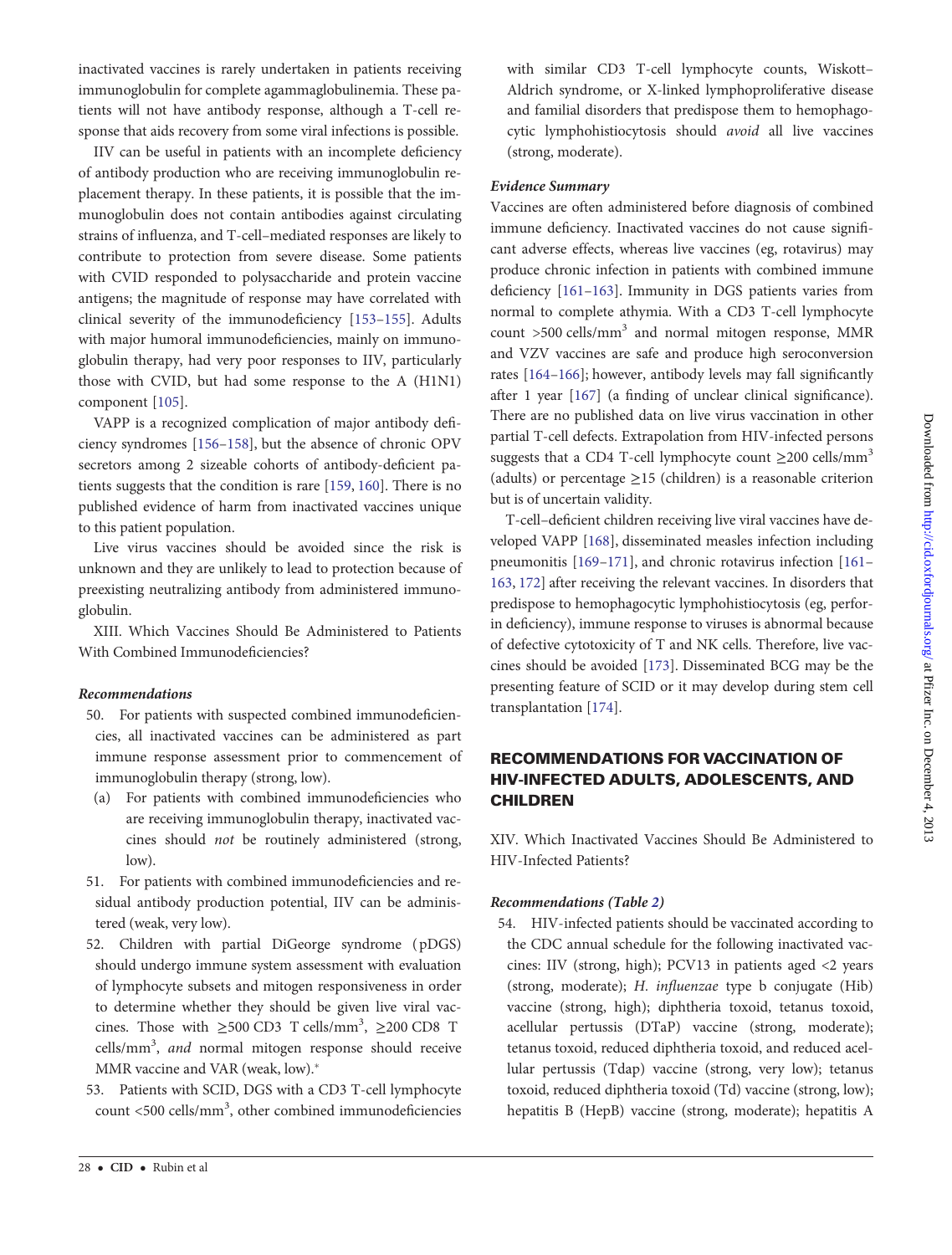(HepA) vaccine (strong, moderate); inactivated poliovirus (IPV) vaccine (strong, moderate); and quadrivalent human papillomavirus (HPV4) vaccine\* in females and males aged 11–26 years (strong, very low) with additions noted below.

- 55. PCV13 should be administered to HIV-infected patients aged ≥2 years as in recommendations 27a–c (Table [2;](#page-12-0) strong, low to moderate).
- 56. PPSV23 should be administered to HIV-infected children aged ≥2 years who have received indicated doses of PCV (strong, moderate), HIV-infected adults with CD4 Tlymphocyte counts of  $\geq$ 200 cells/mm<sup>3</sup> (strong, moderate), and HIV-infected adults with CD4 T-lymphocyte counts of <200 cells/mm<sup>3</sup> (weak, low). PPSV23 should be given  $\geq$ 8 weeks after indicated dose(s) of PCV13, and a second dose of PPSV23 should be given 5 years later (strong, low).
- 57. HIV-infected children who are aged >59 months and have not received Hib vaccine should receive 1 dose of Hib vaccine (strong, low). Hib vaccine is not recommended for HIV-infected adults (weak, low).
- 58. HIV-infected children aged 11–18 years should receive a 2-dose primary series of MCV4 2 months apart (strong, moderate). A single booster dose (third dose) should be given at age 16 years if the primary series was given at age 11 or 12 years and at age 16–18 years if the primary series was given at age 13–15 years (strong, low). If MCV4 is administered to HIV-infected children aged 2–10 years because of risk factors for meningococcal disease, a 2-dose primary series of MCV4 should be administered with a 2-month interval between doses, and a booster dose should be given 5 years later (strong, very low).
- 59. HIV-infected patients should receive the HepB vaccine series (strong, moderate), with consideration of high-dose HepB vaccine (40 µg/dose) for adults (weak, moderate) and adolescents<sup>\*</sup> (weak, low). One to 2 months after completion, patients should be tested for anti-HBs (antibodies to HepB surface antigen; strong, low). If a postvaccination anti-HB concentration of  $\geq$ 10 mIU/mL is not attained, a second 3dose series of HepB vaccine (strong, low; alternative: 1 dose of HepB vaccine after which anti-HBs is tested\*), using standard dose (strong, moderate) or high dose (40 µg<sup>\*</sup>; weak, low) for children and high dose for adolescents<sup>\*</sup> and adults (strong, low), should be administered.
- 60. HepB vaccine containing 20 µg of HepB surface antigen (HBsAg) combined with HepA vaccine (HepA–HepB; Twinrix), 3-dose series, can be used for primary vaccination of HIV-infected patients aged ≥12 years (strong, moderate).
- 61. Internationally adopted HIV-infected children who have received doses of OPV should receive a total of 4 doses of a combination of OPV and IPV vaccine (strong, low).
- 62. HPV4 vaccine is recommended over bivalent human papillomavirus (HPV2) vaccine because HPV4 vaccine

prevents genital warts (strong, low), $*$  although there are no data on differences between the vaccines for preventing cervical dysplasia in HIV-infected women.

#### Evidence Summary

Administration of inactivated vaccines to HIV-infected persons appears safe as no increases in adverse effects or HIV-specific adverse effects have been recognized. However, data are not sufficient to comment on rare adverse effects. Concern about accelerating progression of the HIV infection is unfounded. A transient increase in plasma HIV viral load may occur after vaccination in children not receiving cART but this resolves in 2 to 6 weeks [\[102](#page-45-0), [175](#page-47-0), [176\]](#page-47-0). Patients receiving cART do not experience significant changes in viral load or T-cell concentrations after administration of either live or inactivated vaccines [\[79,](#page-45-0) [177](#page-47-0)–[181\]](#page-47-0). In general, live vaccines are contraindicated in HIV-infected persons with low CD4 T-cell lymphocyte counts or percentages.

Vaccination guidelines for HIV-infected adolescents and adults have been published by the CDC, National Institutes of Health (NIH), and HIV Medical Association (HIVMA) of IDSA [[8\]](#page-43-0); guidelines for HIV-infected children have been published by CDC, NIH, HIVMA of IDSA, Pediatric Infectious Diseases Society, and AAP [\[7\]](#page-43-0).

HIV-infected children often have lower antibody and CMI responses to vaccines than immunocompetent persons, although these responses may still be protective [\[79,](#page-45-0) [88,](#page-45-0) [177](#page-47-0)–[180,](#page-47-0) [182\]](#page-47-0). The vaccine-induced responses correlate with the adequacy of the CD4+ T-cell pool and plasma HIV load at the time of vaccination, each of which is an independent predictor of the magnitude of the immune response [\[79](#page-45-0), [177](#page-47-0), [178](#page-47-0), [180](#page-47-0), [183](#page-47-0)]. In some, but not all, studies, the CD4+ T-cell lymphocyte percentage at the time of vaccination in children on a stable cART regimen is a better predictor of response than is the nadir percentage count prior to starting cART [\[79](#page-45-0), [177](#page-47-0)–[179](#page-47-0)]. Antibody levels from prior vaccination may increase after cART even in the absence of a vaccine boost. Responses to vaccines are significantly better in patients who have been on cART  $\geq$ 3 months, specifically after improvement in the CD4+ T-cell lymphocyte percentage (optimally ≥15) and reduction in plasma HIV viral load (optimally to <1000 copies/mL), suggesting that vaccinations should be delayed until cART has been undertaken [[184\]](#page-47-0).

# Influenza Vaccination With IIV

Antibody responses to IIV are blunted in patients who have untreated HIV [\[185](#page-47-0)–[187\]](#page-48-0) and are improved in patients who do not have progressive HIV disease and/or are receiving cART [\[188\]](#page-48-0). Efficacy of IIV in HIV-infected adults was established in 5 controlled trials; efficacy and clinical effectiveness ranged from 27% to 78% [[13,](#page-43-0) [189](#page-48-0)]. In HIV-infected adults, IIV was not associated with increased or unusual adverse effects, although rare adverse effects may not have been detected [\[41](#page-44-0)]. In contrast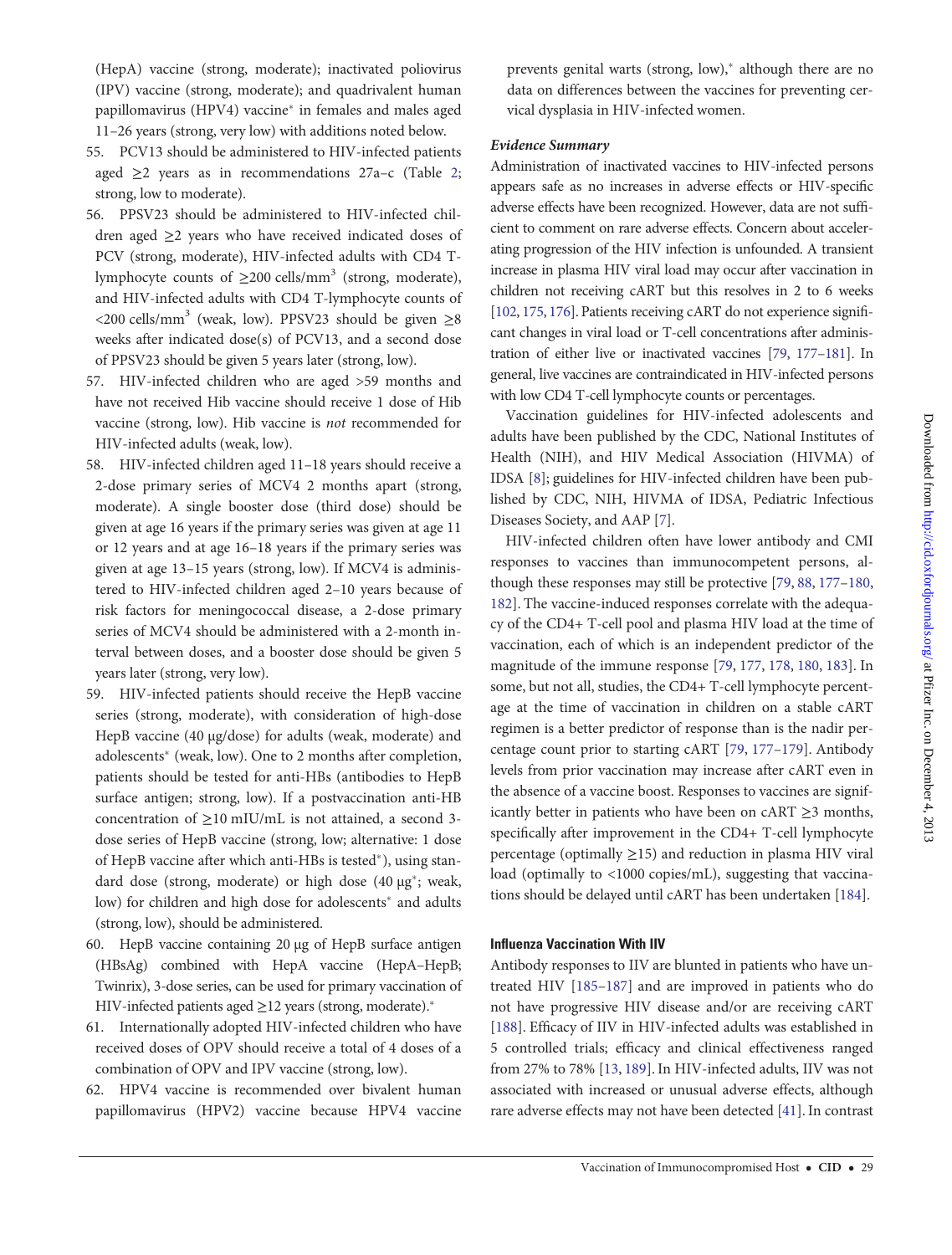with previous reports [[190](#page-48-0), [191\]](#page-48-0), subsequent prospective trials found no significant long-term difference in HIV RNA levels between influenza-vaccinated and unvaccinated HIV-positive patients [\[192](#page-48-0), [193\]](#page-48-0). The monovalent 2009 pandemic A (H1N1) vaccine was immunogenic in HIV-infected children but less immunogenic in HIV-infected adults than in HIV-uninfected adults [\[194](#page-48-0)]. No safety issues were identified [[181](#page-47-0), [195\]](#page-48-0), although the presence of the adjuvant "Adjuvant System 03"  $(ASO<sub>3</sub>)$  was associated with a small increase in plasma HIV RNA in 1 study [[176\]](#page-47-0).

## Pneumococcal Vaccination

PCV is safe and efficacious [\[196](#page-48-0)–[199\]](#page-48-0) in HIV-infected children and is more immunogenic than PPSV23 [\[200](#page-48-0)–[202](#page-48-0)]. However, the antibody produces decays more rapidly than in uninfected children, has lower functional activity, and the anamnestic response is blunted [[203](#page-48-0)]. Two doses of PCV7 were safely administered to HIV-infected children aged <18 years on cART, followed by 1 dose of PPSV23 [[178](#page-47-0)]. The antibody response was excellent and persistence was similar to that observed in uninfected children. Although PCV13 has not been studied in HIV-infected children, PCV13 has replaced PCV7 in the vaccination schedule [[124](#page-46-0), [204](#page-48-0)]. A randomized, controlled trial of PCV7 in HIV-infected adults in Malawi, the majority of whom were not on antiretroviral therapy, showed that the vaccine was safe and had an efficacy of 75% in preventing recurrent invasive pneumococcal infection [\[205\]](#page-48-0). CDC's ACIP recommends routine use of a single dose of PCV13 for immunocompromised adults [[109\]](#page-46-0).

PPSV23 efficacy has been studied primarily in adults/adolescents with CD4 T-lymphocyte counts ≥200 cells/mm<sup>3</sup>. Most studies have shown that PPSV23 reduces pneumococcal bacteremia and decreases mortality in HIV-infected adults [\[206](#page-48-0)– [208\]](#page-48-0). However, 1 study performed in Uganda found an increase in pneumococcal disease in vaccine recipients [\[209\]](#page-48-0). Although efficacy is uncertain for individuals with CD4 counts <200 cells/mm<sup>3</sup>, PPSV23 should be offered to such patients with consideration of revaccination once antiretroviral therapy has resulted in a CD4 count  $\geq$ 200 cells/mm<sup>3</sup>.

#### Haemophilus influenzae Type b Vaccination

HIV-infected children not on cART are less likely to respond to Hib vaccine, and their antibody responses often fall below levels associated with long-term protection  $(\geq 0.15 \text{ µg/mL})$ within 1 year [\[210\]](#page-48-0). Nevertheless, Hib vaccination was highly effective over a 2-year period in HIV-infected children in South Africa [[182](#page-47-0), [211\]](#page-48-0) and Malawi [[212\]](#page-48-0).

#### Meningococcal Vaccination

As in immunocompetent persons, MCV4 is preferred over MPSV4 for HIV patients aged 9 months–54 years and can be

given to immunocompetent adults without concern for hyporesponsiveness if the recipient has received MPSV [\[213](#page-48-0), [214](#page-48-0)]. If MCV4 is administered to HIV-infected children aged ≥2 years, a 2-dose primary series of MCV4 should have a 2-month interval between doses [[215,](#page-48-0) [216](#page-48-0)]. A single dose of MCV4 was safely administered to 320 HIV-infected children aged >11 years on cART with a CD4 T-cell lymphocyte percentage  $\geq$ 15 [\[215](#page-48-0)] and to children aged 2–11 years with a CD4 T-cell lymphocyte percentage ≥25. Antibody against ≥1 serotype showed a 4-fold increase to 1 or more antigens in 88% of vaccinees and in 50%– 70% of individual serotypes. Although antibody levels were significantly lower than in HIV-uninfected children, protective titers were present in 55%–90% (depending on serotype) after vaccination. Antibody levels fell approximately 50% in the 6 months after vaccination. A 2-dose regimen of MCV4 was administered to 59 HIV-infected children aged 2–10 years with a good safety profile and generally good immunogenicity that varied with serogroup [[216\]](#page-48-0). Response after a single MCV4 dose was high to serogroup A (92%) and W-135 (98%); responses improved after a second dose for serogroup C (from 43% to 80%; P  $< .0001$ ) and serogroup Y (from 76% to 84%; P = .38).

#### Diphtheria, Tetanus, Pertussis Vaccination

Children with HIV often have low to undetectable levels of antibody against pertussis, diphtheria, and tetanus [[179,](#page-47-0) [217](#page-48-0)–[221\]](#page-49-0) after receiving 3 or 4 doses of Diphtheria toxoid, whole cell pertussis, tetanus toxoid vaccine (DPT) or diphtheria toxoid, tetanus toxoid, acellular pertussis (DTaP) vaccine. Booster vaccination of HIV-infected children with DTaP is safe and does not significantly affect the CD4 T-lymphocyte cell count or HIV RNA levels [\[179](#page-47-0), [221](#page-49-0)]. Although the booster dose of DTaP vaccine significantly increases anti-pertussis [\[179\]](#page-47-0) and anti-tetanus [\[218\]](#page-48-0) antibody levels, they remain significantly lower than those induced in uninfected children after a primary series or a booster dose at 4 to 6 years. The efficacy of primary or booster DTaP vaccination in HIV-infected children is unknown. Tdap vaccination has not been studied in HIV-infected children or adults.

## Hepatitis B Vaccination

HepB infection is commonly acquired by infants born to mothers dually infected with HepB virus (HBV) and HIV. The efficacy of infant prophylaxis against HBV, HepB, and HepB immune globulin (HBIG) within 12 hours of birth in the presence of HIV infection is unknown. However, prophylaxis is likely to minimize, but not entirely prevent, mother-to-child transmission [\[222\]](#page-49-0). Children born to HIV-infected mothers should receive their first dose of HepB vaccine before hospital discharge [\[223\]](#page-49-0).

HepB vaccine is indicated and can be safely given to HIVinfected patients, but immunogenicity is lower than in HIVnegative adults. Only 18%–72% of HIV-positive persons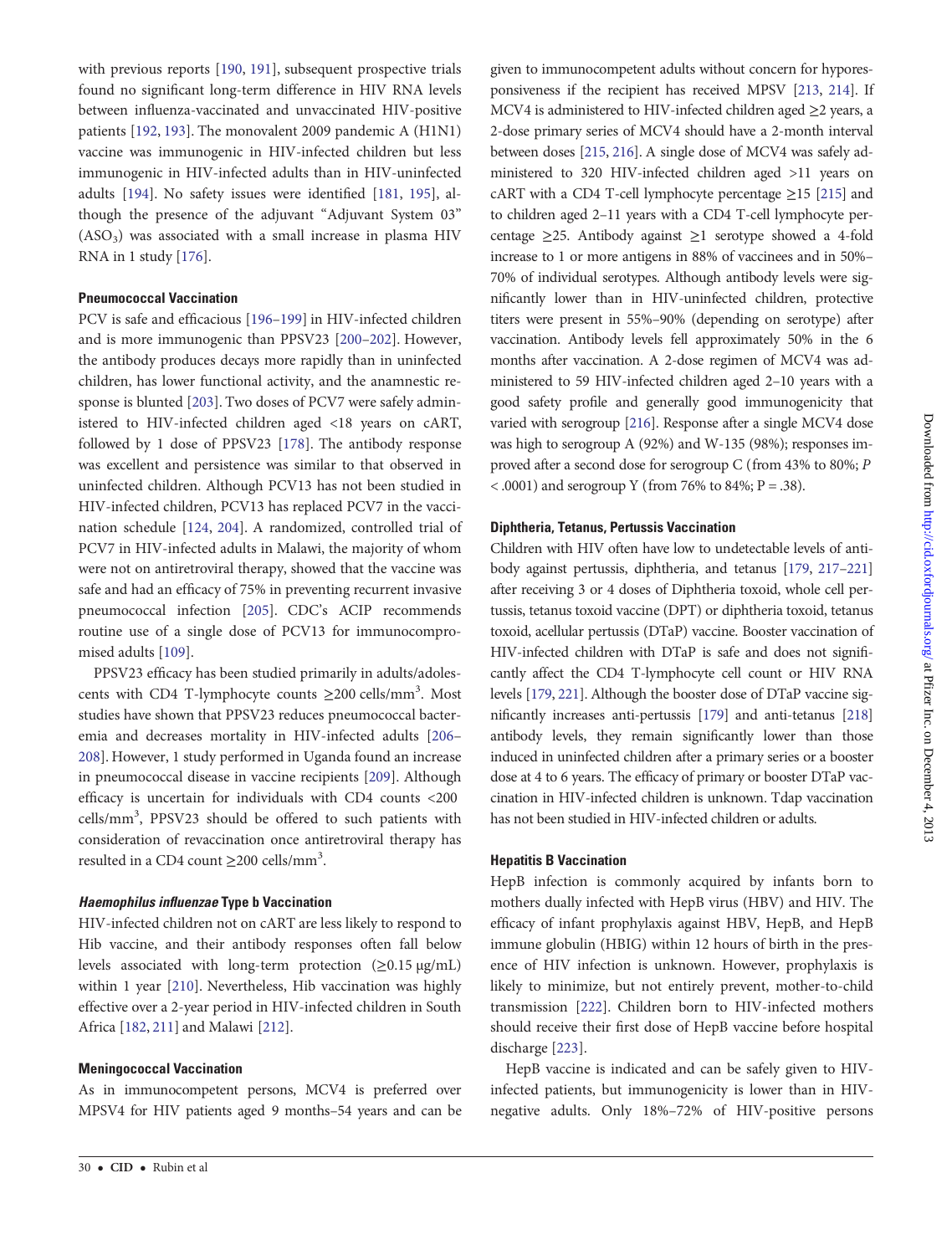develop protective concentrations of antibodies to HepB surface antigen (HBsAg), which are generally lower in magnitude and wane more quickly than in adults without HIV infection [\[56,](#page-44-0) [224](#page-49-0)–[226](#page-49-0)]. Low CD4 count and ongoing HIV viremia are associated with poor vaccine responses [\[57](#page-44-0), [225](#page-49-0)–[228\]](#page-49-0). In patients not receiving cART, only 30%–50% develop a protective antibody response (anti-HBs concentration of ≥10 mIU/ mL in immunocompetent persons) [\[229](#page-49-0)]. However, protective levels are reached in 60%–70% of vaccinees receiving cART, with responsiveness proportional to the percentage of CD4+ T lymphocytes and the extent of virus suppression [[230](#page-49-0)–[234\]](#page-49-0).

The frequent failure of the primary vaccine series is the rationale for testing for anti-HBs after the third dose of vaccine. When antibody was absent after the standard primary series, a subsequent single booster dose significantly increased the number of vaccinees with protective antibody levels in 2 studies [\[230,](#page-49-0) [235](#page-49-0)] but led to only a small increase in another study [\[229\]](#page-49-0). Repeating a 3-dose series induced protective antibody levels in >75% of patients who failed an initial series [[236\]](#page-49-0). However, this response also declined quickly after boosting, even when vaccines containing a higher content of HBsAg were used [[230](#page-49-0), [233,](#page-49-0) [236\]](#page-49-0). Doubling the HepB vaccine dosage from 20 µg to 40 µg significantly increased seroconversion rates [[57,](#page-44-0) [58](#page-44-0)]. In the pre-cART era, the dose of HBsAg was successfully doubled for HIV-infected children [[237](#page-49-0)]. All strategies are more successful in patients who are on cART. In HIV-infected patients aged 12–20 years who received primary vaccination with a 3-dose series of high-dose HepB vaccine (40 µg of HBsAg; given as Engerix-B, as is done for dialysis patients) or a combined HepA–HepB vaccine (Twinrix), the response rate (73%–75% seroresponse) was superior to that with standard HepB vaccine containing 20 µg of HBsAg (Engerix-B; 60% seroresponse) [\[233](#page-49-0), [238\]](#page-49-0). A similar outcome occurred with a 3 dose series of high-dose HepB vaccine among 267 adult HIVinfected patients with CD4 T-lymphocyte counts >200 cells/ mm<sup>3</sup>, the majority of whom were receiving antiretroviral therapy [[58\]](#page-44-0). Seroreversion is also common. Approximately 30% of HIV-infected children who were vaccinated while receiving cART did not have seroprotective antibody levels 3 years after vaccination, but 82% had an anamnestic response to a single additional dose of HepB vaccine [[239](#page-49-0)]. The importance of persistent anti-HBs is unclear. There is no evidence in HIVuninfected children that loss of antibody after successful vaccination results in subsequent clinically significant infection or chronic infection [[240](#page-49-0)].

For HIV-infected patients who are negative for HBsAg and anti-HBs but are anti-HBc (antibodies to HepB core antigen) positive, there is a possibility of recrudescence of past, occult HBV infection and vaccination recommendations vary. Some data suggest that these patients are not HBV immune and should receive a complete vaccine series [\[241,](#page-49-0) [242](#page-49-0)], while others suggest a single dose of vaccine followed by anti-HBs testing 2 weeks later. Current guidelines from the CDC, NIH, and the HIV Medicine Association of the IDSA for the prevention and treatment of opportunistic infections in HIV-infected adolescents and adults recommend giving the complete series in patients with a positive isolated HBV core antibody and a negative test for HBV DNA [[8\]](#page-43-0).

#### Hepatitis A Vaccination

HepA is immunogenic in HIV-infected patients, and no safety issues were identified in more than 300 vaccinees [[177,](#page-47-0) [243,](#page-49-0) [244\]](#page-49-0). Almost 100% of HIV-infected children on cART with a CD4 T-cell lymphocyte percentage ≥20–25 seroconverted [\[245\]](#page-49-0). Younger HIV-infected children have antibody responses similar to those of uninfected vaccinees, but responses are 10 to 50-fold lower in older children with a longer duration of HIV infection. HIV-infected persons should be vaccinated against HepA prior to a decline in CD4 counts to improve the likelihood of an adequate response. Although responses are better in patients who respond to cART, vaccination should not be delayed in at-risk patients. Seroreversion occurs in 10% of HIV-infected vaccinees within 2 years, but a third dose of HepA vaccine is safe and generates high antibody titers that are similar in magnitude to those achieved with 2 doses in uninfected persons. Eighty-five percent of HIV-infected adults maintained seropositive antibodies 6 to 10 years after 2 doses of vaccine [\[246\]](#page-49-0).

## Polio Vaccination

Anti-polio antibody concentrations after IPV vaccination are lower in HIV-infected children who are not receiving cART than in uninfected children [\[247](#page-49-0)]. Also, booster responses in untreated HIV-infected adults are significantly blunted [[248\]](#page-49-0).

## HPV Vaccination

HPV4 vaccine was safe and immunogenic when administered to 126 HIV-infected children aged 7–11 years with CD4 T-lymphocyte percentages  $\geq$ 15 [\[180\]](#page-47-0). However, there are no data regarding safety and efficacy of either vaccine in HIV-positive adolescents. HPV4 vaccine was safe and immunogenic in 109 HIV-infected adult males [[249\]](#page-49-0). For HIV-infected patients, HPV4 vaccine is preferred over HPV2 vaccine because of the protection afforded by HPV4 vaccine against genital warts, which are more prevalent and more subject to relapse in HIVinfected patients than in HIV-uninfected persons [[250](#page-49-0)].

XV. Should Live Vaccines Be Administered to HIV-Infected Patients?

#### Recommendation (Table [2\)](#page-12-0)

63. HIV-exposed or -infected infants should receive rotavirus vaccine according to the schedule for uninfected infants (strong, low).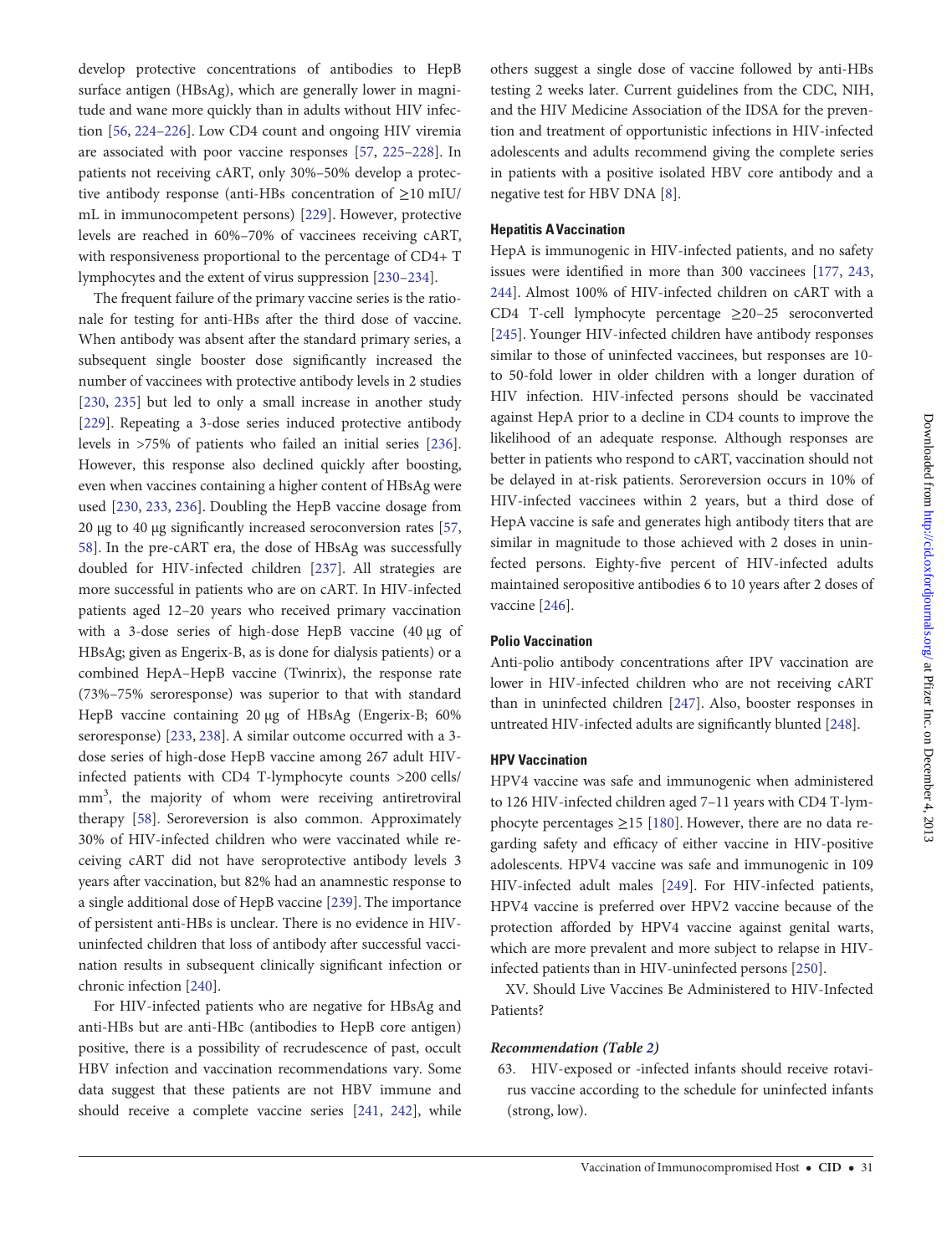- 64. HIV-infected patients should not receive LAIV (weak, very low).
- 65. MMR vaccine should be administered to clinically stable HIV-infected children aged 1–13 years without severe immunosuppression (strong, moderate) and HIV-infected patients aged ≥14 years without measles immunity and with a CD4 T-cell lymphocyte count  $\geq$ 200/mm<sup>3</sup> (weak, very low).
- 66. HIV-infected children with a CD4 T-cell percentage <15 (strong, moderate) or patients aged  $\geq$  14 years with a CD4 Tcell lymphocyte count  $\langle 200 \text{ cells/mm}^3 \rangle$  should *not* receive MMR vaccine (strong, moderate).
- 67. HIV-infected patients should not receive quadrivalent MMR-varicella (MMRV) vaccine (strong, very low).
- 68. Varicella-nonimmune, clinically stable HIV-infected patients aged 1–8 years with ≥15% CD4 T-lymphocyte percentage (strong, high), aged 9–13 years with ≥15% CD4 T-lymphocyte percentage (strong, very low), and aged  $\geq$ 14 years with CD4 T-lymphocyte counts  $\geq$ 200 cells/mm<sup>3</sup> should receive VAR (strong, very low). The 2 doses should be separated by  $\geq$ 3 months (strong, moderate).

## Evidence Summary

## Rotavirus Vaccination

HIV infection is neither a contraindication nor a precaution for the 2 licensed live-attenuated rotavirus vaccines for HIV-infected or HIV-exposed infants [[251\]](#page-49-0). To date, rotavirus vaccine trials in resource-poor countries, which invariably involved administration to HIV-infected infants, have not uncovered unusual or severe adverse events. Monovalent live rotavirus vaccine (RV1; Rotarix; GlaxoSmithKline) was safe and immunogenic in 178 HIV-infected infants including 13 with CD4 T-lymphocyte percentages <25 [\[252](#page-49-0), [253](#page-49-0)]. Pentavalent live rotavirus vaccine (RV5; RotaTeq; Merck) has been associated with persistent, severe diarrhea in infants with SCID [\[162\]](#page-47-0). There are no data on the efficacy of rotavirus vaccines in HIV-infected children.

## LAI Vaccination

LAIV is not licensed for administration to immunocompromised patients and is not recommended by the CDC for immunocompromised patients. LAIV was safely administered to 188 HIV-infected children and adults who fulfilled certain clinical and immunologic criteria [\[38](#page-44-0), [39,](#page-44-0) [106](#page-46-0)]. The immune response to LAIV in HIV-infected patients was comparable to that in uninfected individuals [[38,](#page-44-0) [39,](#page-44-0) [106\]](#page-46-0).

## MMR Vaccination

The prevalence and titer of measles antibody is low in measlesvaccinated HIV-infected children, even if they are receiving cART [\[218](#page-48-0), [254](#page-49-0)–[257\]](#page-49-0). Rubella antibody titers are also reduced in HIV-infected children with significant immune suppression [\[258,](#page-49-0) [259\]](#page-50-0). MMR vaccine was safely administered to HIV-infected children with ≥15% CD4 T lymphocytes in >1200 patients [\[260](#page-50-0), [261\]](#page-50-0). However, some severe complications occurred in children with lower CD4 T-cell lymphocyte percentages or counts [[262](#page-50-0)]. Titers of MMR antibodies increased after cART in previously vaccinated patients, but ≥50% remained seronegative. Administration of an additional dose of MMR vaccine to children on cART who had ≥15% CD4 T lymphocytes induced detectable measles antibody in 75%–90% [[218,](#page-48-0) [257,](#page-49-0) [260\]](#page-50-0), rubella antibody in >90%, and mumps antibody in >60% [[260\]](#page-50-0). No significant adverse effects have been associated with vaccine administration in adults with CD4 counts  $>$ 200 cells/mm<sup>3</sup> [\[263\]](#page-50-0).

## Varicella Vaccination

ACIP recommends varicella vaccination for HIV-positive children with mild to moderate immune suppression based on safety data [\[45](#page-44-0), [79,](#page-45-0) [256\]](#page-49-0). No data exist regarding vaccine safety or efficacy in HIV-infected adults (see Varicella section).

# Zoster Vaccination

Preliminary data on zoster vaccination in HIV-infected adults on stable antiretroviral therapy showed safety in 286 patients and immunogenicity (see Zoster vaccine section).

# RECOMMENDATIONS FOR VACCINATION IN PATIENTS WITH CANCER

XVI. Which Vaccines Should Be Given to Patients With Cancer?

# Recommendations (Table [3](#page-13-0))

- 69. Patients aged  $\geq$ 6 months with hematological malignancies (strong, moderate) or solid tumor malignancies (strong, low) except those receiving anti-B-cell antibodies<sup>\*</sup> (strong, moderate) or intensive chemotherapy, such as for induction or consolidation chemotherapy for acute leukemia (weak, low), should receive IIV annually.
- 70. PCV13 should be administered to newly diagnosed adults with hematological (strong, very low) or solid malignancies (strong, very low) and children with malignancies (strong, very low) as described in recommendations 27a-c. PPSV23 should be administered to adults and children aged  $\geq$ 2 years (strong, low) at least 8 weeks after the indicated dose(s) of PCV13.
- 71. Inactivated vaccines (other than IIV) recommended for immunocompetent children in the CDC annual schedule can be considered for children who are receiving maintenance chemotherapy (weak, low). However, vaccines administered during cancer chemotherapy should not be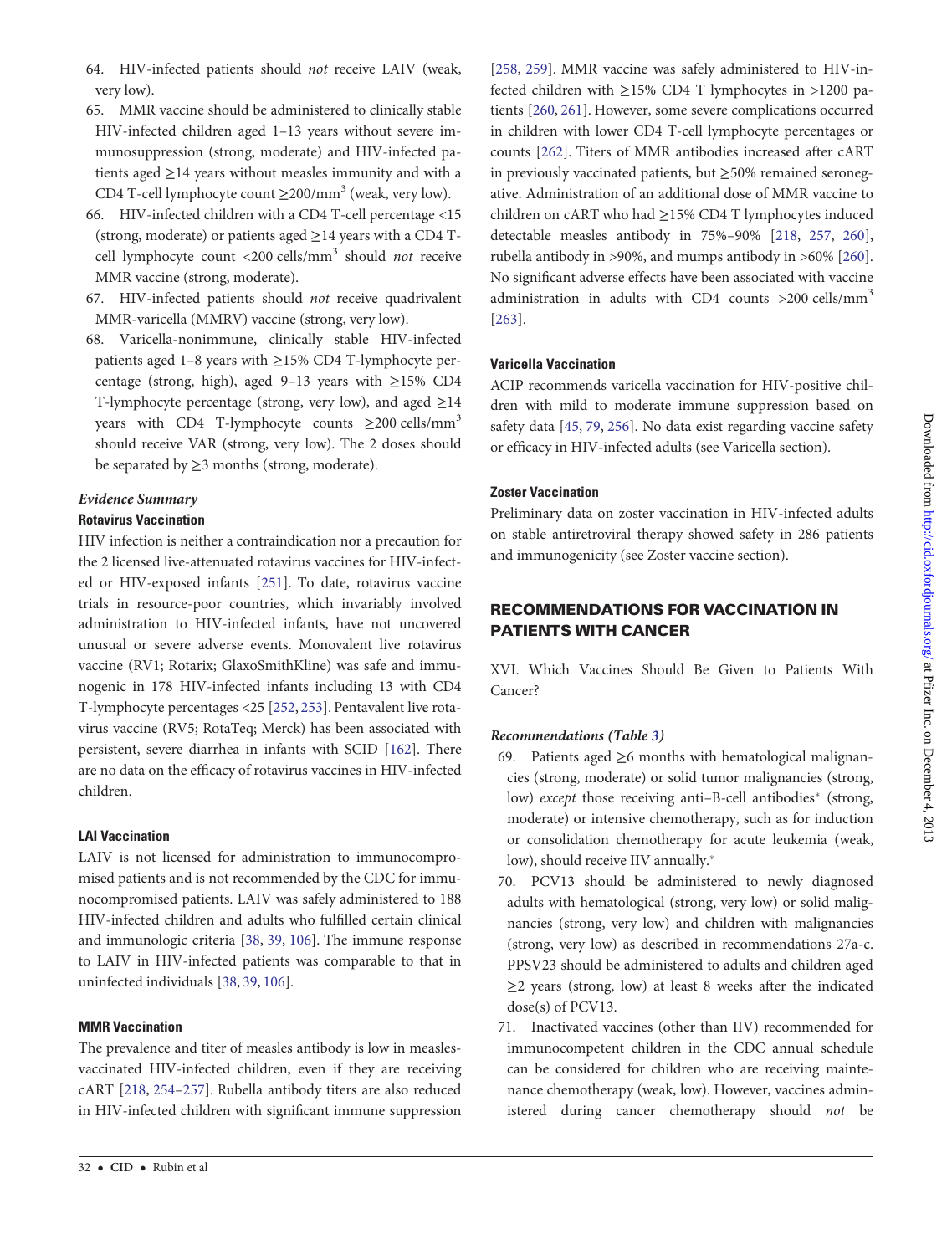considered valid doses (strong, low) unless there is documentation of a protective antibody level (strong, moderate).

- 72. Live viral vaccines should not be administered during chemotherapy (strong, very low to moderate).
- 73. Three months after cancer chemotherapy, patients should be vaccinated with inactivated vaccines (strong, very low to moderate) and the live vaccines for varicella (weak, very low); measles, mumps, and rubella (strong, low); and measles, mumps, and rubella–varicella (weak, very low) according to the CDC annual schedule that is routinely indicated for immunocompetent persons. In regimens that included anti–B-cell antibodies, vaccinations should be delayed at least 6 months (strong, moderate).

#### Evidence Summary

Therapy for cancer has become increasingly intensive and has included immunosuppressive monoclonal antibodies. Since many vaccination studies were conducted during an era in which weaker immunosuppressive therapies were used, the results of such studies might not accurately represent the current risks and benefits of vaccinations in oncology patients today.

Inactivated vaccines in children. Children with cancer can safely receive inactivated vaccines. In general, the vaccines should not be administered during induction or consolidation therapy because of poor response rates during these periods [\[264\]](#page-50-0). While vaccines administered during less-intensive phases of chemotherapy are less immunogenic compared with those administered off chemotherapy [[265\]](#page-50-0), they are not harmful and appear to provide seroprotection for some pathogens for some patients [[266](#page-50-0)–[269\]](#page-50-0). Many children have protective serum antibodies against certain vaccine-preventable diseases ≥6 months after cessation of chemotherapy [\[270\]](#page-50-0). The routine childhood vaccination schedule should be reinitiated 3 months after completion of chemotherapy, when cellular and humoral immunity has recovered [[271](#page-50-0)–[274](#page-50-0)]. Routine revaccination with a single dose of each vaccine antigen can be considered [\[270,](#page-50-0) [275\]](#page-50-0), but it is uncertain if this is necessary. Another management plan that can be considered for patients who have received intense chemotherapy is serologic testing for vaccinepreventable diseases with a recognized serologic correlate of protection (eg, diphtheria toxoid, Hib, HepA, HepB, IPV, rubella, influenza, measles, tetanus toxoid, varicella vaccines) and vaccination of those with inadequate serum antibody concentrations.

Influenza vaccine. Influenza vaccination with IIV is recommended for immunocompromised patients [\[41](#page-44-0), [276\]](#page-50-0). Patients with colorectal cancer who received influenza vaccine had fewer chemotherapy interruptions and higher 1-year survival rates [[277](#page-50-0)]. Study results in patients with hematological malignancies have been variable and are probably related to the type of malignancy and treatment received. In patients with multiple

myeloma, the immune response to 1 dose of vaccine was only 19% [\[278\]](#page-50-0). Similar results have been seen in patients with lymphoma [[279](#page-50-0)–[281\]](#page-50-0), although a more recent study showed a higher seroprotection [[282](#page-50-0)]. A 2-dose schedule is a possible strategy but was not more immunogenic in some studies [[308\]](#page-51-0) and has not been recommended by ACIP. Adults with lymphoma who received a 2-dose schedule showed responses of approximately 30% after 1 dose and approximately 45% after 2 doses of vaccine [\[337](#page-52-0)]. Two doses of pandemic 2009 A (H1N1) vaccine in patients with chronic myeloid leukemia and B-cell malignancies resulted in a higher seroconversion than 1 dose; however, seroconversion was still lower than after a single dose in immunocompetent controls [\[328](#page-51-0)]. No patient who received maintenance rituximab responded to vaccination. Similarly, none of 67 lymphoma patients responded to adjuvanted 2009 A (H1N1) vaccine within the first 6 months after rituximab therapy [\[284](#page-50-0)]. The response to IIV was impaired in lymphoma patients who completed a rituximab-containing regimen  $\geq 6$ months earlier [[285](#page-50-0)].

Patients receiving intensive chemotherapy are likely to be less responsive to influenza vaccination; however, the seasonal nature of influenza may warrant timely administration of IIV to induce immunity. The effectiveness is likely to be low in those at highest risk for severe disease. Most influenza virus infections in acute leukemia patients undergoing chemotherapy were nosocomially acquired; therefore, influenza vaccination of family members and hospital staff should be strongly encouraged or required [\[286\]](#page-50-0).

Data on IIV efficacy in adult patients with solid tumors are limited. In lung cancer patients, the vaccination response was similar to that seen in immunocompetent controls [\[287](#page-50-0)]. Similarly, the humoral response was adequate in a group of women with breast cancer [\[288](#page-50-0), [289](#page-50-0)]. In a study of patients with various solid tumors, the response to vaccination was better than in patients with lymphoma [[290](#page-50-0)]. Breast cancer patients with ongoing chemotherapy had poorer responses [\[291\]](#page-50-0). Influenza vaccination was cost effective in working-age patients with cancer [\[292\]](#page-50-0).

Pneumococcal vaccine. Antibody responses to PPSV23 are often impaired in patients with hematological malignancies, including patients with multiple myeloma [[278](#page-50-0)] or treated Hodgkin lymphoma [[293,](#page-50-0) [294](#page-50-0)]. In contrast, a good response can be obtained before antitumor therapy is initiated [\[295](#page-50-0), [296\]](#page-50-0). Antibody responses can be elicited in splenectomized patients with non-Hodgkin and Hodgkin lymphomas [\[297](#page-50-0)]. Repeated vaccinations with PPSV23, before and after splenectomy, induced repeated antibody responses and were not associated with serious adverse effects during administration of approximately 600 doses to 380 patients [\[298,](#page-51-0) [299\]](#page-51-0). A single dose of a PCV7 gave suboptimal responses in patients who had been treated for Hodgkin lymphoma [\[300](#page-51-0)] or chronic lymphocytic leukemia [[301\]](#page-51-0). Priming with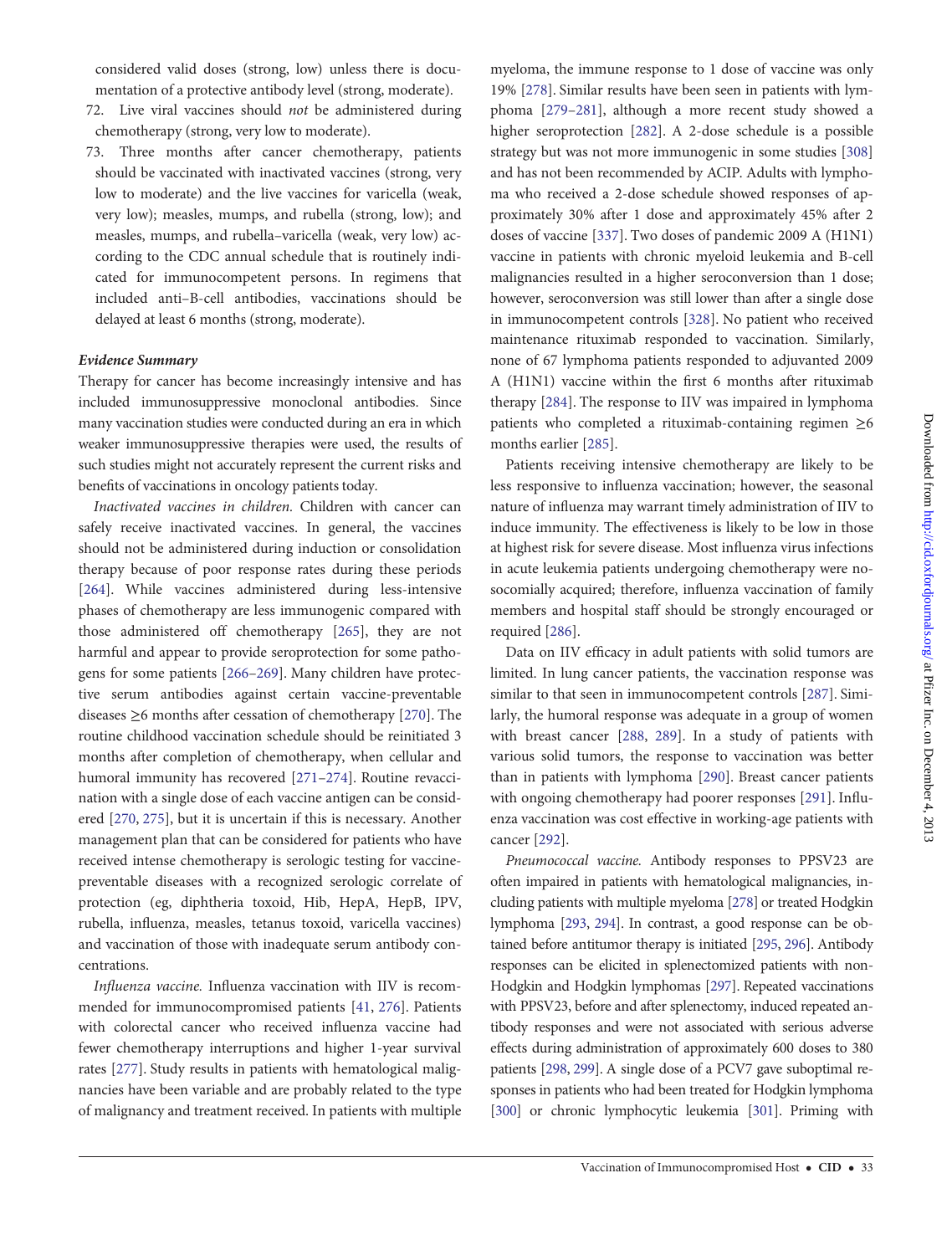PCV7 improved the response to the PPSV23 in patients with previously treated Hodgkin lymphoma, including splenectomized patients [[302,](#page-51-0) [303\]](#page-51-0). No data regarding the safety or immunogenicity of PCV13 in these patients are available [[124,](#page-46-0) [204\]](#page-48-0), but CDC's ACIP recommends routine use of PCV13 for immunocompromised persons [[109,](#page-46-0) [124](#page-46-0)]. Patients with mixed solid tumors were reported to respond well to vaccination with PPSV23 [[290](#page-50-0)].

Diphtheria–tetanus–pertussis vaccine. Hammarström et al showed that 41% of acute leukemia patients were not seroprotected against tetanus [\[304\]](#page-51-0). In contrast, Nordoy et al reported that treatment of low-grade non-Hodgkin lymphoma patients with radio immunotherapy did not influence immunity to tetanus [\[280\]](#page-50-0). Responses to DT vaccinations in adult patients with hematological malignancies have not been systematically studied. Six or more months after completing chemotherapy for leukemia, all of 59 children had protective antibody titers against tetanus and all responded to a single dose of booster vaccination [[270](#page-50-0)].

HepB vaccine. Patients with hematological malignancies, particularly B-cell lymphomas treated with anti-CD20 monoclonal antibody therapy, are prone to reactivation of HepB infection during therapy [\[305](#page-51-0)]. The response rate to HepB vaccination is poor in patients who were receiving therapy for hematological malignancies [[306,](#page-51-0) [307](#page-51-0)]. Although there are no data, it may be reasonable to vaccinate unvaccinated patients with HepB vaccine either prior to or after discontinuation of therapy against their malignancy.

Preliminary data suggest that immune responses for patients who received monoclonal antibodies for lymphoma are poor for at least the first 6 months after completion of treatment [\[308\]](#page-51-0). A recent study suggests that responses to recall antigens are better than primary responses against antigens not previously encountered [[309](#page-51-0)]. Patients who received autologous HSCT and thereafter rituximab responded well to vaccination with Hib and tetanus vaccines but not to PPSV23 given 6 and 9 months after the last rituximab infusion [[310](#page-51-0)].

Contraindication to live viral vaccines. Live viral vaccines are contraindicated during chemotherapy because of the risk of disseminated disease. Administration after 3–6 months appears to be safe [[266,](#page-50-0) [269\]](#page-50-0). Although VAR has been administered to children with acute lymphoblastic leukemia receiving maintenance chemotherapy, it is generally not administered during these therapies [\[81](#page-45-0), [83](#page-45-0)].

# RECOMMENDATIONS FOR VACCINATION OF HEMATOPOIETIC STEM CELL TRANSPLANT PATIENTS

XVII. Should HSCT Donors and Patients Be Vaccinated Before Transplantation?

#### Recommendations (Table [4](#page-14-0))

- 74. The HSCT donor should be current with routinely recommended vaccines based on age, vaccination history, and exposure history according to the CDC annual schedule (strong, high). However, administration of MMR, MMRV, VAR, and ZOS vaccines should be avoided within 4 weeks of stem cell harvest (weak, very low). Vaccination of the donor for the benefit of the recipient is not recommended (weak, moderate).
- 75. Prior to HSCT, candidates should receive vaccines indicated for immunocompetent persons based on age, vaccination history, and exposure history according to the CDC annual schedule if they are not already immunosuppressed (strong, very low to moderate) and when the interval to start of the conditioning regimen is  $\geq$ 4 weeks for live vaccines (strong, low) and 2 weeks for inactivated vaccines (strong, moderate).
- 76. Nonimmune HSCT candidates aged ≥12 months should receive VAR (as a 2-dose regimen if there is sufficient time) if they are not immunosuppressed and when the interval to start the conditioning regimen is ≥4 weeks (strong, low).

#### Evidence Summary

Donor immunity can be transferred to the HSCT recipient [\[311](#page-51-0)–[318](#page-51-0)], and vaccination of the donor has been shown to improve posttransplant immunity [\[315,](#page-51-0) [319](#page-51-0)–[321\]](#page-51-0). However, there are logistical problems to vaccinating donors and ethical considerations if a vaccine is administered solely for the benefit of the HSCT recipient. Only vaccines that are indicated and recommended based on the donor's age, vaccination history, and exposure history should be administered. It is not known if vaccination of donors with MMR, MMRV, VAR, or ZOS vaccines within 4 weeks of stem cell harvesting causes safety issues for the HSCT recipient.

In most HSCT patients, antigen-specific antibody titers progressively decrease with time after HSCT, and patients may become susceptible to infections such as tetanus [\[314](#page-51-0), [322\]](#page-51-0), poliovirus [\[323](#page-51-0)–[325](#page-51-0)], and measles [[326](#page-51-0), [327\]](#page-51-0). The clinical relevance of decreased antibodies to vaccine-preventable diseases among recipients is difficult to assess because, with the exception of infections caused by pneumococci and influenza, a limited number of cases of vaccine-preventable diseases have been reported among HSCT recipients [\[328\]](#page-51-0). In general, post-HSCT patients should be viewed as "never vaccinated" patients regardless of the pre-HSCT vaccination history of the patient or the donor.

The guidelines for vaccination of HSCT candidates and recipients have been adapted from the Guidelines for Preventing Infectious Complications among Hematopoietic Cell Transplant Recipients: A Global Perspective that was prepared in collaboration with several international organizations [\[15](#page-43-0)]. Based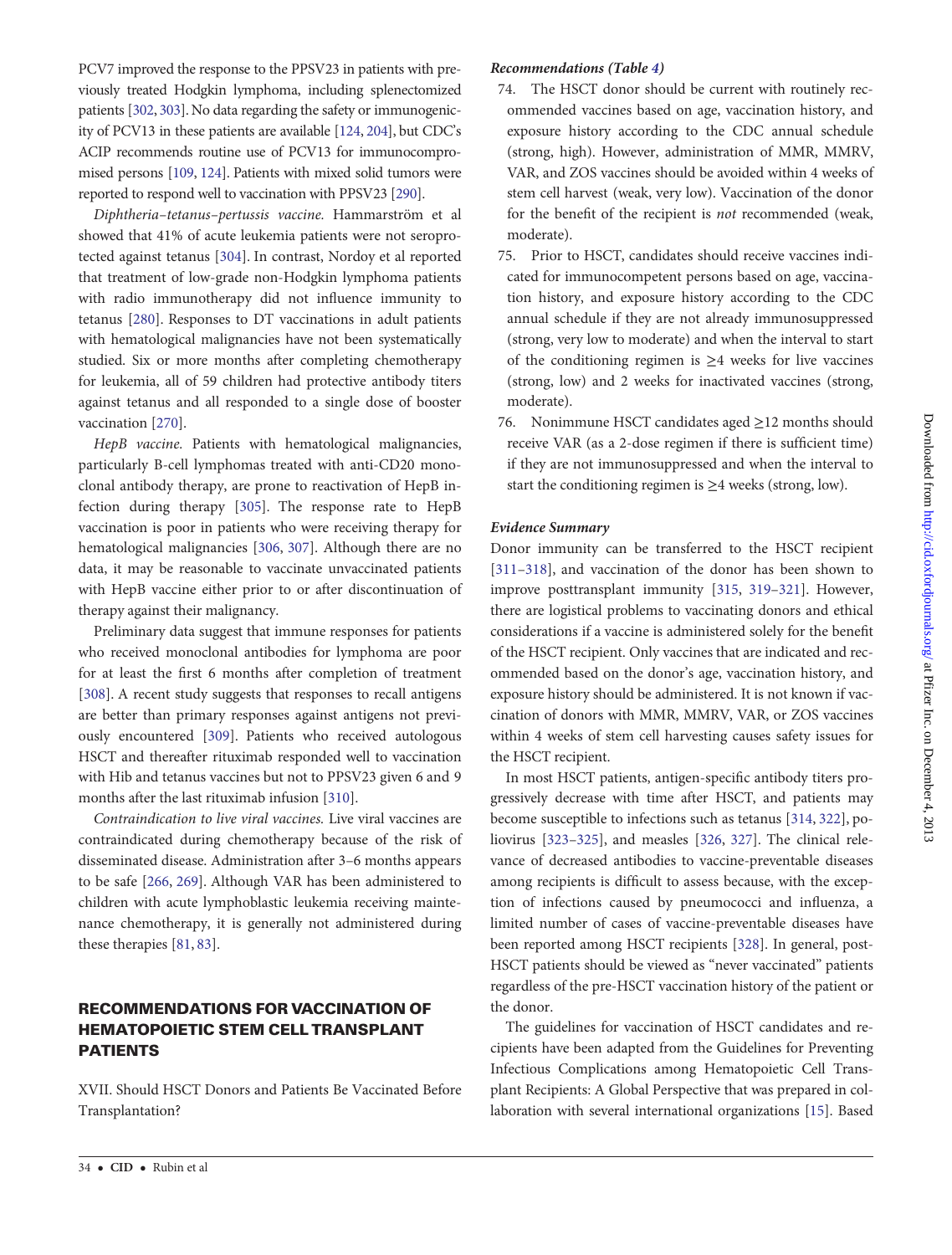on available data, there are no differences in recommendations for autologous and allogeneic HSCT patients.

It has been shown that existing recipient immunity frequently is retained for several months after HSCT [[316,](#page-51-0) [326\]](#page-51-0). Patients respond poorly to vaccination early after HSCT. By vaccinating the seronegative patient before HSCT, it is likely that some protection will persist. No data exist regarding the interval needed between varicella vaccination and start of conditioning; however, a 4-week interval is likely to be safe. In patients with cancer who are undergoing chemotherapy and in children with acute leukemia that is in remission, a rash has been noted up to 60 days after vaccination [[329](#page-51-0), [330\]](#page-51-0). The strategy of pretransplant vaccination of seronegative patients has not been tested in a clinical study. However, this strategy is likely to be safe because children with acute leukemia who received VAR subsequently underwent allogeneic HSCT without developing clinical manifestations of varicella [\[331](#page-51-0)].

XVIII. Which Vaccines Should Be Administered to Adults and Children After HSCT?

#### Recommendations (Table [4](#page-14-0))

- 77. One dose of IIV should be administered annually (strong, moderate) to persons aged  $\geq 6$  months starting 6 months after HSCT (strong, moderate) and starting 4 months after if there is a community outbreak of influenza as defined by the local health department (strong, very low). For children aged 6 months–8 years who are receiving influenza vaccine for the first time, 2 doses should be administered (strong, low).
- 78. Three doses of PCV13 should be administered to adults and children starting at age 3–6 months after HSCT (strong, low). At 12 months after HSCT, 1 dose of PPSV23 should be given provided the patient does not have chronic GVHD (strong, low). For patients with chronic GVHD, a fourth dose of PCV13 can be given at 12 months after HSCT (weak, very low).
- 79. Three doses of Hib vaccine should be administered 6–12 months after HSCT (strong, moderate).
- 80. Two doses of MCV4 should be administered 6–12 months after HSCT to persons aged 11–18 years, with a booster dose given at age 16–18 years for those who received the initial post-HSCT dose of vaccine at age 11–15 years (strong, low).
- 81. Three doses of tetanus/diphtheria–containing vaccine should be administered 6 months after HSCT (strong, low). For children aged <7 years, 3 doses of DTaP should be administered (strong, low). For patients aged  $\geq$ 7 years, administration of 3 doses of DTaP should be considered (weak, very low).\* Alternatively, a dose of Tdap vaccine should be administered followed by either 2 doses of DT vaccine (weak, moderate) $*$  or 2 doses of Td vaccine (weak, low).
- 82. Three doses of HepB vaccine should be administered 6–12 months after HSCT (strong, moderate). If a postvaccination anti-HBs concentration of ≥10 mIU/mL is not attained, a second 3-dose series of HepB vaccine (strong, low; alternative: 1 dose of HepB vaccine after which anti-HBs is tested\*), using standard dose (strong, moderate) or high dose (40  $\mu$ g<sup>\*</sup>; weak, low) for children and high dose for adolescents<sup>\*</sup> and adults (strong, low), should be administered.
- 83. Three doses of IPV vaccine should be administered 6–12 months after HSCT (strong, moderate).
- 84. Consider administration of 3 doses of HPV vaccine 6–12 months after HSCT for female patients aged 11–26 years and HPV4 vaccine for males aged 11–26 years (weak, very low).
- 85. Do not administer live vaccines to HSCT patients with active GVHD or ongoing immunosuppression (strong, low).
- 86. A 2-dose series of MMR vaccine should be administered to measles-seronegative adolescents and adults (strong, low) and to measles-seronegative children (strong, moderate) 24 months after HSCT in patients with neither chronic GVHD nor ongoing immunosuppression and 8–11 months (or earlier if there is a measles outbreak) after the last dose of immune globulin intravenous (IGIV).
- 87. A 2-dose series of VAR should be administered 24 months after HSCT to varicella-seronegative patients with neither GVHD nor ongoing immunosuppression and 8–11 months after the last dose of IGIV (strong, low).

#### Evidence Summary

Influenza vaccine. Influenza, which is often a severe illness after HSCT, is associated with mortality of 10%–15% in individuals not treated with antiviral medication [\[332](#page-51-0)]. Patients infected with the 2009 pandemic influenza A (H1N1) virus were at increased risk for pneumonia and for mechanical ventilation and had significant mortality despite oseltamivir therapy [\[333](#page-51-0), [334\]](#page-51-0). Fatal influenza illness can occur several years after HSCT [[332\]](#page-51-0). Lifelong annual vaccination with IIV is therefore recommended for all HSCT recipients. The time when vaccination should be initiated after HSCT depends, in part, on anticipation of influenza in the patient's community but is more likely to be effective when the time interval after HSCT is longer, preferably  $\geq 6$ months [\[335](#page-51-0)–[337](#page-52-0)]. Even in cases where there is no serological response, T-cell responses that prevent serious disease may be elicited [[338](#page-52-0), [339\]](#page-52-0). During community outbreaks, HSCT recipients should be vaccinated against influenza immediately if it is >4 months after HSCT. Children aged <9 years who are receiving influenza vaccine for the first time require 2 doses administered ≥4 weeks apart. For IIV, data regarding the effectiveness of a second dose in older children and adults are conflicting. However, studies showed improved response rates to vaccines against 2009 pandemic A (H1N1) [\[335,](#page-51-0) [337](#page-52-0), [340\]](#page-52-0). LAIV should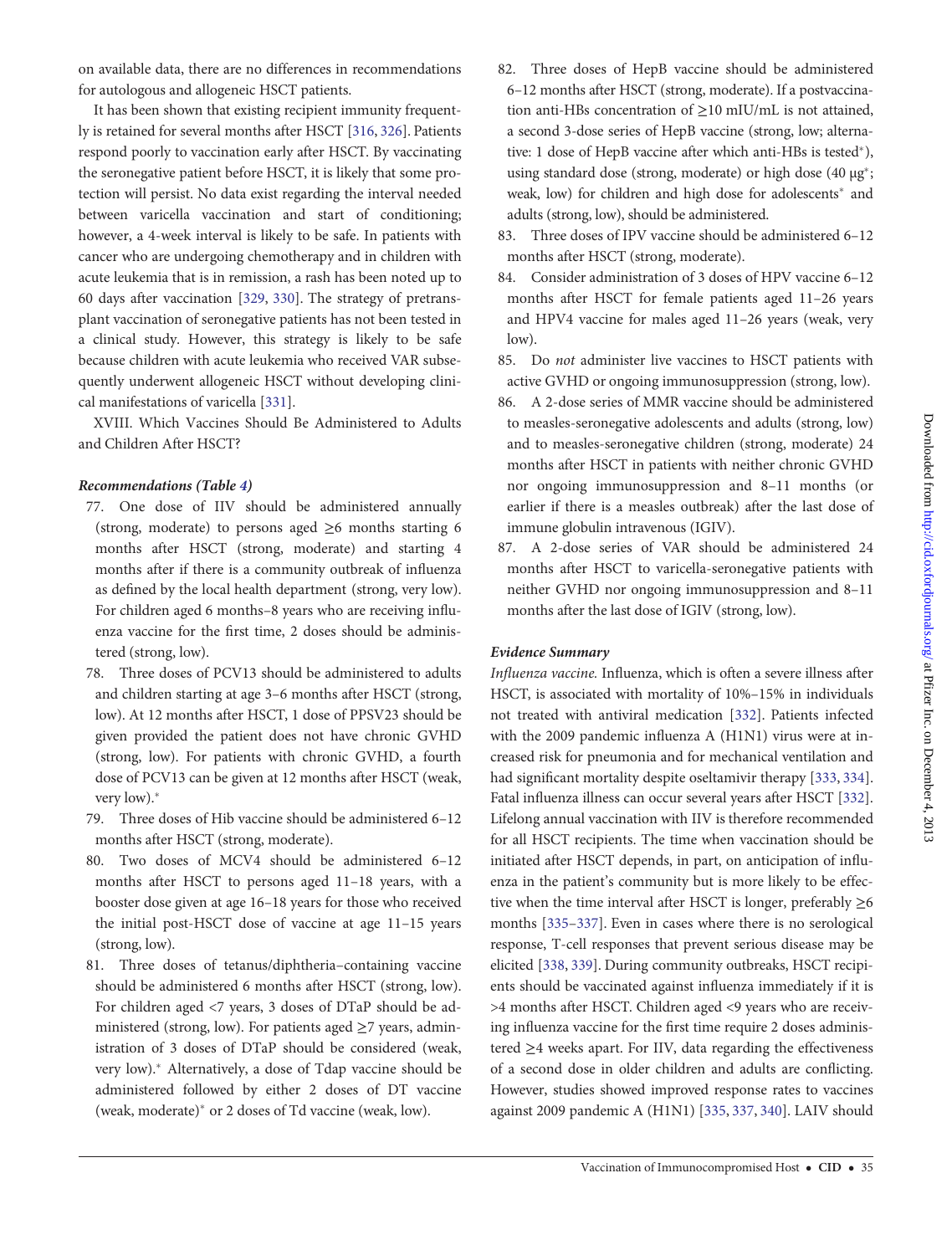not be used because the safety and efficacy of this vaccine in HSCT patients are unknown and an IIV alternative exists.

Pneumococcal vaccine. HSCT recipients are at a significantly higher risk for invasive pneumococcal infection than the general population [\[341](#page-52-0)–[344\]](#page-52-0). However, PPSV23 is usually ineffective when given during the first year after transplantation, particularly in patients with chronic GVHD [\[345](#page-52-0)–[349](#page-52-0)]. In 3 prospective trials, PCV7 given after HSCT was more immunogenic than historical controls given PPSV23 [\[350](#page-52-0)–[352\]](#page-52-0). In a comparative trial of PCV7 and PPSV23 in adult HSCT recipients, PCV7 given to donors and recipients was more immunogenic than PPSV23 given to donors and recipients [\[353](#page-52-0)]. In 1 of these trials there were similar and substantial antibody responses to vaccination with a 3-dose PCV7 series whether started at 3 months (early) or 9 months (late) posttransplant [\[350\]](#page-52-0). Thus, early vaccination may be preferred. However, early vaccination may result in a shorter duration of protective concentrations of antibody, and a fourth booster dose may be indicated if vaccination is given early after HSCT [[350](#page-52-0)]. It is likely beneficial to administer PPSV23 for the fourth dose of vaccine starting 12 months after HSCT to provide immunity to additional serotypes [[350](#page-52-0), [354\]](#page-52-0). However, a fourth dose of PCV13 might be preferable in patients with chronic GVHD who are unlikely to respond to PPSV23 [\[346,](#page-52-0) [349,](#page-52-0) [355\]](#page-52-0). CDC's ACIP recommends routine use of PCV13 for immunocompromised persons [[109](#page-46-0), [124\]](#page-46-0).

Hib conjugate vaccine. Vaccination with Hib can elicit protective immune responses after allogeneic HSCT [\[347,](#page-52-0) [348,](#page-52-0) [356\]](#page-52-0). The timing after HSCT is important since the immune response to Hib vaccine early after HSCT, that is, <6 months, resulted in poor responses in children who received transplants [\[357\]](#page-52-0).

Diphtheria–tetanus–pertussis vaccine. There are 2 categories of diphtheria and tetanus vaccines: those containing a "full" dose of diphtheria toxoid in combination with tetanus toxoid (DT) and those containing a reduced quantity of diphtheria toxoid (Td). In the United States, DT vaccine is not approved for persons aged >6 years due to adverse effects. However, experience with adult HSCT recipients indicates a lower risk for adverse effects than in previously vaccinated immunocompetent adults [\[358\]](#page-52-0), suggesting that the adverse effect profile of DT vaccine may be acceptable in this population. It has not yet been determined whether the immune response to Td is equivalent to the response to DT vaccine.

HSCT recipients may be vulnerable to complications from pertussis, although there are very limited published data [\[359,](#page-52-0) [360\]](#page-52-0). For immunocompetent individuals, acellular pertussis vaccine that is administered as DTaP is recommended in young children, and a single booster dose of a vaccine containing Tdap is recommended in children starting at age 10 years and for adolescents and adults (to replace a dose of adult Td booster). Ideally, posttransplant patients are viewed as "never vaccinated" and, consequently, they should receive full doses of toxoids, DT, and DTaP. However, DTaP is indicated only for children aged <7 years. Tdap is less likely than DTaP vaccine to cause local side effects in immunocompetent adults. Preliminary data in autologous HSCT recipients [[361,](#page-52-0) [362\]](#page-52-0) show that the response to pertussis (and tetanus) antigens in Tdap is poor, irrespective of the timing of vaccination post-HSCT [\[361\]](#page-52-0), suggesting that this vaccine should be used as a booster rather than as part of the primary series. A 3-dose series of a vaccine with high tetanus and pertussis content, that is, DTaP, may be more immunogenic in HSCT recipients and thus should be considered for the initial vaccination regardless of patient age.

HepB vaccine. There are limited data regarding the efficacy of HepB vaccination in HSCT recipients. In a study of autologous HSCT recipients, 69% seroconverted after a vaccine series [\[363\]](#page-52-0). Similarly, in a study of allogeneic HSCT recipients, 64% seroconverted; this rate was lower than that in age-matched controls [[364\]](#page-52-0). Thus, a determination of postvaccine anti-HBs concentration is indicated in order to determine if additional doses of vaccine are needed.

MMR vaccine. Most HSCT patients become seronegative to measles during an extended follow-up [\[326](#page-51-0), [327\]](#page-51-0). There have been reports of severe and fatal measles in HSCT recipients [\[365,](#page-52-0) [366\]](#page-52-0). Administration of MMR vaccine can be considered 2 years after transplantation in allogeneic HSCT patients without chronic GVHD or ongoing immunosuppression. In Brazil, 34 patients who were not receiving immunosuppressive drugs were safely vaccinated 1–2 years after HSCT [[367](#page-52-0)]. Since adults who experience natural measles infection prior to transplantation usually retain immunity for several years after HSCT, it is recommended that a measles serology be performed, with vaccination of only seronegative patients. The responses to measles vaccine varied, with a higher response rate observed in adults than in children [\[367](#page-52-0)–[370](#page-52-0)]. In order to achieve protective and long-lasting immunity, a second dose is recommended for children who have undergone HSCT. Rubella vaccination is indicated in women with the potential to become pregnant. The presence of measles antibodies from IGIV or other blood products may interfere with the response to measles vaccine and possibly certain other live vaccines, for example, varicella. Therefore, it is appropriate to delay administration of these vaccines for 8 months (after an IGIV dose of 400 mg/kg body mass) or 11 months (after an IGIV dose of 2 gm/kg body mass). However, if risk of exposure to measles is high, MMR vaccine can be given sooner, but the dose should be repeated after the interval noted above [\[223\]](#page-49-0).

Varicella vaccine. VAR can be considered for seronegative HSCT recipients who meet the criteria for live virus vaccination delineated above for measles vaccine. One center required a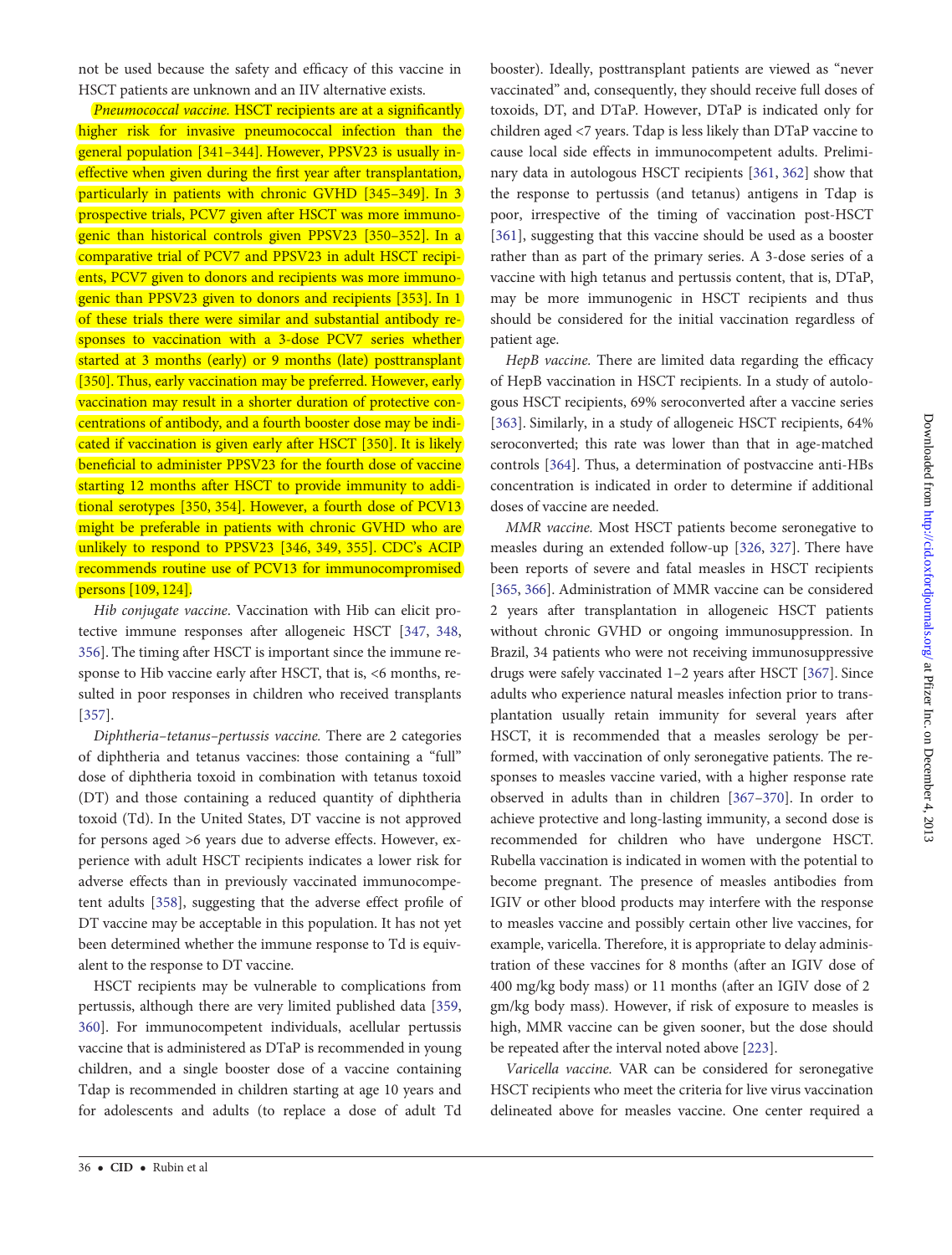CD4 T-lymphocyte count  $\geq$ 200 cell/mm<sup>3</sup> and documentation of a response to  $\geq$ 1 other vaccine as prerequisites for VAR administration [[85,](#page-45-0) [87,](#page-45-0) [371\]](#page-52-0). ZOS should not be administered as there are no data on safety or effectiveness.

Other vaccines. There are no data regarding vaccination of HSCT recipients with HPV vaccines. The use of BCG vaccine is contraindicated because it is a live bacterial vaccine with a potential risk of serious adverse effects. The same is true for live rotavirus vaccines that are licensed by the US Food and Drug Administration only for young infants.

Patients with chronic GVHD can mount responses to protein-based vaccines. The risk for exacerbation of GVHD is low based on experience in several hundred patients [\[325,](#page-51-0) [348,](#page-52-0) [350,](#page-52-0) [358](#page-52-0)]. However, vaccination with polysaccharide-based vaccines is often ineffective, and PCV13 is preferred over PPSV23 in patients with GVHD [\[349,](#page-52-0) [355](#page-52-0)]. Although there are no data, it might be reasonable to delay vaccination of patients treated with high doses of corticosteroids or recent therapy with immunosuppressive monoclonal antibodies such as rituximab or alemtuzumab because the antibody response may be low. Live vaccines are not recommended because their safety is not assured given the immunosuppression of GVHD and its therapy.

# RECOMMENDATIONS FOR VACCINATION OF SOLID ORGAN TRANSPLANT RECIPIENTS

XIX. For Adult and Child Solid Organ Transplant Candidates and Living Donors, Which Vaccines Should Be Administered During Pretransplant Evaluation?

## Recommendations (Table [5](#page-15-0))

- 88. Living donors should be current with vaccines based on age, vaccination history, and exposure history according to the CDC annual schedule (strong, high); MMR, MMRV, VAR, and ZOS vaccine administration should be avoided within 4 weeks of organ donation (weak, very low). Vaccination of donors solely for the recipient's benefit is generally not recommended (weak, low).
- 89. Adults and children with chronic or end-stage kidney, liver, heart, or lung disease, including solid organ transplant (SOT) candidates, should receive all age-, exposure history-, and immune status-appropriate vaccines based on the CDC annual schedule for immunocompetent persons (strong, moderate).
- 91. Adult SOT candidates; adults with end-stage kidney disease; and pediatric patients who are SOT candidates; are aged <6 years and have end-stage kidney, heart, or lung disease; or are aged 6–18 years and have end-stage kidney disease should receive PCV13 as in recommendations 27a-c (strong, very low).
- 92. Adults and children aged  $\geq$ 2 years who are SOT candidates or have end-stage kidney disease should receive PPSV23 if they have not received a dose within 5 years and have not received 2 lifetime doses (strong, moderate). Patients with end-stage kidney disease should receive 2 lifetime doses 5 years apart (strong, low). Adults and children aged ≥2 years with end-stage heart or lung disease as well as adults with chronic liver disease, including cirrhosis, should receive a dose of PPSV23 if they have never received a dose (strong, low). When both PCV13 and PPSV23 are indicated, PCV13 should be completed 8 weeks prior to PPSV23 (strong, moderate).
- Anti-HBs–negative SOT candidates should receive the HepB vaccine series (strong, moderate) and, if on hemodialysis and aged  $\geq$ 20 years, they should receive the high-dose (40 µg) HepB vaccine series (strong, moderate). If a postvaccination anti-HBs concentration of ≥10 mIU/mL is not attained, a second 3-dose series of HepB vaccine (strong, low; alternative: 1 dose of HepB vaccine after which anti-HBs is tested<sup>\*</sup>) should be administered, using standard dose (strong, moderate) or high dose\* for children (weak, low) and high dose for adolescents<sup>\*</sup> and adults (strong, low). HepA-unvaccinated, -undervaccinated, or -seronegative SOT candidates ( particularly liver transplant candidates) aged 12–23 months (strong, moderate) and  $\geq$ 2 years (strong, moderate) should receive a HepA vaccine series.
- 93. Combined HepA–HepB vaccine can be used for SOT candidates aged  $\geq$ 12 years of age<sup>\*</sup> in whom both vaccines are indicated (strong, moderate).
- 94. The HPV vaccine series should be administered to SOT candidates aged 11–26 years (strong, low-moderate).
- 95. SOT candidates aged 6–11 months can receive MMR vaccine if they are not receiving immunosuppression and if transplantation is not anticipated within 4 weeks (weak, very low). If transplantation is delayed (and the child is not receiving immunosuppression), the MMR vaccine should be repeated at 12 months (strong, moderate).
- 96. The VAR should be administered to SOT candidates without evidence of varicella immunity (as defined in recommendation 16) if they are not receiving immunosuppression and if transplantation is not anticipated within 4 weeks (strong, moderate). The VAR can be administered to varicella-naive SOT candidates aged 6–11 months who are not immunosuppressed provided the timing is  $\geq 4$  weeks prior to transplant (weak, very low).\* Optimally, 2 doses should be administered ≥3 months apart (strong, low).
- 97. SOT candidates aged ≥60 years (strong, moderate) and varicella-positive candidates (as defined in recommendation 22) aged 50-59 years (weak, low)\* who are not severely immunocompromised should receive ZOS if transplantation is not anticipated within 4 weeks.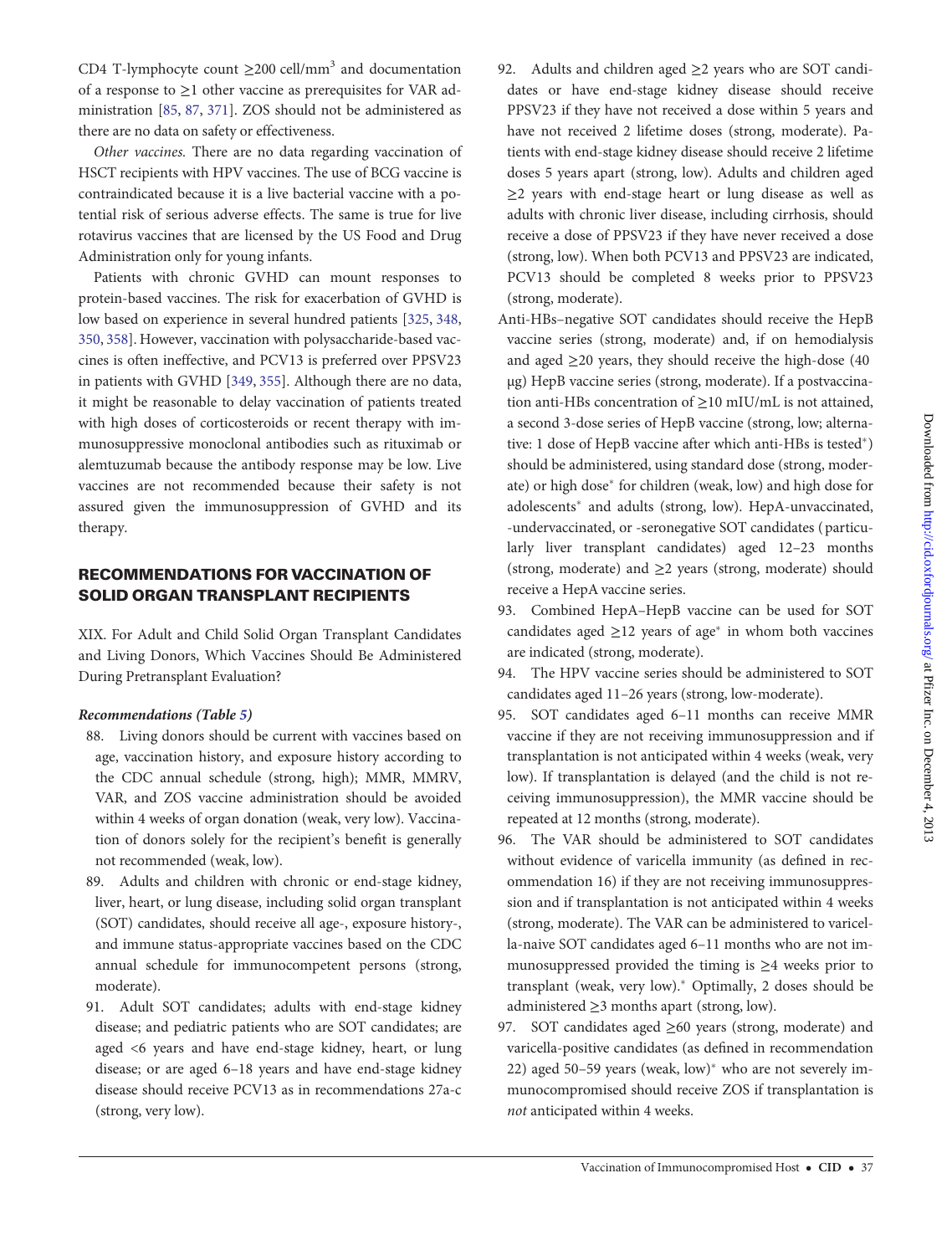# Evidence Summary

SOT candidates should receive indicated vaccinations prior to transplantation, preferably early in their disease [\[372](#page-52-0)–[374](#page-52-0)]. Live vaccines are generally not administered just prior to or posttransplant. Vaccination guidelines for SOT candidates and recipients have been published [[373](#page-52-0), [374](#page-52-0)], including information on travel-related vaccines [\[375\]](#page-52-0) and the 2009 pandemic influenza A (H1N1) vaccine [\[376](#page-52-0)].

A standard vaccine series should be given to pediatric SOT candidates with the aim of completing the primary series and booster doses prior to transplantation [\[1,](#page-43-0) [377](#page-53-0)]. Vaccinated children with chronic renal failure had serum antibodies against measles, mumps, rubella, varicella, HepB, H. influenzae type b, and S. pneumoniae in 1 study [\[378\]](#page-53-0). In another study [[379\]](#page-53-0), early MMR vaccination led to protective titers in 88% of infants with chronic renal failure. Practices for monitoring specific antibody titers vary [\[380](#page-53-0)]. It may be reasonable to monitor titers to some vaccine-preventable pathogens (eg, HepB) [[381](#page-53-0), [382\]](#page-53-0). However, except for annual monitoring of anti-HBs titers in hemodialysis patients and kidney recipients, there is no consensus on the interpretation of results or the implications for revaccination.

Because influenza can be severe in patients with end-stage organ disease, annual vaccination with IIV is recommended for all transplantation candidates or recipients aged  $\geq$ 6 months [\[373,](#page-52-0) [376](#page-52-0), [383\]](#page-53-0).

Patients awaiting transplant are at increased risk for invasive pneumococcal disease. CDC's ACIP recommends routine use of PCV13 for immunocompromised persons, including those who have had a SOT [\[109,](#page-46-0) [124](#page-46-0)]. Protective titers can be attained after pneumococcal polysaccharide vaccination in most patients [[384,](#page-53-0) [385](#page-53-0)], although these titers can wane within 2 years [\[386](#page-53-0)]. Because most adults have protective titers to Hib, pretransplant Hib vaccination of adults is unnecessary. In addition, adult patients who require splenectomy should receive MCV4.

Fewer than 50% of patients with chronic kidney disease have protective titers against tetanus [[387](#page-53-0)]. Five years after Td booster vaccination of a cohort of hemodialysis patients, 71% had protective antibody levels to tetanus, but only 32% had protective titers to diphtheria [[387\]](#page-53-0). Tdap vaccination has not been studied in this population.

HepB can be transmitted via HBsAg-positive or HBsAg-negative/anti-HBc–positive donors [\[388,](#page-53-0) [389\]](#page-53-0), blood transfusions, and, rarely, nosocomial outbreaks. HepB vaccination is less effective in patients on hemodialysis than in patients at an earlier stage of renal disease [\[390,](#page-53-0) [391](#page-53-0)]. Hemodialysis guidelines [[56](#page-44-0)] recommend high-dose vaccine (ie, 40 µg), testing anti-HBs levels 1 to 2 months after the last dose of the vaccine series and also annually, as well as revaccination if anti-HBs levels are <10 mIU/mL.

HepB vaccination is also less effective in patients with endstage liver disease [\[372](#page-52-0), [392,](#page-53-0) [393\]](#page-53-0). Vaccination strategies include enhanced-potency vaccine, accelerated schedules (if transplant is imminent), and adjuvants [\[394](#page-53-0), [395\]](#page-53-0). Seroconversion was better after repeated high-dose (80 μg) vaccine administration in nonresponders in 1 study [\[396](#page-53-0)]. Despite a report of immunity transfer from vaccinated living liver donors [[397\]](#page-53-0), HepB vaccination of these donors is not recommended.

Vaccination of SOT candidates with HepA vaccine is important because this vaccine can cause fulminant hepatitis in patients with underlying liver disease, particularly HepC. Patients with chronic liver disease respond to HepA vaccine, although at lower rates than do immunocompetent individuals [[398](#page-53-0), [399\]](#page-53-0). Vaccination before liver disease becomes advanced is likely to be more effective [\[400](#page-53-0)]. Combined HepA–HepB vaccine is useful in pretransplant vaccination.

Transplant patients are at higher risk for HPV-related genital warts, cervical cancer, and other anogenital malignancies. Data are awaited on efficacy of pretransplant vaccination in prevention of posttransplant HPV infection.

Live vaccines. The risk of posttransplant disease from pretransplant administration of live vaccines such as VAR, MMR, or ZOS vaccines has not been completely defined. A waiting period of 4 weeks was chosen based, in part, on the outer range of risk for developing skin lesions postvaccination for most patients. Many patients receive posttransplant chemoprophylaxis for herpes simplex and cytomegalovirus infections that is active against VZV, which helps prevent infection but also reduces vaccine efficacy. Most transplant centers will not administer live vaccines to candidates scheduled for transplant within 3 to 4 weeks; however, more data are needed to determine the optimal timing of vaccination.

Rotavirus vaccines should be administered to pretransplant infants starting at age 2 months (6 weeks is acceptable) with completion of the series by age 8 months. Although viral shedding can occur for ≥15 days after administration, it is unknown whether adverse consequences will result if transplantation occurs shortly after vaccination (Table [5](#page-15-0)).

VAR should be considered in SOT candidates because of disease severity after transplantation [[71\]](#page-45-0). Fewer than 5% of adult renal transplant candidates were varicella-seronegative [\[401\]](#page-53-0). Children with nephrotic syndrome in remission who were not significantly immunosuppressed were safely vaccinated [\[82](#page-45-0)], but long-term efficacy remains unknown. VAR was safely administered to uremic children, including those awaiting transplantation [\[17](#page-43-0), [402](#page-53-0)–[404](#page-53-0)], and to 11 adults awaiting renal transplantation [[401](#page-53-0)]. Almost all pediatric vaccinees seroconverted after 2 doses, and VZV antibody persisted in 75%– 100% for ≥2 years after transplantation. The incidence of varicella in vaccinees was reduced by approximately 75% after transplantation compared with the incidence in unvaccinated renal transplant recipients; the severity of illness was generally milder in vaccinees who developed varicella. VAR was safe and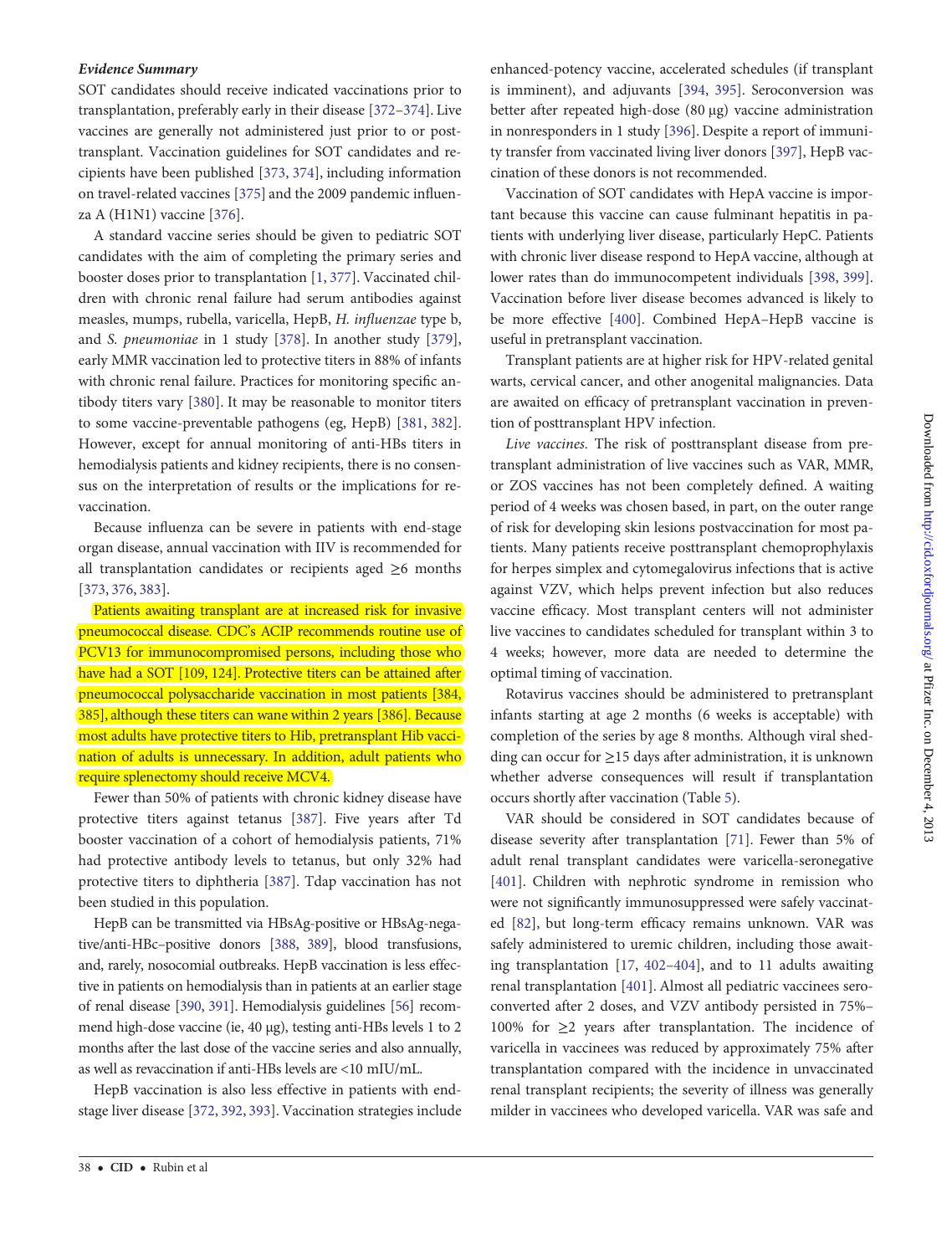effective in 704 pediatric renal transplant candidates [\[17](#page-43-0), [402\]](#page-53-0), with 42% retaining VZV antibodies >10 years posttransplant [\[402\]](#page-53-0). Vaccinated patients had a lower risk for varicella posttransplant, less severe disease, and less HZ than unvaccinated patients [\[402\]](#page-53-0). Pediatric liver transplantation candidates had a seroconversion rate of 95% in 1 study [\[16\]](#page-43-0), but only 3 of 11 seroconverted in another study [[405](#page-53-0)]. Varicella vaccination of 29 children with chronic liver disease who were not receiving immunosuppressive medication resulted in seroconversion, although antibody levels were lower than in immunocompetent children [\[406\]](#page-53-0). Some authors recommend monitoring varicella titers and administering a third dose pretransplant if titers wane [[407](#page-53-0)], However, commercially available assays exhibit poor sensitivity for detection of VAR-induced antibodies.

ZOS should be administered to pretransplant candidates who meet ACIP-defined criteria (aged ≥60 years and not severely immunosuppressed) or are aged 50–59 years, are varicella-positive (defined in recommendation 22), and not severely immunocompromised if transplantation is not expected within 4 weeks [\[10](#page-43-0)]. This recommendation is based on posttransplant morbidity of zoster rather than evidence of ZOS efficacy in this setting.

XX. Which Vaccines Should Be Administered to SOT Recipients?

## Recommendations

- 98. Vaccination should be withheld from SOT recipients during intensified immunosuppression, including the first 2-month posttransplant period, because of the likelihood of inadequate response (strong, low). However, IIV can be administered  $\geq 1$  month after transplant during a community influenza outbreak (weak, very low).
- 99. Standard age-appropriate inactivated vaccine series should be administered 2 to 6 months after SOT based on the CDC annual schedule (strong, low to moderate), including IIV (strong, moderate; Table [5](#page-15-0)).
- 100. PCV13 should be administered 2 to 6 months after SOT if not administered before SOT, with the timing based on the patient's degree of immunosuppression, as described in recommendations 27a–c (strong, very low to moderate; Table [5](#page-15-0)).
- 101. For SOT patients aged ≥2 years, 1 dose of PPSV23 should be administered 2 to 6 months after SOT, with the timing based on the patient's degree of immunosuppression, and ≥8 weeks after indicated doses of PCV13, if not given within 5 years and if the patient has received no more than 1 previous lifetime dose (strong, moderate).
- 102. HepB vaccine should be considered for chronic HepBinfected recipients 2 to 6 months after liver transplant in an attempt to eliminate the lifelong requirement for HepB immune globulin (HBIG; weak, low).
- 103. MMR vaccine and VAR should generally not be administered to SOT recipients because of insufficient safety and effectiveness data (strong, low), except for varicella in children without evidence of immunity (as defined in recommendation 15) who are renal or liver transplant recipients, are receiving minimal or no immunosuppression, and have no recent graft rejection (weak, moderate).
- 104. Vaccination should not be withheld because of concern about transplant organ rejection (strong, moderate).

#### Evidence Summary

The optimal time to begin vaccination after transplant is not defined, but many centers wait ≥2 months to avoid high doses of antirejection medications that would impede seroconversion. The degree of immunosuppression varies by patient, and some patients may not mount adequate vaccine responses at 2 months posttransplant. An exception may be administration of IIV 1 month after SOT during a community outbreak of influenza based on expert opinion [[376\]](#page-52-0).

Influenza can cause severe illness in SOT patients [\[276,](#page-50-0) [383\]](#page-53-0). Seroconversion has varied by vaccine and among transplant types [\[103,](#page-45-0) [104](#page-45-0), [408](#page-53-0)–[419](#page-54-0)]. Efficacy and effectiveness have varied by epidemic strain and between influenza A and B virus types and influenza A subtypes [[103](#page-45-0), [104\]](#page-45-0), as well as by immunosuppressive regimen (eg, mycophenolate mofetil) or recent rejection [\[409](#page-53-0), [416](#page-53-0), [419](#page-54-0), [420](#page-54-0)]. Some studies have noted increased responses with repeat doses of influenza vaccine [[410](#page-53-0)]. Effectiveness of influenza vaccine was demonstrated against influenza-like illness in 29% and 33% of heart recipients who received 1 of 2 influenza vaccines compared with 63% of control unvaccinated heart transplant recipients [\[413](#page-53-0)]. In 2 studies, cellular immune responses to influenza vaccine were impaired [\[415,](#page-53-0) [421\]](#page-54-0). In a recent study of 51 730 adult renal transplant recipients, influenza vaccination in the first posttransplant year was associated with lower risks of allograft loss and death [[422\]](#page-54-0). A recent randomized controlled trial of high-dose intradermal (15 µg) vs standard-dose intramuscular influenza vaccine in organ transplant recipients found no significant differences in response, suggesting that the intradermal vaccine may be an acceptable alternative [\[423\]](#page-54-0).

ACIP recommends PCV13 for adults and children with a SOT and PPSV23 for adults and children aged  $\geq$ 2 years with a SOT [\[109](#page-46-0), [124\]](#page-46-0). Pneumococcal vaccination with PPSV23 is associated with seroconversion rates as high as 94% in some, but not all, studies [[411](#page-53-0), [424](#page-54-0)–[427](#page-54-0)]. In adult renal transplant patients, antibody levels and persistence after PCV7 were not superior compared with the levels and persistence in those receiving PPSV23 [\[427](#page-54-0), [428\]](#page-54-0). Adult liver recipients did not have an enhanced response to PPSV23 after a prior dose of PCV7 ("prime-boost" strategy), and the authors concluded that 1 PPSV23 dose remains the standard for posttransplant recipients [\[429\]](#page-54-0).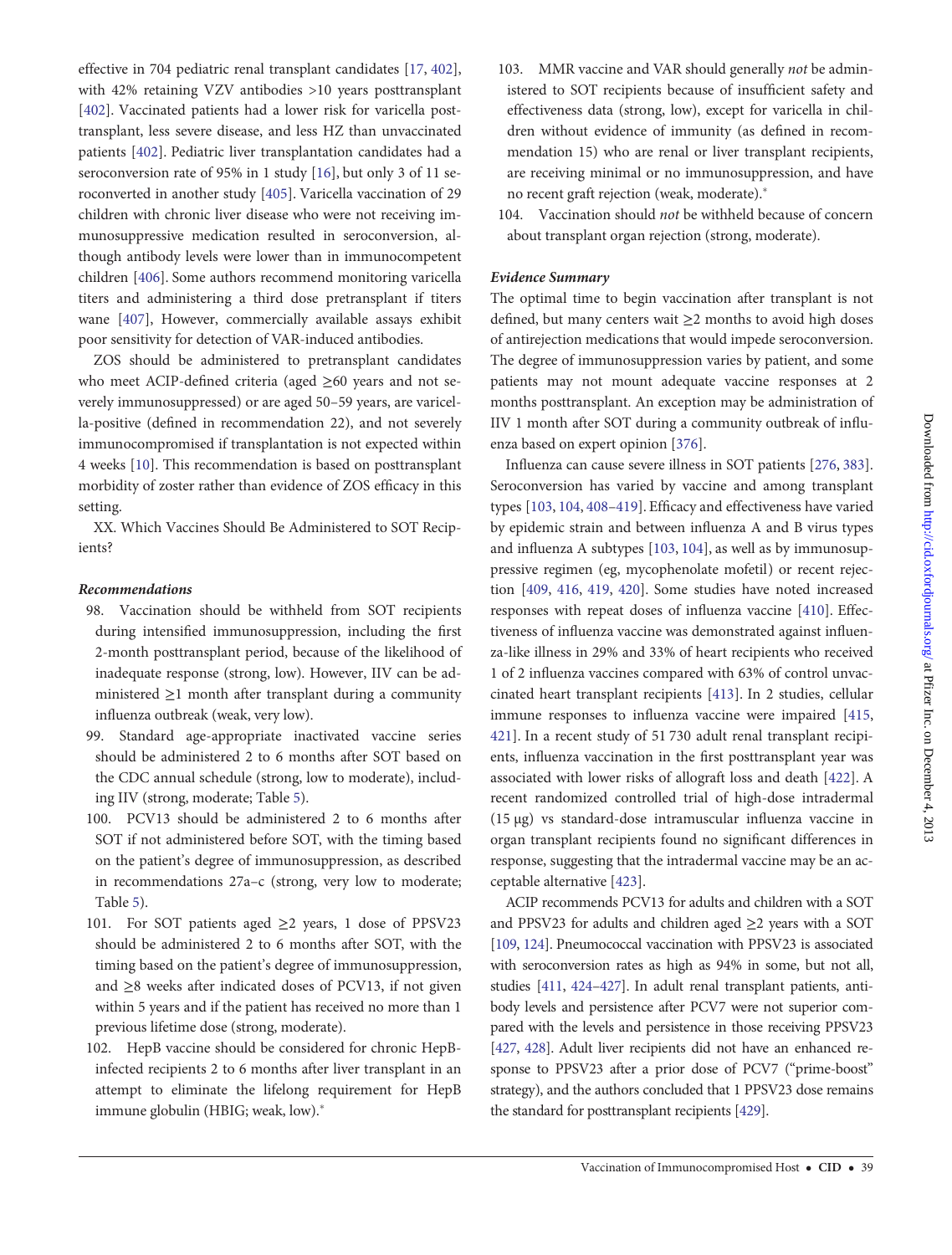Two doses of PCV7 raised serotype-specific antibody after the first dose of PCV7 in pediatric SOT recipients, although at lower titers than in controls; antibody levels did not rise further after the second PCV7 dose or when a subsequent dose of PPSV23 was administered [[430\]](#page-54-0). Barton et al studied the administration of 3 doses of PCV7 followed by PPSV23 in pediatric SOT recipients [\[431](#page-54-0)]. Mean concentrations increased 2-fold in all organ groups after 2 doses of PCV7; however, heart and lung recipients appeared to benefit from the third PCV7 dose. PPSV23 resulted in significantly higher antibody titers to some PCV7 serotypes [[431\]](#page-54-0). Booster vaccination with Td produced good responses in pediatric renal transplant recipients [\[432](#page-54-0)].

HepB vaccination in pediatric liver recipients showed a 70% seroconversion rate, with another 50% of nonresponders converting after additional booster and double doses [\[433\]](#page-54-0). Responses were superior in children receiving monotherapy rather than combination therapy for immunosuppression [\[433\]](#page-54-0). To eliminate the requirement for long-term therapy with costly HBIG after liver transplantation for HepB, some centers have vaccinated these recipients. However, seroconversions occurred in a small proportion of patients using standard or highdose HepB vaccine [[434](#page-54-0), [435\]](#page-54-0). Some anti-HBs–positive liver recipients transplanted for diseases other than HepB infection lost their protective titers posttransplant [\[394](#page-53-0)].

Some liver recipients who were seropositive for HepA pretransplant became seronegative posttransplant [[436\]](#page-54-0). Vaccination with a 2-dose HepA vaccine series was well tolerated in 37 liver transplant recipients, but only 26% of the recipients were seropositive at 7 months postvaccination [[399](#page-53-0)]. In another study, satisfactory seroconversion rates in renal and liver recipients were followed by a rapid decline in HepA antibody titers [\[437\]](#page-54-0).

There are no published data on the immunogenicity of HPV vaccine in SOT recipients. SOT recipients have significant morbidity from HPV warts [\[438](#page-54-0)]; therefore, HPV4 vaccine is preferred over HPV2 vaccine in this population.

Varicella-related safety after transplant was shown in a small series of pediatric liver, renal, and intestine transplant recipients [[16](#page-43-0)–[18,](#page-43-0) [439](#page-54-0)]. In contrast, significant disease was reported after inadvertent administration of VAR to transplant recipients [\[74](#page-45-0), [440](#page-54-0)]. In a recent report of vaccination of 36 pediatric liver recipients with VAR in which the vaccine was administered a median of 3.0 years posttransplant, vaccination was found to be safe and seroprotective [\[441\]](#page-54-0). No data exist on the safety of rotavirus vaccine posttransplant.

Case reports and small series have raised the question of whether vaccines trigger allograft rejection [[417](#page-53-0)]; virtually all larger studies found no excess rejection or clinically significant allograft dysfunction after vaccinations [[408,](#page-53-0) [409](#page-53-0), [411](#page-53-0)–[413](#page-53-0), [418,](#page-54-0) [442](#page-54-0)–[444](#page-54-0), [407\]](#page-53-0). One study of 3601 heart transplant recipients at multiple centers found no vaccine-related differences in the incidence or seasonality of rejection [\[444,](#page-54-0) [407\]](#page-53-0). Kimball et al found that influenza vaccination did not lead to anti-HLA alloantibodies nor increased frequency of rejection in heart recipients [\[443](#page-54-0)]. A recent study involving 17 kidney and lung transplant recipients demonstrated augmentation of cellular alloimmunity after influenza vaccination. However, the clinical implications are unclear [[445\]](#page-54-0). A study of >50 000 adult renal transplant recipients showed no deleterious effect with vaccination. Importantly, influenza vaccination during the first year after transplantation was associated with decreased risks of allograft loss and death [\[422](#page-54-0)].

# RECOMMENDATIONS FOR VACCINATION OF PATIENTS WITH CHRONIC INFLAMMATORY DISEASES ON IMMUNOSUPPRESSIVE MEDICATIONS

Patients with chronic inflammatory diseases (including immune-mediated and autoimmune diseases) are often treated with immunosuppressive drugs, as single agents or in combination, for long periods of time. Initiation of immunosuppression should not be delayed to facilitate vaccination if immediate treatment is needed.

XXI. Which Vaccines Should Be Administered to Patients With Chronic Inflammatory Diseases Maintained on Immunosuppressive Therapies?

#### Recommendation (Table [6\)](#page-16-0)

- 105. Inactivated vaccines, including IIV, should be administered to patients with chronic inflammatory illness treated (strong, low-moderate) or about to be treated (strong, moderate) with immunosuppressive agents as for immunocompetent persons based on the CDC annual schedule.
- 106. PCV13 should be administered to adults and children with a chronic inflammatory illness that is being treated with immunosuppression as described in the standard schedule for children and in recommendations 27a–c (strong, very low-moderate; Table [6\)](#page-16-0).
- 107. PPSV23 should be administered to patients aged  $\geq$ 2 years with chronic inflammatory illnesses with planned initiation of immunosuppression (strong, low), low-level immunosuppression (strong, low), and high-level immunosuppression (strong, very low). Patients should receive PPSV23 ≥8 weeks after PCV13, and a second dose of PPSV23 should be given 5 years later (strong, low).
- 108. VAR should be administered to patients with chronic inflammatory diseases without evidence of varicella immunity (defined in recommendation 15; strong, moderate)  $\geq 4$ weeks prior to initiation of immunosuppression (strong, low) if treatment initiation can be safely delayed.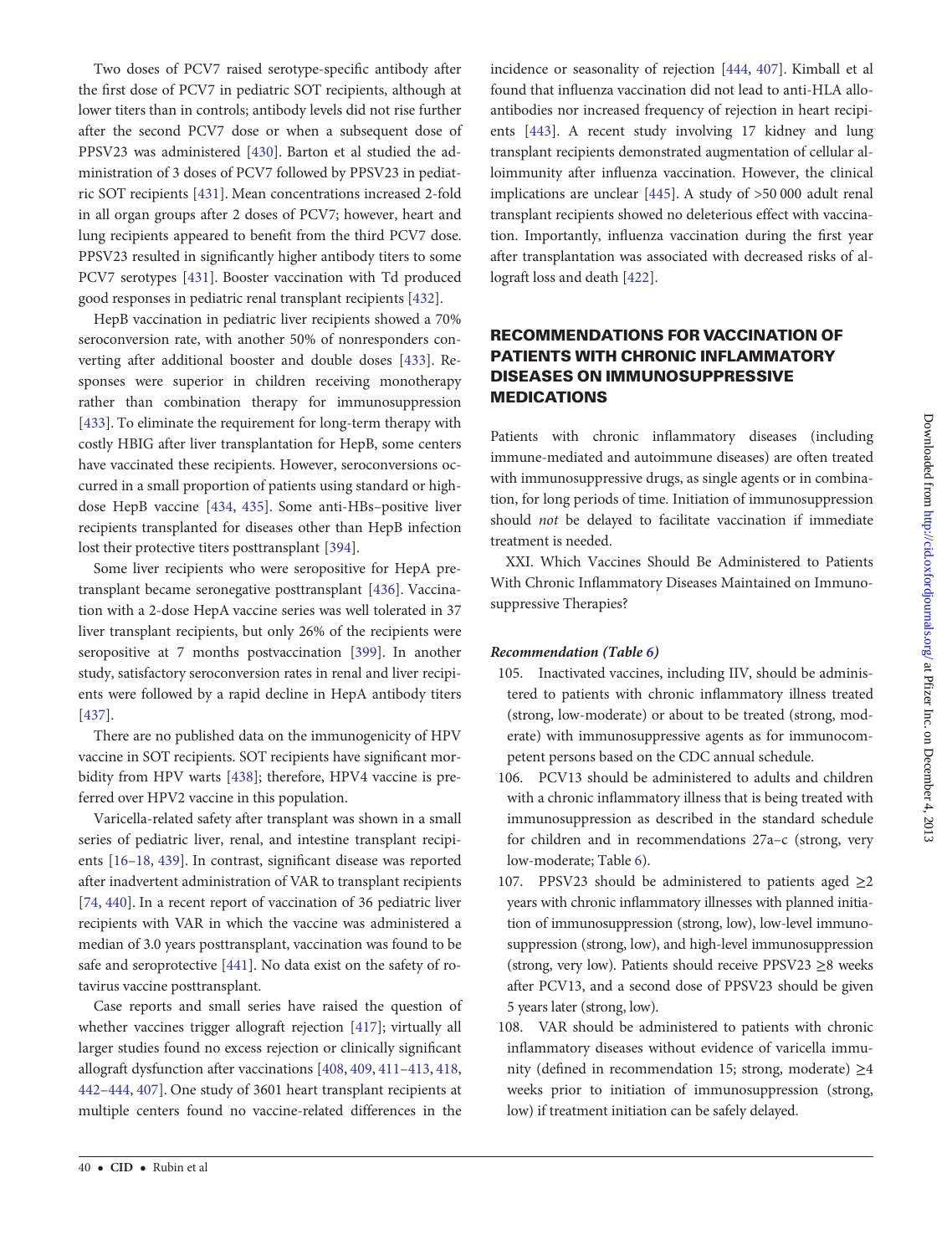- 109. VAR should be considered for patients without evidence of varicella immunity (defined in recommendation 15) being treated for chronic inflammatory diseases with long-term, low-level immunosuppression (weak, very low).
- 110. ZOS should be administered to patients with chronic inflammatory disorders who are aged ≥60 years prior to initiation of immunosuppression (strong, low) or being treated with low-dose immunosuppression (strong, very low) and those who are aged 50–59 years and varicella positive prior to initiation of immunosuppression (weak,  $low$ )\* or being treated with low-dose immunosuppression (weak, very low).
- 111. Other live vaccines should not be administered to patients with chronic inflammatory diseases on maintenance immunosuppression: LAIV (weak, very low), MMR vaccine in patients receiving low-level (weak, very low) and highlevel immunosuppression (weak, very low); and MMRV vaccine in patients receiving low-level (weak, very low) and high-level immunosuppression (strong, very low).
- 112. Other recommended vaccines, including IIV and HepB vaccine, should not be withheld because of concerns about exacerbation of chronic immune-mediated or inflammatory illness (strong, moderate).

#### Evidence Summary

Findings from 2 prospective trials of IIV in children with IBD [\[446,](#page-54-0) [447](#page-54-0)] suggest that IIV is safe and effective, although immunogenicity may be decreased in patients treated with TNF-α antibodies. In both studies, children receiving 6-mercaptopurine or azathioprine had seroprotection rates comparable to those of immunocompetent controls and nonimmunosuppressed IBD patients for all 3 strains in the vaccine. Children treated with TNF-α antibodies, however, had normal seroprotection rates to both type A vaccine strains but lower seroprotection and seroconversion rates to the type B vaccine strain. Vaccination was not associated with disease exacerbation. In 1 study, the overall coverage with inactivated vaccines, including IIV, in patients with IBD was low, indicating the need for more outreach and education for patients and medical providers [[4](#page-43-0)].

Uncontrolled studies of patients with rheumatic inflammatory chronic illnesses receiving disease-modifying drugs suggested an adequate immune response to IIV. In children with rheumatologic conditions receiving disease-modifying antirheumatic drugs, seroprotection rates to influenza vaccine ranged from 80% to 98% [\[448\]](#page-54-0). In adults with RA or SLE, IIV was safe and induced protective antibody concentrations in most patients. However, immunogenicity was reduced in patients receiving azathioprine, infliximab, or rituximab in some studies [\[100](#page-45-0), [101,](#page-45-0) [449](#page-54-0)–[452\]](#page-54-0). In addition, antibody response to vaccine was reduced in patients with RA who received rituximab compared to the response in immunocompetent persons or RA patients receiving MTX [[453](#page-54-0)]. Immunogenicity to

inactivated H1N1 influenza vaccine was reduced in patients with rheumatic diseases on various immunosuppressive regimens compared with immunogenicity in immunocompetent controls. Patients receiving tocilizumab, an anti–interleukin-6 receptor antibody, for treatment of RA or juvenile idiopathic arthritis had antibody responses to IIV that were similar to those of the comparator groups [\[454,](#page-54-0) [455\]](#page-54-0). Patients tolerated IIV without serious adverse effects or disease flare [[456](#page-54-0)–[458\]](#page-54-0).

There are few studies of inactivated vaccines other than IIV in chronic inflammatory disease populations treated with immunosuppression. In adults, responses to PPSV23 were similar among patients with RA treated with TNF- $\alpha$  blockers and immunocompetent controls [\[459](#page-54-0)]. However, patients with RA and psoriatic arthritis treated with MTX had reduced responses regardless of anti–TNF-α treatment [[459](#page-54-0)–[461\]](#page-55-0), and patients receiving rituximab had reduced responses [[462](#page-55-0)]. RA patients treated with rituximab and MTX had decreased antibody response to PPSV23 compared with RA patients on MTX alone; however, both groups had similar responses to tetanus toxoid [\[462\]](#page-55-0). Antibody response to PPSV23 in 190 adults with RA was not adversely affected by treatment with tocilizumab [\[463\]](#page-55-0). Antibody response to some PCV7 serotypes was decreased in 31 pediatric patients with juvenile rheumatic diseases on anti– TNF- $\alpha$  therapy compared with the response in immunocompetent controls [\[464\]](#page-55-0). CDC's ACIP recommends routine use of PCV13 for immunocompromised persons including those receiving immunosuppressive medications [\[109,](#page-46-0) [124](#page-46-0)]. Immune responses to MCV4 were good irrespective of degree of immunosuppression in 234 children and young adults with juvenile idiopathic arthritis in a multicenter open-label study [[465\]](#page-55-0). HepB vaccine was safe and induced an immune response in most of 44 RA patients in a prospective study [\[466\]](#page-55-0).

Protection against varicella is important because of the potential severity of varicella infection. Unfortunately, published data on varicella vaccination in this population are limited [[93\]](#page-45-0) (see Varicella section).

Although no studies have been published on zoster vaccination in patients receiving immunosuppression, ACIP has concluded that vaccination is safe in adults receiving ≤20 mg per day of prednisone or other low-level immunosuppression [\[10\]](#page-43-0). An expert panel of the American College of Rheumatology endorsed these recommendations [\[467\]](#page-55-0) and stated "until more research becomes available it may be advisable to avoid zoster in patients actively receiving TNFα inhibitors." Zoster vaccination could be considered prior to initiation of immunosuppression for patients aged 13–49 years with a chronic immune-mediated or inflammatory disorder who have a history of varicella or who are seropositive despite no previous varicella vaccination; however, safety and effectiveness data are lacking. MMR revaccination of patients with juvenile idiopathic arthritis resulted in a good immune response to all 3 viruses without serious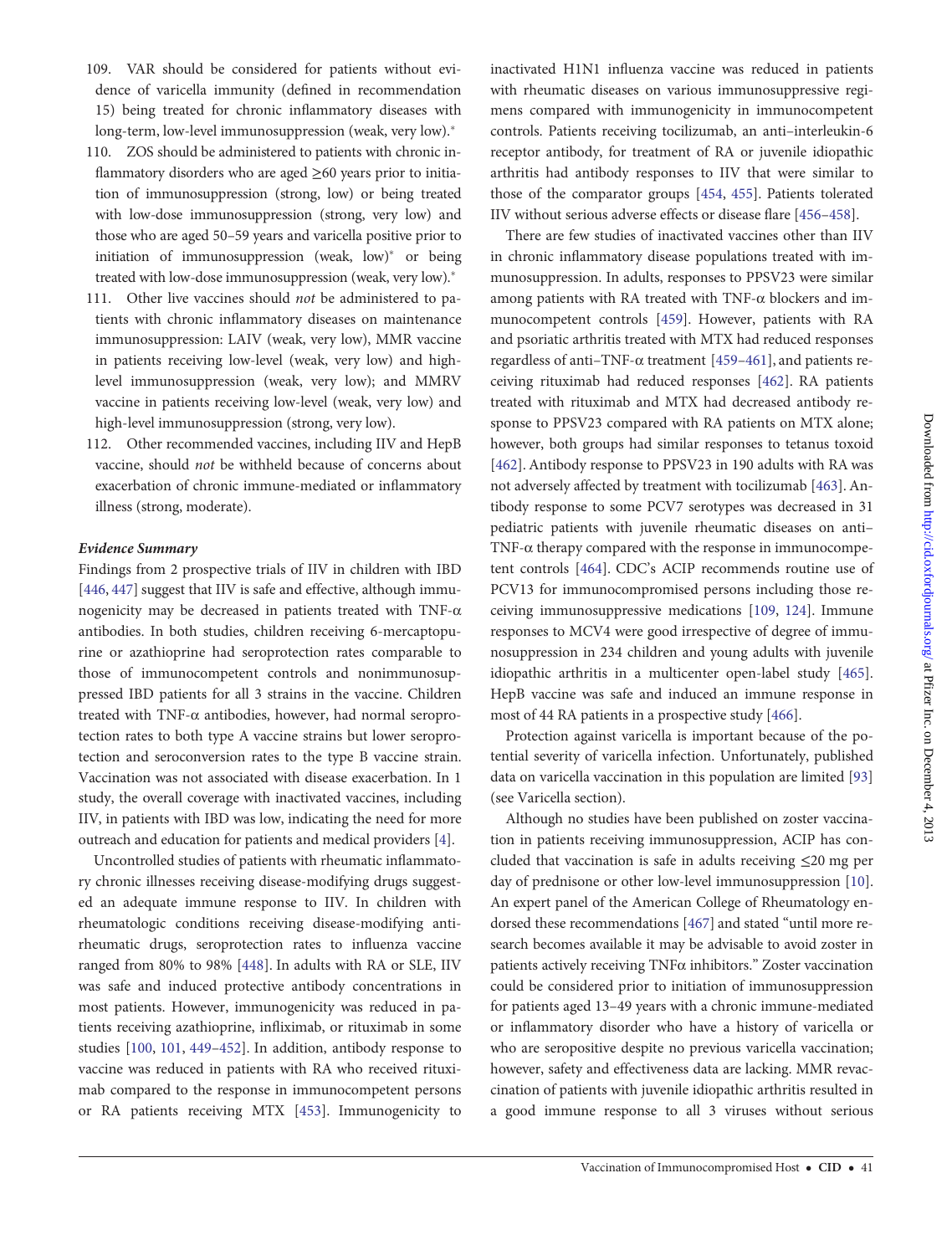adverse effects despite continued therapy with MTX or recent therapy with etanercept or anakinra [\[468,](#page-55-0) [469\]](#page-55-0). However, data are lacking on the safety of primary MMR vaccination and vaccination with other live vaccines in this population.

Exacerbations of autoimmune disease temporally related to influenza vaccination have been reported, yet prospective controlled trials do not support a cause-and-effect relationship (see "Safety of Vaccination of Immunocompromised Patients"). Specifically, influenza vaccination did not increase disease activity in patients with SLE or RA [\[100,](#page-45-0) [101,](#page-45-0) [451,](#page-54-0) [453](#page-54-0), [470](#page-55-0)–[472\]](#page-55-0). HepB vaccination had no effect on disease activity in patients with SLE or RA [\[466](#page-55-0), [473\]](#page-55-0). Similarly, pneumococcal vaccination was not associated with worsening of clinical disease activity or laboratory measures of disease activity in patients with RA or SLE [[474](#page-55-0)]. MMR vaccination did not affect disease activity in patients with juvenile idiopathic arthritis [\[469](#page-55-0)]. An increase in disease relapses was observed in 7 patients with multiple sclerosis vaccinated with yellow fever vaccine [[69](#page-45-0)].

# RECOMMENDATIONS FOR VACCINATION OF PATIENTS WITH ASPLENIA OR SICKLE CELL DISEASES

XXII. Which Vaccines Should Be Administered to Asplenic Patients and Those With Sickle Cell Diseases?

## Recommendations (Table [7](#page-17-0))

- 113. Asplenic patients and those with sickle cell diseases should receive vaccines including PCV13 for children aged <2 years, as recommended routinely for immunocompetent persons based on the CDC annual schedule. No vaccine is contraindicated (strong, moderate) except LAIV (weak, very low).
- 114. PCV13 should be administered to asplenic patients and patients with sickle cell diseases aged ≥2 years based on the CDC annual schedule for children and in recommendations 27a–c (strong, very low-moderate).
- 115. PPSV23 should be administered to asplenic patients and patients with a sickle cell disease aged  $\geq$ 2 years (strong, low) with an interval of ≥8 weeks after PCV13, and a second dose of PPSV23 should be administered 5 years later (strong, low).
- 116. For PPSV23-naive patients aged  $\geq$ 2 years for whom a splenectomy is planned, PPSV23 should be administered  $\geq$ 2 weeks prior to surgery (and following indicated dose(s) of PCV13; strong, moderate) or  $\geq$ 2 weeks following surgery (weak, low).
- 117. One dose of Hib vaccine should be administered to unvaccinated persons aged ≥5 years who are asplenic or have a sickle cell disease (weak, low).
- 118. Meningococcal vaccine should be administered to patients aged ≥2 months who are asplenic or have a sickle cell disease (strong, low), as in recommendation 29. However,

MCV4-D should not be administered in patients aged <2 years because of a reduced antibody response to some pneumococcal serotypes when both MCV4 and PCV are administered simultaneously (strong, low). Revaccination with MCV4 (or MPSV4 for those aged >55 years who have not received MCV4) is recommended every 5 years (strong, low).

#### Evidence Summary

The rate of invasive pneumococcal disease caused by vaccine serotypes in children aged <5 years with sickle cell diseases fell by 93% after implementation of vaccination with PCV7 [[12\]](#page-43-0); however, some of this reduction may have been due to herd-type immunity. In children aged >2 years with sickle cell disease who were given 2 doses of PCV7 followed by a single dose of PPSV23, antibody levels to all serotypes in PCV7 were greater than in children given PPSV23 alone [\[475\]](#page-55-0). CDC's ACIP recommends routine use of PCV13 for asplenic patients [[109](#page-46-0), [124](#page-46-0)].

The optimal timing of PPSV23 vaccination is ≥2 weeks prior to splenectomy. If vaccination cannot be completed by this time, it should be performed ≥2 weeks following splenectomy because this timing results in higher antibody concentrations or opsonophagocytic titers compared with vaccination at a shorter interval before or after surgery [\[476](#page-55-0)–[478](#page-55-0)]. There are no similar data on the effect of timing of Hib, MCV4, or MPSV4 vaccination on serologic responses in patients undergoing splenectomy.

A study in children aged <5 years with sickle cell disease vaccinated with Hib vaccine demonstrated a safety and immunogenicity profile that was similar to that of controls [[479\]](#page-55-0). In a study of 23 patients aged 9–23 years who were splenectomized for Hodgkin disease, antibody response was less than in the control group, but most patients responded to vaccination [[480](#page-55-0)].

A lower antibody response to certain PCV13 serotypes was observed when infants were simultaneously vaccinated with PCV13 and MCV4-D. Therefore, MCV4-D should be administered ≥4 weeks after PCV13 [\[481,](#page-55-0) [482\]](#page-55-0). This was not observed when infants were simultaneously vaccinated with PCV7 and Hib-MenCY [[117\]](#page-46-0).

# RECOMMENDATIONS FOR VACCINATION OF PATIENTS WITH ANATOMIC BARRIER DEFECTS AT RISK FOR INFECTIONS WITH VACCINE-PREVENTABLE PATHOGENS

XXIII. Which Vaccinations Should Be Given to Individuals With Cochlear Implants or Congenital Dysplasias of the Inner Ear or Persistent CSF Communication With the Oropharynx or Nasopharynx?

## Recommendations (Table [7](#page-17-0))

119. Adults and children with profound deafness scheduled to receive a cochlear implant, congenital dysplasias of the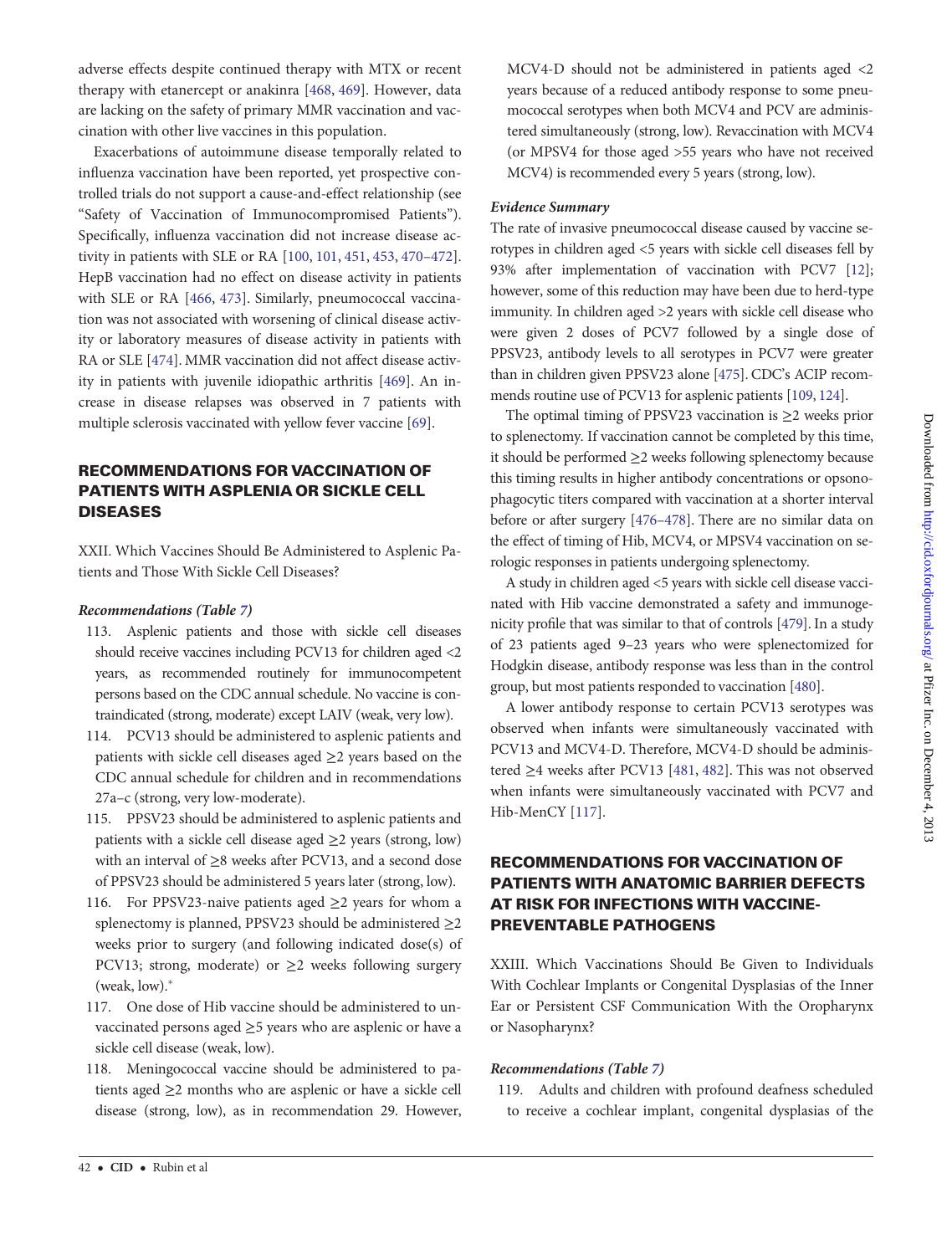inner ear, or persistent cerebrospinal fluid (CSF) communication with the oropharynx or nasopharynx should receive all vaccines recommended routinely for immunocompetent persons based on the CDC annual schedule. No vaccine is contraindicated (strong, moderate; Table [7](#page-17-0)).

- 120. Patients with a cochlear implant, profound deafness and scheduled to receive a cochlear implant, or persistent communications between the CSF and oropharynx or nasopharynx should receive PCV13 as described in the standard schedule for children and recommendations 27a–c (strong, low-moderate).
- 121. Patients aged ≥24 months with a cochlear implant, profound deafness and scheduled to receive a cochlear implant, or persistent communications between the CSF and oropharynx or nasopharynx should receive PPSV23, preferably ≥8 weeks after receipt of PCV13 (strong, moderate).
- 122. PCV13 and PPSV23 should be administered ≥2 weeks prior to cochlear implant surgery, if feasible (strong, low).

## Evidence Summary

The AAP policy statement includes recommendations for pneumococcal, Hib, and influenza vaccinations for children with cochlear implants [\[483\]](#page-55-0). CDC guidelines stress the importance of vaccination against S. pneumoniae for these patients. CDC's ACIP recommends routine use of PCV13 for adults and children with a cochlear implant [\[109,](#page-46-0) [124](#page-46-0)]. PCV13 has replaced PCV7, and no data are available regarding immunogenicity and safety of PCV13 in these patients. A second dose of PPSV23 can be considered for patients with a cochlear implant, profound deafness who are scheduled to receive a cochlear implant, or persistent CSF communication with the oropharynx or nasopharynx 5 years after the initial dose, although this is not recommended by the ACIP or AAP. The immunogenicity of PCV7 compared with PPSV23 was evaluated in a prospective study of 174 patients with cochlear implants [\[484\]](#page-55-0). For children aged 2–5 years, PCV7 was more immunogenic than PPSV23. A review of invasive pneumococcal disease in children aged 24–59 months at high risk of pneumococcal disease revealed 31 cases. Four (13%) were caused by serotypes covered in PPSV23 but not in PCV13, indicating the importance of PPSV23 in this patient population; however, 44% were caused by serotypes not covered by either vaccine [[124](#page-46-0)].

# FUTURE DIRECTIONS AND GAPS IN KNOWLEDGE IN VACCINATION OF IMMUNOCOMPROMISED PATIENTS

Listed below are areas that warrant future investigation. General

a) Understanding the basic aspects of vaccines in various categories of immunocompromised patients, including the epidemiology of vaccine-preventable infections, mediators of vaccine protection and adverse effects of vaccines, and effects of vaccines that contain new adjuvants on vaccine protection and adverse effects of vaccines.

- b) Establishment of a registry of immunocompromised vaccine recipients, particularly those receiving live vaccines, to provide additional safety data.
- c) Uptake of IIV and other vaccines offered by subspecialists compared with primary care providers and other strategies to increase vaccine uptake in immunocompromised patients.
- d) Transmission of LAIV and rotavirus vaccine to immunocompromised patients.
- e) Efficacy and safety of zoster vaccination in:

1. Patients aged  $\geq 60$  years and <60 years with planned immunosuppression that increases the risk for zoster,

- 2. Patients receiving low-level immunosuppression,
- 3. Patients with HIV infection,

4. Patients with chronic inflammatory disorders who are receiving severe immunosuppression (eg, tocilizumab anti–IL-6 receptor antibody) or cyclophosphamide,

5. Immunocompromised populations whose varicella immunity was induced by varicella rather than infection from wild-type virus, and

6. Efficacy of pretransplant zoster vaccination in order to prevent posttransplant zoster in SOT candidates.

**HIV** 

- f) Optimal time to initiate vaccination after starting cART for HIV infection.
- g) HepB vaccination of HIV-infected persons who are anti-HBs negative but anti-HBc positive (eg, no vaccination or 3 dose series or single dose followed by anti-HBs testing 2 weeks later).
- h) Indications for and effect of revaccination of patients vaccinated prior to initiating cART.

## Malignancy

i) Safety, immunogenicity, and efficacy of vaccines in patients with malignancy treated with contemporary regimens (eg, immunogenicity and safety of acellular pertussis vaccines with low [ap] or high [aP] antigen content); safety, immunogenicity, and effectiveness of IIV including vaccines with adjuvants during intensive chemotherapy and initial months afterward; need for a routine booster dose after completing chemotherapy; optimal timing of inactivated and live vaccines after completing chemotherapy; and duration of impaired response to vaccines after regimens that include anti–B-cell antibodies).

#### HSCT/SOT

j) Safety and immunogenicity of single and multiple doses of DTaP or Tdap following HSCT.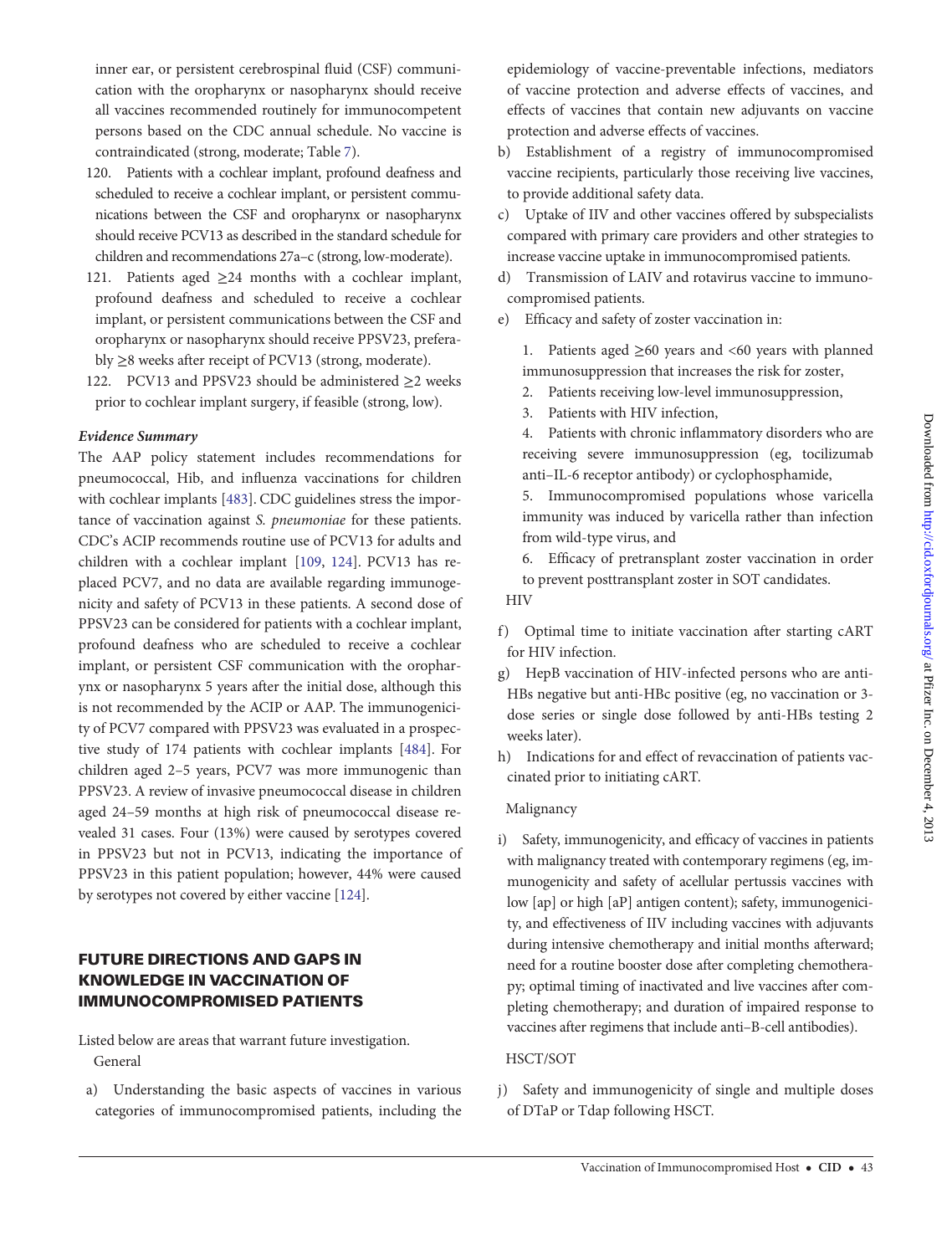# <span id="page-43-0"></span>k) Safety and immunogenicity of PCV13 in SOT candidates and recipients.

- l) Administration of HepB vaccine to chronic hepatitis B– infected liver recipients posttransplant to eliminate the lifelong requirement for HBIG, including optimal dose, number of doses, and role of adjuvants.
- m) Immunogenicity and safety of vaccines at various levels of immunosuppression, and efficacy of vaccines in preventing clinical disease in SOT patients.
- n) Optimal interval between live vaccination and transplantation, and optimal timing of vaccination after transplantation.

## Inflammatory Diseases

- o) Efficacy and safety of varicella vaccination in patients with chronic inflammatory diseases being treated with therapies that induce mild immunosuppression.
- p) Immunogenicity and safety of adjuvanted influenza vaccine in patients with chronic inflammatory diseases being treated with biologic agents such as anti-TNF antibodies.

## **Notes**

Acknowledgments. The Expert Panel expresses its gratitude to external reviewers Drs Mary Healy, Gregory Poland, and Jane Seward. The panel also thanks Vita Washington, Cindy Hamilton PharmD, ELS, and Genet Demisashi for their continued support throughout the guideline development process.

#### Financial support. The Infectious Diseases Society of America provided support for this guideline.

Potential conflicts of interest. The following list is a reflection of what has been reported to the IDSA. In order to provide thorough transparency, the IDSA requires full disclosure of all relationships, regardless of relevancy to the guideline topic. Evaluation of such relationships as potential conflicts of interest is determined by a review process that includes assessment by the SPGC chair, the SPGC liaison to the development panel, the Board of Directors liaison to the SPGC, and, if necessary, the Conflict of Interest Task Force of the board. This assessment of disclosed relationships for possible conflict of interest is based on the relative weight of the financial relationship (ie, monetary amount) and the relevance of the relationship (ie, the degree to which an association might reasonably be interpreted by an independent observer as related to the topic or recommendation of consideration). The reader of these guidelines should be mindful of this when the list of disclosures is reviewed. R. A. has served as a subinvestigator on clinical trials funded by ViroPharma, Roche, and the CDC. A. B. has served as a subinvestigator on clinical trials funded by Abbott, UCB, and Merck; served as a consultant to Dyax, Cubist, and Nutricia; received speaking fees from Merck; and received a writing honorarium from Up-To-Date, Inc. E. G. D. has served as a consultant with GlaxoSmithKline and received a grant from Pfizer. I. K. has received research funding from Amino Up Chemical. H. K. has received funding from Pfizer for a clinical trial. M. L. has served as a consultant for Merck, MedImmune, and GlaxoSmithKline; has received honoraria and patent license from Merck; is on an adjudication committee for GlaxoSmithKline; and participates in research studies with Sanofi Pasteur, GlaxoSmithKline, and Merck. P. L. has served as a consultant to ViroPharma, Vical, Clinigen, Astellas Pharma, and Pfizer; served as an investigator for ViroPharma, Astellas Pharma, Pfizer, and Merck; and chaired a Data and Safety Monitoring Board for AiCuris. No conflicts: G. A., L. R., S. D., M. T., L. S., and E. W. All other authors report no potential conflicts.

All authors have submitted the ICMJE Form for Disclosure of Potential Conflicts of Interest. Conflicts that the editors consider relevant to the content of the manuscript have been disclosed.

## References

- 1. Burroughs M, Moscona A. Immunization of pediatric solid organ transplant candidates and recipients. Clin Infect Dis 2000; 30:857–69.
- 2. Davies K, Woo P. Immunization in rheumatic diseases of childhood: an audit of the clinical practice of British Paediatric Rheumatology Group members and a review of the evidence. Rheumatology (Oxford) 2002; 41:937–41.
- 3. Bridges MJ, Coady D, Kelly CA, Hamilton J, Heycock C. Factors influencing uptake of influenza vaccination in patients with rheumatoid arthritis. Ann Rheum Dis 2003; 62:685.
- 4. Melmed GY, Ippoliti AF, Papadakis KA, et al. Patients with inflammatory bowel disease are at risk for vaccine-preventable illnesses. Am J Gastroenterol 2006; 101:1834–40.
- 5. Stratton K, Andrew F, Rusch E, Clayton E. Adverse effects of vaccines: evidence and causality. Washington, DC: The National Academies Press, 2012.
- 6. Field MJ, Lohr KN. Institute of Medicine committee to advise the Public Health Service on clinical practice guidelines (1990). Clinical practice guidelines: directions for a new program. Washington, DC: National Academy Press, 1990:52–77.
- 7. Guidelines for the Prevention and Treatment of Opportunistic Infections in HIV-Exposed and HIV-Infected Children. [http://aidsinfo.nih.](http://aidsinfo.nih.gov/guidelines/html/5/pediatric-oi-prevention-and-treatment-guidelines/0) [gov/guidelines/html/5/pediatric-oi-prevention-and-treatment](http://aidsinfo.nih.gov/guidelines/html/5/pediatric-oi-prevention-and-treatment-guidelines/0)[guidelines/0.](http://aidsinfo.nih.gov/guidelines/html/5/pediatric-oi-prevention-and-treatment-guidelines/0) Accessed 8 November 2013.
- 8. Kaplan JE, Benson C, Holmes KH, Brooks JT, Pau A, Masur H. Guidelines for prevention and treatment of opportunistic infections in HIV-infected adults and adolescents: recommendations from CDC, the National Institutes of Health, and the HIV Medicine Association of the Infectious Diseases Society of America. MMWR Recomm Rep 2009; 58:229–35.
- 9. Guyatt GH, Oxman AD, Vist GE, et al. GRADE: an emerging consensus on rating quality of evidence and strength of recommendations. BMJ 2008; 336:924–6.
- 10. Harpaz R, Ortega-Sanchez IR, Seward JF. Prevention of herpes zoster: recommendations of the Advisory Committee on Immunization Practices (ACIP). MMWR Recomm Rep 2008; 57:1–30. ; quiz CE2–4.
- 11. No authors listed. General recommendations on immunization—recommendations of the Advisory Committee on Immunization Practices (ACIP). MMWR Recomm Rep 2011; 60:1–64.
- 12. Halasa NB, Shankar SM, Talbot TR, et al. Incidence of invasive pneumococcal disease among individuals with sickle cell disease before and after the introduction of the pneumococcal conjugate vaccine. Clin Infect Dis 2007; 44:1428–33.
- 13. Atashili J, Kalilani L, Adimora AA. Efficacy and clinical effectiveness of influenza vaccines in HIV-infected individuals: a meta-analysis. BMC Infect Dis 2006; 6:138.
- 14. Heijstek MW, Ott de Bruin LM, Bijl M, et al. EULAR recommendations for vaccination in paediatric patients with rheumatic diseases. Ann Rheum Dis 2011; 70:1704–12.
- 15. Tomblyn M, Chiller T, Einsele H, et al. Guidelines for preventing infectious complications among hematopoietic cell transplantation recipients: a global perspective. Biol Blood Marrow Transplant 2009; 15:1143–238.
- 16. Kano H, Mizuta K, Sakakihara Y, et al. Efficacy and safety of immunization for pre- and post-liver transplant children. Transplantation 2002; 74:543–50.
- 17. Zamora I, Simon JM, Da Silva ME, Piqueras AI. Attenuated varicella virus vaccine in children with renal transplants. Pediatr Nephrol 1994; 8:190–2.
- 18. Weinberg A, Horslen SP, Kaufman SS, et al. Safety and immunogenicity of varicella-zoster virus vaccine in pediatric liver and intestine transplant recipients. Am J Transplant 2006; 6:565–8.
- 19. Gershon AA, Steinberg SP, Gelb L, et al. Live attenuated varicella vaccine. Efficacy for children with leukemia in remission. JAMA 1984; 252:355–62.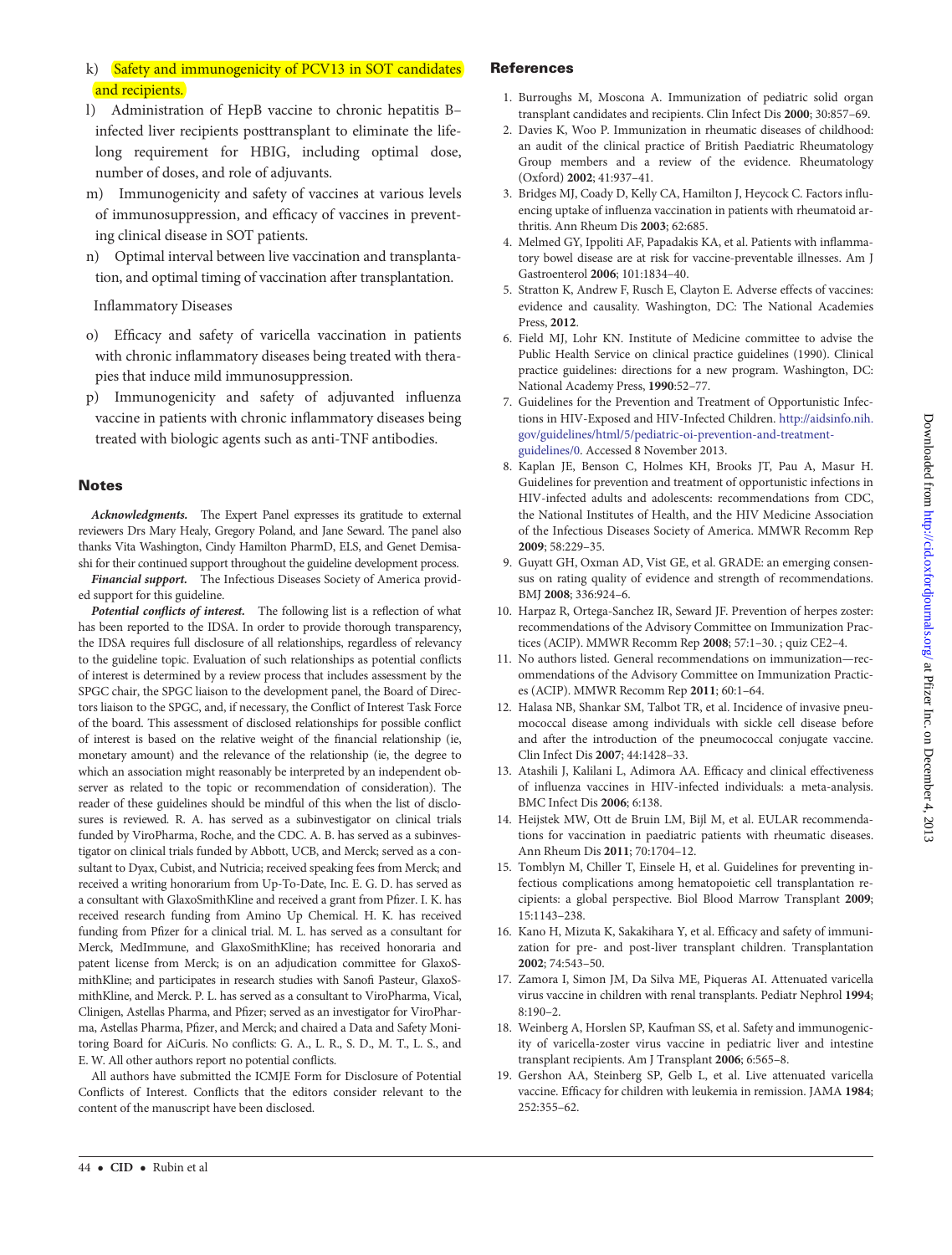- <span id="page-44-0"></span>21. Olin P, Hallander HO, Gustafsson L, Reizenstein E, Storsaeter J. How to make sense of pertussis immunogenicity data. Clin Infect Dis 2001; 33 (Suppl 4):S288–91.
- 22. Cherry JD, Gornbein J, Heininger U, Stehr K. A search for serologic correlates of immunity to Bordetella pertussis cough illnesses. Vaccine 1998; 16:1901–6.
- 23. Rubin LG. Anticapsular antibody requirements for protection against experimental Haemophilus influenzae type b bacteremia after splenectomy. Infect Immun 1988; 56:984–6.
- 24. Hosea SW, Brown EJ, Hamburger MI, Frank MM. Opsonic requirements for intravascular clearance after splenectomy. N Engl J Med 1981; 304:245–50.
- 25. Ohmit SE, Petrie JG, Cross RT, Johnson E, Monto AS. Influenza hemagglutination-inhibition antibody titer as a correlate of vaccineinduced protection. J Infect Dis 2011; 204:1879–85.
- 26. Henckaerts I, Durant N, De Grave D, Schuerman L, Poolman J. Validation of a routine opsonophagocytosis assay to predict invasive pneumococcal disease efficacy of conjugate vaccine in children. Vaccine 2007; 25:2518–27.
- 27. Usinger WR, Lucas AH. Avidity as a determinant of the protective efficacy of human antibodies to pneumococcal capsular polysaccharides. Infect Immun 1999; 67:2366–70.
- 28. Arvin AM. Immune responses to varicella-zoster virus. Infect Dis Clin North Am 1996; 10:529–70.
- 29. No authors listed. Influenza vaccination coverage among pregnant women—United States, 2010–11 influenza season. MMWR Morb Mortal Wkly Rep 2011; 60:1078–82.
- 30. Potter J, Stott DJ, Roberts MA, et al. Influenza vaccination of health care workers in long-term-care hospitals reduces the mortality of elderly patients. J Infect Dis 1997; 175:1–6.
- 31. Carman WF, Elder AG, Wallace LA, et al. Effects of influenza vaccination of health-care workers on mortality of elderly people in longterm care: a randomised controlled trial. Lancet 2000; 355:93–7.
- 32. No authors listed. Influenza vaccination coverage among health-care personnel—United States, 2010–11 influenza season. MMWR Morb Mortal Wkly Rep 2011; 60:1073–7.
- 33. Castagnini LA, Healy CM, Rench MA, Wootton SH, Munoz FM, Baker CJ. Impact of maternal postpartum tetanus and diphtheria toxoids and acellular pertussis immunization on infant pertussis infection. Clin Infect Dis 2012; 54:78–84.
- 34. No authors listed. Recommended immunization schedules for persons aged 0 through 18 Years—United States, 2012. MMWR Morb Mortal Wkly Rep 2012; 61:1–4.
- 35. Block SL, Yogev R, Hayden FG, Ambrose CS, Zeng W, Walker RE. Shedding and immunogenicity of live attenuated influenza vaccine virus in subjects 5–49 years of age. Vaccine 2008; 26:4940–6.
- 36. Talbot TR, Crocker DD, Peters J, et al. Duration of virus shedding after trivalent intranasal live attenuated influenza vaccination in adults. Infect Control Hosp Epidemiol 2005; 26:494–500.
- 37. Ali T, Scott N, Kallas W, et al. Detection of influenza antigen with rapid antibody-based tests after intranasal influenza vaccination (FluMist). Clin Infect Dis 2004; 38:760–2.
- 38. King JC Jr., Treanor J, Fast PE, et al. Comparison of the safety, vaccine virus shedding, and immunogenicity of influenza virus vaccine, trivalent, types A and B, live cold-adapted, administered to human immunodeficiency virus (HIV)-infected and non-HIV-infected adults. J Infect Dis 2000; 181:725–8.
- 39. King JC Jr., Fast PE, Zangwill KM, et al. Safety, vaccine virus shedding and immunogenicity of trivalent, cold-adapted, live attenuated influenza vaccine administered to human immunodeficiency virusinfected and noninfected children. Pediatr Infect Dis J 2001; 20:1124–31.
- 40. Vesikari T, Karvonen A, Korhonen T, et al. A randomized, doubleblind study of the safety, transmissibility and phenotypic and

genotypic stability of cold-adapted influenza virus vaccine. Pediatr Infect Dis J 2006; 25:590–5.

- 41. Fiore AE, Uyeki TM, Broder K, et al. Prevention and control of influenza with vaccines: recommendations of the Advisory Committee on Immunization Practices (ACIP), 2010. MMWR Recomm Rep 2010; 59:1–62.
- 42. Losonsky GA, Fishaut JM, Strussenberg J, Ogra PL. Effect of immunization against rubella on lactation products. II. Maternal-neonatal interactions. J Infect Dis 1982; 145:661–6.
- 43. Traiber C, Coelho-Amaral P, Ritter VR, Winge A. Infant meningoencephalitis caused by yellow fever vaccine virus transmitted via breastmilk. J Pediatr (Rio J) 2011; 87:269–72.
- 44. Diaz PS, Au D, Smith S, Amylon M, Link M, Arvin AM. Lack of transmission of the live attenuated varicella vaccine virus to immunocompromised children after immunization of their siblings. Pediatrics 1991; 87:166–70.
- 45. Marin M, Guris D, Chaves SS, Schmid S, Seward JF. Prevention of varicella: recommendations of the Advisory Committee on Immunization Practices (ACIP). MMWR Recomm Rep 2007; 56:1–40.
- 46. Sharrar RG, LaRussa P, Galea SA, et al. The postmarketing safety profile of varicella vaccine. Vaccine 2000; 19:916–23.
- 47. Grossberg R, Harpaz R, Rubtcova E, Loparev V, Seward JF, Schmid DS. Secondary transmission of varicella vaccine virus in a chronic care facility for children. J Pediatr 2006; 148:842–4.
- 48. Anderson EJ. Rotavirus vaccines: viral shedding and risk of transmission. Lancet Infect Dis 2008; 8:642–9.
- 49. Payne D, Edwards K, Bowen M. Sibling transmission of vaccinederived rotavirus (RotaTeq) associated with rotavirus gastroenteritis (case report). Pediatrics 2010; 125:e438–e41.
- 50. Rivera L, Pena LM, Stainier I, et al. Horizontal transmission of a human rotavirus vaccine strain—a randomized, placebo-controlled study in twins. Vaccine 2011; 29:9508–13.
- 51. Bernstein HH, Starke JR. Policy statement—recommendation for mandatory influenza immunization of all health care personnel. Pediatrics 2010; 126:809–15.
- 52. Babcock HM, Gemeinhart N, Jones M, Dunagan WC, Woeltje KF. Mandatory influenza vaccination of health care workers: translating policy to practice. Clin Infect Dis 2010; 50:459–64.
- 53. Pearson ML, Bridges CB, Harper SA. Influenza vaccination of healthcare personnel: recommendations of the Healthcare Infection Control Practices Advisory Committee (HICPAC) and the Advisory Committee on Immunization Practices (ACIP). MMWR Recomm Rep 2006; 55:1–16.
- 54. No authors listed. Paralytic poliomyelitis—United States, 1980–1994. MMWR Morb Mortal Wkly Rep 1997; 46:79–83.
- 55. DeVries AS, Harper J, Murray A, et al. Vaccine-derived poliomyelitis 12 years after infection in Minnesota. N Engl J Med 2011; 364:2316–23.
- 56. Mast EE, Weinbaum CM, Fiore AE, et al. A comprehensive immunization strategy to eliminate transmission of hepatitis B virus infection in the United States: recommendations of the Advisory Committee on Immunization Practices (ACIP) Part II: immunization of adults. MMWR Recomm Rep 2006; 55:1–33; quiz CE1-4.
- 57. Fonseca MO, Pang LW, de Paula Cavalheiro N, Barone AA, Heloisa Lopes M. Randomized trial of recombinant hepatitis B vaccine in HIV-infected adult patients comparing a standard dose to a double dose. Vaccine 2005; 23:2902–8.
- 58. Launay O, van der Vliet D, Rosenberg AR, et al. Safety and immunogenicity of 4 intramuscular double doses and 4 intradermal low doses vs standard hepatitis B vaccine regimen in adults with HIV-1: a randomized controlled trial. JAMA 2011; 305:1432–40.
- 59. Atkinson WL, Kroger A, Pickering LK. Section 1: General aspects of vaccination, Part 7: General immunization practices. Vaccine 2008; 57:723.
- 60. Jong E, Freedman D. The immunocompromised traveler. 2010, New York, NY: Oxford University Press.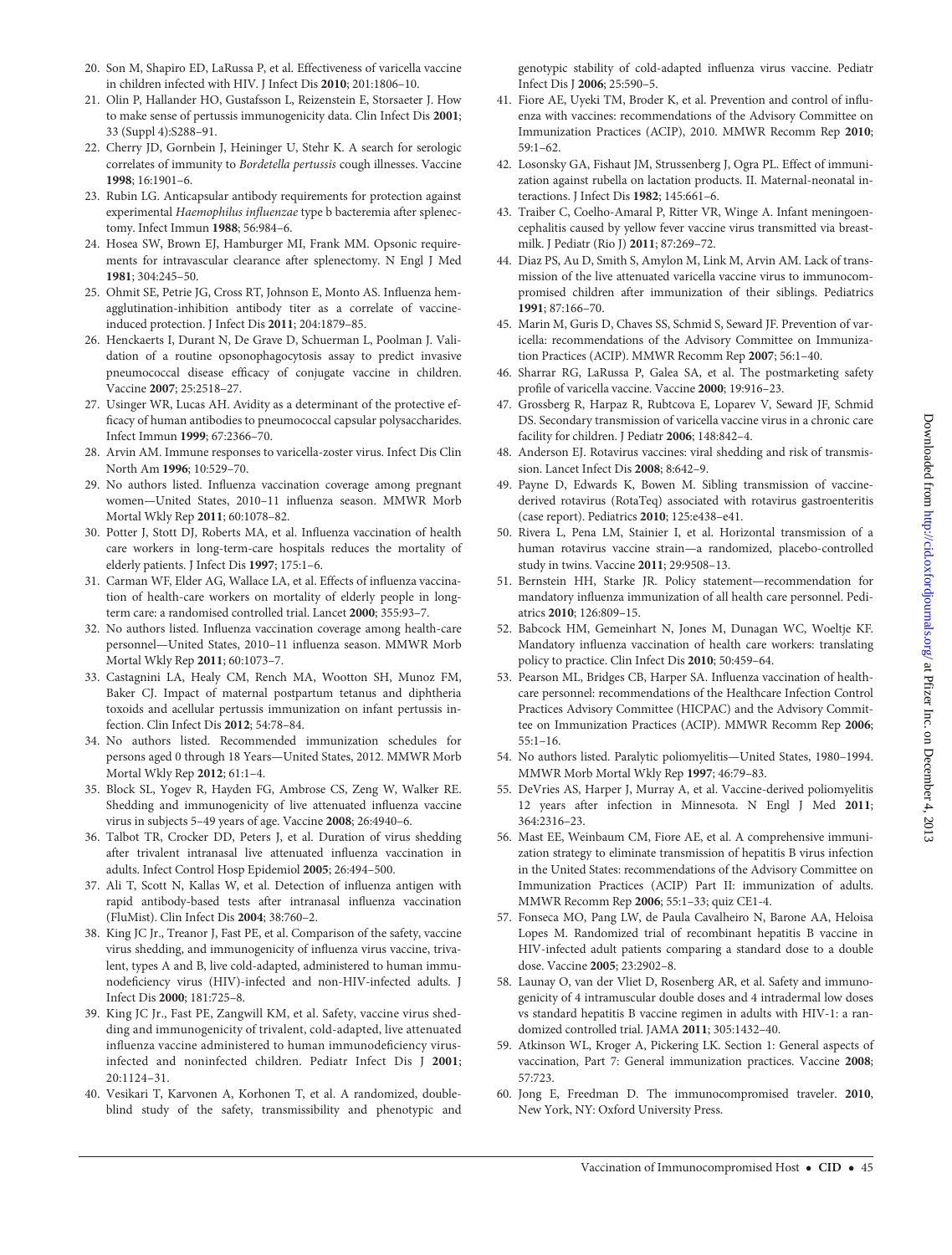- <span id="page-45-0"></span>61. Brunette G, Kozarsky P, Magil l A, Shlim D. CDC health information for international travel 2010. Yellow Book, 2010, New York, NY: Oxford University Press.
- 62. Staples JE, Gershman M, Fischer M. Yellow fever vaccine: recommendations of the Advisory Committee on Immunization Practices (ACIP). MMWR Recomm Rep 2010; 59:1–27.
- 63. Mota LM, Oliveira AC, Lima RA, Santos-Neto LL, Tauil PL. Vaccination against yellow fever among patients on immunosuppressors with diagnoses of rheumatic diseases. Rev Soc Bras Med Trop 2009; 42:23–7.
- 64. Rio B. Vaccination for yellow fever after bone marrow transplantation. Bone Marrow Transplant, 1996; 17(1 Suppl):95.
- 65. Gowda R, Cartwright K, Bremner JA, Green ST. Yellow fever vaccine: a successful vaccination of an immunocompromised patient. Eur J Haematol 2004; 72:299–301.
- 66. Yax JA, Farnon EC, Cary Engleberg N. Successful immunization of an allogeneic bone marrow transplant recipient with live, attenuated yellow fever vaccine. J Travel Med 2009; 16:365–7.
- 67. Veit O, Niedrig M, Chapuis-Taillard C, et al. Immunogenicity and safety of yellow fever vaccination for 102 HIV-infected patients. Clin Infect Dis 2009; 48:659–66.
- 68. Sidibe M, Yactayo S, Kalle A, et al. Immunogenicity and safety of yellow fever vaccine among 115 HIV-infected patients after a preventive immunisation campaign in Mali. Trans R Soc Trop Med Hyg 2012; 106:437–44.
- 69. Farez MF, Correale J. Yellow fever vaccination and increased relapse rate in travelers with multiple sclerosis. Arch Neurol 2011; 68:1267–71.
- 70. Feldman S, Hughes WT, Daniel CB. Varicella in children with cancer: Seventy-seven cases. Pediatrics 1975; 56:388–97.
- 71. Lynfield R, Herrin JT, Rubin RH. Varicella in pediatric renal transplant recipients. Pediatrics 1992; 90:216–20.
- 72. Hambleton S. Chickenpox. Curr Opin Infect Dis 2005; 18:235–40.
- 73. Schrauder A, Henke-Gendo C, Seidemann K, et al. Varicella vaccination in a child with acute lymphoblastic leukaemia. Lancet 2007; 369:1232.
- 74. Kraft JN, Shaw JC. Varicella infection caused by Oka strain vaccine in a heart transplant recipient. Arch Dermatol 2006; 142:943–5.
- 75. Ngai AL, Staehle BO, Kuter BJ, et al. Safety and immunogenicity of one vs. two injections of Oka/Merck varicella vaccine in healthy children. Pediatr Infect Dis J 1996; 15:49–54.
- 76. Bryan CJ, Prichard MN, Daily S, et al. Acyclovir-resistant chronic verrucous vaccine strain varicella in a patient with neuroblastoma. Pediatr Infect Dis J 2008; 27:946–8.
- 77. Levin MJ, Dahl KM, Weinberg A, Giller R, Patel A, Krause PR. Development of resistance to acyclovir during chronic infection with the Oka vaccine strain of varicella-zoster virus in an immunosuppressed child. J Infect Dis 2003; 188:954–9.
- 78. Gershon AA, LaRussa P, Steinberg S. The varicella vaccine. Clinical trials in immunocompromised individuals. Infect Dis Clin North Am 1996; 10:583–94.
- 79. Levin MJ, Gershon AA, Weinberg A, Song LY, Fentin T, Nowak B. Administration of live varicella vaccine to HIV-infected children with current or past significant depression of CD4(+) T cells. J Infect Dis 2006; 194:247–55.
- 80. Gershon AA, Steinberg SP, Gelb L. Live attenuated varicella vaccine use in immunocompromised children and adults. Pediatrics 1986; 78:757–62.
- 81. Gershon AA, Steinberg SP. Persistence of immunity to varicella in children with leukemia immunized with live attenuated varicella vaccine. N Engl J Med 1989; 320:892–7.
- 82. Takahashi M, Kamiya H, Baba K, Asano Y, Ozaki T, Horiuchi K. Clinical experience with Oka live varicella vaccine in Japan. Postgrad Med J 1985; 61 (Suppl 4):61–7.
- 83. Takahashi M. Clinical overview of varicella vaccine: development and early studies. Pediatrics 1986; 78:736–41.
- 84. Levin MJ. Varicella vaccination of immunocompromised children. J Infect Dis 2008; 197 (Suppl 2):S200–6.
- 85. Sauerbrei A, Prager J, Hengst U, Zintl F, Wutzler P. Varicella vaccination in children after bone marrow transplantation. Bone Marrow Transplant 1997; 20:381–3.
- 86. Small TN, Robinson WH, Miklos DB. B cells and transplantation: an educational resource. Biol Blood Marrow Transplant 2009; 15:104–13.
- 87. Chou JF, Kernan NA, Prockop S, et al. Safety and immunogenicity of the live attenuated varicella vaccine following T replete or T celldepleted related and unrelated allogeneic hematopoietic cell transplantation (alloHCT). Biol Blood Marrow Transplant 2011; 17:1708–13.
- 88. Levin MJ, Gershon AA, Weinberg A, et al. Immunization of HIV-infected children with varicella vaccine. J Pediatr 2001; 139:305–10.
- 89. Wood SM, Shah SS, Steenhoff AP, Rutstein RM. Primary varicella and herpes zoster among HIV-infected children from 1989 to 2006. Pediatrics 2008; 121:e150–6.
- 90. Dowell SF, Bresee JS. Severe varicella associated with steroid use. Pediatrics 1993; 92:223–8.
- 91. Lydick E, Kuter BJ, Zajac BA, Guess HA. Association of steroid therapy with vaccine-associated rashes in children with acute lymphocytic leukaemia who received Oka/Merck varicella vaccine. NIAID Varicella Vaccine Collaborative Study Group. Vaccine 1989; 7:549–53.
- 92. Lu Y, Bousvaros A. Varicella vaccination in children with inflammatory bowel disease receiving immunosuppressive therapy. J Pediatr Gastroenterol Nutr 2010; 50:562–5.
- 93. Pileggi GS, de Souza CB, Ferriani VP. Safety and immunogenicity of varicella vaccine in patients with juvenile rheumatic diseases receiving methotrexate and corticosteroids. Arthritis Care Res (Hoboken) 2010; 62:1034–9.
- 94. Klein NP, Fireman B, Yih WK, et al. Measles-mumps-rubella-varicella combination vaccine and the risk of febrile seizures. Pediatrics 2010; 126:e1–8.
- 95. Jacobsen SJ, Ackerson BK, Sy LS, et al. Observational safety study of febrile convulsion following first dose MMRV vaccination in a managed care setting. Vaccine 2009; 27:4656–61.
- 96. Schlienger K, Lange J, Tyring S. Immunogenicity, kinetics of VZVspecific CD4 T-cell g-IFN production and safety of a live attenuated Oka/Merck zoster vaccine in healthy adults ≥60 years of age. Clin Vaccine Immunol 2009; 16: 1381–1382.
- 97. Naidus E, Damon L, Schwartz BS, Breed C, Liu C. Experience with use of Zostavax (<sup>\*</sup>) in patients with hematologic malignancy and hematopoietic cell transplant recipients. Am J Hematol 2012; 87:123–5.
- 98. Strangfeld A, Listing J, Herzer P, et al. Risk of herpes zoster in patients with rheumatoid arthritis treated with anti-TNF-alpha agents. JAMA 2009; 301:737–44.
- 99. Wendling D, Streit G, Toussirot E, Prati C. Herpes zoster in patients taking TNFalpha antagonists for chronic inflammatory joint disease. Joint Bone Spine 2008; 75:540–3.
- 100. Del Porto F, Lagana B, Biselli R, et al. Influenza vaccine administration in patients with systemic lupus erythematosus and rheumatoid arthritis. Safety and immunogenicity. Vaccine 2006; 24:3217–23.
- 101. Oren S, Mandelboim M, Braun-Moscovici Y, et al. Vaccination against influenza in patients with rheumatoid arthritis: the effect of rituximab on the humoral response. Ann Rheum Dis 2008; 67:937–41.
- 102. Fowke KR, D'Amico R, Chernoff DN, et al. Immunologic and virologic evaluation after influenza vaccination of HIV-1-infected patients. AIDS 1997; 11:1013–21.
- 103. Edvardsson VO, Flynn JT, Deforest A, et al. Effective immunization against influenza in pediatric renal transplant recipients. Clin Transplant 1996; 10:556–60.
- 104. Duchini A, Hendry RM, Nyberg LM, Viernes ME, Pockros PJ. Immune response to influenza vaccine in adult liver transplant recipients. Liver Transpl 2001; 7:311–3.
- 105. van Assen S, Holvast A, Telgt DS, et al. Patients with humoral primary immunodeficiency do not develop protective anti-influenza antibody titers after vaccination with trivalent subunit influenza vaccine. Clin Immunol 2010; 136:228–35.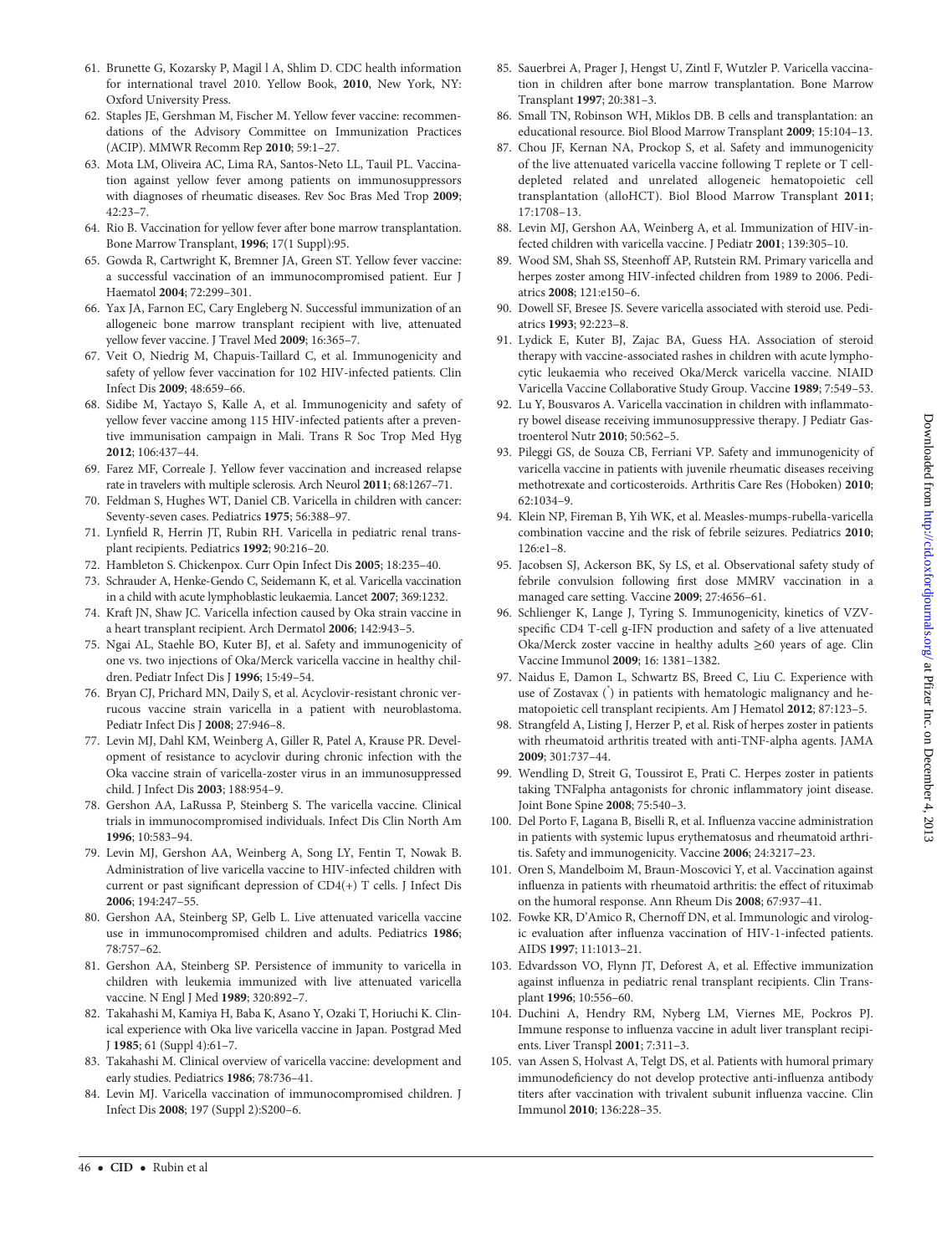- <span id="page-46-0"></span>106. Levin MJ, Song LY, Fenton T, et al. Shedding of live vaccine virus, comparative safety, and influenza-specific antibody responses after administration of live attenuated and inactivated trivalent influenza vaccines to HIV-infected children. Vaccine 2008; 26:4210–7.
- 107. Carr S, Allison KJ, Van De Velde LA, et al. Safety and immunogenicity of live attenuated and inactivated influenza vaccines in children with cancer. J Infect Dis 2011; 204:1475–82.
- 108. Notarangelo LD. Primary immunodeficiencies. J Allergy Clin Immunol 2010; 125:S182–94.
- 109. No authors listed. Use of 13-valent pneumococcal conjugate vaccine and 23-valent pneumococcal polysaccharide vaccine for adults with immunocompromising conditions: recommendations of the Advisory Committee on Immunization Practices (ACIP). MMWR Morb Mortal Wkly Rep 2012; 61:816–9.
- 110. Andreoni J, Kayhty H, Densen P. Vaccination and the role of capsular polysaccharide antibody in prevention of recurrent meningococcal disease in late complement component-deficient individuals. J Infect Dis 1993; 168:227–31.
- 111. Biselli R, Casapollo I, D'Amelio R, Salvato S, Matricardi PM, Brai M. Antibody response to meningococcal polysaccharides A and C in patients with complement defects. Scand J Immunol 1993; 37:644–50.
- 112. Drogari-Apiranthitou M, Fijen CA, Van De Beek D, Hensen EF, Dankert J, Kuijper EJ. Development of antibodies against tetravalent meningococcal polysaccharides in revaccinated complement-deficient patients. Clin Exp Immunol 2000; 119:311–6.
- 113. Fijen CA, Kuijper EJ, Drogari-Apiranthitou M, Van Leeuwen Y, Daha MRDankert J. Protection against meningococcal serogroup ACYW disease in complement-deficient individuals vaccinated with the tetravalent meningococcal capsular polysaccharide vaccine. Clin Exp Immunol 1998; 114:362–9.
- 114. Platonov AE, Beloborodov VB, Pavlova LI, Vershinina IV, Kayhty H. Vaccination of patients deficient in a late complement component with tetravalent meningococcal capsular polysaccharide vaccine. Clin Exp Immunol 1995; 100:32–9.
- 115. Platonov AE, Vershinina IV, Kuijper EJ, Borrow R, Kayhty H. Long term effects of vaccination of patients deficient in a late complement component with a tetravalent meningococcal polysaccharide vaccine. Vaccine 2003; 21:4437–47.
- 116. Soderstrom C, Braconier JH, Kayhty H, Sjoholm AG, Thuresson B. Immune response to tetravalent meningococcal vaccine: opsonic and bactericidal functions of normal and properdin deficient sera. Eur J Clin Microbiol Infect Dis 1989; 8:220–4.
- 117. No authors listed. Infant meningococcal vaccination: Advisory Committee on Immunization Practices (ACIP) recommendations and rationale. MMWR Morb Mortal Wkly Rep 2013; 62:52–4.
- 118. Vu DM, Welsch JA, Zuno-Mitchell P, Dela Cruz JV, Granoff DM. Antibody persistence 3 years after immunization of adolescents with quadrivalent meningococcal conjugate vaccine. J Infect Dis 2006; 193:821–8.
- 119. Gill CJ, Baxter R, Anemona A, Ciavarro G, Dull P. Persistence of immune responses after a single dose of Novartis meningococcal serogroup A, C, W-135 and Y CRM-197 conjugate vaccine (Menveo<sup>®</sup>) or Menactra<sup>®</sup> among healthy adolescents. Hum Vaccin 2010; 6:881-7.
- 120. Attwood JT, Williams Y, Feighery C. Impaired IgG responses in a child with homozygous C2 deficiency and recurrent pneumococcal septicaemia. Acta Paediatr 2001; 90:99–101.
- 121. Berkel AI. Studies of immune response in a patient with selective complete C1q deficiency. Turk J Pediatr 1993; 35:221–6.
- 122. Hohler T, Stradmann-Bellinghausen B, Starke R, et al. C4A deficiency and nonresponse to hepatitis B vaccination. J Hepatol 2002; 37:387–92.
- 123. Jackson CG, Ochs HD, Wedgwood RJ. Immune response of a patient with deficiency of the fourth component of complement and systemic lupus erythematosus. N Engl J Med 1979; 300:1124–9.
- 124. No authors listed. Licensure of a 13-valent pneumococcal conjugate vaccine (PCV13) and recommendations for use among children—

Advisory Committee on Immunization Practices (ACIP), 2010. MMWR Morb Mortal Wkly Rep 2010; 59:258–61.

- 125. Walter ND, Taylor TH, Shay DK, et al. Influenza circulation and the burden of invasive pneumococcal pneumonia during a non-pandemic period in the United States. Clin Infect Dis 2010; 50:175–83.
- 126. Jansen AG, Sanders EA, Van Der Ende A, Van Loon AM, Hoes AW, Hak E. Invasive pneumococcal and meningococcal disease: association with influenza virus and respiratory syncytial virus activity? Epidemiol Infect 2008; 136:1448–54.
- 127. Winkelstein JA, Marino MC, Johnston RB Jr., et al. Chronic granulomatous disease. Report on a national registry of 368 patients. Medicine (Baltimore) 2000; 79:155–69.
- 128. van den Berg JM, van Koppen E, Ahlin A, et al. Chronic granulomatous disease: the European experience. PLoS One 2009; 4:e5234.
- 129. Finelli L, Fiore A, Dhara R, et al. Influenza-associated pediatric mortality in the United States: increase of Staphylococcus aureus coinfection. Pediatrics 2008; 122:805–11.
- 130. Voss LM, Abraham RT, Rhodes KH, Schoon RA, Leibson PJ. Defective T-lymphocyte signal transduction and function in leukocyte adhesion deficiency. J Clin Immunol 1991; 11:175–83.
- 131. Baetz K, Isaaz S, Griffiths GM. Loss of cytotoxic T lymphocyte function in Chediak-Higashi syndrome arises from a secretory defect that prevents lytic granule exocytosis. J Immunol 1995; 154:6122–31.
- 132. Kobayashi Y, Komazawa Y, Kobayashi M, et al. Presumed BCG infection in a boy with chronic granulomatous disease. A report of a case and a review of the literature. Clin Pediatr (Phila) 1984; 23:586–9.
- 133. Smith PA, Wittenberg DF. Disseminated BCG infection in a child with chronic granulomatous disease. A case report. S Afr Med J 1984; 65:821–2.
- 134. Kawashima H, Hasegawa D, Nakamura M, et al. Hazards of early BCG vaccination: BCGitis in a patient with chronic granulomatous disease. Pediatr Int 2007; 49:418–9.
- 135. Kusuhara K, Ohga S, Hoshina T, et al. Disseminated bacillus Calmette-Guerin lymphadenitis in a patient with gp91phox-chronic granulomatous disease 25 years after vaccination. Eur J Pediatr 2009; 168:745–7.
- 136. Mansouri D, Adimi P, Mirsaeidi M, et al. Inherited disorders of the IL-12-IFN-gamma axis in patients with disseminated BCG infection. Eur J Pediatr 2005; 164:753–7.
- 137. Dai YS, Liang MG, Gellis SE, et al. Characteristics of mycobacterial infection in patients with immunodeficiency and nuclear factor-kappaB essential modulator mutation, with or without ectodermal dysplasia. J Am Acad Dermatol 2004; 51:718–22.
- 138. Orange JS, Jain A, Ballas ZK, Schneider LC, Geha RS, Bonilla FA. The presentation and natural history of immunodeficiency caused by nuclear factor kappaB essential modulator mutation. J Allergy Clin Immunol 2004; 113:725–33.
- 139. Pasic S, Lilic D, Pejnovic N, Vojvodic D, Simic R, Abinun M. Disseminated bacillus Calmette-Guerin infection in a girl with hyperimmunoglobulin E syndrome. Acta Paediatr 1998; 87:702–4.
- 140. Pasic S. Local bacillus Calmette-Guerin infection in hyperimmunoglobulin-E syndrome. Acta Paediatr 2002; 91:1271–2.
- 141. Zhang SY, Boisson-Dupuis S, Chapgier A, et al. Inborn errors of interferon (IFN)-mediated immunity in humans: insights into the respective roles of IFN-alpha/beta, IFN-gamma, and IFN-lambda in host defense. Immunol Rev 2008; 226:29–40.
- 142. Dupuis S, Jouanguy E, Al-Hajjar S, et al. Impaired response to interferon-alpha/beta and lethal viral disease in human STAT1 deficiency. Nat Genet 2003; 33:388–91.
- 143. Schubert MS, Moss RB. Selective polysaccharide antibody deficiency in familial DiGeorge syndrome. Ann Allergy 1992; 69:231–8.
- 144. Gennery AR, Barge D, O'Sullivan JJ, Flood TJ, Abinun M, Cant AJ. Antibody deficiency and autoimmunity in 22q11.2 deletion syndrome. Arch Dis Child 2002; 86:422–5.
- 145. Kirkpatrick CH. Specific polysaccharide antibody deficiency. Ann Allergy Asthma Immunol 2006; 97:271.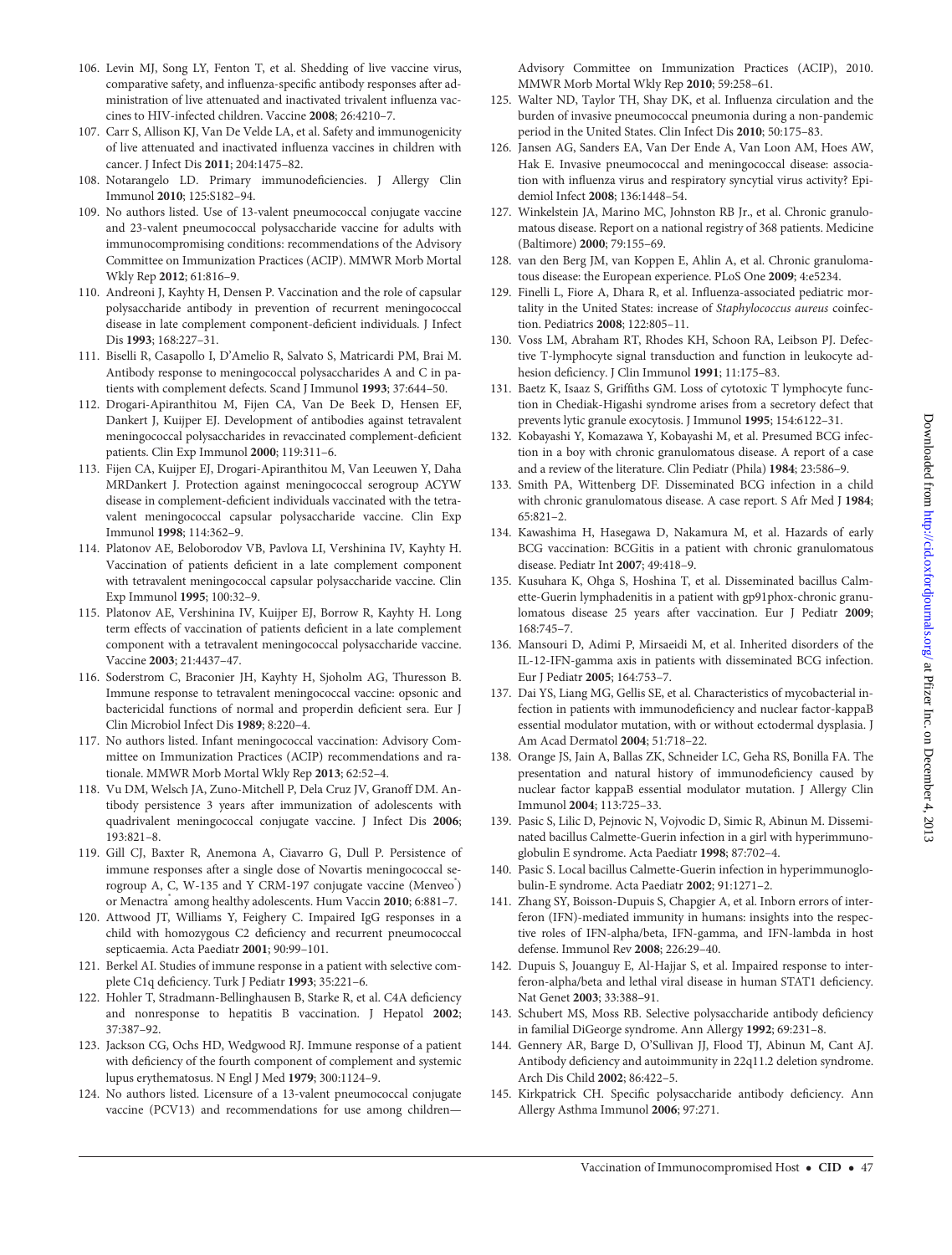- <span id="page-47-0"></span>146. Shrimpton A, Duddridge M, Ziegler-Heitbrock L. Vaccination with polysaccharide-conjugate-vaccines in adult patients with specific antibody deficiency. Vaccine 2006; 24:3574–80.
- 147. Schubert R, Reichenbach J, Rose M, Zielen S. Immunogenicity of the seven valent pneumococcal conjugate vaccine in patients with ataxiatelangiectasia. Pediatr Infect Dis J 2004; 23:269–70.
- 148. Sanal O, Ersoy F, Tezcan I, et al. Antibody response to a seven-valent pneumococcal conjugated vaccine in patients with ataxia-telangiectasia. J Clin Immunol 2004; 24:411–7.
- 149. Stray-Pedersen A, Aaberge IS, Fruh A, Abrahamsen TG. Pneumococcal conjugate vaccine followed by pneumococcal polysaccharide vaccine; immunogenicity in patients with ataxia-telangiectasia. Clin Exp Immunol 2005; 140:507–16.
- 150. Asindi AA, Bell EJ, Browning MJ, Stephenson JB. Vaccine-induced polioencephalomyelitis in Scotland. Scott Med J 1988; 33:306–7.
- 151. Inaba H, Hori H, Ito M, et al. Polio vaccine virus-associated meningoencephalitis in an infant with transient hypogammaglobulinemia. Scand J Infect Dis 2001; 33:630–1.
- 152. Martin J. Vaccine-derived poliovirus from long term excretors and the end game of polio eradication. Biologicals 2006; 34:117–22.
- 153. Rezaei N, Aghamohammadi A, Read RC. Response to polysaccharide vaccination amongst pediatric patients with common variable immunodeficiency correlates with clinical disease. Iran J Allergy Asthma Immunol 2008; 7:231–4.
- 154. Goldacker S, Draeger R, Warnatz K, et al. Active vaccination in patients with common variable immunodeficiency (CVID). Clin Immunol 2007; 124:294–303.
- 155. Rezaei N, Siadat SD, Aghamohammadi A, et al. Serum bactericidal antibody response 1 year after meningococcal polysaccharide vaccination of patients with common variable immunodeficiency. Clin Vaccine Immunol 2010; 17:524–8.
- 156. Hidalgo S, Garcia Erro M, Cisterna D, Freire MC. Paralytic poliomyelitis caused by a vaccine-derived polio virus in an antibody-deficient Argentinean child. Pediatr Infect Dis J 2003; 22:570–2.
- 157. Misbah SA, Lawrence PA, Kurtz JB, Chapel HM. Prolonged faecal excretion of poliovirus in a nurse with common variable hypogammaglobulinaemia. Postgrad Med J 1991; 67:301–3.
- 158. Shahmahmoodi S, Parvaneh N, Burns C, et al. Isolation of a type 3 vaccine-derived poliovirus (VDPV) from an Iranian child with Xlinked agammaglobulinemia. Virus Res 2008; 137:168–72.
- 159. Fiore L, Plebani A, Buttinelli G, et al. Search for poliovirus long-term excretors among patients affected by agammaglobulinemia. Clin Immunol 2004; 111:98–102.
- 160. Halsey NA, Pinto J, Espinosa-Rosales F, et al. Search for poliovirus carriers among people with primary immune deficiency diseases in the United States, Mexico, Brazil, and the United Kingdom. Bull World Health Organ 2004; 82:3–8.
- 161. Werther RL, Crawford NW, Boniface K, Kirkwood CD, Smart JM. Rotavirus vaccine induced diarrhea in a child with severe combined immune deficiency. J Allergy Clin Immunol 2009; 124:600.
- 162. Patel NC, Hertel PM, Estes MK, et al. Vaccine-acquired rotavirus in infants with severe combined immunodeficiency. N Engl J Med 2010; 362:314–9.
- 163. Uygungil B, Bleesing JJ, Risma KA, McNeal MM, Rothenberg ME. Persistent rotavirus vaccine shedding in a new case of severe combined immunodeficiency: A reason to screen. J Allergy Clin Immunol 2010; 125:270–1.
- 164. Azzari C, Gambineri E, Resti M, et al. Safety and immunogenicity of measles-mumps-rubella vaccine in children with congenital immunodeficiency (DiGeorge syndrome). Vaccine 2005; 23: 1668–71.
- 165. Moylett EH, Wasan AN, Noroski LM, Shearer WT. Live viral vaccines in patients with partial DiGeorge syndrome: clinical experience and cellular immunity. Clin Immunol 2004; 112:106–12.
- 166. Perez EE, Bokszczanin A, McDonald-McGinn D, Zackai EH, Sullivan KE. Safety of live viral vaccines in patients with chromosome 22q11.2

deletion syndrome (DiGeorge syndrome/velocardiofacial syndrome). Pediatrics 2003; 112:e325.

- 167. Al-Sukaiti N, Reid B, Lavi S, et al. Safety and efficacy of measles, mumps, and rubella vaccine in patients with DiGeorge syndrome. J Allergy Clin Immunol 2010; 126:868–9.
- 168. Ermolovich MA, Fel'dman EV, Samoilovich EO, Kuzovkova NA, Levin VI. Characterization of the immune status of patients with vaccine-associated poliomyelitis. Zh Mikrobiol Epidemiol Immunobiol 2002:42–50.
- 169. Mihatsch MJ, Ohnacker H, Just M, Nars PW. Lethal measles giant cell pneumonia after live measles vaccination in a case of thymic alymphoplasia Gitlin. Helv Paediatr Acta 1972; 27:143–6.
- 170. Monafo WJ, Haslam DB, Roberts RL, Zaki SR, Bellini WJ, Coffin CM. Disseminated measles infection after vaccination in a child with a congenital immunodeficiency. J Pediatr 1994; 124:273–6.
- 171. Schuil J, van de Putte EM, Zwaan CM, Koole FD, Meire FM. Retinopathy following measles, mumps, and rubella vaccination in an immuno-incompetent girl. Int Ophthalmol 1998; 22:345–7.
- 172. Bakare N, Menschik D, Tiernan R, Hua W, Martin D. Severe combined immunodeficiency (SCID) and rotavirus vaccination: reports to the Vaccine Adverse Events Reporting System (VAERS). Vaccine 2010; 28:6609–12.
- 173. Egeler RM, Shapiro R, Loechelt B, Filipovich A. Characteristic immune abnormalities in hemophagocytic lymphohistiocytosis. J Pediatr Hematol Oncol 1996; 18:340–5.
- 174. Yeganeh M, Heidarzade M, Pourpak Z, et al. Severe combined immunodeficiency: a cohort of 40 patients. Pediatr Allergy Immunol 2008; 19:303–6.
- 175. Donovan RM, Moore E, Bush CE, Markowitz NP, Saravolatz LD. Changes in plasma HIV RNA levels and CD4 cell counts after vaccination of pediatric patients. AIDS 1997; 11:1054–6.
- 176. Calmy A, Bel M, Nguyen A, et al. Strong serological responses and HIV RNA increase following AS03-adjuvanted pandemic immunization in HIV-infected patients. HIV Med 2012; 13:207–18.
- 177. Weinberg A, Gona P, Nachman SA, et al. Antibody responses to hepatitis A virus vaccine in HIV-infected children with evidence of immunologic reconstitution while receiving highly active antiretroviral therapy. J Infect Dis 2006; 193:302–11.
- 178. Abzug MJ, Pelton SI, Song LY, et al. Immunogenicity, safety, and predictors of response after a pneumococcal conjugate and pneumococcal polysaccharide vaccine series in human immunodeficiency virus-infected children receiving highly active antiretroviral therapy. Pediatr Infect Dis J 2006; 25:920–9.
- 179. Abzug MJ, Song LY, Fenton T, et al. Pertussis booster vaccination in HIV-infected children receiving highly active antiretroviral therapy. Pediatrics 2007; 120:e1190–202.
- 180. Levin MJ, Moscicki AB, Song LY, et al. Safety and immunogenicity of a quadrivalent human papillomavirus (types 6, 11, 16, and 18) vaccine in HIV-infected children 7 to 12 years old. J Acquir Immune Defic Syndr 2010:197–204.
- 181. Weinberg A, Song LY, Fenton T, et al. T cell responses of HIV-infected children after administration of inactivated or live attenuated influenza vaccines. AIDS Res Hum Retroviruses 2010; 26:51–9.
- 182. Madhi SA, Kuwanda L, Saarinen L, et al. Immunogenicity and effectiveness of Haemophilus influenzae type b conjugate vaccine in HIV infected and uninfected African children. Vaccine 2005; 23:5517–25.
- 183. Tedaldi EM, Baker RK, Moorman AC, et al. Hepatitis A and B vaccination practices for ambulatory patients infected with HIV. Clin Infect Dis 2004; 38:1478–84.
- 184. Sutcliffe CG, Moss WJ. Do children infected with HIV receiving HAART need to be revaccinated? Lancet Infect Dis 2010; 10:630–42.
- 185. Miotti PG, Nelson KE, Dallabetta GA, Farzadegan H, Margolick J, Clements ML. The influence of HIV infection on antibody responses to a two-dose regimen of influenza vaccine. JAMA 1989; 262:779–83.
- 186. Chadwick EG, Chang G, Decker MD, Yogev R, Dimichele D, Edwards KM. Serologic response to standard inactivated influenza vaccine in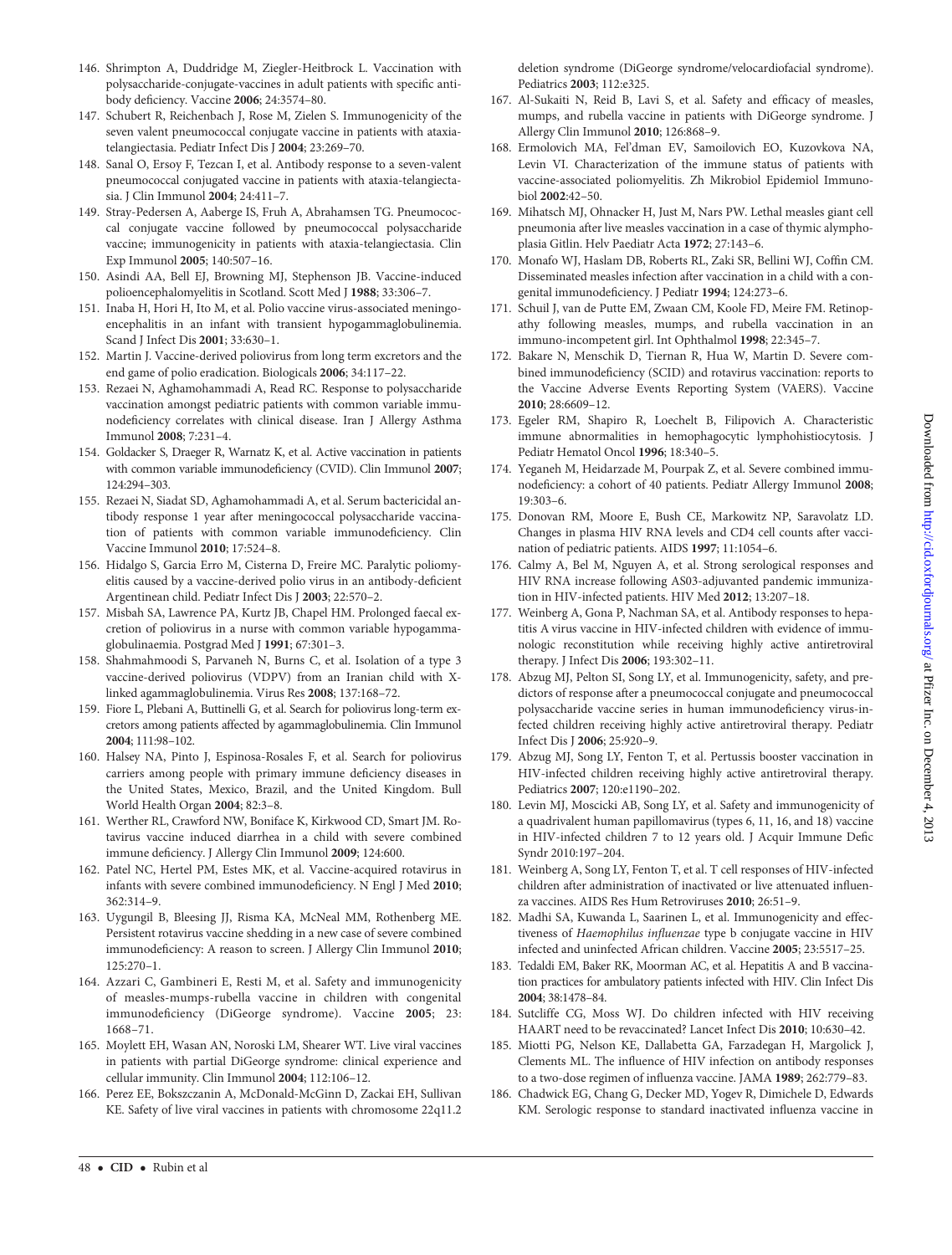<span id="page-48-0"></span>human immunodeficiency virus-infected children. Pediatr Infect Dis J 1994; 13:206–11.

- 187. Kroon FP, van Dissel JT, de Jong JC, van Furth R. Antibody response to influenza, tetanus and pneumococcal vaccines in HIV-seropositive individuals in relation to the number of CD4+ lymphocytes. AIDS 1994; 8:469–76.
- 188. Vigano A, Zuccotti GV, Pacei M, et al. Humoral and cellular response to influenza vaccine in HIV-infected children with full viroimmunologic response to antiretroviral therapy. J Acquir Immune Defic Syndr 2008; 48:289–96.
- 189. Madhi SA, Maskew M, Koen A, et al. Trivalent inactivated influenza vaccine in African adults infected with human immunodeficient virus: double blind, randomized clinical trial of efficacy, immunogenicity, and safety. Clin Infect Dis 2011; 52:128–37.
- 190. O'Brien WA, Grovit-Ferbas K, Namazi A, et al. Human immunodeficiency virus-type 1 replication can be increased in peripheral blood of seropositive patients after influenza vaccination. Blood 1995; 86:1082–9.
- 191. Rosok B, Voltersvik P, Bjerknes R, Axelsson M, Haaheim LR, Asjo B. Dynamics of HIV-1 replication following influenza vaccination of HIV+ individuals. Clin Exp Immunol 1996; 104:203–7.
- 192. Glesby MJ, Hoover DR, Farzadegan H, Margolick JB, Saah AJ. The effect of influenza vaccination on human immunodeficiency virus type 1 load: a randomized, double-blind, placebo-controlled study. J Infect Dis 1996; 174:1332–6.
- 193. Tasker SA, O'Brien WA, Treanor JJ, et al. Effects of influenza vaccination in HIV-infected adults: a double-blind, placebo-controlled trial. Vaccine 1998; 16:1039–42.
- 194. Crum-Cianflone NF, Eberly LE, Duplessis C, et al. Immunogenicity of a monovalent 2009 influenza A (H1N1) vaccine in an immunocompromised population: a prospective study comparing HIV-infected adults with HIV-uninfected adults. Clin Infect Dis 2011; 52:138–46.
- 195. Flynn P, Nachman S, Spector SA. H1N1 immunization in HIV-1 perinatally infected children and youth. J Infect Dis. 2012; 206:421–30.
- 196. Madhi SA, Adrian P, Kuwanda L, et al. Long-term immunogenicity and efficacy of a 9-valent conjugate pneumococcal vaccine in human immunodeficient virus infected and non-infected children in the absence of a booster dose of vaccine. Vaccine 2007; 25:2451–7.
- 197. Dworkin MS, Ward JW, Hanson DL, Jones JL, Kaplan JE. Pneumococcal disease among human immunodeficiency virus-infected persons: incidence, risk factors, and impact of vaccination. Clin Infect Dis 2001; 32:794–800.
- 198. Klugman KP, Madhi SA, Huebner RE, Kohberger R, Mbelle N, Pierce N. A trial of a 9-valent pneumococcal conjugate vaccine in children with and those without HIV infection. N Engl J Med 2003; 349:1341–8.
- 199. Nachman S, Kim S, King J, et al. Safety and immunogenicity of a heptavalent pneumococcal conjugate vaccine in infants with human immunodeficiency virus type 1 infection. Pediatrics 2003; 112:66–73.
- 200. Arpadi SM, Back S, O'Brien J, Janoff EN. Antibodies to pneumococcal capsular polysaccharides in children with human immunodeficiency virus infection given polyvalent pneumococcal vaccine. J Pediatr 1994; 125:77–9.
- 201. King JC Jr., Vink PE, Farley JJ, et al. Comparison of the safety and immunogenicity of a pneumococcal conjugate with a licensed polysaccharide vaccine in human immunodeficiency virus and non-human immunodeficiency virus-infected children. Pediatr Infect Dis J 1996; 15:192–6.
- 202. Tangsinmankong N, Kamchaisatian W, Day NK, Sleasman JW, Emmanuel PJ. Immunogenicity of 23-valent pneumococcal polysaccharide vaccine in children with human immunodeficiency virus undergoing highly active antiretroviral therapy. Ann Allergy Asthma Immunol 2004; 92:558–64.
- 203. Madhi SA, Klugman KP, Kuwanda L, Cutland C, Kayhty H, Adrian P. Quantitative and qualitative anamnestic immune responses to pneumococcal conjugate vaccine in HIV-infected and HIV-uninfected children 5 years after vaccination. J Infect Dis 2009; 199:1168–76.
- 204. Lesprit P, Pedrono G, Molina JM, et al. Immunological efficacy of a prime-boost pneumococcal vaccination in HIV-infected adults. AIDS 2007; 21:2425–34.
- 205. French N, Gordon SB, Mwalukomo T, et al. A trial of a 7-valent pneumococcal conjugate vaccine in HIV-infected adults. N Engl J Med 2010; 362:812–22.
- 206. Hung CC, Chen MY, Hsieh SM, Hsiao CF, Sheng WH, Chang SC. Clinical experience of the 23-valent capsular polysaccharide pneumococcal vaccination in HIV-1-infected patients receiving highly active antiretroviral therapy: a prospective observational study. Vaccine 2004; 22:2006–12.
- 207. Grau I, Pallares R, Tubau F, et al. Epidemiologic changes in bacteremic pneumococcal disease in patients with human immunodeficiency virus in the era of highly active antiretroviral therapy. Arch Intern Med 2005; 165:1533–40.
- 208. Watera C, Nakiyingi J, Miiro G, et al. 23-valent pneumococcal polysaccharide vaccine in HIV-infected Ugandan adults: 6-year follow-up of a clinical trial cohort. AIDS 2004; 18:1210–3.
- 209. French N, Nakiyingi J, Carpenter LM, et al. 23-valent pneumococcal polysaccharide vaccine in HIV-1-infected Ugandan adults: double-blind, randomised and placebo controlled trial. Lancet 2000; 355:2106–11.
- 210. Gibb D, Giacomelli A, Masters J, et al. Persistence of antibody responses to Haemophilus influenzae type b polysaccharide conjugate vaccine in children with vertically acquired human immunodeficiency virus infection. Pediatr Infect Dis J 1996; 15:1097–101.
- 211. Madhi SA, Petersen K, Khoosal M, et al. Reduced effectiveness of Haemophilus influenzae type b conjugate vaccine in children with a high prevalence of human immunodeficiency virus type 1 infection. Pediatr Infect Dis J 2002; 21:315–21.
- 212. Daza P, Banda R, Misoya K, et al. The impact of routine infant immunization with Haemophilus influenzae type b conjugate vaccine in Malawi, a country with high human immunodeficiency virus prevalence. Vaccine 2006; 24:6232–9.
- 213. Borrow R, Southern J, Andrews N, et al. Comparison of antibody kinetics following meningococcal serogroup C conjugate vaccine between healthy adults previously vaccinated with meningococcal A/ C polysaccharide vaccine and vaccine-naive controls. Vaccine 2001; 19:3043–50.
- 214. Richmond P, Kaczmarski E, Borrow R, et al. Meningococcal C polysaccharide vaccine induces immunologic hyporesponsiveness in adults that is overcome by meningococcal C conjugate vaccine. J Infect Dis 2000; 181:761–4.
- 215. Siberry GK, Williams PL, Lujan-Zilbermann J, et al. Phase I/II, openlabel trial of safety and immunogenicity of meningococcal (groups A, C, Y, and W-135) polysaccharide diphtheria toxoid conjugate vaccine in human immunodeficiency virus-infected adolescents. Pediatr Infect Dis J 2010; 29:391–6.
- 216. Siberry GK, Warshaw MG, Williams PL, et al. Safety and immunogenicity of quadrivalent meningococcal conjugate vaccine in 2- to 10 year-old human immunodeficiency virus-infected children. Pediatr Infect Dis J 2012; 31:47–52.
- 217. de Martino M, Podda A, Galli L, et al. Acellular pertussis vaccine in children with perinatal human immunodeficiency virus-type 1 infection. Vaccine 1997; 15:1235–8.
- 218. Farquhar C, Wamalwa D, Selig S, et al. Immune responses to measles and tetanus vaccines among Kenyan human immunodeficiency virus type 1 (HIV-1)-infected children pre- and post-highly active antiretroviral therapy and revaccination. Pediatr Infect Dis J 2009; 28:295–9.
- 219. Melvin AJ, Mohan KM. Response to immunization with measles, tetanus, and Haemophilus influenzae type b vaccines in children who have human immunodeficiency virus type 1 infection and are treated with highly active antiretroviral therapy. Pediatrics 2003; 111:e641–4.
- 220. Rosenblatt HM, Song LY, Nachman SA, et al. Tetanus immunity after diphtheria, tetanus toxoids, and acellular pertussis vaccination in children with clinically stable HIV infection. J Allergy Clin Immunol 2005; 116:698–703.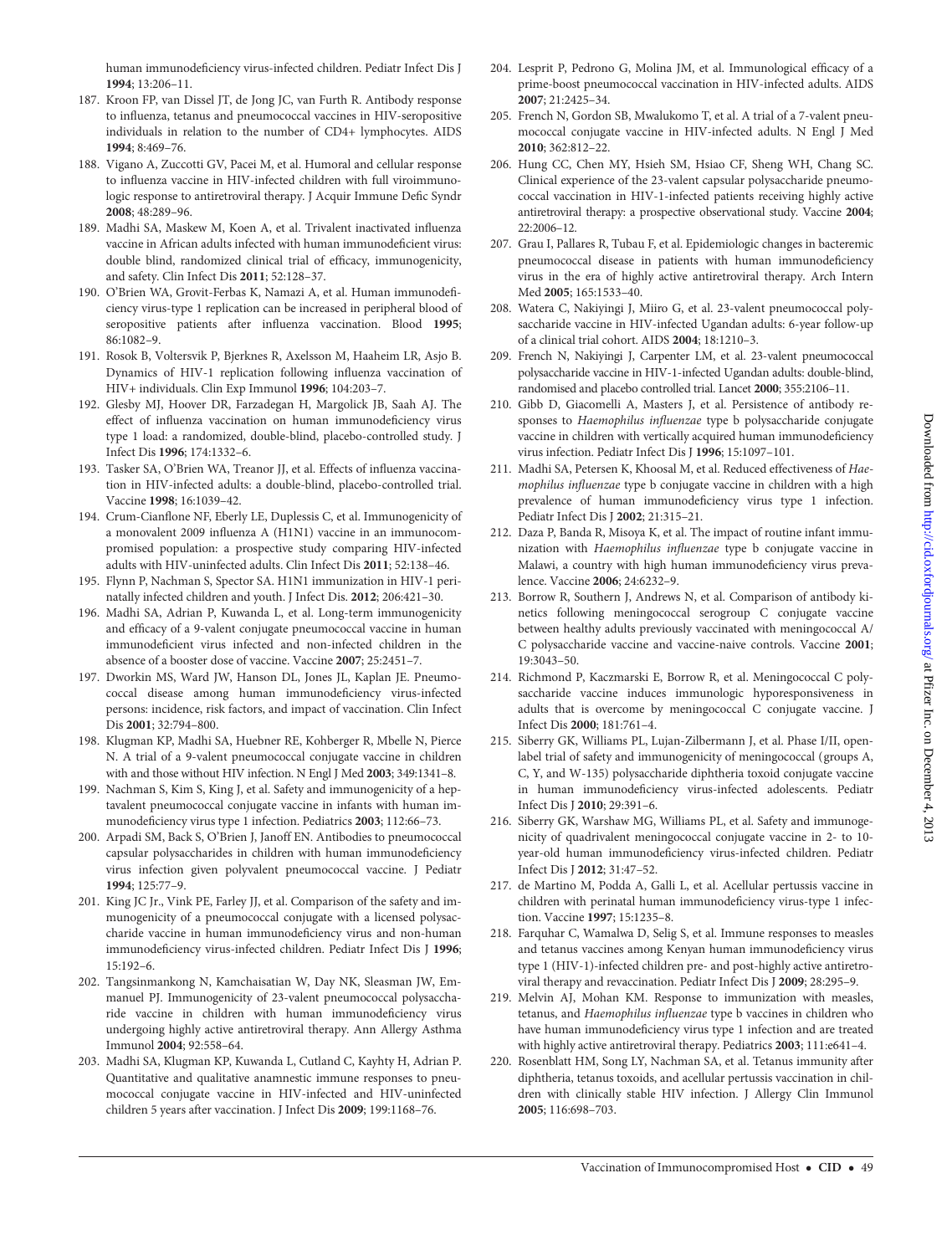- <span id="page-49-0"></span>221. Tovo PA, de Martino M, Gabiano C, Galli L. Pertussis immunization in HIV-1-infected infants: a model to assess the effects of repeated T cell-dependent antigen administrations on HIV-1 progression. Italian Register for HIV infection in children. Vaccine 2000; 18:1203–9.
- 222. Xu WM, Cui YT, Wang L, et al. Lamivudine in late pregnancy to prevent perinatal transmission of hepatitis B virus infection: a multicentre, randomized, double-blind, placebo-controlled study. J Viral Hepat 2009; 16:94–103.
- 223. Pickering LK, Baker CJ, Kimberlin DW, Long SS. Red Book: 2012 report of the Committee on Infectious Diseases. 29 ed. Elk Grove Village: American Academy of Pediatrics, 2012.
- 224. Collier AC, Corey L, Murphy VL, Handsfield HH. Antibody to human immunodeficiency virus (HIV) and suboptimal response to hepatitis B vaccination. Ann Intern Med 1988; 109:101–5.
- 225. Pasricha N, Datta U, Chawla Y, et al. Immune responses in patients with HIV infection after vaccination with recombinant hepatitis B virus vaccine. BMC Infect Dis 2006; 6:65.
- 226. Veiga AP, Casseb J, Duarte AJ. Humoral response to hepatitis B vaccination and its relationship with T CD45RA+ (naive) and CD45RO+ (memory) subsets in HIV-1-infected subjects. Vaccine 2006; 24:7124–8.
- 227. Cornejo-Juarez P, Volkow-Fernandez P, Escobedo-Lopez K, Vilar-Compte D, Ruiz-Palacios G, Soto-Ramirez LE. Randomized controlled trial of hepatitis B virus vaccine in HIV-1-infected patients comparing two different doses. AIDS Res Ther 2006; 3:9.
- 228. Kim HN, Harrington RD, Van Rompaey SE, Kitahata MM. Independent clinical predictors of impaired response to hepatitis B vaccination in HIV-infected persons. Int J STD AIDS 2008; 19:600–4.
- 229. Keet IP, van Doornum G, Safary A, Coutinho RA. Insufficient response to hepatitis B vaccination in HIV-positive homosexual men. AIDS 1992; 6:509–10.
- 230. Abzug MJ, Warshaw M, Rosenblatt HM, et al. Immunogenicity and immunologic memory after hepatitis B virus booster vaccination in HIV-infected children receiving highly active antiretroviral therapy. J Infect Dis 2009; 200:935–46.
- 231. Laurence JC. Hepatitis A and B immunizations of individuals infected with human immunodeficiency virus. Am J Med 2005; 118 (Suppl 10A):75S–83.
- 232. Overton ET, Sungkanuparph S, Powderly WG, Seyfried W, Groger RKAberg JA. Undetectable plasma HIV RNA load predicts success after hepatitis B vaccination in HIV-infected persons. Clin Infect Dis 2005; 41:1045–8.
- 233. Cruciani M, Mengoli C, Serpelloni G, et al. Serologic response to hepatitis B vaccine with high dose and increasing number of injections in HIV infected adult patients. Vaccine 2009; 27:17–22.
- 234. Zuin G, Principi N, Tornaghi R, et al. Impaired response to hepatitis B vaccine in HIV infected children. Vaccine 1992; 10:857–60.
- 235. Irungu E, Mugo N, Ngure K, et al. Immune response to hepatitis B virus vaccination among HIV-1 infected and uninfected adults in Kenya. J Infect Dis 2013; 207:402–10.
- 236. Rey D, Krantz V, Partisani M, et al. Increasing the number of hepatitis B vaccine injections augments anti-HBs response rate in HIV-infected patients. Effects on HIV-1 viral load. Vaccine 2000; 18:1161–5.
- 237. Scolfaro C, Fiammengo P, Balbo L, Madon E, Tovo PA. Hepatitis B vaccination in HIV-1-infected children: double efficacy doubling the paediatric dose. AIDS 1996; 10:1169–70.
- 238. Flynn M, Kort R. XVII International AIDS Conference: From Evidence to Action—Epidemiology. J Int AIDS Soc 2009; 12 (Suppl 1):S2.
- 239. Lao-Araya M, Puthanakit T, Aurpibul L, Taecharoenkul S, Sirisanthana T, Sirisanthana V. Prevalence of protective level of hepatitis B antibody 3 years after revaccination in HIV-infected children on antiretroviral therapy. Vaccine 2011; 29:3977–81.
- 240. Poovorawan Y, Chongsrisawat V, Theamboonlers A, et al. Long-term benefit of hepatitis B vaccination among children in Thailand with transient hepatitis B virus infection who were born to hepatitis B surface antigen-positive mothers. J Infect Dis 2009; 200:33–8.
- 241. Jongjirawisan Y, Ungulkraiwit P, Sungkanuparph S. Isolated antibody to hepatitis B core antigen in HIV-1 infected patients and a pilot study of vaccination to determine the anamnestic response. J Med Assoc Thai 2006; 89:2028–34.
- 242. Gandhi RT, Wurcel A, McGovern B, et al. Low prevalence of ongoing hepatitis B viremia in HIV-positive individuals with isolated antibody to hepatitis B core antigen. J Acquir Immune Defic Syndr 2003; 34:439–41.
- 243. Kemper CA, Haubrich R, Frank I, et al. Safety and immunogenicity of hepatitis A vaccine in human immunodeficiency virus-infected patients: a double-blind, randomized, placebo-controlled trial. J Infect Dis 2003; 187:1327–31.
- 244. Wallace MR, Brandt CJ, Earhart KC, et al. Safety and immunogenicity of an inactivated hepatitis A vaccine among HIV-infected subjects. Clin Infect Dis 2004; 39:1207–13.
- 245. Sudjaritruk T, Sirisanthana T, Sirisanthana V. Antibody responses to hepatitis A virus vaccination in Thai HIV-infected children with immune recovery after antiretroviral therapy. Pediatr Infect Dis J 2011; 30:256–9.
- 246. Crum-Cianflone NF, Wilkins K, Lee AW, et al. Long-term durability of immune responses after hepatitis A vaccination among HIV-infected adults. J Infect Dis 2011; 203:1815–23.
- 247. Barbi M, Biffi MR, Binda S, et al. Immunization in children with HIV seropositivity at birth: antibody response to polio vaccine and tetanus toxoid. AIDS 1992; 6:1465–9.
- 248. Kroon FP, van Dissel JT, Labadie J, van Loon AM, van Furth R. Antibody response to diphtheria, tetanus, and poliomyelitis vaccines in relation to the number of CD4+ T lymphocytes in adults infected with human immunodeficiency virus. Clin Infect Dis 1995; 21:1197–203.
- 249. Wilkin T, Lee JY, Lensing SY, et al. Safety and immunogenicity of the quadrivalent human papillomavirus vaccine in HIV-1-infected men. J Infect Dis 2010; 202:1246–53.
- 250. Palefsky JM, Holly EA, Ralston ML, Jay N, Berry JM, Darragh TM. High incidence of anal high-grade squamous intra-epithelial lesions among HIV-positive and HIV-negative homosexual and bisexual men. AIDS 1998; 12:495–503.
- 251. Cortese MM, Parashar UD. Prevention of rotavirus gastroenteritis among infants and children: recommendations of the Advisory Committee on Immunization Practices (ACIP). MMWR Recomm Rep 2009; 58:1–25.
- 252. Madhi SA, Cunliffe NA, Steele D, et al. Effect of human rotavirus vaccine on severe diarrhea in African infants. N Engl J Med 2010; 362:289–98.
- 253. Steele AD, Madhi SA, Louw CE, et al. Safety, Reactogenicity, and immunogenicity of human rotavirus vaccine RIX4414 in human immunodeficiency virus-positive infants in South Africa. Pediatr Infect Dis J 2011; 30:125–30.
- 254. Palumbo P, Hoyt L, Demasio K, Oleske J, Connor E. Population-based study of measles and measles immunization in human immunodeficiency virus-infected children. Pediatr Infect Dis J 1992; 11:1008–14.
- 255. Aurpibul L, Puthanakit T, Siriaksorn S, Sirisanthana T, Sirisanthana V. Prevalence of protective antibody against measles in HIV-infected children with immune recovery after highly active antiretroviral therapy. HIV Med 2006; 7:467–70.
- 256. Bekker V, Scherpbier H, Pajkrt D, Jurriaans S, Zaaijer H, Kuijpers TW. Persistent humoral immune defect in highly active antiretroviral therapy-treated children with HIV-1 infection: loss of specific antibodies against attenuated vaccine strains and natural viral infection. Pediatrics 2006; 118:e315–22.
- 257. Berkelhamer S, Borock E, Elsen C, Englund J, Johnson D. Effect of highly active antiretroviral therapy on the serological response to additional measles vaccinations in human immunodeficiency virus-infected children. Clin Infect Dis 2001; 32:1090–4.
- 258. Brena AE, Cooper ER, Cabral HJ, Pelton SI. Antibody response to measles and rubella vaccine by children with HIV infection. J Acquir Immune Defic Syndr 1993; 6:1125–9.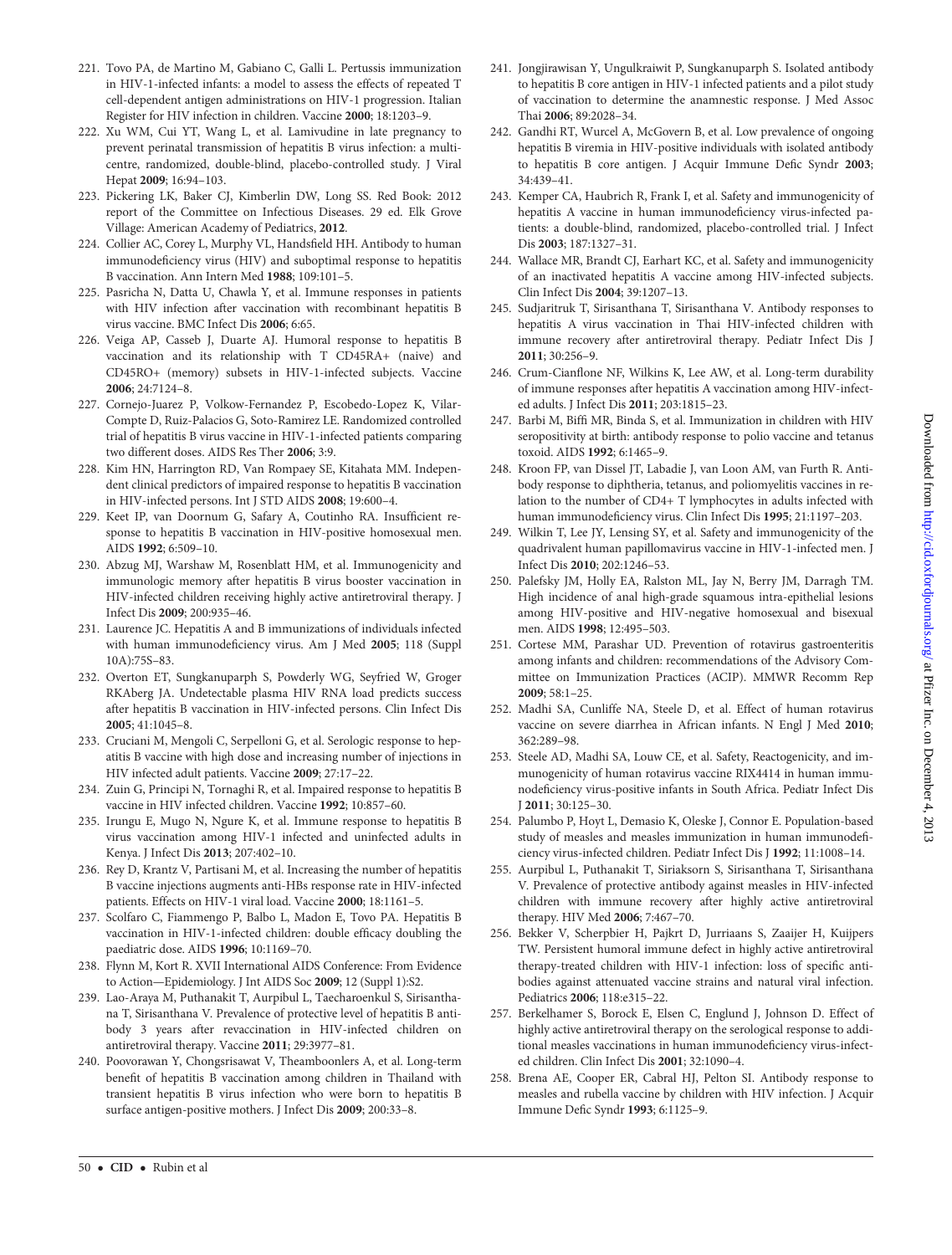- <span id="page-50-0"></span>259. Lima M, De Menezes Succi RC, Nunes Dos Santos AM, Weckx LY, De Moraes-Pinto MI. Rubella immunization in human immunodeficiency virus type 1-infected children: cause for concern in vaccination strategies. Pediatr Infect Dis J 2004; 23:604–7.
- 260. Aurpibul L, Puthanakit T, Sirisanthana T, Sirisanthana V. Response to measles, mumps, and rubella revaccination in HIV-infected children with immune recovery after highly active antiretroviral therapy. Clin Infect Dis 2007; 45:637–42.
- 261. Scott P, Moss WJ, Gilani Z, Low N. Measles vaccination in HIV-infected children: systematic review and meta-analysis of safety and immunogenicity. J Infect Dis 2011; 204 (Suppl 1):S164–78.
- 262. No authors listed. Measles pneumonitis following measles-mumpsrubella vaccination of a patient with HIV infection, 1993. MMWR Morb Mortal Wkly Rep 1996; 45:603–6.
- 263. Sprauer MA, Markowitz LE, Nicholson JK, et al. Response of human immunodeficiency virus-infected adults to measles-rubella vaccination. J Acquir Immune Defic Syndr 1993; 6:1013–6.
- 264. Goyal S, Pai SK, Kelkar R, Advani SH. Hepatitis B vaccination in acute lymphoblastic leukemia. Leuk Res 1998; 22:193–5.
- 265. Yu JW, Borkowski A, Danzig L, Reiter S, Kavan P, Mazer BD. Immune response to conjugated meningococcal C vaccine in pediatric oncology patients. Pediatr Blood Cancer 2007; 49:918–23.
- 266. Ercan TE, Soycan LY, Apak H, et al. Antibody titers and immune response to diphtheria-tetanus-pertussis and measles-mumps-rubella vaccination in children treated for acute lymphoblastic leukemia. J Pediatr Hematol Oncol 2005; 27:273–7.
- 267. Polychronopoulou-Androulakaki S, Panagiotou JP, Kostaridou S, Kyratzopoulou A, Haidas S. Immune response of immunocompromised children with malignancies to a recombinant hepatitis B vaccine. Pediatr Hematol Oncol 1996; 13:425–31.
- 268. Rokicka-Milewska R, Jackowska T, Sopylo B, Kacperska E, Seyfried H. Active immunization of children with leukemias and lymphomas against infection by hepatitis B virus. Acta Paediatr Jpn 1993; 35:400–3.
- 269. Zengin E, Sarper N. Humoral immunity to diphtheria, tetanus, measles, and hemophilus influenzae type b in children with acute lymphoblastic leukemia and response to re-vaccination. Pediatr Blood Cancer 2009; 53:967–72.
- 270. Patel SR, Ortin M, Cohen BJ, et al. Revaccination of children after completion of standard chemotherapy for acute leukemia. Clin Infect Dis 2007; 44:635–42.
- 271. Alanko S, Pelliniemi TT, Salmi TT. Recovery of blood B-lymphocytes and serum immunoglobulins after chemotherapy for childhood acute lymphoblastic leukemia. Cancer 1992; 69:1481–6.
- 272. Alanko S, Salmi TT, Pelliniemi TT. Recovery of blood T-cell subsets after chemotherapy for childhood acute lymphoblastic leukemia. Pediatr Hematol Oncol 1994; 11:281–92.
- 273. Alanko S, Salmi TT, Pelliniemi TT. Recovery of natural killer cells after chemotherapy for childhood acute lymphoblastic leukemia and solid tumors. Med Pediatr Oncol 1995; 24:373–8.
- 274. Mustafa MM, Buchanan GR, Winick NJ, et al. Immune recovery in children with malignancy after cessation of chemotherapy. J Pediatr Hematol Oncol 1998; 20:451–7.
- 275. Pao M, Papadopoulos EB, Chou J, et al. Response to pneumococcal (PNCRM7) and haemophilus influenzae conjugate vaccines (HIB) in pediatric and adult recipients of an allogeneic hematopoietic cell transplantation (alloHCT). Biol Blood Marrow Transplant 2008; 14:1022–30.
- 276. Ljungman P, Andersson J, Aschan J, et al. Influenza A in immunocompromised patients. Clin Infect Dis 1993; 17:244–7.
- 277. Earle CC. Influenza vaccination in elderly patients with advanced colorectal cancer. J Clin Oncol 2003; 21:1161–6.
- 278. Robertson JD, Nagesh K, Jowitt SN, et al. Immunogenicity of vaccination against influenza, Streptococcus pneumoniae and Haemophilus influenzae type B in patients with multiple myeloma. Br J Cancer 2000; 82:1261–5.
- 279. Nordoy T, Husebekk A, Aaberge IS, et al. Humoral immunity to viral and bacterial antigens in lymphoma patients 4-10 years after high-dose therapy with ABMT. Serological responses to revaccinations according to EBMT guidelines. Bone Marrow Transplant 2001; 28:681–7.
- 280. Nordoy T, Kolstad A, Tuck MK, Aaberge IS, Husebekk A, Kaminski MS. Radioimmunotherapy with iodine-131 tositumomab in patients with low-grade non-Hodgkin's B-cell lymphoma does not induce loss of acquired humoral immunity against common antigens. Clin Immunol 2001; 100:40–8.
- 281. Mazza JJ, Yale SH, Arrowood JR, et al. Efficacy of the influenza vaccine in patients with malignant lymphoma. Clin Med Res 2005; 3:214–20.
- 282. Centkowski P, Brydak L, Machala M, et al. Immunogenicity of influenza vaccination in patients with non-Hodgkin lymphoma. J Clin Immunol 2007; 27:339–46.
- 283. Lo W, Whimbey E, Elting L, Couch R, Cabanillas F, Bodey G. Antibody response to a two-dose influenza vaccine regimen in adult lymphoma patients on chemotherapy. Eur J Clin Microbiol Infect Dis 1993; 12:778–82.
- 284. Yri OE, Torfoss D, Hungnes O, et al. Rituximab blocks protective serological response to influenza A(H1N1) 2009 vaccination in lymphoma patients during or within six months after treatment. Blood 2011; 122:1946–53.
- 285. Bedognetti D, Zoppoli G, Massucco C, et al. Impaired response to influenza vaccine associated with persistent memory B cell depletion in non-Hodgkin's lymphoma patients treated with rituximab-containing regimens. J Immunol 2011; 186:6044–55.
- 286. Elting LS, Whimbey E, Lo W, Couch R, Andreeff M, Bodey GP. Epidemiology of influenza A virus infection in patients with acute or chronic leukemia. Support Care Cancer 1995; 3:198–202.
- 287. Anderson H, Petrie K, Berrisford C, Charlett A, Thatcher N, Zambon M. Seroconversion after influenza vaccination in patients with lung cancer. Br J Cancer 1999; 80:219–20.
- 288. Brydak LB, Guzy J, Starzyk J, Machala M, Gozdz SS. Humoral immune response after vaccination against influenza in patients with breast cancer. Support Care Cancer 2001; 9:65–8.
- 289. Meerveld-Eggink A, de Weerdt O, van der Velden AM, et al. Response to influenza virus vaccination during chemotherapy in patients with breast cancer. Ann Oncol 2011; 22:2031–5.
- 290. Nordoy T, Aaberge IS, Husebekk A, et al. Cancer patients undergoing chemotherapy show adequate serological response to vaccinations against influenza virus and Streptococcus pneumoniae. Med Oncol 2002; 19:71–8.
- 291. Vilar-Compte D, Cornejo P, Valle-Salinas A, et al. Influenza vaccination in patients with breast cancer: a case-series analysis. Med Sci Monit 2006; 12:CR332–6.
- 292. Avritscher EB, Cooksley CD, Geraci JM, et al. Cost-effectiveness of influenza vaccination in working-age cancer patients. Cancer 2007; 109:2357–64.
- 293. Levine AM, Overturf GD, Field RF, Holdorf D, Paganini-Hill A, Feinstein DI. Use and efficacy of pneumococcal vaccine in patients with Hodgkin disease. Blood 1979; 54:1171–5.
- 294. Siber GR, Weitzman SA, Aisenberg AC, Weinstein HJ, Schiffman G. Impaired antibody response to pneumococcal vaccine after treatment for Hodgkin's disease. N Engl J Med 1978; 299:442–8.
- 295. Addiego JE Jr., Ammann AJ, Schiffman G, Baehner R, Higgins G, Hammond D. Response to pneumococcal polysaccharide vaccine in patients with untreated Hodgkin's disease. Children's Cancer Study Group Report. Lancet 1980; 2:450–2.
- 296. Frederiksen B, Specht L, Henrichsen J, Pedersen FK, Pedersen-Bjergaard J. Antibody response to pneumococcal vaccine in patients with early stage Hodgkin's disease. Eur J Haematol 1989; 43:45–9.
- 297. Grimfors G, Soderqvist M, Holm G, Lefvert AK, Bjorkholm M. A longitudinal study of class and subclass antibody response to pneumococcal vaccination in splenectomized individuals with special reference to patients with Hodgkin's disease. Eur J Haematol 1990; 45:101–8.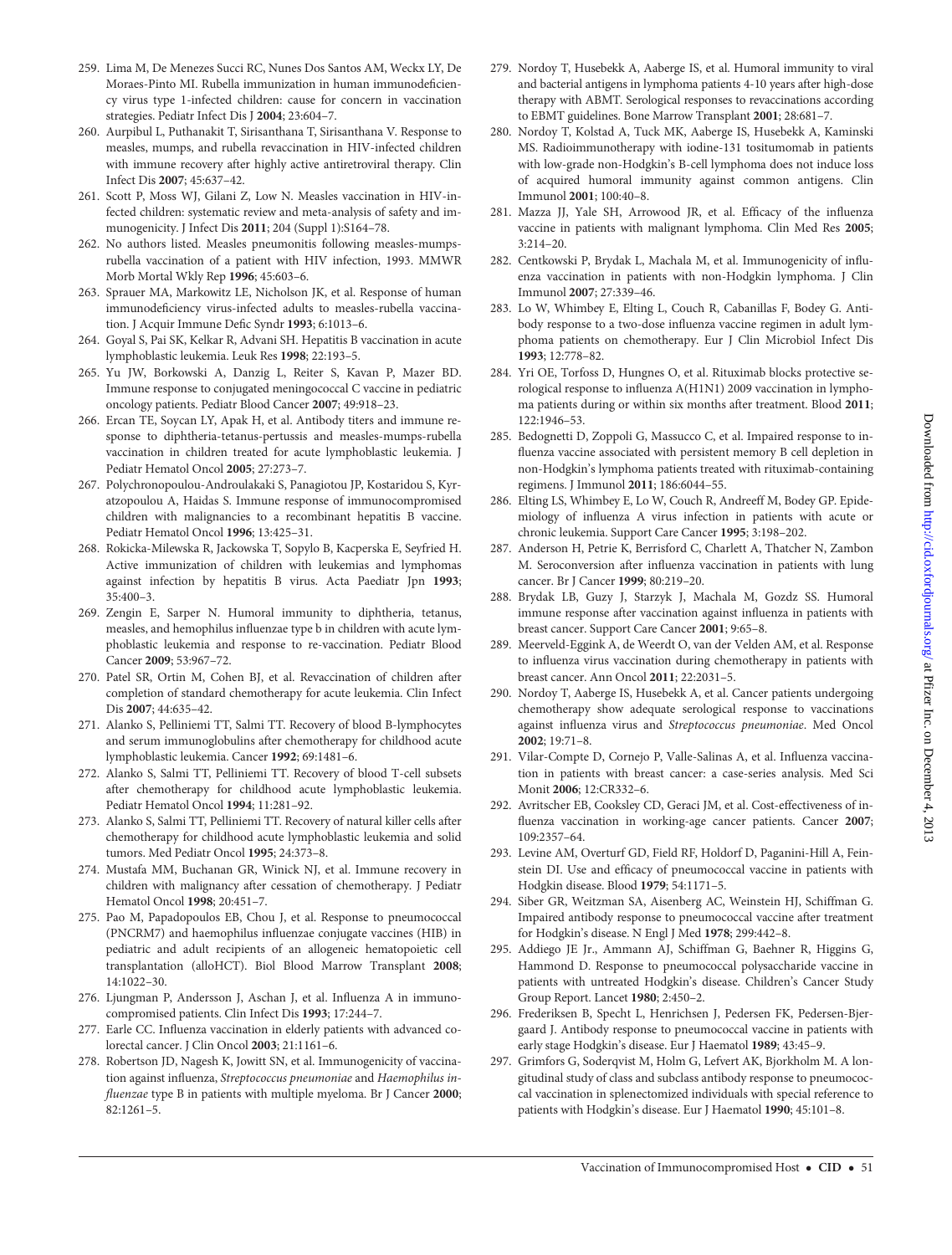- <span id="page-51-0"></span>298. Landgren O, Bjorkholm M, Konradsen HB, et al. A prospective study on antibody response to repeated vaccinations with pneumococcal capsular polysaccharide in splenectomized individuals with special reference to Hodgkin's lymphoma. J Intern Med 2004; 255:664–73.
- 299. Cherif H, Landgren O, Konradsen HB, Kalin M, Bjorkholm M. Poor antibody response to pneumococcal polysaccharide vaccination suggests increased susceptibility to pneumococcal infection in splenectomized patients with hematological diseases. Vaccine 2006; 24:75–81.
- 300. Molrine DC, George S, Tarbell N, et al. Antibody responses to polysaccharide and polysaccharide-conjugate vaccines after treatment of Hodgkin disease. Ann Intern Med 1995; 123:828–34.
- 301. Sinisalo M, Vilpo J, Itala M, Vakevainen M, Taurio J, Aittoniemi J. Antibody response to 7-valent conjugated pneumococcal vaccine in patients with chronic lymphocytic leukaemia. Vaccine 2007; 26:82–7.
- 302. Chan CY, Molrine DC, George S, et al. Pneumococcal conjugate vaccine primes for antibody responses to polysaccharide pneumococcal vaccine after treatment of Hodgkin's disease. J Infect Dis 1996; 173:256–8.
- 303. Ammann AJ, Schiffman G, Addiego JE, Wara WM, Wara DW. Immunization of immunosuppressed patients with pneumococcal polysaccharide vaccine. Rev Infect Dis 1981; 3 (Suppl):S160–7.
- 304. Hammarstrom V, Pauksen K, Bjorkstrand B, Simonsson B, Oberg G, Ljungman P. Tetanus immunity in autologous bone marrow and blood stem cell transplant recipients. Bone Marrow Transplant 1998; 22:67–71.
- 305. Chung SM, Sohn JH, Kim TY, et al. Fulminant hepatic failure with hepatitis B virus reactivation after rituximab treatment in a patient with resolved hepatitis B. Korean J Gastroenterol 2010; 55:266–9.
- 306. Yagci M, Acar K, Sucak GT, Yamac K, Haznedar R. Hepatitis B virus vaccine in lymphoproliferative disorders: a prospective randomized study evaluating the efficacy of granulocyte-macrophage colony stimulating factor as a vaccine adjuvant. Eur J Haematol 2007; 79:292–6.
- 307. Pullukcu H, Ertem E, Karaca Y, Yamazhan T, Sertoz RY, Altuglu I. Efficacy of accelerated hepatitis B vaccination program in patients being actively treated for hematologic malignancies. Int J Infect Dis 2008; 12:166–70.
- 308. Ljungman P, Nahi H, Linde A. Vaccination of patients with haematological malignancies with one or two doses of influenza vaccine: a randomised study. Br J Haematol 2005; 130:96–8.
- 309. Takata T, Suzumiya J, Ishikawa T, Takamatsu Y, Ikematsu H, Tamura K. Attenuated antibody reaction for the primary antigen but not for the recall antigen of influenza vaccination in patients with non-Hodgkin B-cell lymphoma after the administration of rituximab-CHOP. J Clin Exp Hematop 2009; 49:9–13.
- 310. Horwitz SM, Negrin RS, Blume KG, et al. Rituximab as adjuvant to high-dose therapy and autologous hematopoietic cell transplantation for aggressive non-Hodgkin lymphoma. Blood 2004; 103:777–83.
- 311. Lum LG, Seigneuret MC, Storb R. The transfer of antigen-specific humoral immunity from marrow donors to marrow recipients. J Clin Immunol 1986; 6:389–96.
- 312. Lum LG, Munn NA, Schanfield MS, Storb R. The detection of specific antibody formation to recall antigens after human bone marrow transplantation. Blood 1986; 67:582–7.
- 313. Lum LG. The kinetics of immune reconstitution after human marrow transplantation. Blood 1987; 69:369–80.
- 314. Lum LG, Noges JE, Beatty P, et al. Transfer of specific immunity in marrow recipients given HLA-mismatched, T cell-depleted, or HLAidentical marrow grafts. Bone Marrow Transplant 1988; 3:399–406.
- 315. Saxon A, Mitsuyasu R, Stevens R, Champlin RE, Kimata H, Gale RP. Designed transfer of specific immune responses with bone marrow transplantation. J Clin Invest 1986; 78:959–67.
- 316. Wahren B, Gahrton G, Linde A, et al. Transfer and persistence of viral antibody-producing cells in bone marrow transplantation. J Infect Dis 1984; 150:358–65.
- 317. Witherspoon RP, Storb R, Ochs HD, et al. Recovery of antibody production in human allogeneic marrow graft recipients: influence of

time posttransplantation, the presence or absence of chronic graftversus-host disease, and antithymocyte globulin treatment. Blood 1981; 58:360–8.

- 318. Witherspoon RP, Matthews D, Storb R, et al. Recovery of in vivo cellular immunity after human marrow grafting. Influence of time postgrafting and acute graft-versus-host disease. Transplantation 1984; 37:145–50.
- 319. Wimperis JZ, Brenner MK, Prentice HG, et al. Transfer of a functioning humoral immune system in transplantation of T-lymphocyte-depleted bone marrow. Lancet 1986; 1:339–43.
- 320. Molrine DC, Hibberd PL. Vaccines for transplant recipients. Infect Dis Clin North Am 2001; 15:273–305, xii.
- 321. Molrine DC, Guinan EC, Antin JH, et al. Donor immunization with Haemophilus influenzae type b (HIB)-conjugate vaccine in allogeneic bone marrow transplantation. Blood 1996; 87:3012–8.
- 322. Ljungman P, Wiklund-Hammarsten M, Duraj V, et al. Response to tetanus toxoid immunization after allogeneic bone marrow transplantation. J Infect Dis 1990; 162:496–500.
- 323. Ljungman P, Duraj V, Magnius L. Response to immunization against polio after allogeneic marrow transplantation. Bone Marrow Transplant 1991; 7:89–93.
- 324. Engelhard D, Handsher R, Naparstek E, et al. Immune response to polio vaccination in bone marrow transplant recipients. Bone Marrow Transplant 1991; 8:295–300.
- 325. Parkkali T, Stenvik M, Ruutu T, Hovi T, Volin L, Ruutu P. Randomized comparison of early and late vaccination with inactivated poliovirus vaccine after allogeneic BMT. Bone Marrow Transplant 1997; 20:663–8.
- 326. Ljungman P, Lewensohn-Fuchs I, Hammarstrom V, et al. Long-term immunity to measles, mumps, and rubella after allogeneic bone marrow transplantation. Blood 1994; 84:657–63.
- 327. Machado CM, Goncalves FB, Pannuti CS, Dulley FL, de Souza VA. Measles in bone marrow transplant recipients during an outbreak in Sao Paulo, Brazil. Blood 2002; 99:83–7.
- 328. Parkman R, Weinberg KI. Immunological reconstitution following bone marrow transplantation. Immunol Rev 1997; 157:73–8.
- 329. Cristofani LM, Weinberg A, Peixoto V, et al. Administration of live attenuated varicella vaccine to children with cancer before starting chemotherapy. Vaccine 1991; 9:873–6.
- 330. Tsolia M, Gershon AA, Steinberg SP, Gelb L. Live attenuated varicella vaccine: evidence that the virus is attenuated and the importance of skin lesions in transmission of varicella-zoster virus. National Institute of Allergy and Infectious Diseases Varicella Vaccine Collaborative Study Group. J Pediatr 1990; 116:184–9.
- 331. Hardy I, Gershon AA, Steinberg SP, LaRussa P. The incidence of zoster after immunization with live attenuated varicella vaccine. A study in children with leukemia. Varicella Vaccine Collaborative Study Group. N Engl J Med 1991;325:1545–50.
- 332. Ljungman P, Ward KN, Crooks BN, et al. Respiratory virus infections after stem cell transplantation: a prospective study from the Infectious Diseases Working Party of the European Group for Blood and Marrow Transplantation. Bone Marrow Transplant 2001; 28:479–84.
- 333. Ljungman P, de la Camara R, Perez-Bercoff L, et al. Outcome of pandemic H1N1 infections in hematopoietic stem cell transplant recipients. Haematologica 2011; 96:1231–5.
- 334. Choi SM, Boudreault AA, Xie H, Englund JA, Corey L, Boeckh M. Differences in clinical outcomes after 2009 influenza A/H1N1 and seasonal influenza among hematopoietic cell transplant recipients. Blood 2011; 117:5050–6.
- 335. Engelhard D, Zakay-Rones Z, Shapira MY, et al. The humoral immune response of hematopoietic stem cell transplantation recipients to AS03-adjuvanted A/California/7/2009 (H1N1)v-like virus vaccine during the 2009 pandemic. Vaccine 2011; 29:1777–82.
- 336. Pauksen K, Linde A, Hammarstrom V, et al. Granulocyte-macrophage colony-stimulating factor as immunomodulating factor together with influenza vaccination in stem cell transplant patients. Clin Infect Dis 2000; 30:342–8.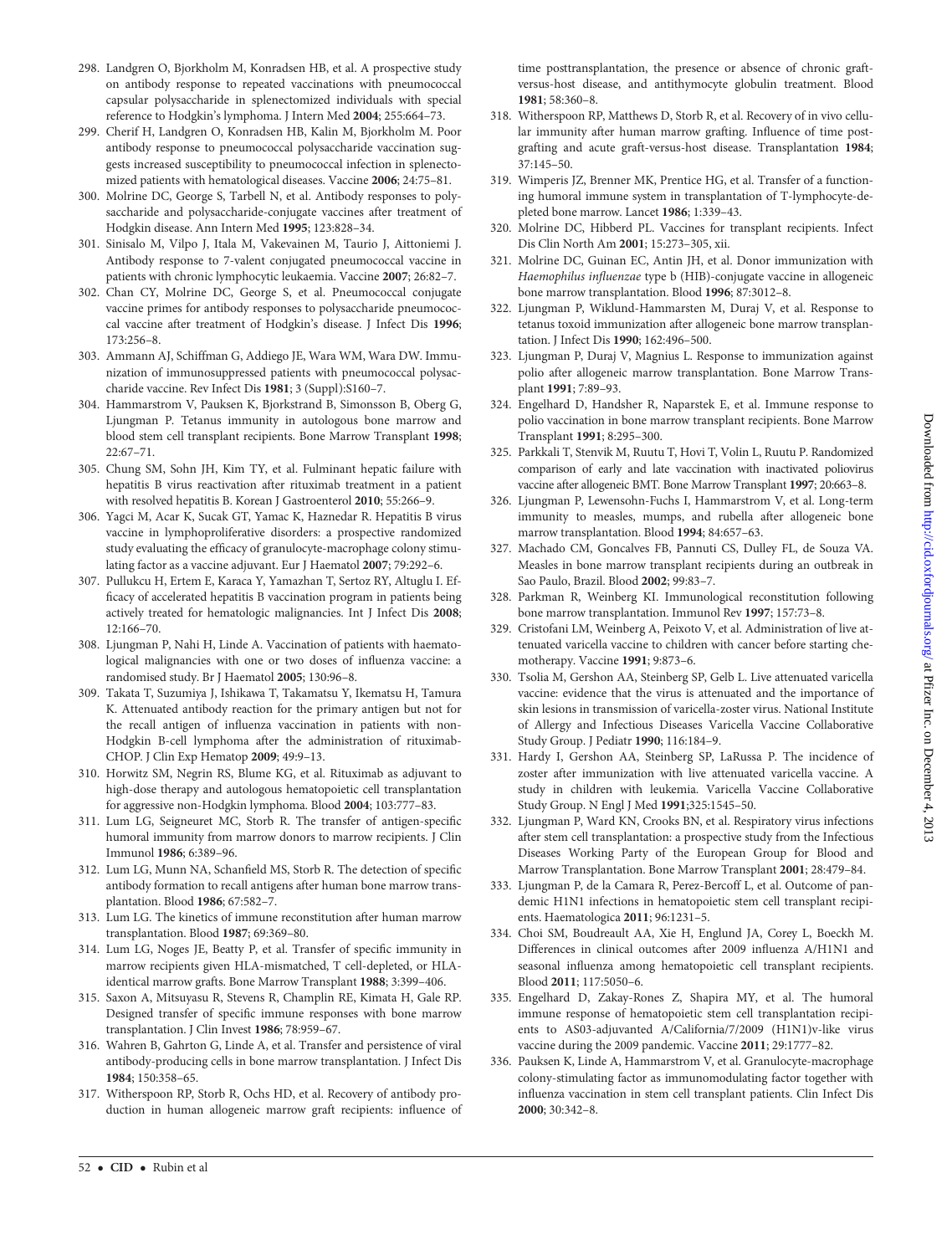- <span id="page-52-0"></span>337. de Lavallade H, Garland P, Sekine T, et al. Repeated vaccination is required to optimize seroprotection against H1N1 in the immunocompromised host. Haematologica 2011; 96:307–14.
- 338. Avetisyan G, Aschan J, Hassan M, Ljungman P. Evaluation of immune responses to seasonal influenza vaccination in healthy volunteers and in patients after stem cell transplantation. Transplantation 2008; 86:257–63.
- 339. Haining WN, Evans JW, Seth NP, et al. Measuring T cell immunity to influenza vaccination in children after haemopoietic stem cell transplantation. Br J Haematol 2004; 127:322–5.
- 340. Gueller S, Allwinn R, Mousset S, et al. Enhanced immune response after a second dose of an AS03-adjuvanted H1N1 influenza A vaccine in patients after hematopoietic stem cell transplantation. Biol Blood Marrow Transplant 2011; 17:1546–50.
- 341. Engelhard D, Cordonnier C, Shaw PJ, et al. Early and late invasive pneumococcal infection following stem cell transplantation: a European Bone Marrow Transplantation survey. Br J Haematol 2002; 117:444–50.
- 342. Winston DJ, Schiffman G, Wang DC, et al. Pneumococcal infections after human bone-marrow transplantation. Ann Intern Med 1979; 91:835–41.
- 343. Kulkarni S, Powles R, Treleaven J, et al. Chronic graft versus host disease is associated with long-term risk for pneumococcal infections in recipients of bone marrow transplants. Blood 2000; 95:3683–6.
- 344. Youssef S, Rodriguez G, Rolston KV, Champlin RE, Raad II, Safdar A. Streptococcus pneumoniae infections in 47 hematopoietic stem cell transplantation recipients: clinical characteristics of infections and vaccine-breakthrough infections, 1989–2005. Medicine (Baltimore) 2007; 86:69–77.
- 345. Giebink GS, Warkentin PI, Ramsay NK, Kersey JH. Titers of antibody to pneumococci in allogeneic bone marrow transplant recipients before and after vaccination with pneumococcal vaccine. J Infect Dis 1986; 154:590–6.
- 346. Avanzini MA, Carra AM, Maccario R, et al. Antibody response to pneumococcal vaccine in children receiving bone marrow transplantation. J Clin Immunol 1995; 15:137–44.
- 347. Guinan EC, Molrine DC, Antin JH, et al. Polysaccharide conjugate vaccine responses in bone marrow transplant patients. Transplantation 1994; 57:677–84.
- 348. Parkkali T, Kayhty H, Ruutu T, Volin L, Eskola J, Ruutu P. A comparison of early and late vaccination with Haemophilus influenzae type b conjugate and pneumococcal polysaccharide vaccines after allogeneic BMT. Bone Marrow Transplant 1996; 18:961–7.
- 349. Winston DJ, Ho WG, Schiffman G, Champlin RE, Feig SA, Gale RP. Pneumococcal vaccination of recipients of bone marrow transplants. Arch Intern Med 1983; 143:1735–7.
- 350. Cordonnier C, Labopin M, Chesnel V, et al. Randomized study of early versus late immunization with pneumococcal conjugate vaccine after allogeneic stem cell transplantation. Clin Infect Dis 2009; 48:1392–401.
- 351. Molrine DC, Antin JH, Guinan EC, et al. Donor immunization with pneumococcal conjugate vaccine and early protective antibody responses following allogeneic hematopoietic cell transplantation. Blood 2003; 101:831–6.
- 352. Meisel R, Kuypers L, Dirksen U, et al. Pneumococcal conjugate vaccine provides early protective antibody responses in children after related and unrelated allogeneic hematopoietic stem cell transplantation. Blood 2007; 109:2322–6.
- 353. Kumar D, Chen MH, Welsh B, et al. A randomized, double-blind trial of pneumococcal vaccination in adult allogeneic stem cell transplant donors and recipients. Clin Infect Dis 2007; 45:1576–82.
- 354. Cordonnier C, Labopin M, Chesnel V, et al. Immune response to the 23-valent polysaccharide pneumococcal vaccine after the 7-valent conjugate vaccine in allogeneic stem cell transplant recipients: results from the EBMT IDWP01 trial. Vaccine 2010; 28:2730–4.
- 355. Hammarstrom V, Pauksen K, Azinge J, Oberg G, Ljungman P. Pneumococcal immunity and response to immunization with

pneumococcal vaccine in bone marrow transplant patients: the influence of graft versus host reaction. Support Care Cancer 1993; 1:195–9.

- 356. Barra A, Cordonnier C, Preziosi MP, et al. Immunogenicity of Haemophilus influenzae type b conjugate vaccine in allogeneic bone marrow recipients. J Infect Dis 1992; 166:1021–8.
- 357. Avanzini MA, Carra AM, Maccario R, et al. Immunization with Haemophilus influenzae type b conjugate vaccine in children given bone marrow transplantation: comparison with healthy age-matched controls. J Clin Immunol 1998; 18:193–201.
- 358. Parkkali T, Olander RM, Ruutu T, et al. A randomized comparison between early and late vaccination with tetanus toxoid vaccine after allogeneic BMT. Bone Marrow Transplant 1997; 19:933–8.
- 359. Kochethu G, Clark FJ, Craddock CF. Pertussis: should we vaccinate post transplant? Bone Marrow Transplant 2006; 37:793–4.
- 360. Florax A, Ehlert K, Becker K, Vormoor J, Groll AH. Bordetella pertussis respiratory infection following hematopoietic stem cell transplantation: time for universal vaccination? Bone Marrow Transplant 2006; 38:639–40.
- 361. Small TN, Zelenetz AD, Noy A, et al. Pertussis immunity and response to tetanus-reduced diphtheria-reduced pertussis vaccine (Tdap) after autologous peripheral blood stem cell transplantation. Biol Blood Marrow Transplant 2009; 15:1538–42.
- 362. Papadopoulos E, Young J, Kernan NA, Boulad F, Castro-Malaspina H, O'Reilly RJ. Use of the tetanus toxoid, reduced dose diphtheria and pertussis vaccine (Tdap) in allogeneic transplant (alloHCT) recipients. Blood 2008; 112:2214.
- 363. Nagler A, Ilan Y, Adler R, et al. Successful immunization of autologous bone marrow transplantation recipients against hepatitis B virus by active vaccination. Bone Marrow Transplant 1995; 15:475–8.
- 364. Jaffe D, Papadopoulos EB, Young JW, et al. Immunogenicity of recombinant hepatitis B vaccine (rHBV) in recipients of unrelated or related allogeneic hematopoietic cell (HC) transplants. Blood 2006; 108:2470–5.
- 365. Nakano T, Shimono Y, Sugiyama K, et al. Clinical features of measles in immunocompromised children. Acta Paediatr Jpn 1996; 38:212–7.
- 366. Kaplan LJ, Daum RS, Smaron M, McCarthy CA. Severe measles in immunocompromised patients. JAMA 1992; 267:1237–41.
- 367. Machado CM, de Souza VA, Sumita LM, da Rocha IF, Dulley FL, Pannuti CS. Early measles vaccination in bone marrow transplant recipients. Bone Marrow Transplant 2005; 35:787–91.
- 368. Spoulou V, Giannaki M, Vounatsou M, Bakoula C, Grafakos S. Longterm immunity to measles, mumps and rubella after MMR vaccination among children with bone marrow transplants. Bone Marrow Transplant 2004; 33:1187–90.
- 369. King SM, Saunders EF, Petric M, Gold R. Response to measles, mumps and rubella vaccine in paediatric bone marrow transplant recipients. Bone Marrow Transplant 1996; 17:633–6.
- 370. Ljungman P, Fridell E, Lonnqvist B, et al. Efficacy and safety of vaccination of marrow transplant recipients with a live attenuated measles, mumps, and rubella vaccine. J Infect Dis 1989; 159:610–5.
- 371. Kussmaul SC, Horn BN, Dvorak CC, Abramovitz L, Cowan MJ, Weintrub PS. Safety of the live, attenuated varicella vaccine in pediatric recipients of hematopoietic SCTs. Bone Marrow Transplant 2010; 45:1602–6.
- 372. Van Thiel DH, Gavaler JS. Response to HBV vaccination in patients with severe liver disease. Absence of an HLA effect. Dig Dis Sci 1992; 37:1447–51.
- 373. Danzinger-Isakov L, Kumar D. Guidelines for vaccination of solid organ transplant candidates and recipients. Am J Transplant 2009; 9 (Suppl 4):S258–62.
- 374. No authors listed. KDIGO clinical practice guideline for the care of kidney transplant recipients. Am J Transplant 2009; 9 (Suppl 3):S1–155.
- 375. Kotton CN, Hibberd PL. Travel medicine and the solid organ transplant recipient. Am J Transplant 2009; 9 (Suppl 4):S273–81.
- 376. Kumar D, Blumberg EA, Danziger-Isakov L, et al. Influenza vaccination in the organ transplant recipient: review and summary recommendations. Am J Transplant 2011; 11:2020–30.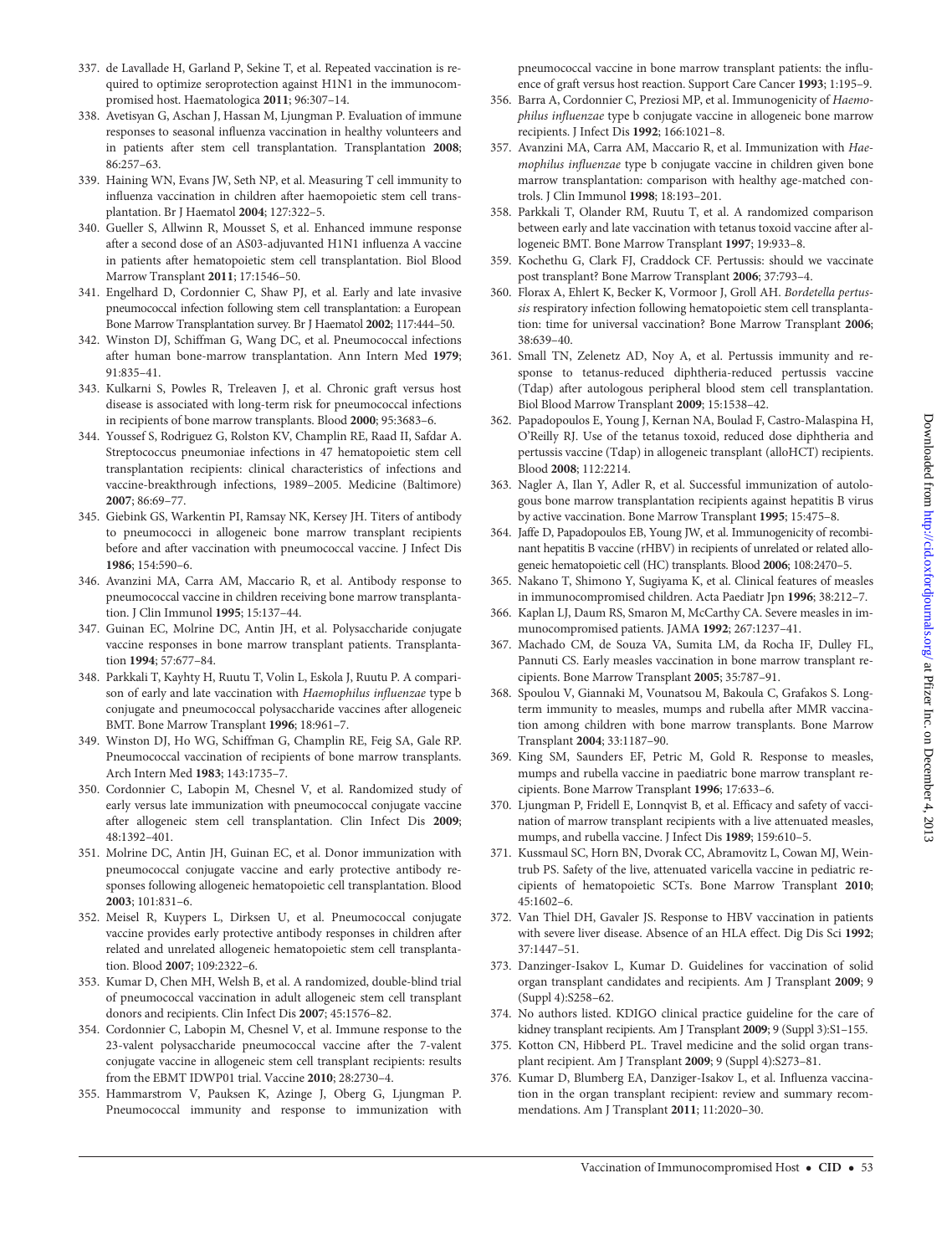- <span id="page-53-0"></span>377. Campbell AL, Herold BC. Immunization of pediatric solid-organ transplantation candidates: immunizations in transplant candidates. Pediatr Transplant 2005; 9:652–61.
- 378. Laube GF, Berger C, Goetschel P, Leumann E, Neuhaus TJ. Immunization in children with chronic renal failure. Pediatr Nephrol 2002; 17:638–42.
- 379. Flynn JT, Frisch K, Kershaw DB, Sedman AB, Bunchman TE. Response to early measles-mumps-rubella vaccination in infants with chronic renal failure and/or receiving peritoneal dialysis. Adv Perit Dial 1999; 15:269–72.
- 380. Benden C, Danziger-Isakov LA, Astor T, et al. Variability in immunization guidelines in children before and after lung transplantation. Pediatr Transplant 2007; 11:882–7.
- 381. Wu JF, Ni YH, Chen HL, Hsu HY, Lai HS, Chang MH. Humoral immunogenicity to measles, rubella, and varicella-zoster vaccines in biliary atresia children. Vaccine 2009; 27:2812–5.
- 382. Prelog M, Pohl M, Ermisch B, et al. Demand for evaluation of vaccination antibody titers in children considered for renal transplantation. Pediatr Transplant 2007; 11:73–6.
- 383. Duchini A, Hendry RM, Redfield DC, Pockros PJ. Influenza infection in patients before and after liver transplantation. Liver Transpl 2000; 6:531–42.
- 384. Furth SL, Neu AM, Case B, Lederman HM, Steinhoff M, Fivush B. Pneumococcal polysaccharide vaccine in children with chronic renal disease: a prospective study of antibody response and duration. J Pediatr 1996; 128:99–101.
- 385. Linnemann CC Jr., First MR, Schiffman G. Response to pneumococcal vaccine in renal transplant and hemodialysis patients. Arch Intern Med 1981; 141:1637–40.
- 386. Linnemann CC Jr., First MR, Schiffman G. Revaccination of renal transplant and hemodialysis recipients with pneumococcal vaccine. Arch Intern Med 1986; 146:1554–6.
- 387. Kruger S, Seyfarth M, Sack K, Kreft B. Defective immune response to tetanus toxoid in hemodialysis patients and its association with diphtheria vaccination. Vaccine 1999; 17:1145–50.
- 388. Lin CC, Chen CL, Concejero A, et al. Active immunization to prevent de novo hepatitis B virus infection in pediatric live donor liver recipients. Am J Transplant 2007; 7:195–200.
- 389. Wachs ME, Amend WJ, Ascher NL, et al. The risk of transmission of hepatitis B from HBsAg(-), HBcAb(+), HBIgM(-) organ donors. Transplantation 1995; 59:230–4.
- 390. Crosnier J, Jungers P, Courouce AM, et al. Randomised placebo-controlled trial of hepatitis B surface antigen vaccine in French haemodialysis units: II, haemodialysis patients. Lancet 1981; 1:797–800.
- 391. Stevens CE, Alter HJ, Taylor PE, Zang EA, Harley EJ, Szmuness W. Hepatitis B vaccine in patients receiving hemodialysis. Immunogenicity and efficacy. N Engl J Med 1984; 311:496–501.
- 392. Villeneuve E, Vincelette J, Villeneuve JP. Ineffectiveness of hepatitis B vaccination in cirrhotic patients waiting for liver transplantation. Can J Gastroenterol 2000; 14 (Suppl B):59B–62B.
- 393. Carey W, Pimentel R, Westveer MK, Vogt D, Broughan T. Failure of hepatitis B immunization in liver transplant recipients: results of a prospective trial. Am J Gastroenterol 1990; 85:1590–2.
- 394. Arslan M, Wiesner RH, Sievers C, Egan K, Zein NN. Double-dose accelerated hepatitis B vaccine in patients with end-stage liver disease. Liver Transpl 2001; 7:314–20.
- 395. Engler SH, Sauer PW, Golling M, et al. Immunogenicity of two accelerated hepatitis B vaccination protocols in liver transplant candidates. Eur J Gastroenterol Hepatol 2001; 13:363–7.
- 396. Aziz A, Aziz S, Li DS, et al. Efficacy of repeated high-dose hepatitis B vaccine (80 microg) in patients with chronic liver disease. J Viral Hepat 2006; 13:217–21.
- 397. Schumann A, Lindemann M, Valentin-Gamazo C, et al. Adoptive immune transfer of hepatitis B virus specific immunity from immunized living liver donors to liver recipients. Transplantation 2009; 87:103–11.
- 398. Keeffe EB, Iwarson S, McMahon BJ, et al. Safety and immunogenicity of hepatitis A vaccine in patients with chronic liver disease. Hepatology 1998; 27:881–6.
- 399. Arslan M, Wiesner RH, Poterucha JJ, Zein NN. Safety and efficacy of hepatitis A vaccination in liver transplantation recipients. Transplantation 2001; 72:272–6.
- 400. Dumot JA, Barnes DS, Younossi Z, et al. Immunogenicity of hepatitis A vaccine in decompensated liver disease. Am J Gastroenterol 1999; 94:1601–4.
- 401. Geel AL, Landman TS, Kal JA, van Doomum GJ, Weimar W. Varicella zoster virus serostatus before and after kidney transplantation, and vaccination of adult kidney transplant candidates. Transplant Proc 2006; 38:3418–9.
- 402. Broyer M, Tete MJ, Guest G, Gagnadoux MF, Rouzioux C. Varicella and zoster in children after kidney transplantation: long-term results of vaccination. Pediatrics 1997; 99:35–9.
- 403. Furth SL, Hogg RJ, Tarver J, Moulton LH, Chan C, Fivush BA. Varicella vaccination in children with chronic renal failure. A report of the Southwest Pediatric Nephrology Study Group. Pediatr Nephrol 2003; 18:33–8.
- 404. Webb NJ, Fitzpatrick MM, Hughes DA, et al. Immunisation against varicella in end stage and pre-end stage renal failure. Trans-Pennine Paediatric Nephrology Study Group. Arch Dis Child 2000; 82:141–3.
- 405. Donati M, Zuckerman M, Dhawan A, et al. Response to varicella immunization in pediatric liver transplant recipients. Transplantation 2000; 70:1401–4.
- 406. Nithichaiyo C, Chongsrisawat V, Hutagalung Y, Bock HL, Poovorawa Y. Immunogenicity and adverse effects of live attenuated varicella vaccine (Oka-strain) in children with chronic liver disease. Asian Pac J Allergy Immunol 2001; 19:101–5.
- 407. Furth SL, Fivush BA. Varicella vaccination in pediatric kidney transplant candidates. Pediatr Transplant 2002; 6:97–100.
- 408. Sanchez-Fructuoso AI, Prats D, Naranjo P, et al. Influenza virus immunization effectivity in kidney transplant patients subjected to two different triple-drug therapy immunosuppression protocols: mycophenolate versus azathioprine. Transplantation 2000; 69:436–9.
- 409. Versluis DJ, Beyer WE, Masurel N, Wenting GJ, Weimar W. Impairment of the immune response to influenza vaccination in renal transplant recipients by cyclosporine, but not azathioprine. Transplantation 1986; 42:376–9.
- 410. Soesman NM, Rimmelzwaan GF, Nieuwkoop NJ, et al. Efficacy of influenza vaccination in adult liver transplant recipients. J Med Virol 2000; 61:85–93.
- 411. Dengler TJ, Strnad N, Buhring I, et al. Differential immune response to influenza and pneumococcal vaccination in immunosuppressed patients after heart transplantation. Transplantation 1998; 66:1340–7.
- 412. Fraund S, Wagner D, Pethig K, Drescher J, Girgsdies OE, Haverich A. Influenza vaccination in heart transplant recipients. J Heart Lung Transplant 1999; 18:220–5.
- 413. Magnani G, Falchetti E, Pollini G, et al. Safety and efficacy of two types of influenza vaccination in heart transplant recipients: a prospective randomised controlled study. J Heart Lung Transplant 2005; 24:588–92.
- 414. Furth SL, Neu AM, McColley SA, Case B, Steinhoff M, Fivush B. Immune response to influenza vaccination in children with renal disease. Pediatr Nephrol 1995; 9:566–8.
- 415. Madan RP, Tan M, Fernandez-Sesma A, et al. A prospective, comparative study of the immune response to inactivated influenza vaccine in pediatric liver transplant recipients and their healthy siblings. Clin Infect Dis 2008; 46:712–8.
- 416. Hayney MS, Welter DL, Francois M, Reynolds AM, Love RB. Influenza vaccine antibody responses in lung transplant recipients. Prog Transplant 2004; 14:346–51.
- 417. Blumberg EA, Fitzpatrick J, Stutman PC, Hayden FG, Brozena SC. Safety of influenza vaccine in heart transplant recipients. J Heart Lung Transplant 1998; 17:1075–80.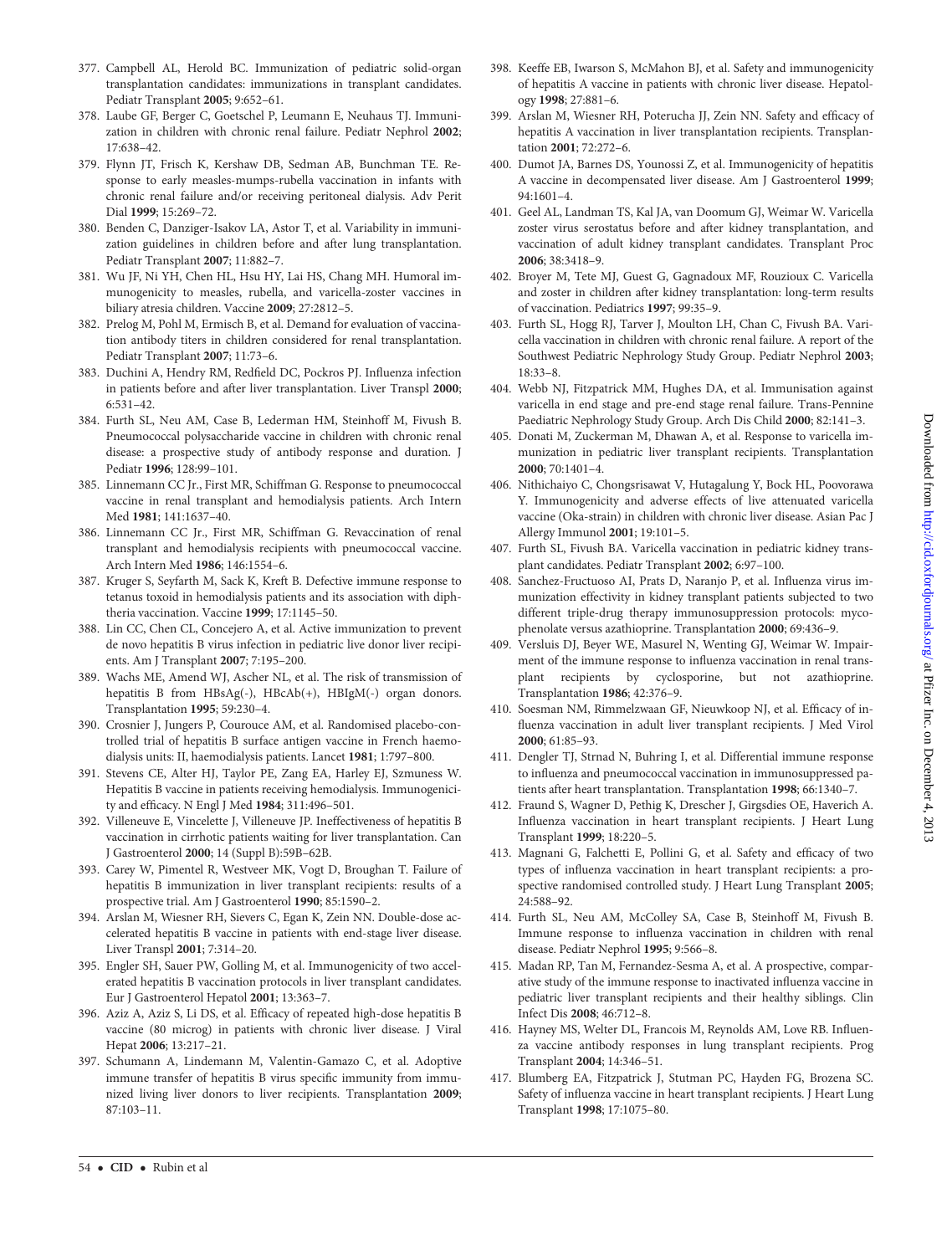- <span id="page-54-0"></span>419. Mazzone PJ, Mossad SB, Mawhorter SD, Mehta AC, Schilz RJ, Maurer JR. The humoral immune response to influenza vaccination in lung transplant patients. Eur Respir J 2001; 18:971–6.
- 420. Salles MJ, Sens YA, Boas LS, Machado CM. Influenza virus vaccination in kidney transplant recipients: serum antibody response to different immunosuppressive drugs. Clin Transplant 2010; 24:E17–23.
- 421. Mazzone PJ, Mossad SB, Mawhorter SD, Mehta AC, Mauer JR. Cellmediated immune response to influenza vaccination in lung transplant recipients. J Heart Lung Transplant 2004; 23:1175–81.
- 422. Hurst FP, Lee JJ, Jindal RM, Agodoa LY, Abbott KC. Outcomes associated with influenza vaccination in the first year after kidney transplantation. Clin J Am Soc Nephrol 2011; 6:1192–7.
- 423. Baluch A, Humar A, Eurich D, et al. Randomized controlled trial of high-dose intradermal versus standard-dose intramuscular influenza vaccine in organ transplant recipients. Am J Transplant 2013; 13:1026–33.
- 424. Kazancioglu R, Sever MS, Yuksel-Onel D, et al. Immunization of renal transplant recipients with pneumococcal polysaccharide vaccine. Clin Transplant 2000; 14:61–5.
- 425. Blumberg EA, Brozena SC, Stutman P, Wood D, Phan HM, Musher DM. Immunogenicity of pneumococcal vaccine in heart transplant recipients. Clin Infect Dis 2001; 32:307–10.
- 426. McCashland TM, Preheim LC, Gentry MJ. Pneumococcal vaccine response in cirrhosis and liver transplantation. J Infect Dis 2000; 181:757–60.
- 427. Kumar D, Rotstein C, Miyata G, Arlen D, Humar A. Randomized, double-blind, controlled trial of pneumococcal vaccination in renal transplant recipients. J Infect Dis 2003; 187:1639–45.
- 428. Kumar D, Welsh B, Siegal D, Chen MH, Humar A. Immunogenicity of pneumococcal vaccine in renal transplant recipients—three year follow-up of a randomized trial. Am J Transplant 2007; 7:633–8.
- 429. Kumar D, Chen MH, Wong G, et al. A randomized, double-blind, placebo-controlled trial to evaluate the prime-boost strategy for pneumococcal vaccination in adult liver transplant recipients. Clin Infect Dis 2008; 47:885–92.
- 430. Lin PL, Michaels MG, Green M, et al. Safety and immunogenicity of the American Academy of Pediatrics—recommended sequential pneumococcal conjugate and polysaccharide vaccine schedule in pediatric solid organ transplant recipients. Pediatrics 2005; 116:160–7.
- 431. Barton M, Wasfy S, Dipchand AI, et al. Seven-valent pneumococcal conjugate vaccine in pediatric solid organ transplant recipients: a prospective study of safety and immunogenicity. Pediatr Infect Dis J 2009; 28:688–92.
- 432. Enke BU, Bokenkamp A, Offner G, Bartmann P, Brodehl J. Response to diphtheria and tetanus booster vaccination in pediatric renal transplant recipients. Transplantation 1997; 64:237–41.
- 433. Duca P, Del Pont JM, D'Agostino D. Successful immune response to a recombinant hepatitis B vaccine in children after liver transplantation. J Pediatr Gastroenterol Nutr 2001; 32:168–70.
- 434. Sanchez-Fueyo A, Rimola A, Grande L, et al. Hepatitis B immunoglobulin discontinuation followed by hepatitis B virus vaccination: A new strategy in the prophylaxis of hepatitis B virus recurrence after liver transplantation. Hepatology 2000; 31:496–501.
- 435. Di Paolo D, Lenci I, Trinito MO, Tisone G, Angelico M. Extended HBV vaccination in liver transplant recipients for HBV-related cirrhosis: report of two successful cases. Dig Liver Dis 2005; 37:793–8.
- 436. Arslan M, Wiesner RH, Poterucha JJ, Gross JB Jr., Zein NN. Hepatitis A antibodies in liver transplant recipients: evidence for loss of immunity posttransplantation. Liver Transpl 2000; 6:191–5.
- 437. Gunther M, Stark K, Neuhaus R, Reinke P, Schroder K, Bienzle U. Rapid decline of antibodies after hepatitis A immunization in liver and renal transplant recipients. Transplantation 2001; 71:477–9.
- 438. Kwak EJ, Julian K. Human papillomavirus infection in solid organ transplant recipients. Am J Transplant 2009; 9 (Suppl 4):S151–60.
- 439. Khan S, Erlichman J, Rand EB. Live virus immunization after orthotopic liver transplantation. Pediatr Transplant 2006; 10:78–82.
- 440. Levitsky J, Te HS, Faust TW, Cohen SM. Varicella infection following varicella vaccination in a liver transplant recipient. Am J Transplant 2002; 2:880–2.
- 441. Posfay-Barbe KM, Pittet LF, Sottas C, et al. Varicella-zoster immunization in pediatric liver transplant recipients: safe and immunogenic. Am J Transplant 2012; 12:2974–85.
- 442. Lawal A, Basler C, Branch A, Gutierrez J, Schwartz M, Schiano TD. Influenza vaccination in orthotopic liver transplant recipients: absence of post administration ALT elevation. Am J Transplant 2004; 4:1805–9.
- 443. Kimball P, Verbeke S, Flattery M, Rhodes C, Tolman D. Influenza vaccination does not promote cellular or humoral activation among heart transplant recipients. Transplantation 2000; 69:2449–51.
- 444. White-Williams C, Brown R, Kirklin J, et al. Improving clinical practice: should we give influenza vaccinations to heart transplant patients? J Heart Lung Transplant 2006; 25:320–3.
- 445. Danziger-Isakov L, Cherkassky L, Siegel H, et al. Effects of influenza immunization on humoral and cellular alloreactivity in humans. Transplantation 2010; 89:838–44.
- 446. Lu Y, Jacobson DL, Ashworth LA, et al. Immune response to influenza vaccine in children with inflammatory bowel disease. Am J Gastroenterol 2009; 104:444–53.
- 447. Mamula P, Markowitz JE, Piccoli DA, Klimov A, Cohen L, Baldassano RN. Immune response to influenza vaccine in pediatric patients with inflammatory bowel disease. Clin Gastroenterol Hepatol 2007; 5:851–6.
- 448. Kanakoudi-Tsakalidou F, Trachana M, Pratsidou-Gertsi P, Tsitsami E, Kyriazopoulou-Dalaina V. Influenza vaccination in children with chronic rheumatic diseases and long-term immunosuppressive therapy. Clin Exp Rheumatol 2001; 19:589–94.
- 449. Elkayam O, Bashkin A, Mandelboim M, et al. The effect of infliximab and timing of vaccination on the humoral response to influenza vaccination in patients with rheumatoid arthritis and ankylosing spondylitis. Semin Arthritis Rheum 2009; 63:1062–7.
- 450. Abu-Shakra M, Press J, Varsano N, et al. Specific antibody response after influenza immunization in systemic lupus erythematosus. J Rheumatol 2002; 29:2555–7.
- 451. Holvast A, Huckriede A, Wilschut J, et al. Safety and efficacy of influenza vaccination in systemic lupus erythematosus patients with quiescent disease. Ann Rheum Dis 2006; 65:913–8.
- 452. Fomin I, Caspi D, Levy V, et al. Vaccination against influenza in rheumatoid arthritis: the effect of disease modifying drugs, including TNF alpha blockers. Ann Rheum Dis 2006; 65:191–4.
- 453. van Assen S, Holvast A, Benne CA, et al. Humoral responses after influenza vaccination are severely reduced in patients with rheumatoid arthritis treated with rituximab. Arthritis Rheum 2010; 62:75–81.
- 454. Mori S, Ueki Y, Hirakata N, Oribe M, Hidaka T, Oishi K. Impact of tocilizumab therapy on antibody response to influenza vaccine in patients with rheumatoid arthritis. Ann Rheum Dis 2012; 71:2006–10.
- 455. Shinoki T, Hara R, Kaneko U, et al. Safety and response to influenza vaccine in patients with systemic-onset juvenile idiopathic arthritis receiving tocilizumab. Mod Rheumatol 2012; 22:871–6.
- 456. Saad CG, Borba EF, Aikawa NE, et al. Immunogenicity and safety of the 2009 non-adjuvanted influenza A/H1N1 vaccine in a large cohort of autoimmune rheumatic diseases. Ann Rheum Dis 2011; 70:1068–73.
- 457. Elkayam O, Amir S, Mendelson E, et al. Efficacy and safety of vaccination against pandemic 2009 influenza A (H1N1) virus among patients with rheumatic diseases. Arthritis Care Res (Hoboken) 2011; 63:1062–7.
- 458. Gabay C, Bel M, Combescure C, et al. Impact of synthetic and biologic disease-modifying antirheumatic drugs on antibody responses to the AS03-adjuvanted pandemic influenza vaccine: a prospective, openlabel, parallel-cohort, single-center study. Arthritis Rheum 2011; 63:1486–96.
- 459. Kapetanovic MC, Saxne T, Sjoholm A, Truedsson L, Jonsson G, Geborek P. Influence of methotrexate, TNF blockers and prednisolone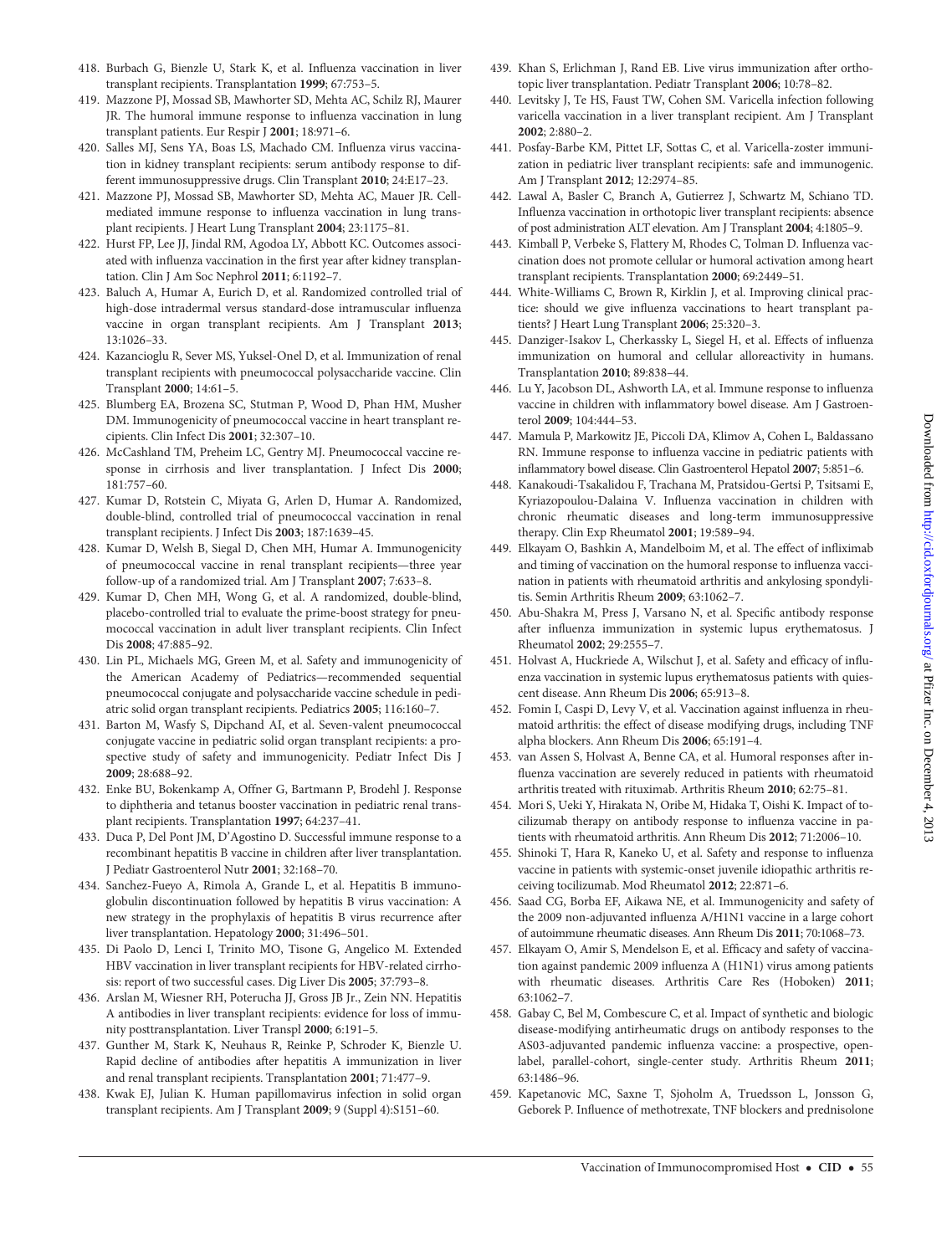<span id="page-55-0"></span>on antibody responses to pneumococcal polysaccharide vaccine in patients with rheumatoid arthritis. Rheumatology (Oxford) 2006; 45:106–11.

- 460. Visvanathan S, Keenan GF, Baker DG, Levinson AI, Wagner CL. Response to pneumococcal vaccine in patients with early rheumatoid arthritis receiving infliximab plus methotrexate or methotrexate alone. J Rheumatol 2007; 34:952–7.
- 461. Mease PJ, Ritchlin CT, Martin RW, et al. Pneumococcal vaccine response in psoriatic arthritis patients during treatment with etanercept. J Rheumatol 2004; 31:1356–61.
- 462. Bingham CO 3rd, Looney RJ, Deodhar A, et al. Immunization responses in rheumatoid arthritis patients treated with rituximab: results from a controlled clinical trial. Arthritis Rheum 2010; 62:64–74.
- 463. Mori S, Ueki Y, Akeda Y, et al. Pneumococcal polysaccharide vaccination in rheumatoid arthritis patients receiving tocilizumab therapy. Ann Rheum Dis 2013.
- 464. Farmaki E, Kanakoudi-Tsakalidou F, Spoulou V, et al. The effect of anti-TNF treatment on the immunogenicity and safety of the 7-valent conjugate pneumococcal vaccine in children with juvenile idiopathic arthritis. Vaccine 2010; 28:5109–13.
- 465. Zonneveld-Huijssoon E, Ronaghy A, Van Rossum MA, et al. Safety and efficacy of meningococcal c vaccination in juvenile idiopathic arthritis. Arthritis Rheum 2007; 56:639–46.
- 466. Elkayam O, Yaron M, Caspi D. Safety and efficacy of vaccination against hepatitis B in patients with rheumatoid arthritis. Ann Rheum Dis 2002; 61:623–5.
- 467. Cush J. Herpes Zoster (Shingles) Vaccine Guidelines for Immunosuppressed Patients. American College of Rheumatology Hotline 2008 Available at: [http://www.rheumatology.org/publications/hotline/2008\\_](http://www.rheumatology.org/publications/hotline/2008_08_01_shingles.asp) [08\\_01\\_shingles.asp](http://www.rheumatology.org/publications/hotline/2008_08_01_shingles.asp).
- 468. Borte S, Liebert UG, Borte M, Sack U. Efficacy of measles, mumps and rubella revaccination in children with juvenile idiopathic arthritis treated with methotrexate and etanercept. Rheumatology (Oxford) 2009; 48:144–8.
- 469. Heijstek MW, Kamphuis S, Armbrust W, et al. Effects of the live attenuated measles-mumps-rubella booster vaccination on disease activity in patients with juvenile idiopathic arthritis: a randomized trial. JAMA 2013; 309:2449–56.
- 470. Chalmers A, Scheifele D, Patterson C, et al. Immunization of patients with rheumatoid arthritis against influenza: a study of vaccine safety and immunogenicity. J Rheumatol 1994; 21:1203–6.
- 471. Holvast A, van Assen S, de Haan A, et al. Effect of a second, booster, influenza vaccination on antibody responses in quiescent systemic lupus erythematosus: an open, prospective, controlled study. Rheumatology (Oxford) 2009; 48:1294–9.
- 472. Wallin L, Quintilio W, Locatelli F, Cassel A, Silva MB, Skare TL. Safety and efficiency of influenza vaccination in systemic lupus erythematosus patients. Acta Reumatol Port 2009; 34:498–502.
- 473. Kuruma KA, Borba EF, Lopes MH, de Carvalho JF, Bonfa E. Safety and efficacy of hepatitis B vaccine in systemic lupus erythematosus. Lupus 2007; 16:350–4.
- 474. Elkayam O, Paran D, Caspi D, et al. Immunogenicity and safety of pneumococcal vaccination in patients with rheumatoid arthritis or systemic lupus erythematosus. Clin Infect Dis 2002; 34:147–53.
- 475. Vernacchio L, Neufeld EJ, MacDonald K, et al. Combined schedule of 7-valent pneumococcal conjugate vaccine followed by 23-valent pneumococcal vaccine in children and young adults with sickle cell disease. J Pediatr 1998; 133:275–8.
- 476. Shatz DV, Schinsky MF, Pais LB, Romero-Steiner S, Kirton OC, Carlone GM. Immune responses of splenectomized trauma patients to the 23-valent pneumococcal polysaccharide vaccine at 1 versus 7 versus 14 days after splenectomy. J Trauma 1998; 44:760–5; discussion 65-6.
- 477. Shatz DV, Romero-Steiner S, Elie CM, Holder PF, Carlone GM. Antibody responses in postsplenectomy trauma patients receiving the 23-

valent pneumococcal polysaccharide vaccine at 14 versus 28 days postoperatively. J Trauma 2002; 53:1037–42.

- 478. Konradsen HB, Rasmussen C, Ejstrud P, Hansen JB. Antibody levels against Streptococcus pneumoniae and Haemophilus influenzae type b in a population of splenectomized individuals with varying vaccination status. Epidemiol Infect 1997; 119:167–74.
- 479. Newcomer W, Santosham M, Bengston S, Panny S, Dover G. Immunogenicity of Haemophilus influenzae type b polysaccharide and Neisseria meningitidis outer membrane protein complex conjugate vaccine in infants and children with sickle cell disease. Pediatr Infect Dis J 1993; 12:1026–7.
- 480. Jakacki R, Luery N, McVerry P, Lange B. Haemophilus influenzae diphtheria protein conjugate immunization after therapy in splenectomized patients with Hodgkin disease. Ann Intern Med 1990; 112:143–4.
- 481. No authors listed. Recommendation of the Advisory Committee on Immunization Practices (ACIP) for use of quadrivalent meningococcal conjugate vaccine (MenACWY-D) among children aged 9 through 23 months at increased risk for invasive meningococcal disease. MMWR Morb Mortal Wkly Rep 2011; 60:1391–2.
- 482. Administration FaD. Product approval information: package insert. Menactra (meningococcal (groups A, C, Y and W-135) polysaccharide diphtheria toxoid conjugate vaccine), 2011. Available at: [http://www.](http://www.fda.gov/downloads/biologicsbloodvaccines/vaccines/approvedproducts/ucm131170.pdf) [fda.gov/downloads/biologicsbloodvaccines/vaccines/approvedproducts/](http://www.fda.gov/downloads/biologicsbloodvaccines/vaccines/approvedproducts/ucm131170.pdf) [ucm131170.pdf.](http://www.fda.gov/downloads/biologicsbloodvaccines/vaccines/approvedproducts/ucm131170.pdf) Accessed 12 April 2011.
- 483. Rubin LG, Papsin B. Cochlear implants in children: surgical site infections and prevention and treatment of acute otitis media and meningitis. Pediatrics 2010; 126:381–91.
- 484. Rose M, Hey C, Kujumdshiev S, Gall V, Schubert R, Zielen S. Immunogenicity of pneumococcal vaccination of patients with cochlear implants. J Infect Dis 2004; 190:551–7.

# **Abbreviations**

- AAP, American Academy of Pediatrics BCG, bacillus Calmette–Guérin cART, combination antiretroviral therapy CDC, Centers for Disease Control and Prevention CGD, chronic granulomatous disease CI, confidence interval CMI, cell-mediated immunity CSF, cerebrospinal fluid CVID, common variable immune deficiency DGS, DiGeorge syndrome DPT, diphtheria toxoid, whole cell pertussis vaccine, tetanus toxoid DT, diphtheria toxoid in combination with tetanus toxoid DTaP, diphtheria toxoid, tetanus toxoid, acellular pertussis vaccine GVHD, graft vs host disease anti-HBs, antibodies to HepB surface antigen HBIG, hepatitis B immune globulin HBsAg, hepatitis B surface antigen HBV, hepatitis B virus HepA, hepatitis A vaccine HepB, hepatitis B vaccine Hib, Haemophlius influenzae type b vaccine HIV, human immunodeficiency virus
- HPV4, quadrivalent human papillomavirus vaccine